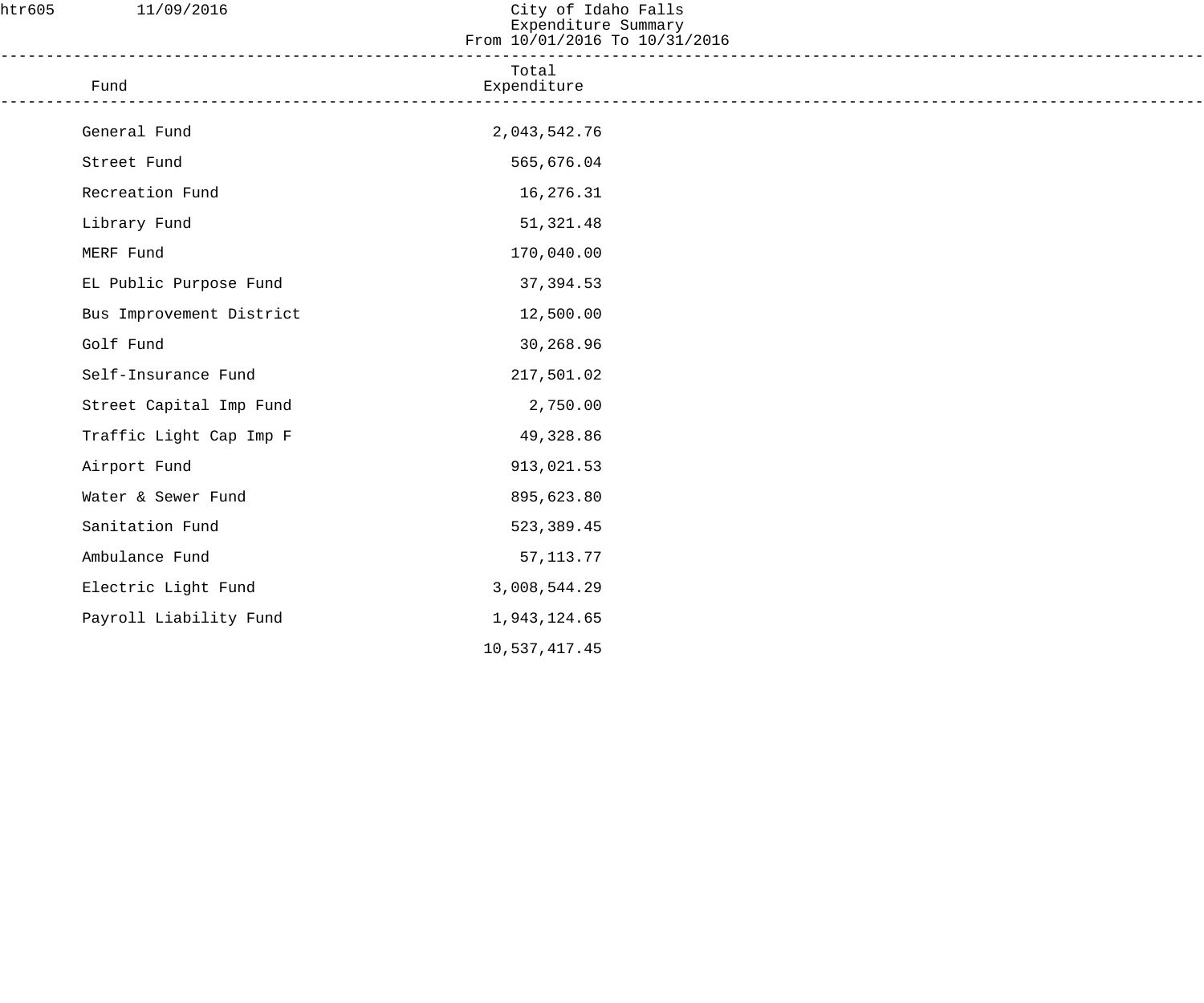### Htr603 11/09/16 City Of Idaho Falls Page 1 OPERATING EXPENSES PAID From 10/01/2016 To 10/31/2016

| Check<br>Number | Vendor<br>Name                               |           |                                     |     |
|-----------------|----------------------------------------------|-----------|-------------------------------------|-----|
|                 |                                              |           |                                     |     |
| 0000161         | HRA VEBA TRUST                               |           | 17,373.82    VEBA CONTR. 09-09-2016 | 080 |
| 0000162         | UNITED WAY OF IDAHO FALLS AND BONN 79.00     |           | EMPLOYEE CONTR FOR 100716           | 080 |
| 0000163         | NATIONWIDE TRUST CO                          | 100.00    | EMPLOYEE 457 DFFRD 100716           | 080 |
| 0000164         | AMERICAN FUNDS SERVICE COMPANY 325.00        |           | 457 CNTRBTNS FOR 10-7-16            | 080 |
| 0000165         | AMERICAN INSURANCE SERVICE                   | 2,439.70  | FSA CNTRBTNS FOR 10-7-16            | 080 |
| 0000165         | AMERICAN INSURANCE SERVICE                   | 176.00    | FSA MONTHLY FEE 10-7-16             | 080 |
| 0000166         | DATAPATH FINANCIAL SERVICES, INC 4,474.29    |           | HS EMPLOYEE CONTR 10-7-16           | 080 |
| 0000167         | VARIABLE ANNUITY LIFE INSURANCE COM 9,831.15 |           | 457 CONTR PAYDAY 10-7-16            | 080 |
| 0000167         | VARIABLE ANNUITY LIFE INSURANCE COM 1,115.00 |           | 457 ROTH PAYDAY 10-7-16             | 080 |
| 0000168         | SCENIC FALLS FEDERAL CREDIT                  | 52,452.54 | DEDUCTIONS PAYDAY 10-7-16           | 080 |
| 0000168         | SCENIC FALLS FEDERAL CREDIT                  | 288.00    | MEA DUES PAYDAY 10-7-16             | 080 |
| 0000169         | TELADOC INC                                  | 1,701.30  | GNRL MED PEPM #T0043226             | 080 |
| 0000170         | UNITED WAY OF IDAHO FALLS AND BONN 79.00     |           | CONTRIBUTIONS 10-21-16              | 080 |
| 0000171         | NATIONWIDE TRUST CO                          | 100.00    | 457 DFRRD EMPL 10-21-16             | 080 |
| 0000172         | AMERICAN FUNDS SERVICE COMPANY 325.00        |           |                                     | 080 |
| 0000173         | AMERICAN INSURANCE SERVICE                   | 2,392.00  | FSA CNTRBTNS 10-21-16               | 080 |
| 0000174         | DATAPATH FINANCIAL SERVICES, INC             | 4,734.29  | HSA EMPLOYEE CON 10-21-16           | 080 |
| 0000175         | LINE CONSTRUCTION BENEFIT FUND               | 6,080.00  | IBEW EMPLYEE CONTR NOV'16           | 080 |
| 0000176         | VARIABLE ANNUITY LIFE INSURANCE COM          | 9,831.15  | 457 CONTRBUTIONS 10-21-16           | 080 |
| 0000176         | VARIABLE ANNUITY LIFE INSURANCE COM          | 1,115.00  | 457 ROTH CNTRBTNS10-21-16           | 080 |
| 0000177         | LINE CONSTRUCTION BENEFIT FUND               | 43,374.72 | ELCTRC HLTH INS NOV'2016            | 080 |
| 0000178         | SCENIC FALLS FEDERAL CREDIT                  | 52,635.54 | DEDUCTION PAYDAY 10-21-16           | 080 |
| 0000179         | WNEBCO                                       | 2.60      | ACTIVE EMPLOYEES NOV'2016           | 080 |
| 0000180         | IDAHO NCPERS GROUP LIFE INS                  | 1,344.00  | DEDUCTIONS FOR NOV'2016             | 080 |
| 0000181         | IDAHO FALLS FOP LODGE #6                     | 2,550.00  | NOV'2016<br>DUES FOR                | 080 |
| 0000182         | LIFEMAP ASSURANCE COMPANY                    | 3,083.06  | PREMIUMS FOR NOV' 2016              | 080 |
|                 |                                              |           |                                     |     |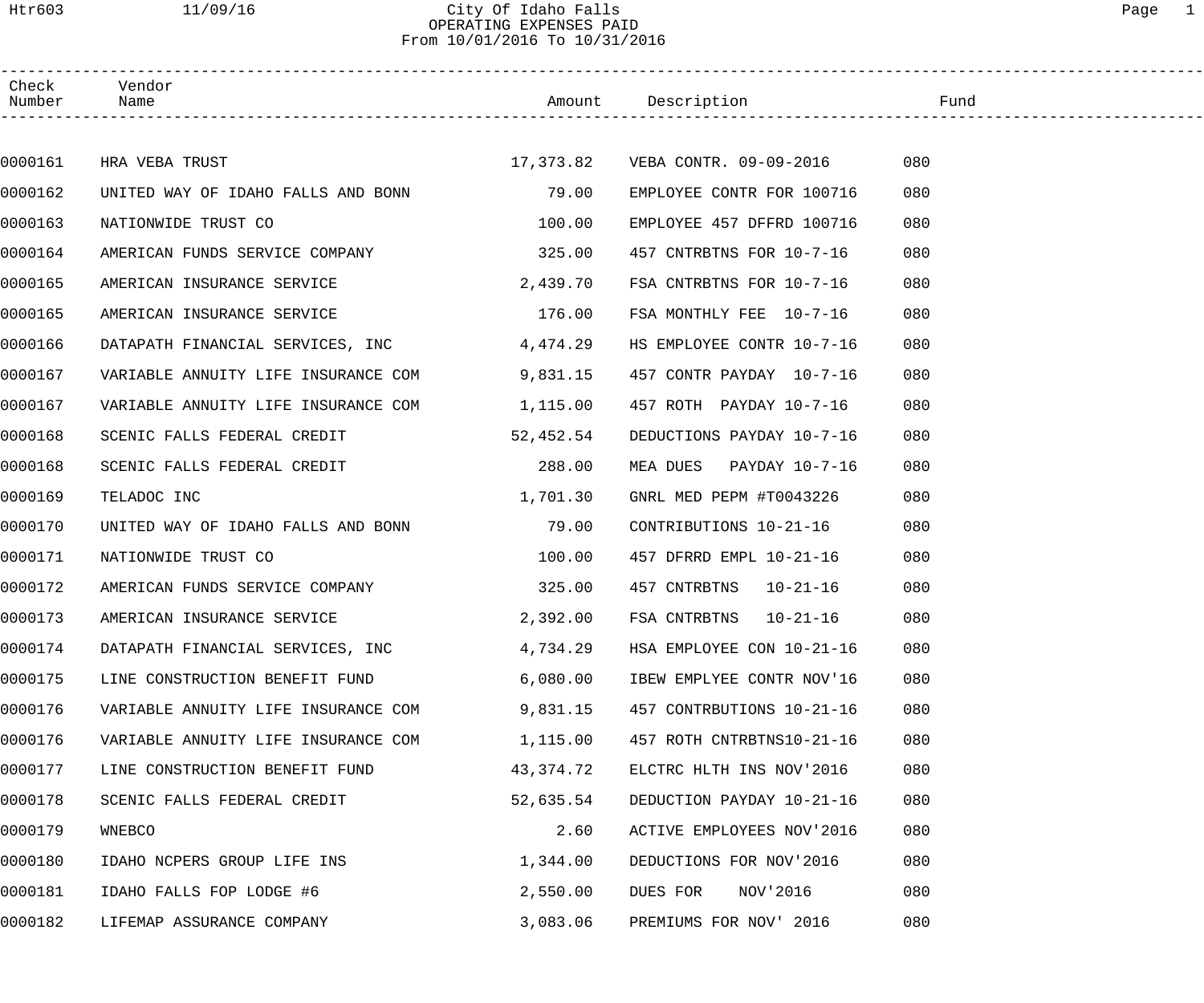# Htr603 11/09/16 City Of Idaho Falls 2007 Communications and the Page 2 City Of Idaho Falls<br>OPERATING EXPENSES PAID From 10/01/2016 To 10/31/2016

| Check<br>Number | Vendor<br>Name             |            |                                 | Fund |
|-----------------|----------------------------|------------|---------------------------------|------|
|                 |                            |            |                                 |      |
| 0000183         | IBEW LOCAL NO. 57          | 3,389.12   | DUES FOR NOV' 2016              | 080  |
| 0000184         | INT'L ASSN OF FIREFIGHTERS | 7,221.00   | FOR NOV' 2016<br>DUES           | 080  |
| 0000185         | LIFEMAP ASSURANCE COMPANY  | 11,373.85  | FOR NOV' 2016<br>FEES           | 080  |
| 0000186         | AFLAC                      | 11,152.46  | SECTIONS 125 DEDUCTIBLE         | 080  |
| 0000186         | AFLAC                      | 1,527.02   | SHORT TERM DISABILITY           | 080  |
| 0010056         | IDAHO FALLS CITY-PAYROLL   | 47,789.26  | WORKRS COMP FOR 10-7-16         | 080  |
| 0010057         | IDAHO FALLS CITY-PAYROLL   | 2,724.20   | POLICE BOMP FOR 10-7-16         | 080  |
| 0010058         | IDAHO STATE TAX COMMISSION | 61,206.00  | STATE TAX W/H<br>$10 - 7 - 16$  | 080  |
| 0010059         | IDAHO FALLS CITY-PAYROLL   | 135,836.58 | FED<br>TAX W/H<br>$10 - 7 - 16$ | 080  |
| 0010059         | IDAHO FALLS CITY-PAYROLL   | 73,981.95  | FICA TAX W/H<br>$10 - 7 - 16$   | 080  |
| 0010059         | IDAHO FALLS CITY-PAYROLL   | 73,981.95  | FICA-CITY W/H<br>$10 - 7 - 16$  | 080  |
| 0010059         | IDAHO FALLS CITY-PAYROLL   | 22,902.16  | $MED - W/H$ 10-7-16             | 080  |
| 0010059         | IDAHO FALLS CITY-PAYROLL   | 22,902.16  | MED-CITY W/H 10-7-16            | 080  |
| 0010060         | IDAHO FALLS CITY-PAYROLL   | 116,447.33 | EMPLOYEE SHARE 10-7-16          | 080  |
| 0010060         | IDAHO FALLS CITY-PAYROLL   | 199,737.17 | CITY<br>SHARE 10-7-16           | 080  |
| 0010060         | IDAHO FALLS CITY-PAYROLL   | 71,631.75  | 401K/FIRE DFRD 10-7-16          | 080  |
| 0010060         | IDAHO FALLS CITY-PAYROLL   | 4,049.23   | PERSI LOAN 10-7-16              | 080  |
| 0010061         | IDAHO FALLS CITY-PAYROLL   | 50,278.91  | WRKRS COMP PYDAY 10-21-16       | 080  |
| 0010062         | IDAHO FALLS CITY-PAYROLL   | 138,568.36 | PYDAY 10-21-16<br>FED W/H       | 080  |
| 0010062         | IDAHO FALLS CITY-PAYROLL   | 77,210.91  | FICA W/H<br>PYDAY 10-21-16      | 080  |
| 0010062         | IDAHO FALLS CITY-PAYROLL   | 77,210.91  | PYDAY 10-21-16<br>FICA CITY     | 080  |
| 0010062         | IDAHO FALLS CITY-PAYROLL   | 23,755.05  | MED W/H<br>PYDAY 10-21-16       | 080  |
| 0010062         | IDAHO FALLS CITY-PAYROLL   | 23,755.05  | MED CITY<br>PYDAY 10-21-16      | 080  |
| 0010063         | IDAHO STATE TAX COMMISSION | 62,684.00  | PYDAY 10-21-16<br>STATE TX      | 080  |
| 0010064         | IDAHO FALLS CITY-PAYROLL   | 120,530.41 | EMPLOYEE<br>PYDAY 10-21-16      | 080  |
| 0010064         | IDAHO FALLS CITY-PAYROLL   | 206,369.61 | CITY SHR PYDAY 10-21-16         | 080  |
|                 |                            |            |                                 |      |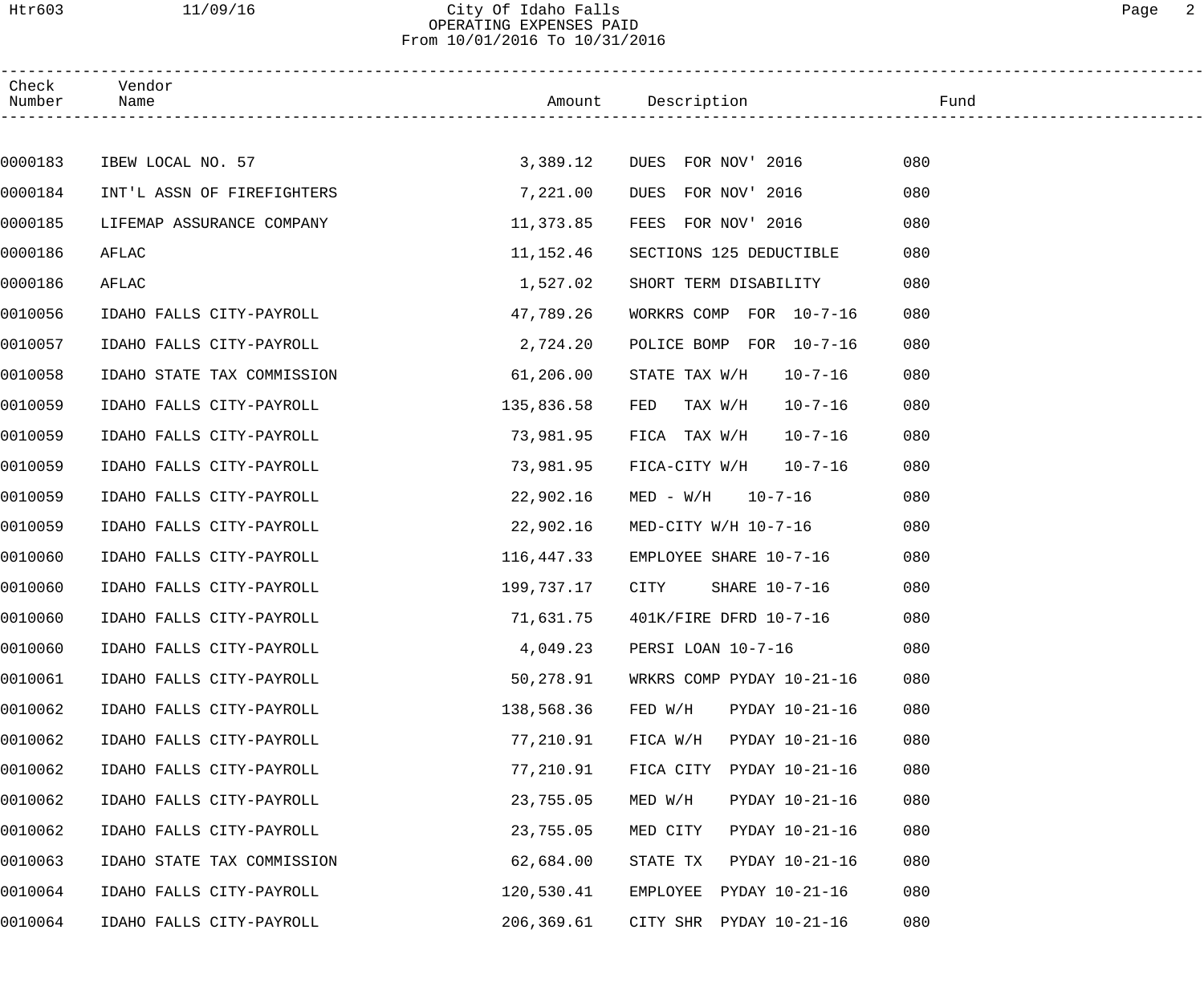### Htr603 11/09/16 City Of Idaho Falls Page 3 OPERATING EXPENSES PAID From 10/01/2016 To 10/31/2016

| Check<br>Number | Vendor<br>Name                      |            | Amount Description                   | Fund        |  |
|-----------------|-------------------------------------|------------|--------------------------------------|-------------|--|
|                 |                                     |            |                                      |             |  |
| 0010064         | IDAHO FALLS CITY-PAYROLL            |            | 72,856.86   401K FIRE PYDAY 10-21-16 | 080         |  |
| 0010064         | IDAHO FALLS CITY-PAYROLL            | 4,049.23   | LOAN PYDAY 10-21-16                  | 080         |  |
| 0040452         | SCOTT GRIMMETT                      | 60.90      | TA#FD-257 TRVL RMBRSMNT              | 001         |  |
| 0040453         | ERIC DAY                            | 109.00     | TA#FD-258 TRVL RMBRSMNT              | 001         |  |
| 0040454         | DAVE HANNEMAN                       | 125.62     | TA#FD-256 TRVL RMBRSMNT              | 001         |  |
| 0040455         | TRAVIS PRAIRIE (TRVL RMBRSMNT)      | 1,770.33   | TA#IFP821,800,799,796 RMB            | 001         |  |
| 0040456         | CENTURYLINK                         | 780.91     | SEP 19, 2016 CHARGES                 | 001         |  |
| 0040457         | IDAHO STATE TAX COMMISSION          | 14,213.21  | SALES & USE TAX SEPT'2016            | 001         |  |
| 0040458         | VALCOM (VLCM)                       | 92,270.01  | MAINTENANCE CONTRACT-EQ              | 001 Finance |  |
| 0040459         | BRYCE CARTER                        | 365.00     | TA#IFP-819 TRAVEL ADVANCE            | 001         |  |
| 0040460         | <b>JASON COOPER</b>                 | 682.00     | TA#IFP-816 TRAVEL ADVANCE            | 001         |  |
| 0040461         | BRIAN CARDON                        | 807.00     | TA#PW-163 TRAVEL ADVANCE             | 001         |  |
| 0040462         | BLOCK 22 LLC                        | 810.00     | TA#PD-547 LODGING                    | 001         |  |
| 0040463         | COLBY SCHOLES                       | 359.60     | TA#IFP-807 TRVL RMBRSMENT            | 001         |  |
| 0040464         | MARK MCBRIDE                        | 55.61      | TA#PD-547 TRVL RMBRSMENT             | 001         |  |
| 0040465         | SHERRY GLICK                        | 382.00     | TA#PD-555 TRVL ADVANCE               | 001         |  |
| 0040466         | AMANDA COVERT                       | 545.00     | TA#PD-556 TRVL ADVANCE               | 001         |  |
| 0040467         | IDAHO FALLS CITY/PETTY CASH         | 1,644.11   | REIMBURSE PETTY CASH                 | 001         |  |
| 0040468         | UTAH ASSOCIATION MUNICIPAL POWER SY | 175,847.80 | UAMPS POWER BILL AUG'2016            | 064         |  |
| 0040469         | ENTERPRISE RENT-A-CAR               | 77.89      | TA#MS-184 RNTL CAR MARK H            | 001         |  |
| 0040470         | SHANE BROWN                         | 92.00      | TA#FD-262 TRVL RMBRSMNT              | 001         |  |
| 0040471         | BLAKE LUTHY                         | 111.55     | TA#FD-259 TRVL RMBRSMNT              | 001         |  |
| 0040472         | NATE MCKINNEY                       | 114.98     | TA#FD-267 TRVL RMBRSMNT              | 001         |  |
| 0040473         | MIKE EVANS                          | 115.63     | TA#FD-266 TRVL RMBRSMNT              | 001         |  |
| 0040474         | RYAN CARLSON                        | 130.53     | TA#FD-254 TRVL RMBRSMNT              | 001         |  |
| 0040475         | TONY MARTIN                         | 140.75     | TA#FD-253 TRVL RMBRSMNT              | 001         |  |
|                 |                                     |            |                                      |             |  |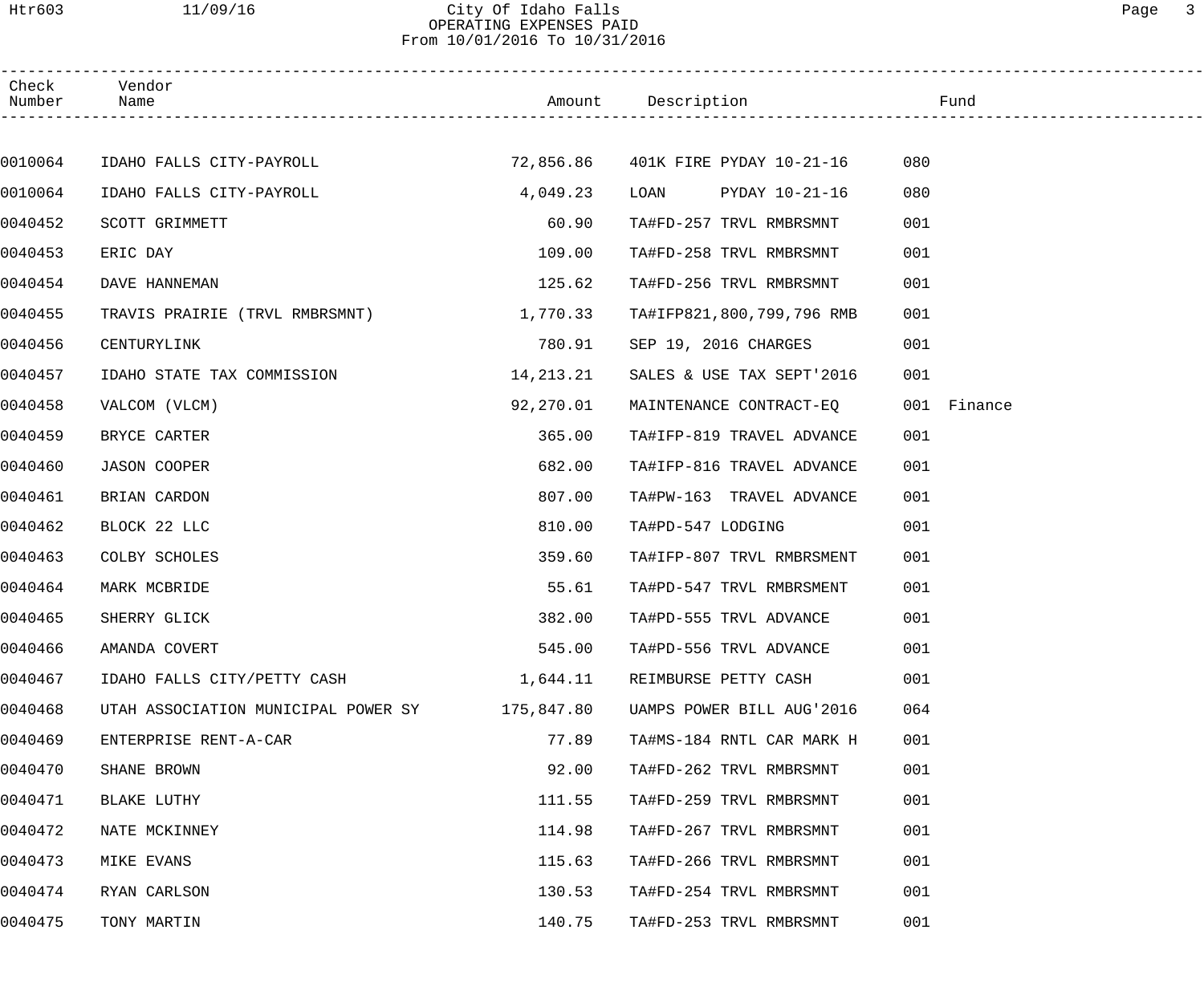Htr603 11/09/16 City Of Idaho Falls Page 4 OPERATING EXPENSES PAID

From 10/01/2016 To 10/31/2016

| Check<br>Number | Vendor<br>Name                |            | Example 2011 Manual Description 2012 and 2012 and 2012 and 2012 and 2012 and 2012 and 2012 and 2012 and 2012 and |                |
|-----------------|-------------------------------|------------|------------------------------------------------------------------------------------------------------------------|----------------|
|                 |                               |            |                                                                                                                  |                |
| 0040476         | TRENT GALBRAITH               | 146.45     | TA#IFP-824 TRVL RMBRSMNT                                                                                         | 001            |
| 0040477         | EILENE HORNE                  | 244.24     | TA#HR-29 TRVL RMBRSMNT                                                                                           | 001            |
| 0040478         | MIKE EVANS                    | 345.97     | TA#FD-250 TRVL RMBRSMNT                                                                                          | 001            |
| 0040479         | RANDALL D. FIFE               | 2,073.09   | TA#LE-25<br>TRVL RMBRSMNT                                                                                        | 001            |
| 0040480         | DAVE COFFEY                   | 75.00      | TA#FD-260 TRVL RMBRSMNT                                                                                          | 001            |
| 0040481         | BRANDON RICH                  | 103.44     | TA#FD-263 TRVL RMBRSMNT                                                                                          | 001            |
| 0040482         | BILL DENOS                    | 123.00     | TA#FD-294 & 264 TRVL RMBR                                                                                        | 001            |
| 0040483         | PAUL RADFORD                  | 168.00     | TA#FD-261 TRVL ADVANCE                                                                                           | 001            |
| 0040484         | CHRIS FREDERICKSEN            | 243.00     | TA#PW-165 TRVL ADVANCE                                                                                           | 001            |
| 0040485         | BILL ARSENAULT                | 349.24     | TA#FD-251,265 TRVL RMBRS                                                                                         | 001            |
| 0040486         | MATT EVANS                    | 651.00     | TA#IFP-828 TRVL ADVANCE                                                                                          | 001            |
| 0040487         | TRENT GALBRAITH               | 847.00     | TA#IFP-825<br>TRVL ADVANCE                                                                                       | 001            |
| 0040488         | AMY HINSON                    | 1,109.00   | TA#PD-554<br>TRVL ADVANCE                                                                                        | 001            |
| 0040489         | IDAHO FALLS CITY/PETTY CASH   | 1,726.37   | REIMBURSE PETTY CASH                                                                                             | 001            |
| 0040490         | DEPATCO, INC.                 | 245,309.53 | CONSTRUCTION JOB/CONTRACT                                                                                        | 010<br>Streets |
| 0040491         | IDAHO WATER USERS ASSOC, INC. | 510.00     | TA#PW-166 REGISTRATION                                                                                           | 001            |
| 0040492         | PAUL RADFORD                  | 1,625.00   | TA#FD-270 TRAVEL ADVANCE                                                                                         | 001            |
| 0040493         | IDAHO FALLS CITY/PETTY CASH   | 400.00     | INCRSE 2 CASH DRWRS UTLTY                                                                                        | 001            |
| 0040494         | WID RITCHIE                   | 805.89     | TA#IFP-803 TRVL RMBRSMNT                                                                                         | 001            |
| 0040495         | CENTURYLINK                   | 1,295.50   | (3) T1 LINES FOR OCT'2016                                                                                        | 001            |
| 0040496         | ERIC DAY                      | 46.39      | TA#FD-255 TRVL RMBRSMENT                                                                                         | 001            |
| 0040497         | IDAHO FALLS CITY/PETTY CASH   | 1,355.79   | REIMBURSE PETTY CASH                                                                                             | 001            |
| 0040498         | REBECCA CASPER                | 311.94     | TA#MO-153 TRVL RMBRSMNT                                                                                          | 001            |
| 0040499         | DAVID RICHARDS                | 352.00     | TA#PW-166 TRVL ADVANCE                                                                                           | 001            |
| 0040500         | WID RITCHIE                   | 606.00     | TA#IFP-814 TRVL ADVACE                                                                                           | 001            |
| 0040501         | COLBY SCHOLES                 | 1,131.00   | TA#IFP-831 TRVL ADVACE                                                                                           | 001            |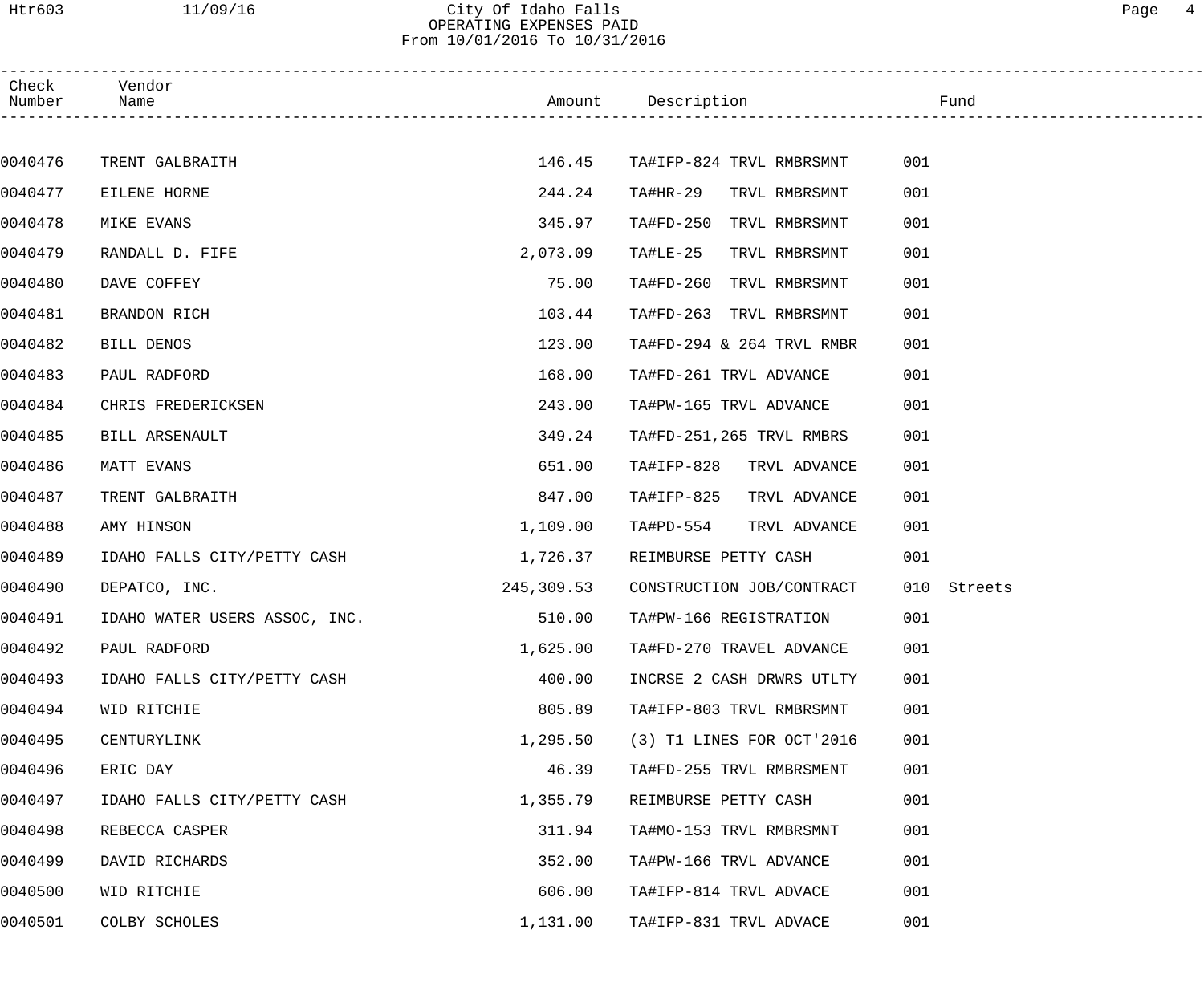Htr603 11/09/16 City Of Idaho Falls Page 5 OPERATING EXPENSES PAID

From 10/01/2016 To 10/31/2016

| Check<br>Number | Vendor<br>Name              |           | Amount Description      | Fund                    |  |
|-----------------|-----------------------------|-----------|-------------------------|-------------------------|--|
|                 |                             |           |                         |                         |  |
| 0040502         | ELIZABETH KNOWLES           | 1,170.00  | TA#AP-40 TRVL ADVACE    | 001                     |  |
| 0040503         | JOSH ROOS                   | 1,214.00  | TA#IFP-792 TRVL ADVANCE | 001                     |  |
| 0040504         | CRAIG LEIGH +3              | 3,272.00  | TA#IFP-832 TRVL ADVANCE | 001                     |  |
| 0040505         | CENTURYLINK                 | 253.02    | DID CHRGS OCT 10,2016   | 001                     |  |
| 0040506         | IDAHO DEPT OF FISH AND GAME | 51.75     | MEMBERSHIPS             | 001 Parks               |  |
| 0040507         | IDAHO DEPT OF FISH AND GAME | 51.75     | MEMBERSHIPS             | 001 Parks               |  |
| 0040508         | IDAHO DEPT OF FISH AND GAME | 51.75     | MEMBERSHIPS             | 001 Parks               |  |
| 0040509         | WELLS FARGO BANK            | 28,385.02 | PMT ON CR CRD SEPT'2016 | 001                     |  |
| 0040509         | WELLS FARGO BANK            | 199.00    | PMT ON CR CRD SEPT'2016 | 001 Municipal Services  |  |
| 0040509         | WELLS FARGO BANK            | 23.31     | PMT ON CR CRD SEPT'2016 | 001<br>Finance          |  |
| 0040509         | WELLS FARGO BANK            | 200.00    | PMT ON CR CRD SEPT'2016 | 001 Non Departmental    |  |
| 0040509         | WELLS FARGO BANK            | 15.00     | PMT ON CR CRD SEPT'2016 | 001<br>Non Departmental |  |
| 0040509         | WELLS FARGO BANK            | 404.61    | PMT ON CR CRD SEPT'2016 | 001<br>Non Departmental |  |
| 0040509         | WELLS FARGO BANK            | 91.16     | PMT ON CR CRD SEPT'2016 | 001 Non Departmental    |  |
| 0040509         | WELLS FARGO BANK            | 69.70     | PMT ON CR CRD SEPT'2016 | 001<br>Human Resources  |  |
| 0040509         | WELLS FARGO BANK            | 98.96     | PMT ON CR CRD SEPT'2016 | 001 Human Resources     |  |
| 0040509         | WELLS FARGO BANK            | 488.40    | PMT ON CR CRD SEPT'2016 | 001 Parks               |  |
| 0040509         | WELLS FARGO BANK            | 428.76    | PMT ON CR CRD SEPT'2016 | 001<br>Parks            |  |
| 0040509         | WELLS FARGO BANK            | 340.00    | PMT ON CR CRD SEPT'2016 | Public Works<br>001     |  |
| 0040509         | WELLS FARGO BANK            | 170.00    | PMT ON CR CRD SEPT'2016 | Streets<br>010          |  |
| 0040509         | WELLS FARGO BANK            | 314.20    | PMT ON CR CRD SEPT'2016 | 060 Airport             |  |
| 0040509         | WELLS FARGO BANK            | 200.00    | PMT ON CR CRD SEPT'2016 | 060 Airport             |  |
| 0040509         | WELLS FARGO BANK            | 234.00    | PMT ON CR CRD SEPT'2016 | 060 Airport             |  |
| 0040509         | WELLS FARGO BANK            | 170.00    | PMT ON CR CRD SEPT'2016 | 061 Water               |  |
| 0040509         | WELLS FARGO BANK            | 170.00    | PMT ON CR CRD SEPT'2016 | 061 Sewer               |  |
| 0040509         | WELLS FARGO BANK            | 294.00    | PMT ON CR CRD SEPT'2016 | 061 Sewer               |  |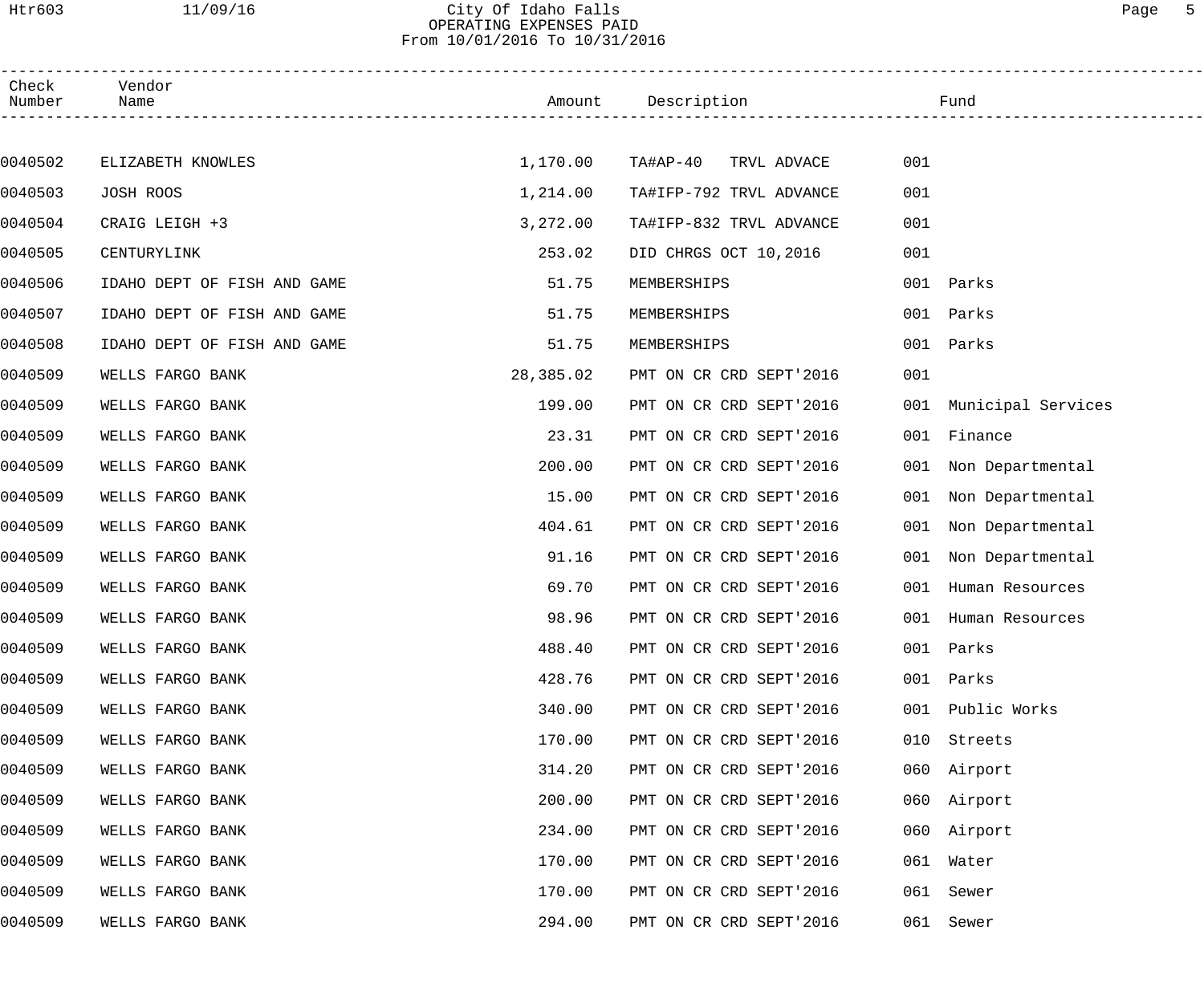### Htr603 11/09/16 City Of Idaho Falls Page 6 OPERATING EXPENSES PAID From 10/01/2016 To 10/31/2016

| Check<br>Number | Vendor<br>Name                      |            | Amount Description                   | Fund              |  |
|-----------------|-------------------------------------|------------|--------------------------------------|-------------------|--|
|                 |                                     |            |                                      |                   |  |
| 0040509         | WELLS FARGO BANK                    | 16.00      | PMT ON CR CRD SEPT'2016 064 Electric |                   |  |
| 0040509         | WELLS FARGO BANK                    | 299.00     | PMT ON CR CRD SEPT'2016              | 064 Electric      |  |
| 0040509         | WELLS FARGO BANK                    | 170.00     | PMT ON CR CRD SEPT'2016              | 062<br>Sanitation |  |
| 0040509         | WELLS FARGO BANK                    | 616.95     | PMT ON CR CRD SEPT'2016              | 011 Recreation    |  |
| 0040509         | WELLS FARGO BANK                    | 145.30     | PMT ON CR CRD SEPT'2016              | 012 Library       |  |
| 0040509         | WELLS FARGO BANK                    | 46.12      | PMT ON CR CRD SEPT'2016              | 012 Library       |  |
| 0040509         | WELLS FARGO BANK                    | 455.93     | PMT ON CR CRD SEPT'2016              | 012 Library       |  |
| 0040509         | WELLS FARGO BANK                    | 766.47     | PMT ON CR CRD SEPT'2016              | 012 Library       |  |
| 0040509         | WELLS FARGO BANK                    | 540.95     | PMT ON CR CRD SEPT'2016              | 012 Library       |  |
| 0040509         | WELLS FARGO BANK                    | 679.00     | PMT ON CR CRD SEPT'2016              | 012 Library       |  |
| 0040509         | WELLS FARGO BANK                    | 1,285.00   | PMT ON CR CRD SEPT'2016              | 012 Library       |  |
| 0040509         | WELLS FARGO BANK                    | 144.16     | PMT ON CR CRD SEPT'2016              | 012 Library       |  |
| 0040509         | WELLS FARGO BANK                    | 766.92     | PMT ON CR CRD SEPT'2016              | 012 Library       |  |
| 0040510         | CRAIG LEIGH                         | 548.43     | TA#IFP-835 TRVL RMBRSMENT            | 001               |  |
| 0040511         | BONNEVILLE POWER ADMIN.-IF          | 191,724.00 | BPA TRANS BILL SEP'16                | 064               |  |
| 0040512         | BONNEVILLE POWER ADMIN.-IF          |            | 2,017,380.00 BPA PWR BILL SEP'16     | 064               |  |
| 0040513         | <b>JACKIE FLOWERS</b>               | 883.20     | TA#IFP-823 TRVL RMBRSMENT            | 001               |  |
| 0040514         | ERICA VELASCO--BARCODE 1131735      | 176.00     | RLSE PRPRTY #201612055               | 001               |  |
| 0040515         | BOBBI WILHELM                       | 593.00     | TA#IFP-837 TRVL ADVANCE              | 001               |  |
| 0040516         | OLIVER LEWIS                        | 1,130.00   | TA#PD-557 TRVL ADVANCE               | 001               |  |
| 0040517         | JACKIE FLOWERS + 2                  | 2,534.00   | TA#IFP-833 TRVL ADVANCE              | 001               |  |
| 0040518         | DARRELL WEST                        | 181.00     | TA#CDS-17 TRVL ADVANCE               | 001               |  |
| 0040519         | EICAP/EASTERN IDAHO COMMUNITY ACTIO | 908.55     | UTILITY DONATIONS SEPT'16            | 001               |  |
| 0040520         | IDAHO FALLS CITY/PETTY CASH         | 1,635.62   | REIMBURSE PETTY CASH                 | 001               |  |
| 0040521         | JUDAH SAMBO-MAHEKEYA                | 7.35       | TA#AP-39 TRVL RMBRSMENT              | 001               |  |
| 0040522         | MIKE HENRICKSEN                     | 16.29      | TA#PW-161 TRVL RMBRSMNT              | 001               |  |
|                 |                                     |            |                                      |                   |  |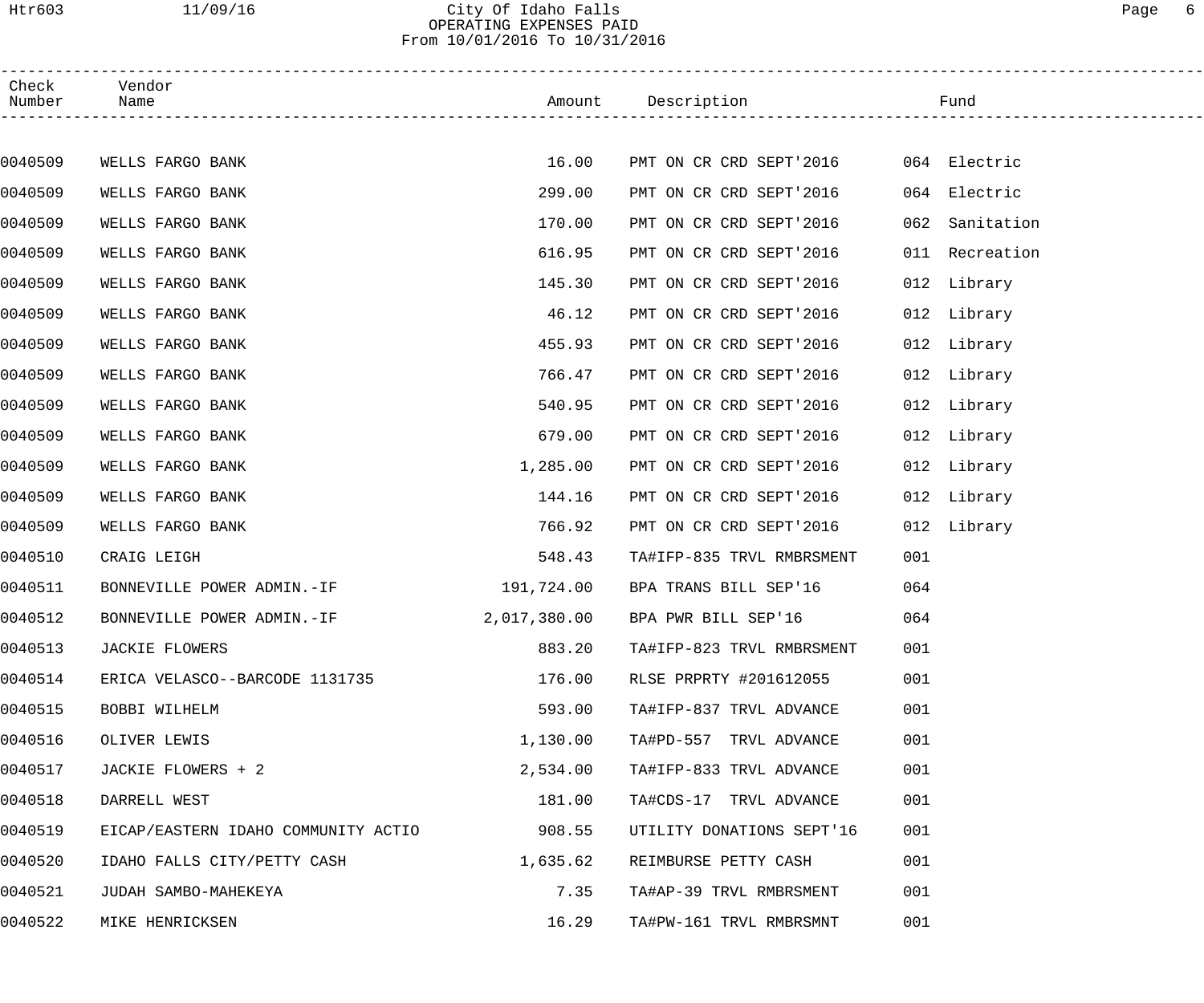Htr603 11/09/16 City Of Idaho Falls Page 7 OPERATING EXPENSES PAID

From 10/01/2016 To 10/31/2016

| Check<br>Number | Vendor<br>Name              | Amount    | Description               | Fund                    |  |
|-----------------|-----------------------------|-----------|---------------------------|-------------------------|--|
|                 |                             |           |                           |                         |  |
| 0040523         | BRAD CRAMER                 | 43.15     | TA#CDS-16 TRVL RMBRSMNT   | 001                     |  |
| 0040524         | TRAVIS PRAIRIE              | 895.55    | TA#IFP-820 TRVL RMBRSMNT  | 001                     |  |
| 0040525         | EASTERN IDAHO RAILROAD      | 1,800.00  | RR CRSSNG AGGRMNT         | 061 Sewer               |  |
| 0040526         | ENTERPRISE RENT-A-CAR       | 516.07    | RENTAL CARS               | 001                     |  |
| 0040527         | NORTH HI-WAY CAFE           | 238.50    | CATERING COUNCIL PLAN/ZON | 001 Planning & Building |  |
| 0040528         | BONNEVILLE COUNTY SHERIFF   | 10,000.00 | NARCOTICS BUY MONEY       | 001 Police              |  |
| 0040529         | IDAHO FALLS CITY/PETTY CASH | 1,598.13  | REIMBURSE PETTY CASH      | 001                     |  |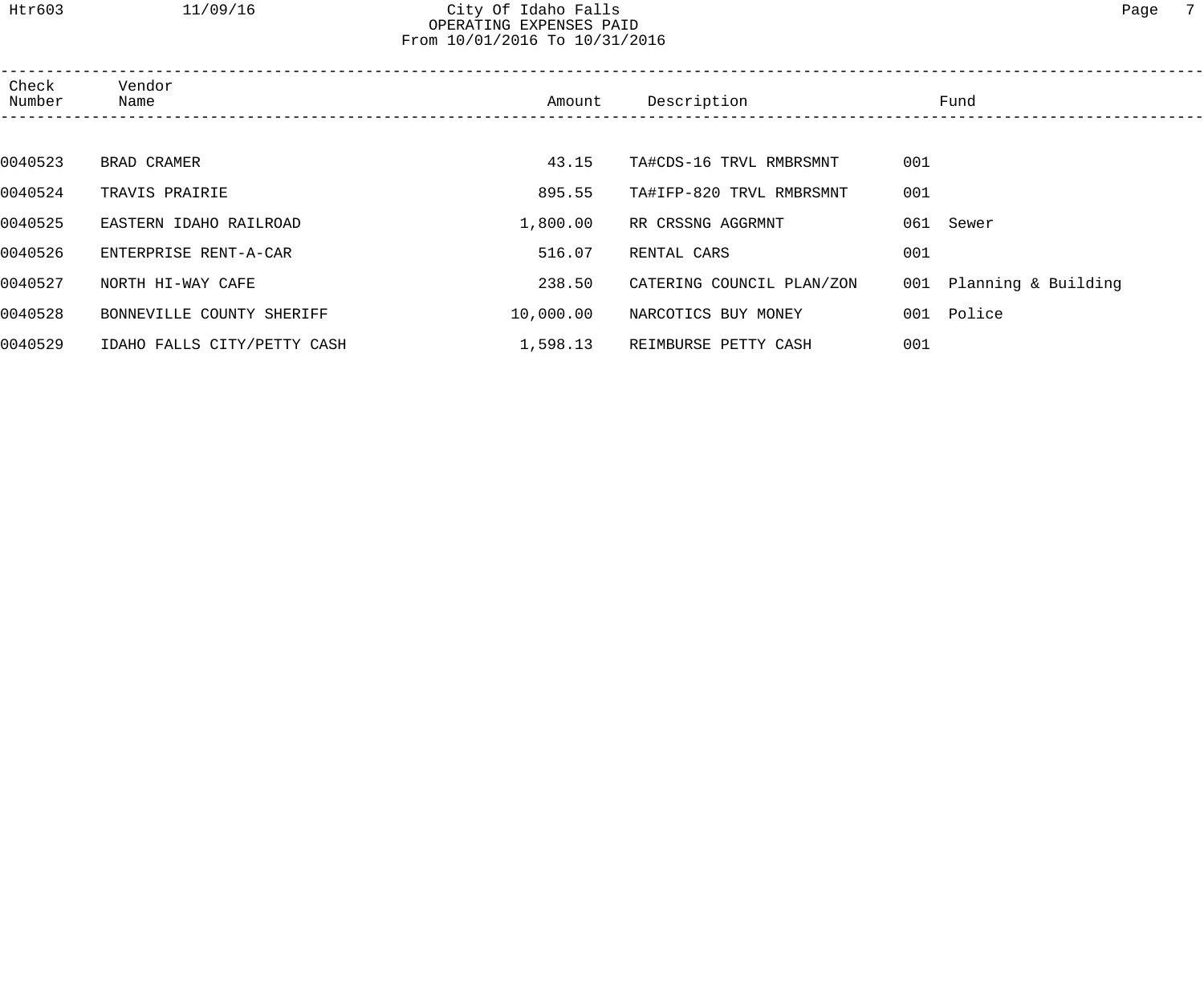### City Of Idaho Falls Summary of Operating Expenses By Fund From 10/01/2016 To 10/31/2016 ------------------------------------------------------------------------------------------------------------------------------------

| $\mathbf{1}$ | General Fund           | 191,120.97   |
|--------------|------------------------|--------------|
| 10           | Street Fund            | 245, 479.53  |
| 11           | Recreation Fund        | 616.95       |
| 12           | Library Fund           | 4,829.85     |
| 60           | Airport Fund           | 748.20       |
| 61           | Water & Sewer Fund     | 2,434.00     |
| 62           | Sanitation Fund        | 170.00       |
| 64           | Electric Light Fund    | 2,385,266.80 |
| 80           | Payroll Liability Fund | 1,943,124.65 |
|              |                        | 4,773,790.95 |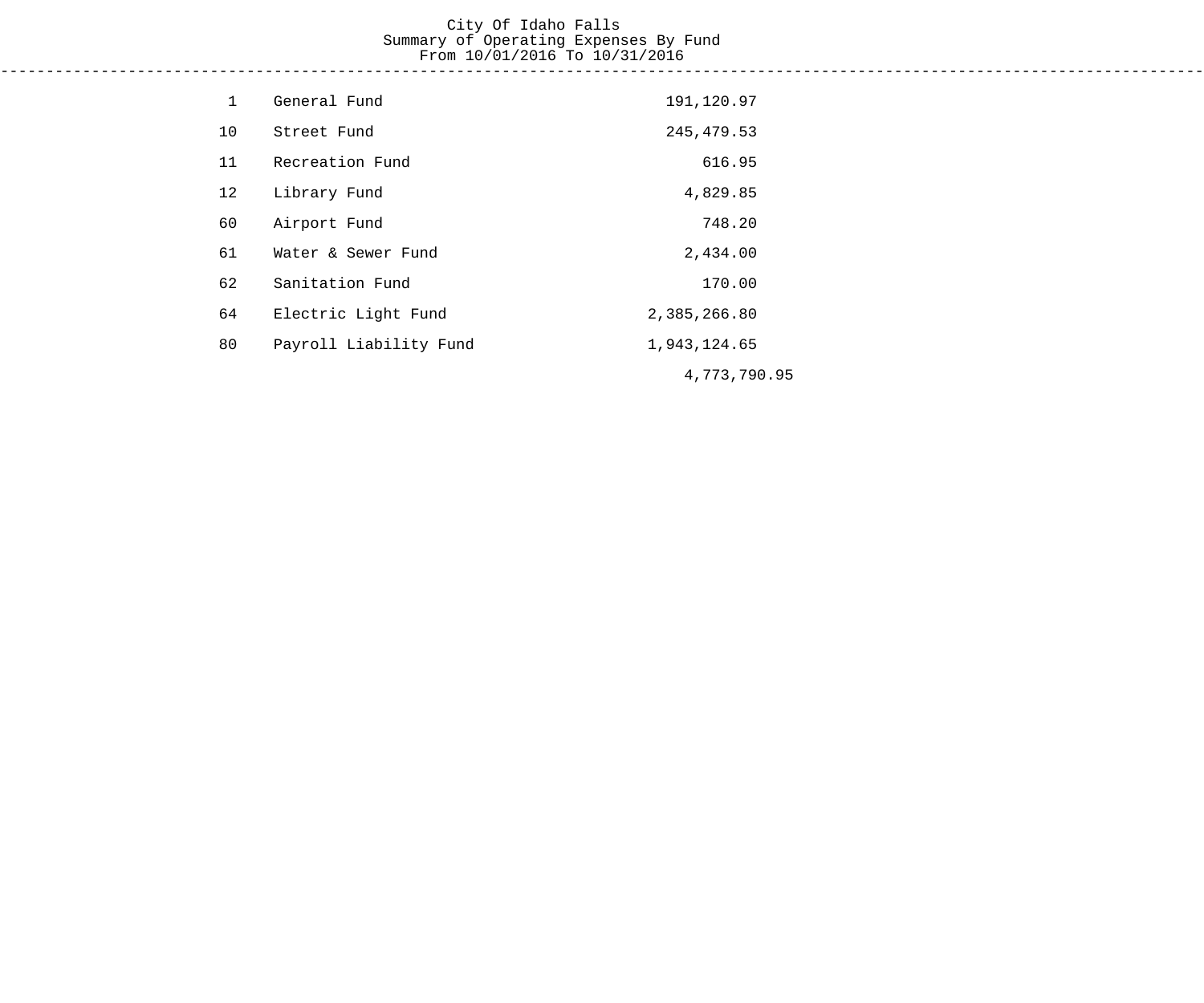### Htr606 11/09/16 City Of Idaho Falls Page 1 ELECTRONIC FUND TRANSFERS From 10/01/2016 To 10/31/2016

| Check<br>Number | Vendor<br>Name                 |           | Amount Description        |     | Fund                         |
|-----------------|--------------------------------|-----------|---------------------------|-----|------------------------------|
|                 |                                |           |                           |     |                              |
| 0014782         | BATTERIES PLUS                 | 817.80    | EQ REPAIR AND MAINT       | 001 |                              |
| 0014783         | BONNEVILLE BLUEPRINT SUPPLY    | 699.00    | ENGINEERING EO/SUPPLIES   |     | 001 Public Works Engineering |
| 0014783         | BONNEVILLE BLUEPRINT SUPPLY    | 348.14    | PAPER                     |     | 001 Public Works Engineering |
| 0014784         | CAMPBELL'S QUALITY EXTERIORS   | 600.00    | WEATHERIZE PROGRM/ROWLAND | 015 | Elect Light Public Purp      |
| 0014785         | CAP, LLC                       | 4,705.00  | CONCRETE                  | 010 | Streets                      |
| 0014785         | CAP, LLC                       | 7,131.50  | CONCRETE                  | 010 | Streets                      |
| 0014786         | CDW GOVERNMENT, INC.           | $103.94-$ | COMPUTERS, DP/WORD PROC.  | 001 | Parks                        |
| 0014786         | CDW GOVERNMENT, INC.           | 259.85    | COMPUTERS, DP/WORD PROC.  | 001 | Parks                        |
| 0014787         | D & S ELECTRICAL SUPPLY CO     | 27.22     | ELECTRICAL EQUIP/SUPPLIES |     | 001 General Services         |
| 0014787         | D & S ELECTRICAL SUPPLY CO     | 21.75     | ELECTRICAL EQUIP/SUPPLIES |     | 001 General Services         |
| 0014787         | D & S ELECTRICAL SUPPLY CO     | 546.48    | ELECTRONIC EQUIPMENT      |     | 001 General Services         |
| 0014788         | DAVIES AQUA-CHEM SUPPLY CO.    | 1,206.87  | GASES / TREATMENTS        |     | 011 Recreation               |
| 0014788         | DAVIES AQUA-CHEM SUPPLY CO.    | 178.99    | GASES / TREATMENTS        |     | 011 Recreation               |
| 0014789         | ELECTRICAL WHOLESALE SUPPLY CO | 127.34    | ELECTRICAL EQUIP/SUPPLIES |     | 001 General Services         |
| 0014789         | ELECTRICAL WHOLESALE SUPPLY CO | 82.98     | ELECTRICAL EQUIP/SUPPLIES |     | 001 General Services         |
| 0014789         | ELECTRICAL WHOLESALE SUPPLY CO | 185.51    | ELECTRICAL EQUIP/SUPPLIES |     | 001 General Services         |
| 0014789         | ELECTRICAL WHOLESALE SUPPLY CO | 236.25    | ELECTRICAL EQUIP/SUPPLIES |     | 001 General Services         |
| 0014789         | ELECTRICAL WHOLESALE SUPPLY CO | 19.62     | MISCELLANEOUS PRODUCTS    |     | 001 General Services         |
| 0014789         | ELECTRICAL WHOLESALE SUPPLY CO | 189.00    | ELECTRICAL EQUIP/SUPPLIES |     | 001 General Services         |
| 0014789         | ELECTRICAL WHOLESALE SUPPLY CO | 5.69      | ELECTRICAL EQUIP/SUPPLIES |     | 001 General Services         |
| 0014789         | ELECTRICAL WHOLESALE SUPPLY CO | 27.66     | ELECTRICAL EQUIP/SUPPLIES |     | 001 General Services         |
| 0014789         | ELECTRICAL WHOLESALE SUPPLY CO | 27.32     | ELECTRICAL EQUIP/SUPPLIES |     | 001 General Services         |
| 0014790         | ELSTER SOLUTIONS, LLC          | 7,200.00  | PROFESSIONAL/PERSONAL SRV |     | 064 Electric                 |
| 0014791         | H-K CONTRACTORS, INC.          | 1,397.94  | ROAD/HWY MATERIAL ASPHALT | 010 | Streets                      |
| 0014791         | H-K CONTRACTORS, INC.          | 582.56    | ROAD/HWY MATERIAL ASPHALT | 010 | Streets                      |
| 0014791         | H-K CONTRACTORS, INC.          | 90.80     | ROAD/HWY MATERIAL ASPHALT | 010 | Streets                      |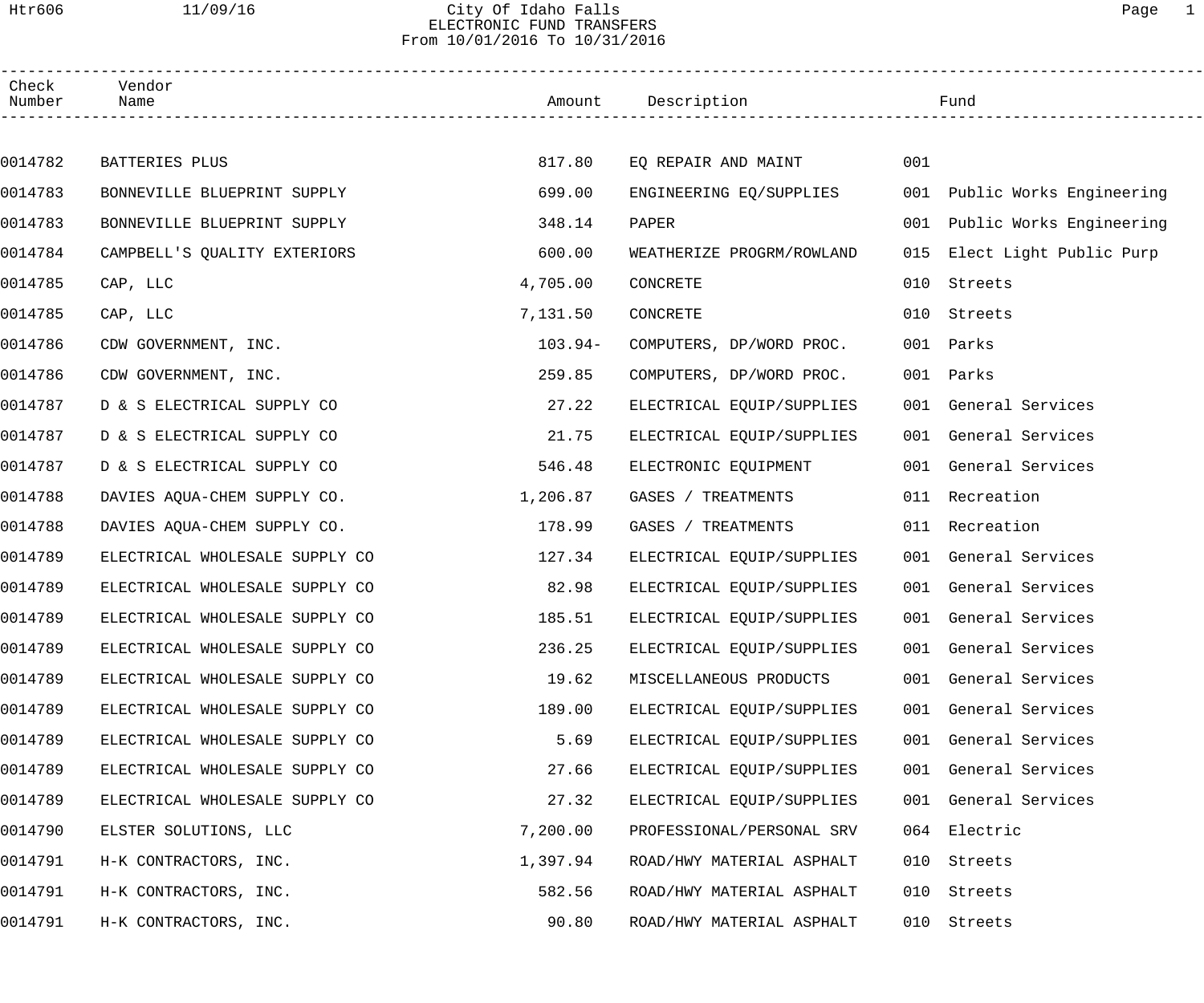### Htr606 11/09/16 City Of Idaho Falls Page 2 ELECTRONIC FUND TRANSFERS From 10/01/2016 To 10/31/2016

| Check<br>Number | Vendor<br>Name                    |            | Amount Description        |     | Fund                 |  |
|-----------------|-----------------------------------|------------|---------------------------|-----|----------------------|--|
|                 |                                   |            |                           |     |                      |  |
| 0014791         | H-K CONTRACTORS, INC.             | 734.49     | ROAD/HWY MATERIAL ASPHALT |     | 010 Streets          |  |
| 0014791         | H-K CONTRACTORS, INC.             | 230.60     | ROAD/HWY MATERIAL ASPHALT | 010 | Streets              |  |
| 0014791         | H-K CONTRACTORS, INC.             | 630.20     | ROAD/HWY MATERIAL ASPHALT | 010 | Streets              |  |
| 0014791         | H-K CONTRACTORS, INC.             | 402.76     | ROAD/HWY MATERIAL ASPHALT | 010 | Streets              |  |
| 0014791         | H-K CONTRACTORS, INC.             | 1,149.36   | ROAD/HWY MATERIAL ASPHALT | 010 | Streets              |  |
| 0014791         | H-K CONTRACTORS, INC.             | 92.15      | ROAD/HWY MATERIAL ASPHALT | 010 | Streets              |  |
| 0014791         | H-K CONTRACTORS, INC.             | 466.13     | ROAD/HWY MATERIAL ASPHALT | 010 | Streets              |  |
| 0014792         | HENRY SCHEIN, INC.                | $323.95-$  | AMBULANCE SUPPLIES        | 063 | Ambulance            |  |
| 0014792         | HENRY SCHEIN, INC.                | $695.10 -$ | AMBULANCE SUPPLIES        | 063 | Ambulance            |  |
| 0014792         | HENRY SCHEIN, INC.                | 113.55     | AMBULANCE SUPPLIES        | 063 | Ambulance            |  |
| 0014792         | HENRY SCHEIN, INC.                | 136.26     | AMBULANCE SUPPLIES        | 063 | Ambulance            |  |
| 0014792         | HENRY SCHEIN, INC.                | 202.60     | AMBULANCE SUPPLIES        | 063 | Ambulance            |  |
| 0014792         | HENRY SCHEIN, INC.                | 89.76      | AMBULANCE SUPPLIES        | 063 | Ambulance            |  |
| 0014792         | HENRY SCHEIN, INC.                | 613.79     | AMBULANCE SUPPLIES        |     | 063 Ambulance        |  |
| 0014793         | JACK'S TIRE & OIL, INC.           | 491.32     | EO REPAIR AND MAINT       |     | 001 General Services |  |
| 0014793         | JACK'S TIRE & OIL, INC.           | 10.00      | VEHICLE AND EQUIP. MAINT. |     | 001 General Services |  |
| 0014793         | JACK'S TIRE & OIL, INC.           | 10.00      | VEHICLE AND EQUIP. MAINT. |     | 001 General Services |  |
| 0014794         | JET TERMINAL SERVICES, INC.       | 1,828.78   | MAINTENANCE CONTRACT-EQ   |     | 060 Airport          |  |
| 0014795         | JOHNSTONE SUPPLY, IDAHO FALLS DBA | 4.72       | AIR CONDITIONING/HEATING  |     | 001 General Services |  |
| 0014795         | JOHNSTONE SUPPLY, IDAHO FALLS DBA | 42.74      | MISCELLANEOUS PRODUCTS    |     | 001 General Services |  |
| 0014796         | K/M SERVICE COMPANY               | 500.00     | CONSTRUCTION JOB/CONTRACT |     | 064 Electric         |  |
| 0014797         | METROQUIP, INC.                   | 9.32       | EQ REPAIR AND MAINT       |     | 001 General Services |  |
| 0014797         | METROQUIP, INC.                   | 8.66       | FREIGHT                   |     | 001 General Services |  |
| 0014797         | METROQUIP, INC.                   | 398.81     | EQ REPAIR AND MAINT       |     | 001 General Services |  |
| 0014798         | MINERT & ASSOCIATES, INC          | 105.00     | ALCOHOL/DOT SCREEN-JULY16 | 062 | Sanitation           |  |
| 0014798         | MINERT & ASSOCIATES, INC          | 40.00      | ALCOHOL/DOT SCREEN-JULY16 |     | 010 Streets          |  |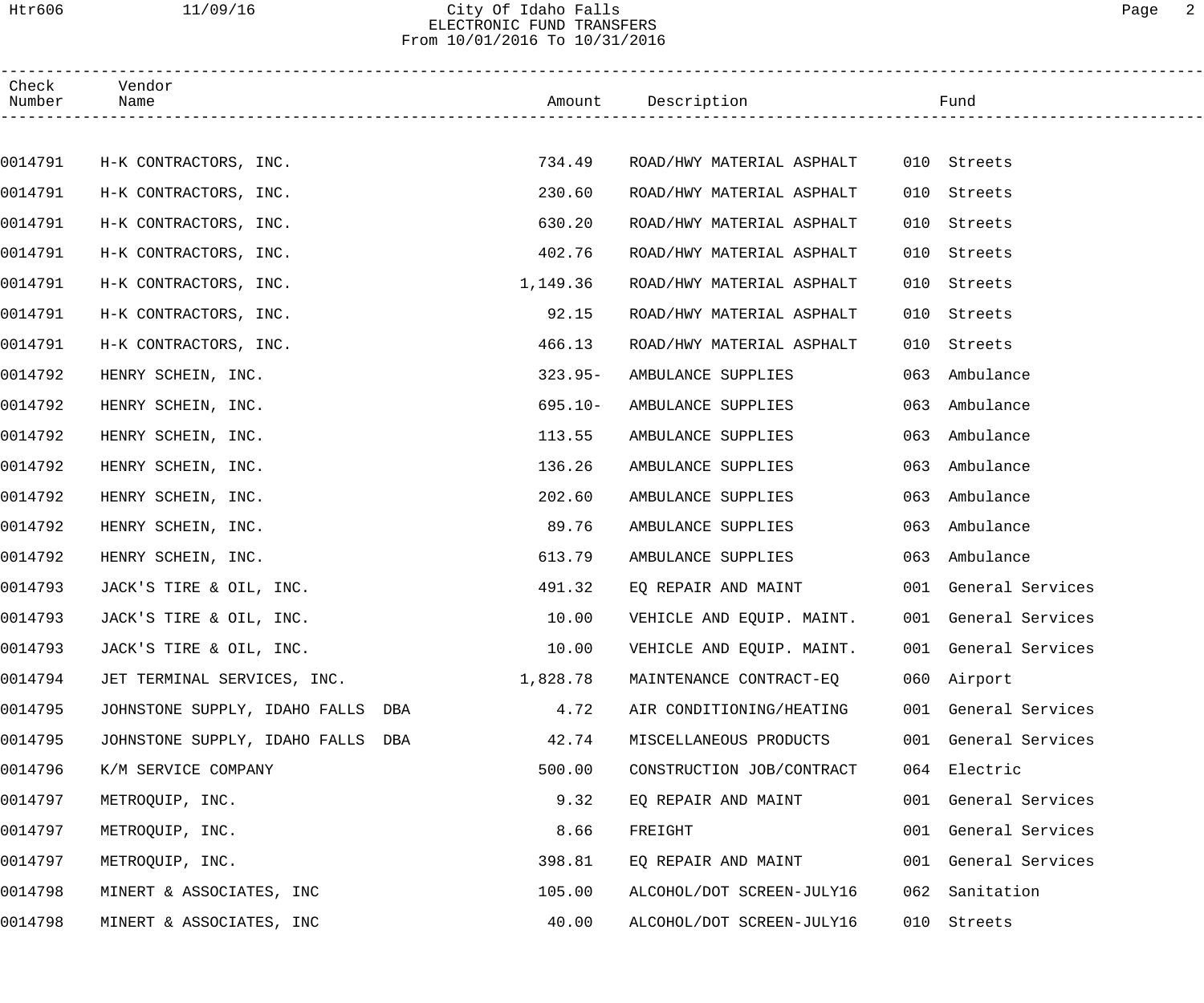### Htr606 11/09/16 City Of Idaho Falls Page 3 ELECTRONIC FUND TRANSFERS From 10/01/2016 To 10/31/2016

| Check<br>Number | Vendor<br>Name               |          | Amount Description        |     | Fund                 |  |
|-----------------|------------------------------|----------|---------------------------|-----|----------------------|--|
|                 |                              |          |                           |     |                      |  |
| 0014798         | MINERT & ASSOCIATES, INC     | 130.00   | ALCOHOL/DOT SCREEN-JULY16 |     | 064 Electric         |  |
| 0014798         | MINERT & ASSOCIATES, INC     | 65.00    | ALCOHOL/DOT SCREEN-JULY16 |     | 001 Fire             |  |
| 0014798         | MINERT & ASSOCIATES, INC     | 65.00    | ALCOHOL/DOT SCREEN-AUG16  | 061 | Sewer                |  |
| 0014798         | MINERT & ASSOCIATES, INC     | 195.00   | ALCOHOL/DOT SCREEN-AUG16  | 062 | Sanitation           |  |
| 0014798         | MINERT & ASSOCIATES, INC     | 53.00    | ALCOHOL/DOT SCREEN-AUG16  |     | 061 Water            |  |
| 0014799         | PROTECTIVE EQUIPMENT TESTING | 1,617.59 | SAFETY EQUIPMENT          |     | 064 Electric         |  |
| 0014799         | PROTECTIVE EQUIPMENT TESTING | 1,545.59 | SAFETY EQUIPMENT          |     | 064 Electric         |  |
| 0014800         | RED, INC. COMMUNICATIONS     | 225.00   | IF POWER RECRUITING ADD   |     | 001 Non Departmental |  |
| 0014800         | RED, INC. COMMUNICATIONS     | 123.75   | ELEC/IF POWER             |     | 064 Electric         |  |
| 0014801         | ROBERTSON SUPPLY, INC.       | 9.18     | PLUMBING EQUIP/SUPPLIES   |     | 001 General Services |  |
| 0014801         | ROBERTSON SUPPLY, INC.       | 18.72    | PLUMBING EQUIP/SUPPLIES   |     | 001 General Services |  |
| 0014801         | ROBERTSON SUPPLY, INC.       | 19.08    | PLUMBING EQUIP/SUPPLIES   |     | 001 General Services |  |
| 0014801         | ROBERTSON SUPPLY, INC.       | 11.88    | PLUMBING EQUIP/SUPPLIES   |     | 001 General Services |  |
| 0014801         | ROBERTSON SUPPLY, INC.       | 2.88     | PLUMBING EQUIP/SUPPLIES   |     | 001 General Services |  |
| 0014802         | ROCKY MOUNTAIN TURF & IND.   | 77.65    | EQ REPAIR AND MAINT       |     | 001 General Services |  |
| 0014802         | ROCKY MOUNTAIN TURF & IND.   | 19.16    | EQ REPAIR AND MAINT       |     | 001 General Services |  |
| 0014802         | ROCKY MOUNTAIN TURF & IND.   | 52.83    | EQ REPAIR AND MAINT       |     | 001 General Services |  |
| 0014802         | ROCKY MOUNTAIN TURF & IND.   | 12.79    | FREIGHT                   |     | 001 General Services |  |
| 0014802         | ROCKY MOUNTAIN TURF & IND.   | 242.59   | EQ REPAIR AND MAINT       |     | 001 General Services |  |
| 0014802         | ROCKY MOUNTAIN TURF & IND.   | 15.49    | FREIGHT                   |     | 001 General Services |  |
| 0014803         | S.D. MYERS, INC.             | 187.00   | TRANSFORMERS              |     | 064 Electric         |  |
| 0014803         | S.D. MYERS, INC.             | 115.00   | TRANSFORMERS              |     | 064 Electric         |  |
| 0014804         | SALT LAKE WHOLESALE SPORTS   | 801.00   | POLICE EQUIP & SUPPLIES   |     | 001 Police           |  |
| 0014805         | SNAKE RIVER AUTO GLASS       | 20.00    | VEHICLE AND EQUIP. MAINT. |     | 001 General Services |  |
| 0014806         | SNAKE RIVER PRINTING COMPANY | 1,510.00 | PRINTING                  |     | 001 Non Departmental |  |
| 0014806         | SNAKE RIVER PRINTING COMPANY | 360.00   | AUDIOVISUAL/PUBLICATION   |     | 061 Water            |  |
|                 |                              |          |                           |     |                      |  |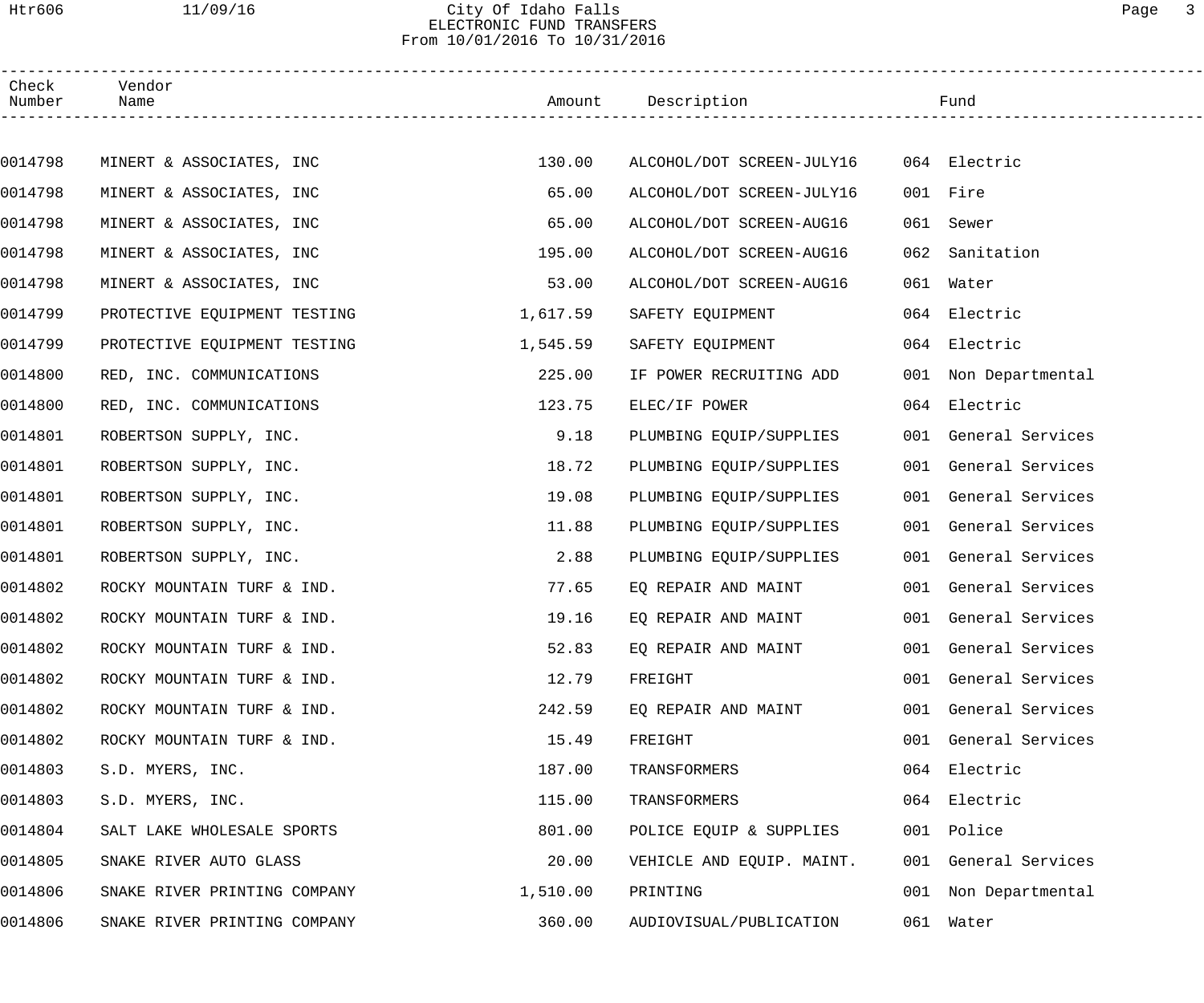### Htr606 11/09/16 City Of Idaho Falls Page 4 ELECTRONIC FUND TRANSFERS From 10/01/2016 To 10/31/2016

| Check<br>Number | Vendor<br>Name                 |           | Amount Description        |     | Fund                 |  |
|-----------------|--------------------------------|-----------|---------------------------|-----|----------------------|--|
|                 |                                |           |                           |     |                      |  |
| 0014807         | SOUTHWESTERN EQUIPMENT COMPANY | 288.50    | EQ REPAIR AND MAINT       |     | 001 General Services |  |
| 0014807         | SOUTHWESTERN EQUIPMENT COMPANY | 12.95     | FREIGHT                   |     | 001 General Services |  |
| 0014807         | SOUTHWESTERN EQUIPMENT COMPANY | 325.00    | EQ REPAIR AND MAINT       |     | 001 General Services |  |
| 0014807         | SOUTHWESTERN EQUIPMENT COMPANY | 21.71     | FREIGHT                   |     | 001 General Services |  |
| 0014808         | STAN'S PAINT CLINIC, INC.      | 25.68     | PAINTING-EQUIP & PRODUCTS |     | 001 General Services |  |
| 0014808         | STAN'S PAINT CLINIC, INC.      | 30.65     | PAINTING-EQUIP & PRODUCTS |     | 001 General Services |  |
| 0014809         | TETON CLINICAL PHARMACY, INC.  | 1,153.31  | AMBULANCE SUPPLIES        | 063 | Ambulance            |  |
| 0014810         | THATCHER COMPANY               | 5,232.00  | GASES / TREATMENTS        |     | 061 Sewer            |  |
| 0014810         | THATCHER COMPANY               | 4,330.70  | GASES / TREATMENTS        |     | 061 Sewer            |  |
| 0014810         | THATCHER COMPANY               | 6,540.00  | GASES / TREATMENTS        |     | 061 Sewer            |  |
| 0014811         | TOP HAT, INC.                  | 210.00    | VEHICLE AND EQUIP. MAINT. |     | 001 General Services |  |
| 0014811         | TOP HAT, INC.                  | 1,605.00  | VEHICLE AND EQUIP. MAINT. |     | 001 General Services |  |
| 0014812         | TYNDALE COMPANY, INC.          | 132.20    | CLOTHING & APPAREL        |     | 064 Electric         |  |
| 0014812         | TYNDALE COMPANY, INC.          | 364.40    | CLOTHING & APPAREL        |     | 064 Electric         |  |
| 0014812         | TYNDALE COMPANY, INC.          | 316.40    | CLOTHING & APPAREL        |     | 064 Electric         |  |
| 0014813         | 3H CONSTRUCTION, LLC           | 38,907.64 | CONSTRUCTION JOB/CONTRACT |     | 001 Parks            |  |
| 0014814         | BEARING & INDUSTRIAL SALES INC | 65.90     | EQ REPAIR AND MAINT       |     | 001 General Services |  |
| 0014814         | BEARING & INDUSTRIAL SALES INC | 92.87     | EQ REPAIR AND MAINT       |     | 001 General Services |  |
| 0014815         | CAL RANCH STORES               | 209.98    | PUBLIC WORKS DIV. MISC.   |     | 061 Water            |  |
| 0014815         | CAL RANCH STORES               | $5.00 -$  | PUBLIC WORKS DIV. MISC.   |     | 061 Water            |  |
| 0014816         | CONRAD & BISCHOFF, INC.        | 1,864.50  | FUEL AND ADDITIVES        | 001 |                      |  |
| 0014816         | CONRAD & BISCHOFF, INC.        | 111.82    | FUEL AND ADDITIVES        |     | 001 General Services |  |
| 0014816         | CONRAD & BISCHOFF, INC.        | 132.58    | FUEL AND ADDITIVES        |     | 001 General Services |  |
| 0014816         | CONRAD & BISCHOFF, INC.        | 20,730.36 | FUEL AND ADDITIVES        | 001 |                      |  |
| 0014816         | CONRAD & BISCHOFF, INC.        | 8,576.05  | FUEL AND ADDITIVES        | 001 |                      |  |
| 0014817         | D & S ELECTRICAL SUPPLY CO     | 16.50     | ELECTRICAL EQUIP/SUPPLIES |     | 001 General Services |  |
|                 |                                |           |                           |     |                      |  |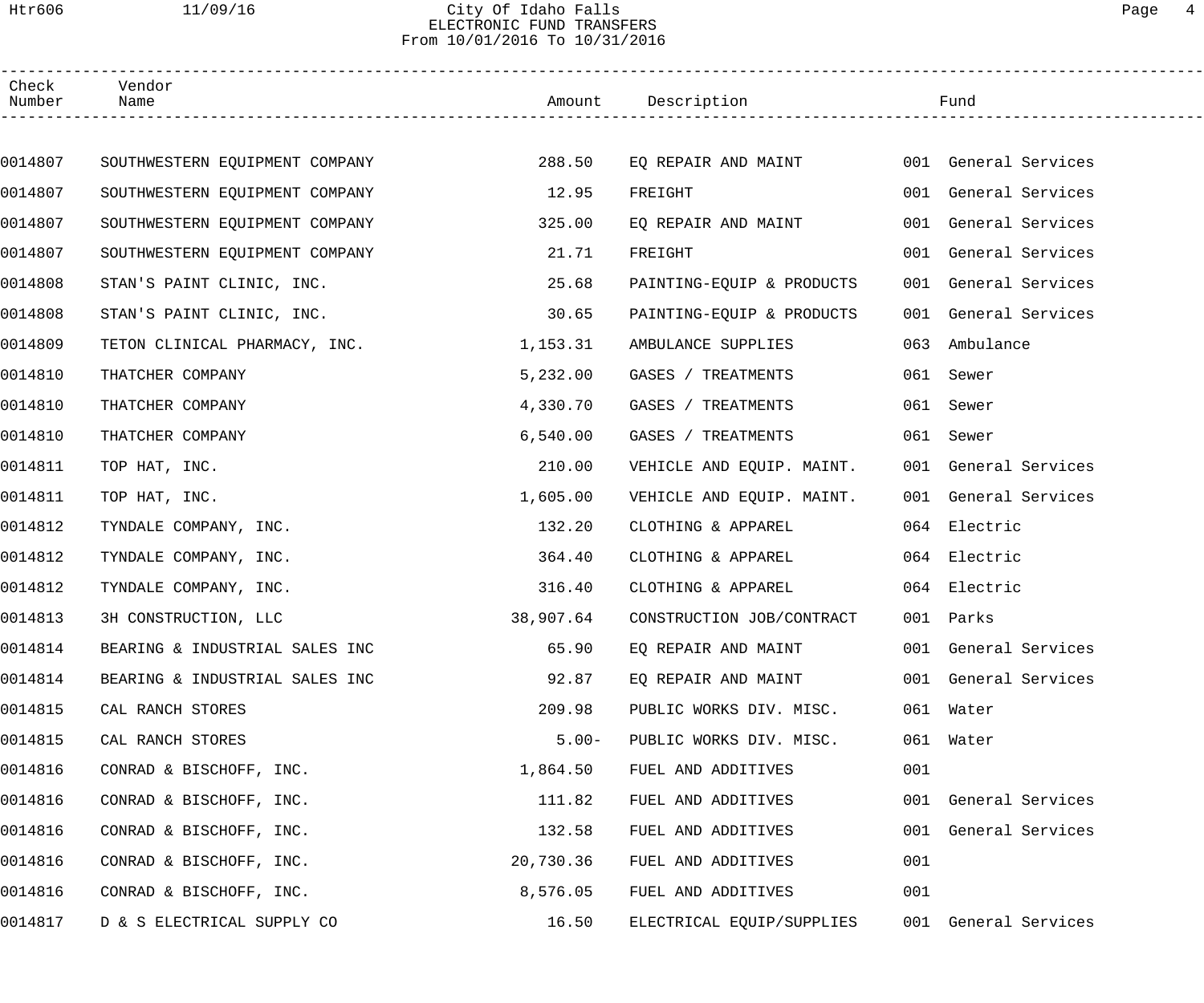### Htr606 11/09/16 City Of Idaho Falls Page 5 ELECTRONIC FUND TRANSFERS From 10/01/2016 To 10/31/2016

| Check<br>Number | Vendor<br>Name                 |            | Amount Description        | Fund                    |  |
|-----------------|--------------------------------|------------|---------------------------|-------------------------|--|
|                 |                                |            |                           |                         |  |
| 0014817         | D & S ELECTRICAL SUPPLY CO     | 288.00     | ELECTRICAL EQUIP/SUPPLIES | 001 General Services    |  |
| 0014817         | D & S ELECTRICAL SUPPLY CO     | 11.34      | ELECTRICAL EQUIP/SUPPLIES | 001 General Services    |  |
| 0014817         | D & S ELECTRICAL SUPPLY CO     | 148.08     | ELECTRICAL EQUIP/SUPPLIES | General Services<br>001 |  |
| 0014817         | D & S ELECTRICAL SUPPLY CO     | 84.10      | ELECTRICAL EQUIP/SUPPLIES | General Services<br>001 |  |
| 0014817         | D & S ELECTRICAL SUPPLY CO     | 34.31      | ELECTRICAL EQUIP/SUPPLIES | General Services<br>001 |  |
| 0014818         | ELECTRICAL WHOLESALE SUPPLY CO | 258.68     | ELECTRICAL EQUIP/SUPPLIES | General Services<br>001 |  |
| 0014818         | ELECTRICAL WHOLESALE SUPPLY CO | 19.75      | ELECTRICAL EQUIP/SUPPLIES | General Services<br>001 |  |
| 0014818         | ELECTRICAL WHOLESALE SUPPLY CO | 212.47     | ELECTRICAL EQUIP/SUPPLIES | General Services<br>001 |  |
| 0014818         | ELECTRICAL WHOLESALE SUPPLY CO | 21.33      | SAFETY EQUIPMENT          | General Services<br>001 |  |
| 0014818         | ELECTRICAL WHOLESALE SUPPLY CO | 10.72      | ELECTRICAL EQUIP/SUPPLIES | 001 General Services    |  |
| 0014818         | ELECTRICAL WHOLESALE SUPPLY CO | 27.46      | ELECTRICAL EQUIP/SUPPLIES | General Services<br>001 |  |
| 0014818         | ELECTRICAL WHOLESALE SUPPLY CO | 135.22     | ELECTRICAL EQUIP/SUPPLIES | General Services<br>001 |  |
| 0014818         | ELECTRICAL WHOLESALE SUPPLY CO | 65.69      | ELECTRICAL EQUIP/SUPPLIES | General Services<br>001 |  |
| 0014819         | ELSTER SOLUTIONS, LLC          | 2,250.00   | METERS                    | 064                     |  |
| 0014820         | FREIGHTLINER OF IDAHO          | 949.03     | EQ REPAIR AND MAINT       | 001 General Services    |  |
| 0014820         | FREIGHTLINER OF IDAHO          | 157.66     | EO REPAIR AND MAINT       | 001 General Services    |  |
| 0014821         | H-K CONTRACTORS, INC.          | 256,432.78 | CONSTRUCTION JOB/CONTRACT | 010 Streets             |  |
| 0014821         | H-K CONTRACTORS, INC.          | 150,623.39 | CONSTRUCTION JOB/CONTRACT | 061 Water               |  |
| 0014821         | H-K CONTRACTORS, INC.          | 2,020.84   | CONSTRUCTION JOB/CONTRACT | 061<br>Sewer            |  |
| 0014821         | H-K CONTRACTORS, INC.          | 19,971.68  | CONSTRUCTION JOB/CONTRACT | 061<br>Sewer            |  |
| 0014822         | N. HARRIS COMPUTER CORPORATION | 145,600.00 | COMPUTERS, DP/WORD PROC.  | 001 Data Processing     |  |
| 0014822         | N. HARRIS COMPUTER CORPORATION | 30,000.00  | COMPUTERS, DP/WORD PROC.  | 014 Merf                |  |
| 0014822         | N. HARRIS COMPUTER CORPORATION | 35,000.00  | COMPUTERS, DP/WORD PROC.  | 014 Merf                |  |
| 0014822         | N. HARRIS COMPUTER CORPORATION | 20,000.00  | COMPUTERS, DP/WORD PROC.  | 014 Merf                |  |
| 0014822         | N. HARRIS COMPUTER CORPORATION | 2,040.00   | COMPUTERS, DP/WORD PROC.  | 014 Merf                |  |
| 0014822         | N. HARRIS COMPUTER CORPORATION | 5,100.00   | COMPUTERS, DP/WORD PROC.  | 014 Merf                |  |
|                 |                                |            |                           |                         |  |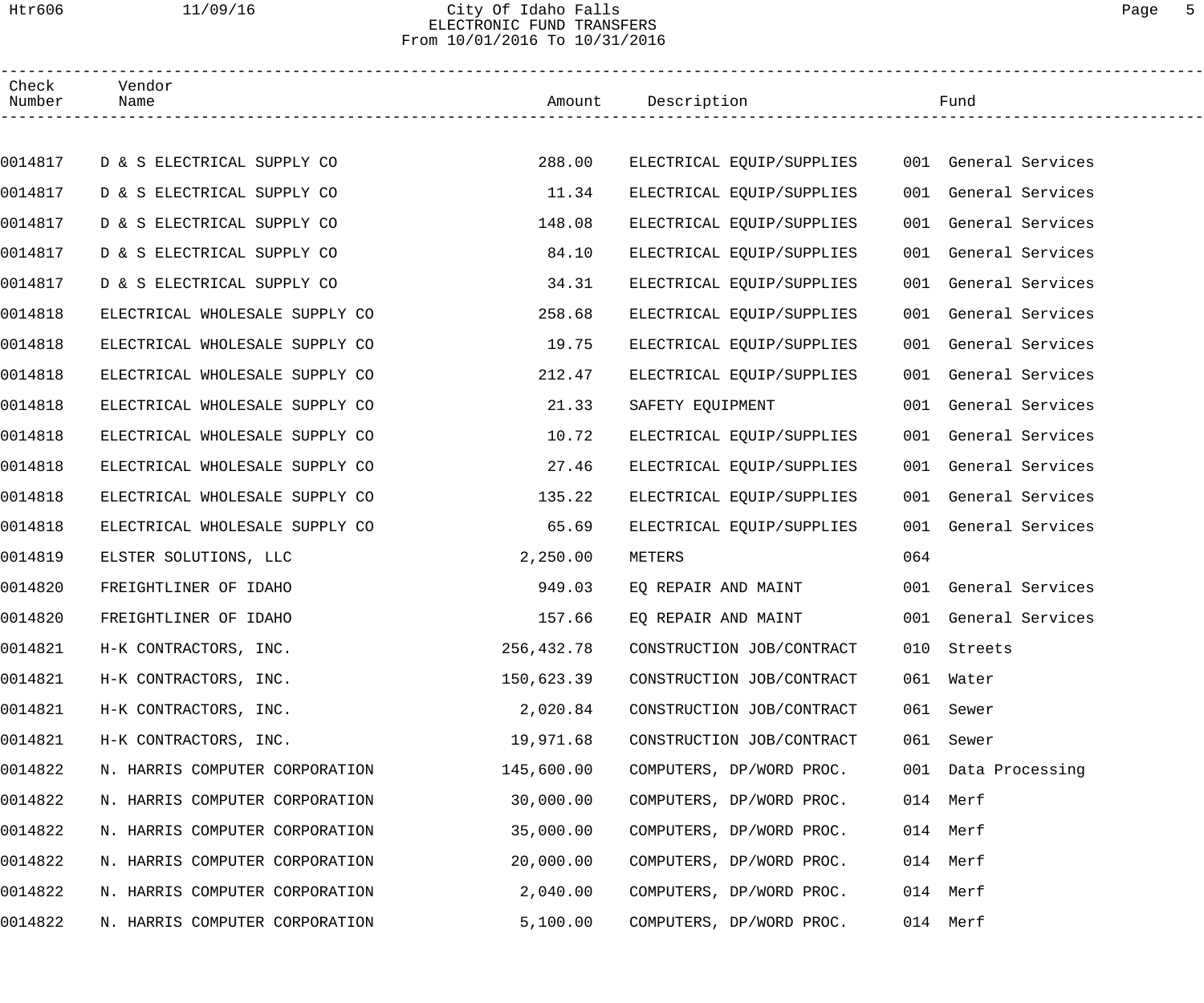### Htr606 11/09/16 City Of Idaho Falls Page 6 ELECTRONIC FUND TRANSFERS From 10/01/2016 To 10/31/2016

| Check<br>Number | Vendor<br>Name                    |           | Amount Description        |     | Fund                 |
|-----------------|-----------------------------------|-----------|---------------------------|-----|----------------------|
|                 |                                   |           |                           |     |                      |
| 0014823         | HARVEY, DAVE                      | 950.00    | CONTRACTED OFFICIALS      |     | 011 Recreation       |
| 0014824         | IDAHO BUSINESS SYSTEMS, INC.      | 71.75     | MAINTENANCE CONTRACT-EQ   |     | 061 Sewer            |
| 0014824         | IDAHO BUSINESS SYSTEMS, INC.      | 120.00    | MAINTENANCE CONTRACT-EO   | 061 | Sewer                |
| 0014824         | IDAHO BUSINESS SYSTEMS, INC.      | 81.25     | MAINTENANCE CONTRACT-EQ   |     | 001 Parks            |
| 0014824         | IDAHO BUSINESS SYSTEMS, INC.      | 40.86     | MAINTENANCE CONTRACT-EQ   |     | 001 Police           |
| 0014824         | IDAHO BUSINESS SYSTEMS, INC.      | 77.50     | MAINTENANCE CONTRACT-EQ   |     | 001 General Services |
| 0014824         | IDAHO BUSINESS SYSTEMS, INC.      | 77.50     | MAINTENANCE CONTRACT-EQ   |     | 001 General Services |
| 0014824         | IDAHO BUSINESS SYSTEMS, INC.      | 67.00     | MAINTENANCE CONTRACT-EQ   |     | 001 General Services |
| 0014824         | IDAHO BUSINESS SYSTEMS, INC.      | 73.75     | MAINTENANCE CONTRACT-EQ   |     | 001 General Services |
| 0014824         | IDAHO BUSINESS SYSTEMS, INC.      | 154.91    | MAINTENANCE CONTRACT-EQ   |     | 061 Sewer            |
| 0014824         | IDAHO BUSINESS SYSTEMS, INC.      | 142.64    | MAINTENANCE CONTRACT-EO   |     | 001 Finance          |
| 0014824         | IDAHO BUSINESS SYSTEMS, INC.      | 120.87    | MAINTENANCE CONTRACT-EQ   |     | 001 Fire             |
| 0014824         | IDAHO BUSINESS SYSTEMS, INC.      | 85.95     | MAINTENANCE CONTRACT-EQ   |     | 061 Water            |
| 0014824         | IDAHO BUSINESS SYSTEMS, INC.      | 217.20    | MAINTENANCE CONTRACT-EQ   |     | 001 Parks            |
| 0014825         | INDUSTRIAL HOSE & FITTINGS INC    | 546.60    | WASTE WATER TREATMENT     |     | 061 Sewer            |
| 0014825         | INDUSTRIAL HOSE & FITTINGS INC    | 9.75      | WASTE WATER TREATMENT     |     | 061 Sewer            |
| 0014825         | INDUSTRIAL HOSE & FITTINGS INC    | 85.21     | HOSE AND FITTINGS         |     | 001 Police           |
| 0014826         | INTERMOUNTAIN CLAIMS, INC.        | 26,417.28 | ACCT RFND 9/19-9/30/16    |     | 019 Self-Insurance   |
| 0014827         | JACK'S TIRE & OIL, INC.           | 100.00    | VEHICLE AND EQUIP. MAINT. |     | 001 General Services |
| 0014827         | JACK'S TIRE & OIL, INC.           | 105.00    | VEHICLE AND EQUIP. MAINT. |     | 001 General Services |
| 0014827         | JACK'S TIRE & OIL, INC.           | 152.95    | VEHICLE AND EQUIP. MAINT. |     | 001 General Services |
| 0014827         | JACK'S TIRE & OIL, INC.           | 140.00    | GARAGE SHOP SUPPLIES      |     | 001 General Services |
| 0014828         | JOHNSTONE SUPPLY, IDAHO FALLS DBA | 3.89      | AIR CONDITIONING/HEATING  |     | 001 General Services |
| 0014828         | JOHNSTONE SUPPLY, IDAHO FALLS DBA | 7.78      | AIR CONDITIONING/HEATING  |     | 001 General Services |
| 0014829         | K/M SERVICE COMPANY               | 5,939.20  | CONSTRUCTION JOB/CONTRACT |     | 064 Electric         |
| 0014830         | METROQUIP, INC.                   | 53.19     | EQ REPAIR AND MAINT       |     | 001 General Services |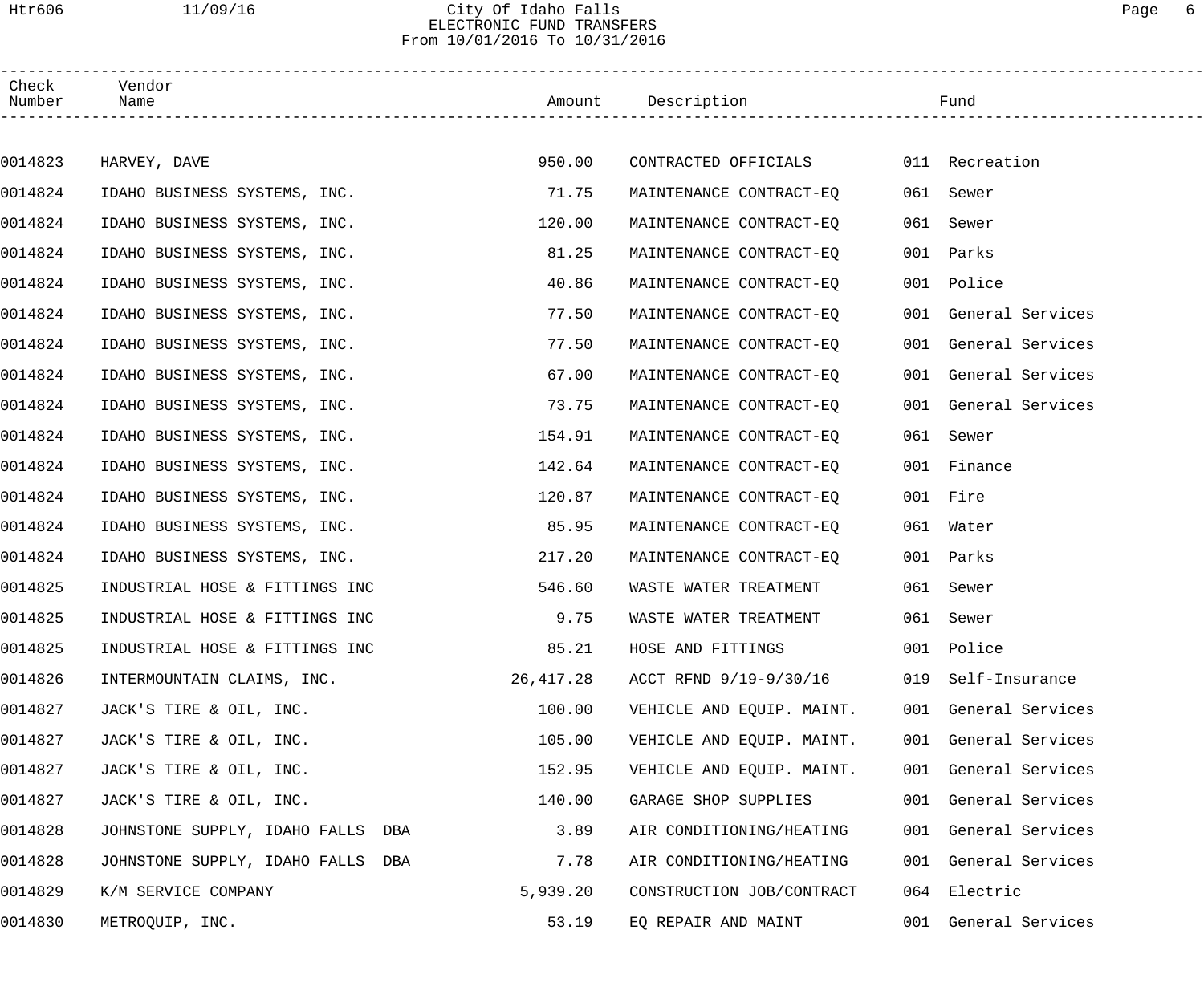### Htr606 11/09/16 City Of Idaho Falls Page 7 ELECTRONIC FUND TRANSFERS From 10/01/2016 To 10/31/2016

| Check<br>Number | Vendor<br>Name                     |            | Amount Description        |     | Fund                         |
|-----------------|------------------------------------|------------|---------------------------|-----|------------------------------|
|                 |                                    |            |                           |     |                              |
| 0014830         | METROQUIP, INC.                    | 10.76      | FREIGHT                   |     | 001 General Services         |
| 0014830         | METROQUIP, INC.                    | 6,157.30   | EQ REPAIR AND MAINT       | 001 |                              |
| 0014831         | MORGAN CONSTRUCTION, INC.          | 450,087.89 | CONSTRUCTION JOB/CONTRACT |     | 001 Fire                     |
| 0014832         | PORTER'S OFFICE PRODUCTS           | 355.61     | OFFICE SUPPLIES, GENERAL  |     | 001 Public Works Engineering |
| 0014833         | R & R PRODUCTS, INC.               | 210.45     | EQ REPAIR AND MAINT       |     | 001 General Services         |
| 0014833         | R & R PRODUCTS, INC.               | 58.38      | FREIGHT                   |     | 001 General Services         |
| 0014834         | RESPOND FIRST AID SYSTEMS OF IDAHO | 225.94     | FIRST AID CABINETS REFILL |     | 001 Police                   |
| 0014834         | RESPOND FIRST AID SYSTEMS OF IDAHO | 490.21     | SAFETY EQUIPMENT          |     | 064 Electric                 |
| 0014835         | ROCKY MOUNTAIN TURF & IND.         | 595.79     | EQ REPAIR AND MAINT       |     | 001 General Services         |
| 0014835         | ROCKY MOUNTAIN TURF & IND.         | 15.14      | FREIGHT                   |     | 001 General Services         |
| 0014835         | ROCKY MOUNTAIN TURF & IND.         | 1,333.32   | EQ REPAIR AND MAINT       |     | 001 General Services         |
| 0014835         | ROCKY MOUNTAIN TURF & IND.         | 157.50     | FREIGHT                   |     | 001 General Services         |
| 0014835         | ROCKY MOUNTAIN TURF & IND.         | 77.96      | EQ REPAIR AND MAINT       |     | 001 General Services         |
| 0014835         | ROCKY MOUNTAIN TURF & IND.         | 11.19      | FREIGHT                   |     | 001 General Services         |
| 0014835         | ROCKY MOUNTAIN TURF & IND.         | 122.49     | EQ REPAIR AND MAINT       |     | 001 General Services         |
| 0014835         | ROCKY MOUNTAIN TURF & IND.         | 11.54      | FREIGHT                   |     | 001 General Services         |
| 0014836         | SHADOW TRACKERS INVESTIGATIVE SERV | 948.00     | PROFESSIONAL/PERSONAL SRV |     | 001 Non Departmental         |
| 0014837         | SIXEL CONSULTING GROUP, INC.       | 1,666.00   | PROFESSIONAL/PERSONAL SRV |     | 060 Airport                  |
| 0014838         | SNAKE RIVER AUTO GLASS             | 180.00     | VEHICLE AND EQUIP. MAINT. |     | 001 General Services         |
| 0014839         | SNAKE RIVER RAPID WASH             | 180.00     | VEHICLE AND EQUIP. MAINT. |     | 001 General Services         |
| 0014839         | SNAKE RIVER RAPID WASH             | 200.00     | VEHICLE AND EQUIP. MAINT. |     | 001 General Services         |
| 0014839         | SNAKE RIVER RAPID WASH             | 20.00      | VEHICLE AND EQUIP. MAINT. |     | 001 General Services         |
| 0014839         | SNAKE RIVER RAPID WASH             | $180.00 -$ | VEHICLE AND EQUIP. MAINT. |     | 001 General Services         |
| 0014839         | SNAKE RIVER RAPID WASH             | $200.00 -$ | VEHICLE AND EQUIP. MAINT. |     | 001 General Services         |
| 0014839         | SNAKE RIVER RAPID WASH             | $20.00 -$  | VEHICLE AND EQUIP. MAINT. |     | 001 General Services         |
| 0014840         | SOUTHWESTERN EQUIPMENT COMPANY     | 139.25     | EQ REPAIR AND MAINT       |     | 001 General Services         |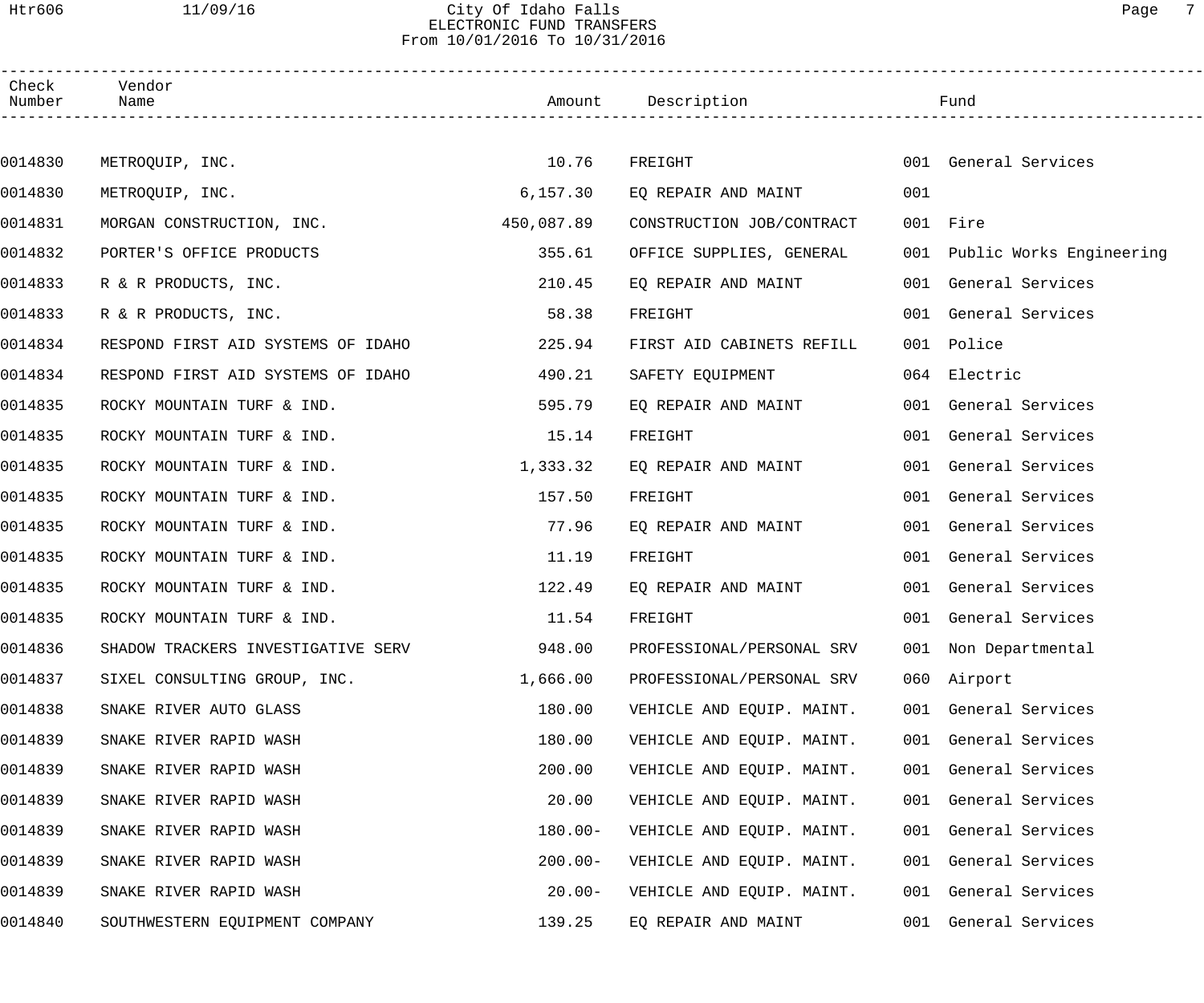Htr606 11/09/16 City Of Idaho Falls Page 8

## ELECTRONIC FUND TRANSFERS From 10/01/2016 To 10/31/2016

| Check<br>Number | Vendor<br>Name                 |            | Amount Description        |     | Fund                    |  |
|-----------------|--------------------------------|------------|---------------------------|-----|-------------------------|--|
|                 |                                |            |                           |     |                         |  |
| 0014840         | SOUTHWESTERN EQUIPMENT COMPANY | 32.85      | FREIGHT                   |     | 001 General Services    |  |
| 0014841         | STAN'S PAINT CLINIC, INC.      | 136.44     | PAINTING-EQUIP & PRODUCTS |     | 001 Parks               |  |
| 0014842         | TACOMA SCREW PRODUCTS, INC.    | 3.77       | EO REPAIR AND MAINT       |     | 001 General Services    |  |
| 0014842         | TACOMA SCREW PRODUCTS, INC.    | 5.29       | EQ REPAIR AND MAINT       |     | 001 General Services    |  |
| 0014842         | TACOMA SCREW PRODUCTS, INC.    | 10.78      | EQ REPAIR AND MAINT       | 001 | General Services        |  |
| 0014842         | TACOMA SCREW PRODUCTS, INC.    | 8.36       | EO REPAIR AND MAINT       | 001 | General Services        |  |
| 0014842         | TACOMA SCREW PRODUCTS, INC.    | 54.42      | EQ REPAIR AND MAINT       | 001 | General Services        |  |
| 0014842         | TACOMA SCREW PRODUCTS, INC.    | 40.04      | HARDWARE MISCELLANEOUS    | 001 | General Services        |  |
| 0014842         | TACOMA SCREW PRODUCTS, INC.    | 25.12      | HARDWARE MISCELLANEOUS    | 001 | General Services        |  |
| 0014842         | TACOMA SCREW PRODUCTS, INC.    | 15.01      | HARDWARE MISCELLANEOUS    | 001 | General Services        |  |
| 0014842         | TACOMA SCREW PRODUCTS, INC.    | 20.94      | HARDWARE MISCELLANEOUS    |     | 001 General Services    |  |
| 0014842         | TACOMA SCREW PRODUCTS, INC.    | 3.40       | HARDWARE MISCELLANEOUS    | 001 | General Services        |  |
| 0014843         | TETON COMMUNICATIONS, INC.     | 11.75      | MAINTENANCE CONTRACT-EQ   |     | 001 Parks               |  |
| 0014843         | TETON COMMUNICATIONS, INC.     | 49.00      | MAINTENANCE CONTRACT-EQ   |     | 001 Parks               |  |
| 0014843         | TETON COMMUNICATIONS, INC.     | 114.65     | POLICE EQUIP & SUPPLIES   |     | 001 Police              |  |
| 0014843         | TETON COMMUNICATIONS, INC.     | 190.50     | POLICE EQUIP & SUPPLIES   |     | 001 Police              |  |
| 0014843         | TETON COMMUNICATIONS, INC.     | 73.54      | POLICE EQUIP & SUPPLIES   |     | 001 Police              |  |
| 0014843         | TETON COMMUNICATIONS, INC.     | 97.50      | POLICE EQUIP & SUPPLIES   |     | 001 Police              |  |
| 0014844         | VALERIO, JAMES                 | 50.00      | CONTRACTED OFFICIALS      |     | 011 Recreation          |  |
| 0014845         | WEST COAST PAPER SOLUTIONS     | 195.60     | OFFICE SUPPLIES, GENERAL  |     | 001 General Services    |  |
| 0014846         | 3H CONSTRUCTION, LLC           | 46,260.72  | CONSTRUCTION JOB/CONTRACT |     | 001 Planning & Building |  |
| 0014846         | 3H CONSTRUCTION, LLC           | 196,097.22 | CONSTRUCTION JOB/CONTRACT |     | 061 Water               |  |
| 0014847         | ALMETEK INDUSTRIES, INC.       | 1,156.31   | CONCRETE                  | 010 | Streets                 |  |
| 0014848         | BATTERIES PLUS                 | 161.97     | BATTERY BACKUPS           |     | 001 Police              |  |
| 0014849         | BEARING & INDUSTRIAL SALES INC | 17.64      | EQ REPAIR AND MAINT       | 001 | General Services        |  |
| 0014849         | BEARING & INDUSTRIAL SALES INC | 116.40     | EQ REPAIR AND MAINT       | 001 |                         |  |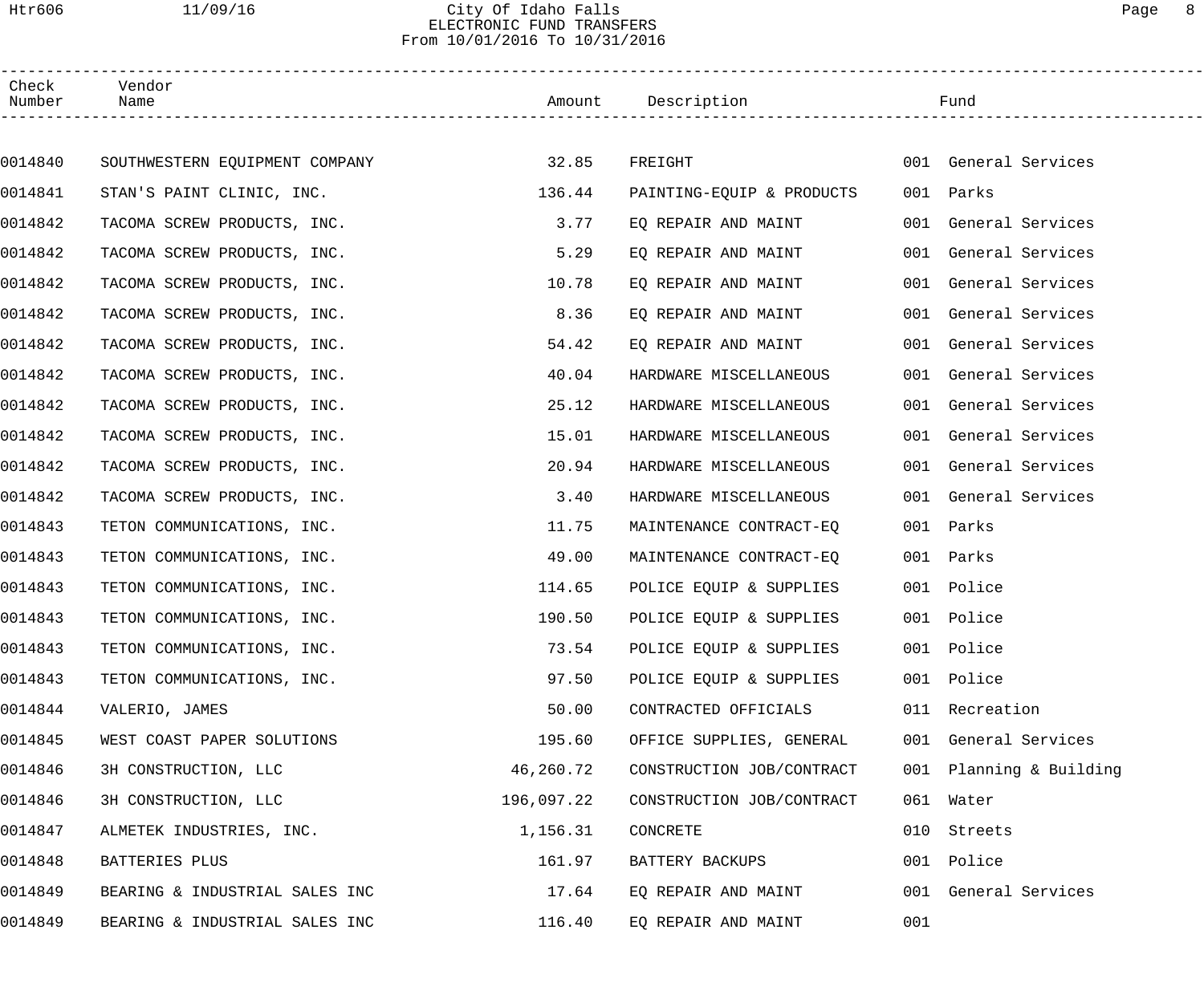### Htr606 11/09/16 City Of Idaho Falls Page 9 ELECTRONIC FUND TRANSFERS From 10/01/2016 To 10/31/2016

| Check<br>Number | Vendor<br>Name                 |           | Amount Description        |     | Fund                     |  |
|-----------------|--------------------------------|-----------|---------------------------|-----|--------------------------|--|
|                 |                                |           |                           |     |                          |  |
| 0014850         | BEN'S QUALITY CYCLE, LLC       | 48.00     | 2 OIL FILTERS 6 QUARTS OI |     | 001 General Services     |  |
| 0014851         | BONNEVILLE BLUEPRINT SUPPLY    | 375.00    | MAINTENANCE CONTRACT-EO   |     | 001 Planning & Building  |  |
| 0014851         | BONNEVILLE BLUEPRINT SUPPLY    | 375.00    | MAINTENANCE CONTRACT-EQ   | 001 | Public Works Engineering |  |
| 0014852         | CONRAD & BISCHOFF, INC.        | 20,264.02 | FUEL AND ADDITIVES        | 001 |                          |  |
| 0014852         | CONRAD & BISCHOFF, INC.        | 9,990.49  | FUEL AND ADDITIVES        | 001 |                          |  |
| 0014852         | CONRAD & BISCHOFF, INC.        | 22,844.90 | FUEL AND ADDITIVES        | 001 |                          |  |
| 0014852         | CONRAD & BISCHOFF, INC.        | 2,425.60  | FUEL AND ADDITIVES        | 001 |                          |  |
| 0014852         | CONRAD & BISCHOFF, INC.        | 237.60    | FUEL AND ADDITIVES        | 001 |                          |  |
| 0014853         | D & S ELECTRICAL SUPPLY CO     | 3,470.27  | ELECTRICAL EQUIP/SUPPLIES |     | 001 General Services     |  |
| 0014854         | DIG LINE, INC.                 | 279.32    | SERVICES/MISCELLANEOUS    |     | 061 Water                |  |
| 0014854         | DIG LINE, INC.                 | 279.34    | SERVICES/MISCELLANEOUS    |     | 061 Sewer                |  |
| 0014854         | DIG LINE, INC.                 | 558.68    | SERVICES/MISCELLANEOUS    |     | 064 Electric             |  |
| 0014855         | FALLS PRINTING COMPANY, LLC    | 873.60    | PRINTING                  |     | 064 Electric             |  |
| 0014856         | FREIGHTLINER OF IDAHO          | 229.94    | EQ REPAIR AND MAINT       |     | 001 General Services     |  |
| 0014856         | FREIGHTLINER OF IDAHO          | 18.99     | EQ REPAIR AND MAINT       |     | 001 General Services     |  |
| 0014856         | FREIGHTLINER OF IDAHO          | 269.06    | EO REPAIR AND MAINT       |     | 001 General Services     |  |
| 0014857         | IDAHO BUSINESS SYSTEMS, INC.   | 590.97    | MAINTENANCE CONTRACT-EQ   |     | 001 Treasurer            |  |
| 0014858         | IDAHO FALLS SCHOOL DISTRICT 91 | 1,098.25  | FOOD                      | 001 | Planning & Building      |  |
| 0014859         | INDUSTRIAL HOSE & FITTINGS INC | 3.66      | EQ REPAIR AND MAINT       | 001 | General Services         |  |
| 0014860         | INTERMOUNTAIN CLAIMS, INC.     | 12,828.74 | RFND 10/3/16-10/16/16     | 019 | Self-Insurance           |  |
| 0014861         | JACK'S TIRE & OIL, INC.        | 13,546.20 | EQ REPAIR AND MAINT       | 001 |                          |  |
| 0014861         | JACK'S TIRE & OIL, INC.        | 10.00     | VEHICLE AND EQUIP. MAINT. |     | 001 General Services     |  |
| 0014861         | JACK'S TIRE & OIL, INC.        | 640.00    | EQ REPAIR AND MAINT       |     | 001 General Services     |  |
| 0014861         | JACK'S TIRE & OIL, INC.        | 90.00     | EQ REPAIR AND MAINT       |     | 001 General Services     |  |
| 0014861         | JACK'S TIRE & OIL, INC.        | 10.00     | VEHICLE AND EQUIP. MAINT. |     | 001 General Services     |  |
| 0014861         | JACK'S TIRE & OIL, INC.        | 10.00     | VEHICLE AND EQUIP. MAINT. |     | 001 General Services     |  |
|                 |                                |           |                           |     |                          |  |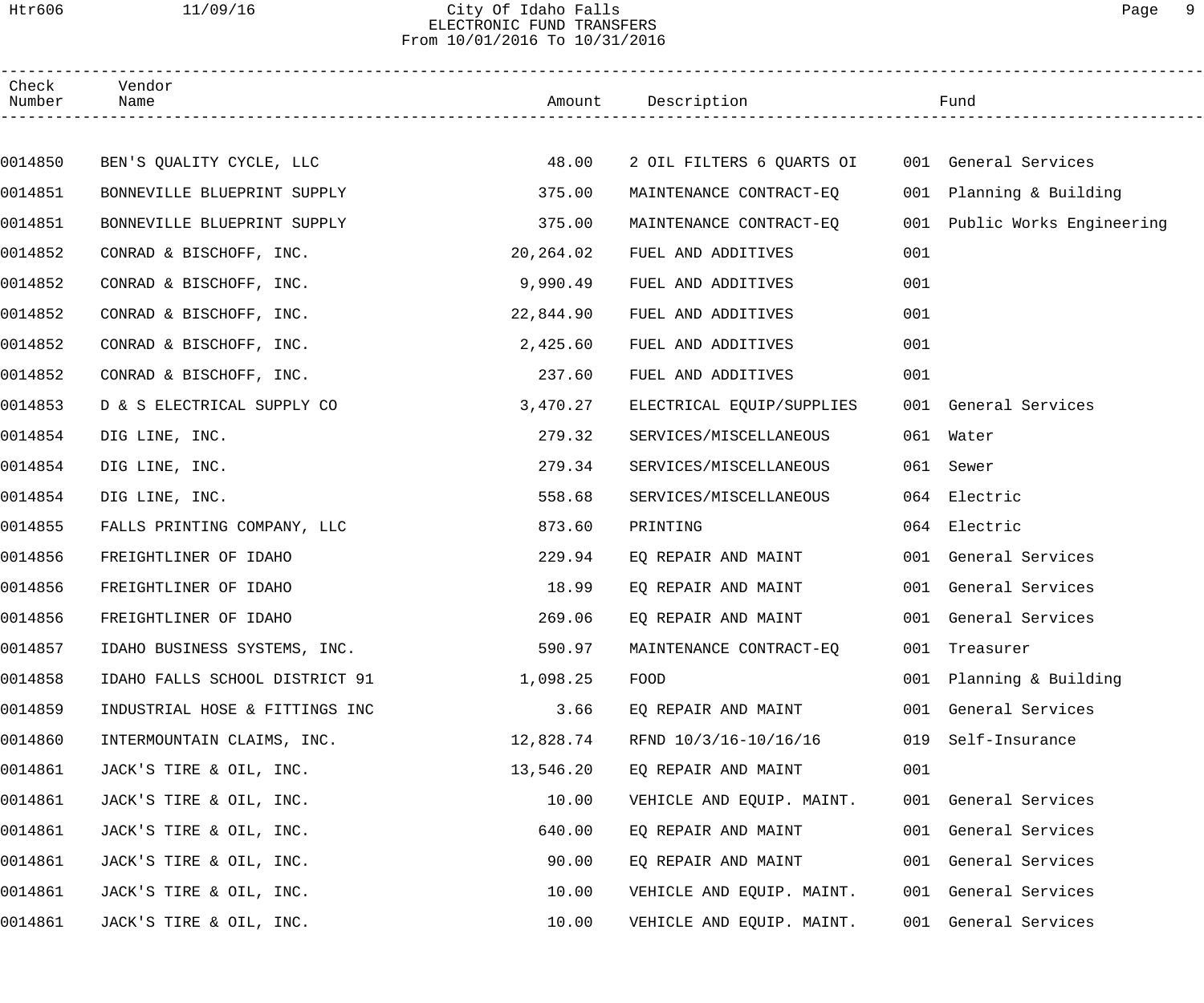### Htr606 11/09/16 City Of Idaho Falls Page 10 ELECTRONIC FUND TRANSFERS From 10/01/2016 To 10/31/2016

| Check<br>Number | Vendor<br>Name                     |          | Amount Description                             |     | Fund                         |
|-----------------|------------------------------------|----------|------------------------------------------------|-----|------------------------------|
|                 |                                    |          |                                                |     |                              |
| 0014861         | JACK'S TIRE & OIL, INC.            | 60.00    | VEHICLE AND EQUIP. MAINT. 001 General Services |     |                              |
| 0014862         | K/M SERVICE COMPANY                | 2,267.50 | CONSTRUCTION JOB/CONTRACT                      |     | 064 Electric                 |
| 0014863         | LEONARD PETROLEUM EQUIP, INC.      | 324.30   | GARAGE SHOP SUPPLIES                           |     | 001 General Services         |
| 0014864         | METROQUIP, INC.                    | 14.00    | EQ REPAIR AND MAINT                            |     | 001 General Services         |
| 0014864         | METROQUIP, INC.                    | 8.66     | FREIGHT                                        |     | 001 General Services         |
| 0014865         | MINERT & ASSOCIATES, INC           | 65.00    | ALCOHOL/DOT SCREEN-SEPT16                      |     | 062 Sanitation               |
| 0014865         | MINERT & ASSOCIATES, INC           | 40.00    | ALCOHOL/DOT SCREEN-SEPT16                      |     | 061 Water                    |
| 0014866         | ONE CALL LOCATORS, LTD             | 7,802.28 | SERVICES/MISCELLANEOUS                         |     | 064 Electric                 |
| 0014866         | ONE CALL LOCATORS, LTD             | 624.56   | SERVICES/MISCELLANEOUS                         |     | 064 Electric                 |
| 0014867         | PORTER'S OFFICE PRODUCTS           | 122.83   | OFFICE SUPPLIES, GENERAL                       |     | 060 Airport                  |
| 0014867         | PORTER'S OFFICE PRODUCTS           | 195.03   | OFFICE SUPPLIES, GENERAL                       |     | 060 Airport                  |
| 0014867         | PORTER'S OFFICE PRODUCTS           | 28.00    | OFFICE SUPPLIES, GENERAL                       |     | 060 Airport                  |
| 0014867         | PORTER'S OFFICE PRODUCTS           | 83.24    | OFFICE SUPPLIES, GENERAL                       |     | 001 Public Works Engineering |
| 0014867         | PORTER'S OFFICE PRODUCTS           | 25.97    | OFFICE SUPPLIES, GENERAL                       |     | 001 Public Works Engineering |
| 0014867         | PORTER'S OFFICE PRODUCTS           | 36.96    | OFFICE SUPPLIES, GENERAL                       |     | 064 Electric                 |
| 0014867         | PORTER'S OFFICE PRODUCTS           | 269.48   | OFFICE SUPPLIES, GENERAL                       |     | 064 Electric                 |
| 0014867         | PORTER'S OFFICE PRODUCTS           | 13.65    | OFFICE SUPPLIES, GENERAL                       |     | 064 Electric                 |
| 0014867         | PORTER'S OFFICE PRODUCTS           | 3.26     | OFFICE SUPPLIES, GENERAL                       |     | 064 Electric                 |
| 0014868         | R & R PRODUCTS, INC.               | 1,288.20 | EO REPAIR AND MAINT                            | 001 |                              |
| 0014869         | RESPOND FIRST AID SYSTEMS OF IDAHO | 75.78    | PARKS & RECREATION MISC.                       |     | 011 Recreation               |
| 0014870         | SNAKE RIVER AUTO GLASS             | 180.00   | VEHICLE AND EQUIP. MAINT.                      |     | 001 General Services         |
| 0014870         | SNAKE RIVER AUTO GLASS             | 200.00   | VEHICLE AND EQUIP. MAINT.                      |     | 001 General Services         |
| 0014870         | SNAKE RIVER AUTO GLASS             | 20.00    | VEHICLE AND EQUIP. MAINT.                      |     | 001 General Services         |
| 0014871         | SNAKE RIVER RAPID WASH             | 901.60   | VEHICLE AND EQUIP. MAINT.                      | 001 | General Services             |
| 0014872         | SYRINGA NETWORKS, LLC              | 450.00   | ETHERNET/INTERNETOCT2016                       | 001 |                              |
| 0014873         | ALIAH DVM, RHONDA                  | 3,150.00 | VET CONSULTING/TREATMENT                       |     | 001 Parks                    |
|                 |                                    |          |                                                |     |                              |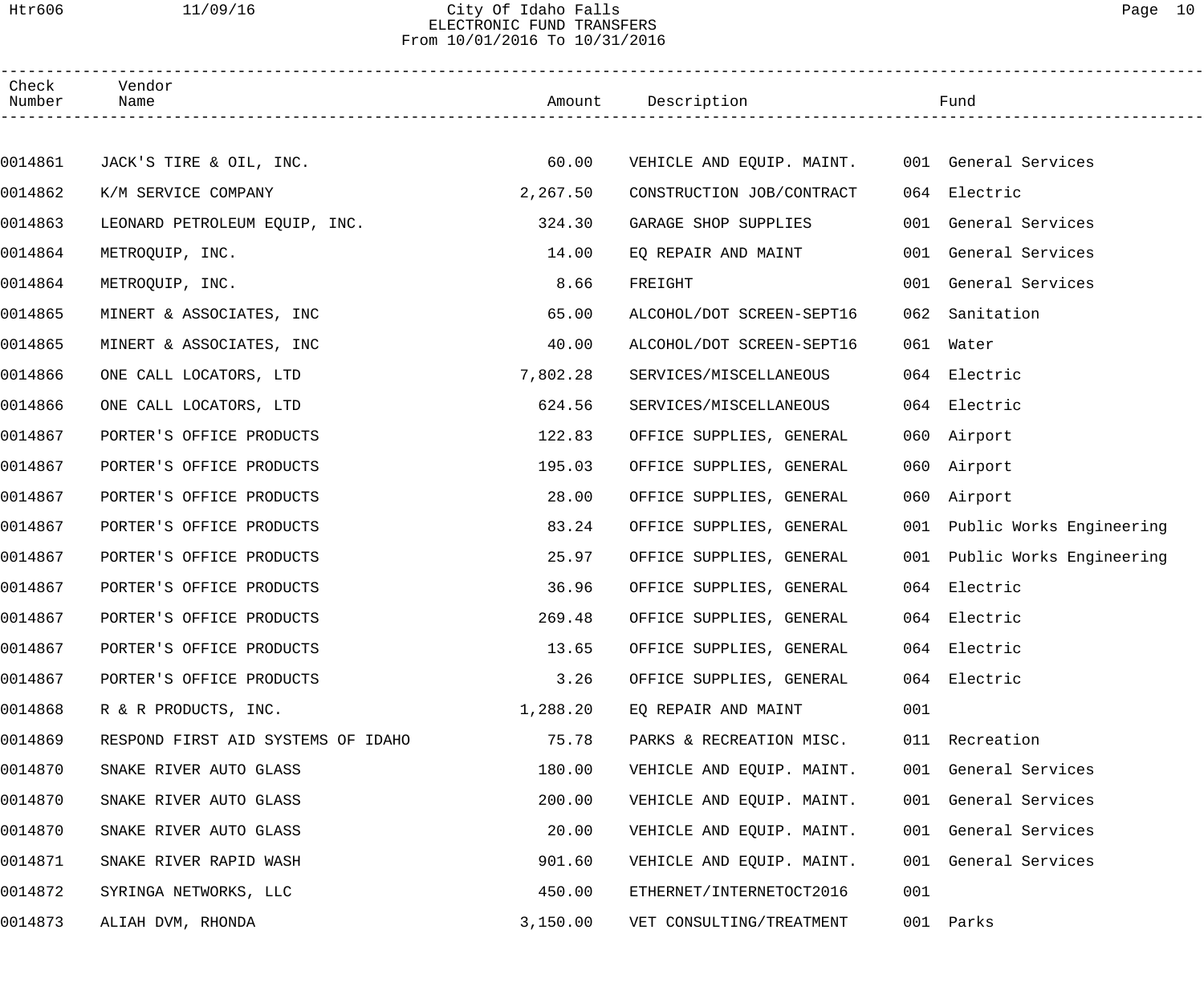### Htr606 11/09/16 City Of Idaho Falls Page 11 ELECTRONIC FUND TRANSFERS From 10/01/2016 To 10/31/2016

| Check<br>Number | Vendor<br>Name                 |           | Amount Description        |     | Fund                        |  |
|-----------------|--------------------------------|-----------|---------------------------|-----|-----------------------------|--|
|                 |                                |           |                           |     |                             |  |
| 0014874         | BATTERIES PLUS                 | 561.30    | EQ REPAIR AND MAINT       | 001 |                             |  |
| 0014875         | BEARING & INDUSTRIAL SALES INC | 25.64     | HARDWARE MISCELLANEOUS    |     | 064 Electric                |  |
| 0014875         | BEARING & INDUSTRIAL SALES INC | 84.18     | HARDWARE MISCELLANEOUS    | 064 | Electric                    |  |
| 0014875         | BEARING & INDUSTRIAL SALES INC | 31.00     | HARDWARE MISCELLANEOUS    | 064 | Electric                    |  |
| 0014876         | CAL RANCH STORES               | 159.98    | 2EA HORSE PANEL 60" X16'  | 001 | Parks                       |  |
| 0014876         | CAL RANCH STORES               | 133.45    | HITCH, TARPS,             | 001 | Cemeteries                  |  |
| 0014876         | CAL RANCH STORES               | 56.46     | BALL MOUNT AND PIN        | 001 | Cemeteries                  |  |
| 0014876         | CAL RANCH STORES               | 2.98      | 2 REFILLABLE LIGHTERS     | 061 | Water                       |  |
| 0014877         | CAMPBELL'S QUALITY EXTERIORS   | 4,681.79  | APPLIANCE PROGRAM/BARRERA |     | 015 Elect Light Public Purp |  |
| 0014878         | CATE-IDAHO EQUPMENT/RENTAL LLC | 42,110.00 | EQUIPMENT-LRG & TURF      |     | 061 Sewer                   |  |
| 0014879         | CONRAD & BISCHOFF, INC.        | 366.05    | FUEL AND ADDITIVES        |     | 001 General Services        |  |
| 0014879         | CONRAD & BISCHOFF, INC.        | 12,449.64 | FUEL AND ADDITIVES        | 001 |                             |  |
| 0014879         | CONRAD & BISCHOFF, INC.        | 9,774.78  | FUEL AND ADDITIVES        | 001 |                             |  |
| 0014880         | D & S ELECTRICAL SUPPLY CO     | 60.54     | ELECTRICAL EQUIP/SUPPLIES |     | 001 General Services        |  |
| 0014880         | D & S ELECTRICAL SUPPLY CO     | 20.18     | ELECTRICAL EQUIP/SUPPLIES |     | 001 General Services        |  |
| 0014880         | D & S ELECTRICAL SUPPLY CO     | 84.10     | ELECTRICAL EQUIP/SUPPLIES |     | 001 General Services        |  |
| 0014880         | D & S ELECTRICAL SUPPLY CO     | 241.14    | ELECTRICAL EQUIP/SUPPLIES |     | 001 General Services        |  |
| 0014880         | D & S ELECTRICAL SUPPLY CO     | 20.94     | ELECTRICAL EQUIP/SUPPLIES |     | 001 General Services        |  |
| 0014880         | D & S ELECTRICAL SUPPLY CO     | 24.97     | ELECTRICAL EQUIP/SUPPLIES | 001 | General Services            |  |
| 0014881         | ELECTRICAL WHOLESALE SUPPLY CO | 53.77     | ELECTRICAL EQUIP/SUPPLIES | 001 | General Services            |  |
| 0014881         | ELECTRICAL WHOLESALE SUPPLY CO | 13.56     | ELECTRICAL EQUIP/SUPPLIES |     | 001 General Services        |  |
| 0014881         | ELECTRICAL WHOLESALE SUPPLY CO | 45.50     | ELECTRICAL EQUIP/SUPPLIES | 001 | General Services            |  |
| 0014881         | ELECTRICAL WHOLESALE SUPPLY CO | 27.67     | ELECTRICAL EQUIP/SUPPLIES | 001 | General Services            |  |
| 0014881         | ELECTRICAL WHOLESALE SUPPLY CO | 182.08    | ELECTRICAL EQUIP/SUPPLIES | 001 | General Services            |  |
| 0014881         | ELECTRICAL WHOLESALE SUPPLY CO | 82.48     | ELECTRICAL EQUIP/SUPPLIES |     | 001 General Services        |  |
| 0014882         | FIRE SERVICES OF IDAHO, INC.   | 79.80     | FIRE PROTECT EQ/SUP/MAINT | 001 | General Services            |  |
|                 |                                |           |                           |     |                             |  |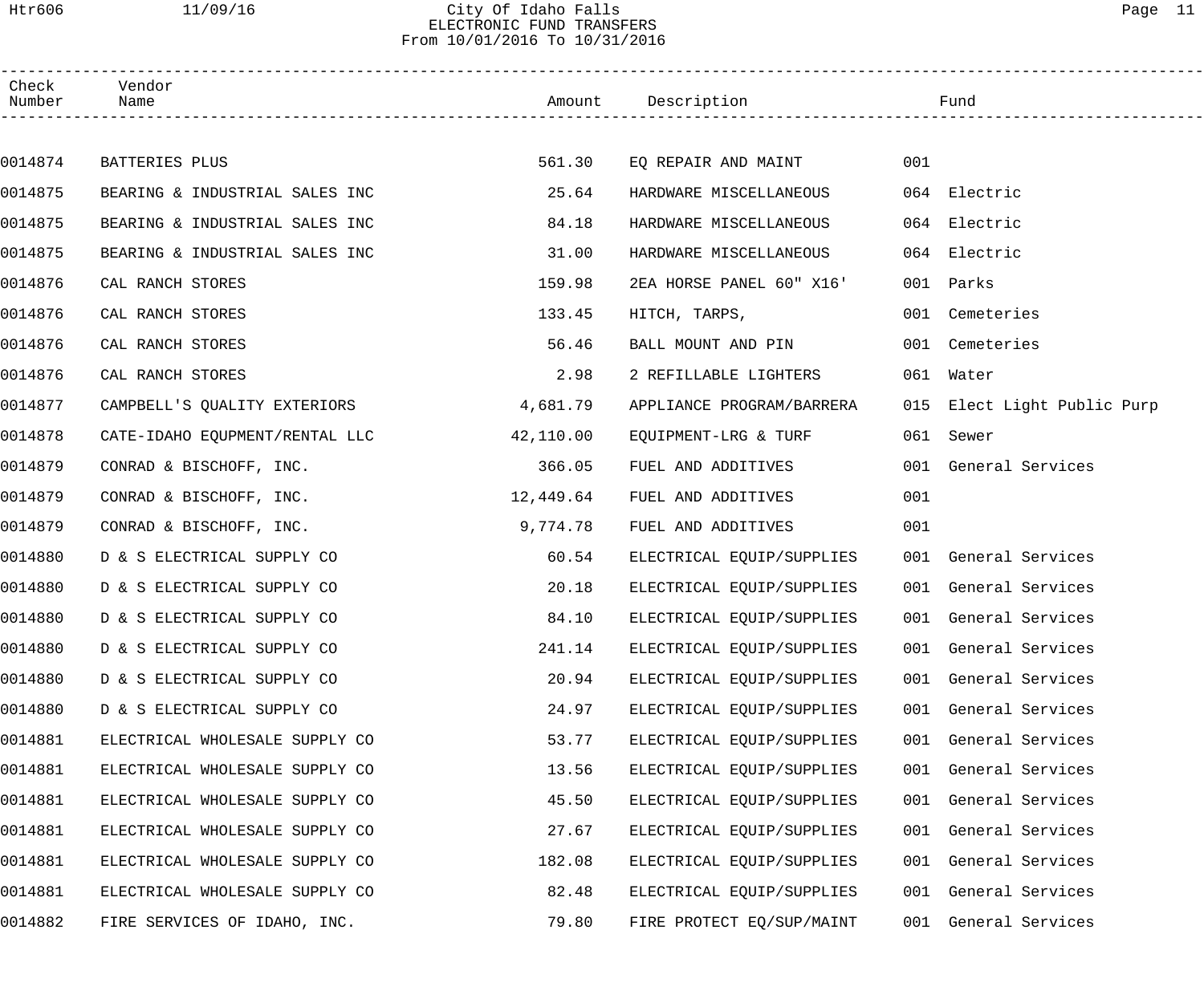### Htr606 11/09/16 City Of Idaho Falls Page 12 ELECTRONIC FUND TRANSFERS From 10/01/2016 To 10/31/2016

| Check<br>Number | Vendor<br>Name                    |           | Amount Description        |     | Fund                 |
|-----------------|-----------------------------------|-----------|---------------------------|-----|----------------------|
|                 |                                   |           |                           |     |                      |
| 0014882         | FIRE SERVICES OF IDAHO, INC.      | 80.00     | FIRE PROTECT EQ/SUP/MAINT |     | 001 General Services |
| 0014882         | FIRE SERVICES OF IDAHO, INC.      | 79.20     | FIRE PROTECT EQ/SUP/MAINT |     | 001 General Services |
| 0014882         | FIRE SERVICES OF IDAHO, INC.      | 129.00    | FIRE PROTECT EQ/SUP/MAINT |     | 001 General Services |
| 0014883         | H-K CONTRACTORS, INC.             | 317.34    | ROAD/HWY MATERIAL ASPHALT | 010 | Streets              |
| 0014883         | H-K CONTRACTORS, INC.             | 92.15     | ROAD/HWY MATERIAL ASPHALT | 010 | Streets              |
| 0014883         | H-K CONTRACTORS, INC.             | 634.69    | ROAD/HWY MATERIAL ASPHALT | 010 | Streets              |
| 0014883         | H-K CONTRACTORS, INC.             | 452.65    | ROAD/HWY MATERIAL ASPHALT | 010 | Streets              |
| 0014884         | N. HARRIS COMPUTER CORPORATION    | 30,000.00 | COMPUTERS, DP/WORD PROC.  |     | 014 Merf             |
| 0014884         | N. HARRIS COMPUTER CORPORATION    | 10,000.00 | COMPUTERS, DP/WORD PROC.  |     | 014 Merf             |
| 0014884         | N. HARRIS COMPUTER CORPORATION    | 10,000.00 | COMPUTERS, DP/WORD PROC.  |     | 014 Merf             |
| 0014884         | N. HARRIS COMPUTER CORPORATION    | 20,000.00 | COMPUTERS, DP/WORD PROC.  |     | 014 Merf             |
| 0014885         | IDAHO CANVAS PRODUCTS, INC.       | 233.50    | HARDWARE MISCELLANEOUS    |     | 064 Electric         |
| 0014885         | IDAHO CANVAS PRODUCTS, INC.       | 112.24    | HARDWARE MISCELLANEOUS    |     | 064 Electric         |
| 0014886         | INDUSTRIAL HOSE & FITTINGS INC    | 64.38     | HARDWARE MISCELLANEOUS    |     | 064 Electric         |
| 0014886         | INDUSTRIAL HOSE & FITTINGS INC    | $6.60-$   | HARDWARE MISCELLANEOUS    |     | 064 Electric         |
| 0014886         | INDUSTRIAL HOSE & FITTINGS INC    | 19.78     | HARDWARE MISCELLANEOUS    |     | 064 Electric         |
| 0014886         | INDUSTRIAL HOSE & FITTINGS INC    | 66.80     | HARDWARE MISCELLANEOUS    |     | 064 Electric         |
| 0014887         | JOHNSTONE SUPPLY, IDAHO FALLS DBA | 67.05     | ELEC/IF POWER             |     | 064 Electric         |
| 0014888         | K/M SERVICE COMPANY               | 170.00    | CONSTRUCTION JOB/CONTRACT |     | 064 Electric         |
| 0014888         | K/M SERVICE COMPANY               | 687.50    | CONSTRUCTION JOB/CONTRACT |     | 064 Electric         |
| 0014888         | K/M SERVICE COMPANY               | 2,250.00  | CONSTRUCTION JOB/CONTRACT |     | 064 Electric         |
| 0014889         | LASER XPRESS                      | 150.00    | TONER CARTRIDGE - SAMSUNG |     | 001 Fire             |
| 0014889         | LASER XPRESS                      | 295.00    | CASH DRAWER FOR JENNIFER  |     | 001 Treasurer        |
| 0014890         | MCLAUGHLIN YOUNG EMPLOYEE SRVCS   | 1,108.01  | PROFESSIONAL/PERSONAL SRV |     | 001 Non Departmental |
| 0014891         | METROQUIP, INC.                   | 244.64    | EQ REPAIR AND MAINT       | 001 |                      |
| 0014891         | METROQUIP, INC.                   | 336.20    | EQ REPAIR AND MAINT       | 001 |                      |
|                 |                                   |           |                           |     |                      |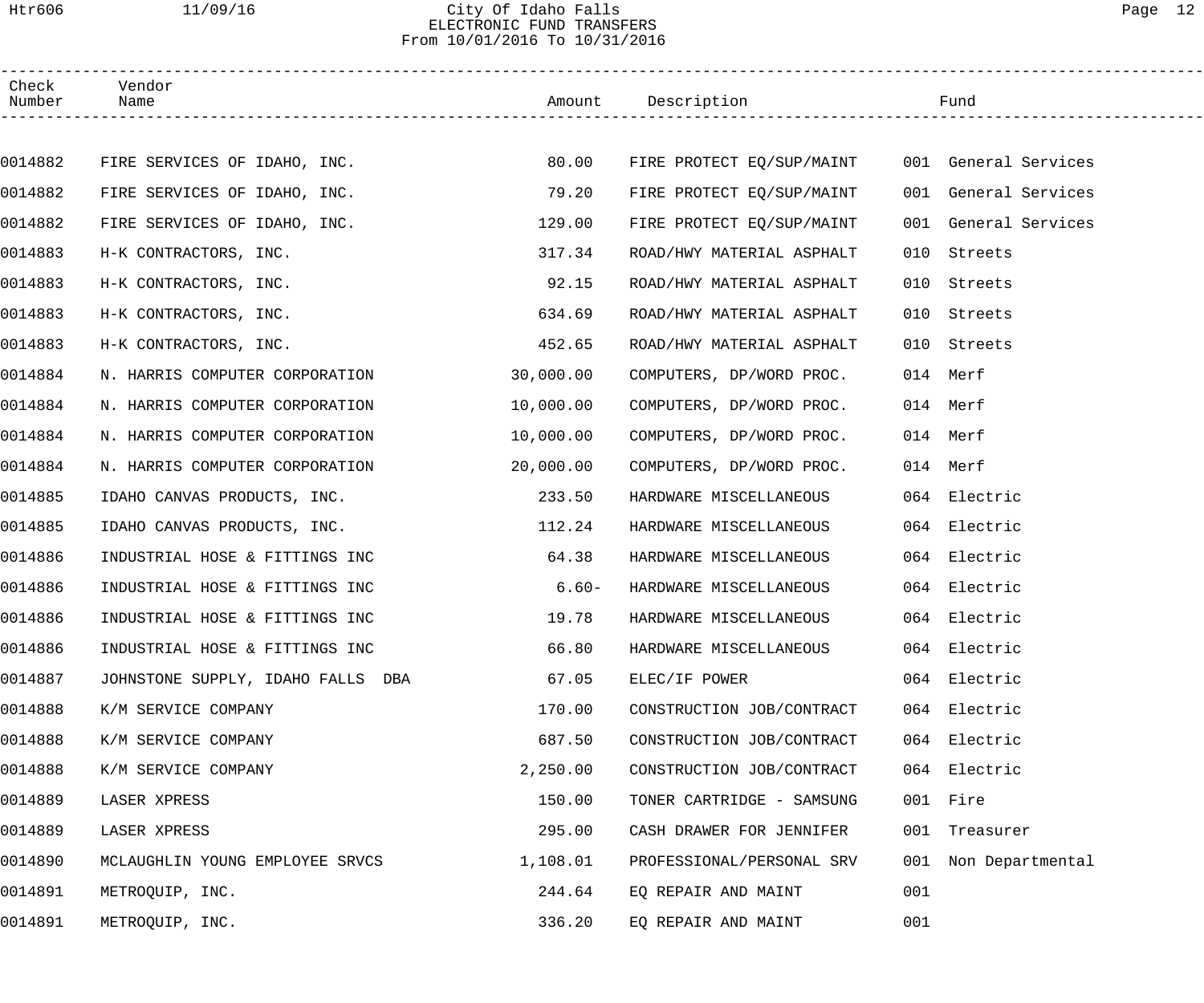## Htr606 11/09/16 City Of Idaho Falls Page 13 ELECTRONIC FUND TRANSFERS From 10/01/2016 To 10/31/2016

| Check<br>Number | Vendor<br>Name                     |           | Amount Description           |     | Fund                 |  |
|-----------------|------------------------------------|-----------|------------------------------|-----|----------------------|--|
|                 |                                    |           |                              |     |                      |  |
| 0014892         | MIDWEST TAPE, LLC                  | 3,895.03  | AUDIOVISUAL/PUBLICATION      |     | 012 Library          |  |
| 0014892         | MIDWEST TAPE, LLC                  | 1,619.80  | MISCELLANEOUS PRODUCTS       |     | 012 Library          |  |
| 0014893         | OMNI SECURITY SYSTEMS, INC.        | 621.00    | FIRE PROTECT EQ/SUP/MAINT    |     | 001 General Services |  |
| 0014893         | OMNI SECURITY SYSTEMS, INC.        | 621.00    | FIRE PROTECT EO/SUP/MAINT    |     | 001 General Services |  |
| 0014893         | OMNI SECURITY SYSTEMS, INC.        | 200.00    | FIRE PROTECT EQ/SUP/MAINT    |     | 001 Police           |  |
| 0014893         | OMNI SECURITY SYSTEMS, INC.        | 646.00    | FIRE PROTECT EQ/SUP/MAINT    |     | 001 Parks            |  |
| 0014893         | OMNI SECURITY SYSTEMS, INC.        | 621.00    | FIRE PROTECT EO/SUP/MAINT    |     | 012 Library          |  |
| 0014893         | OMNI SECURITY SYSTEMS, INC.        | 621.00    | FIRE PROTECT EQ/SUP/MAINT    |     | 018 Golf Courses     |  |
| 0014893         | OMNI SECURITY SYSTEMS, INC.        | 1,442.00  | FIRE PROTECT EQ/SUP/MAINT    |     | 060 Airport          |  |
| 0014893         | OMNI SECURITY SYSTEMS, INC.        | 646.00    | FIRE PROTECT EQ/SUP/MAINT    |     | 061 Sewer            |  |
| 0014893         | OMNI SECURITY SYSTEMS, INC.        | 200.00    | FIRE PROTECT EQ/SUP/MAINT    |     | 064 Electric         |  |
| 0014893         | OMNI SECURITY SYSTEMS, INC.        | 721.00    | FIRE PROTECT EQ/SUP/MAINT    |     | 064 Electric         |  |
| 0014894         | PORTER'S OFFICE PRODUCTS           | 26.76     | DUSTER AIR, BINDER CLIPS     |     | 001 Finance          |  |
| 0014894         | PORTER'S OFFICE PRODUCTS           | 44.69     | CALENDARS/PLANNERS           |     | 011 Recreation       |  |
| 0014894         | PORTER'S OFFICE PRODUCTS           | 29.20     | MARKERS                      |     | 011 Recreation       |  |
| 0014894         | PORTER'S OFFICE PRODUCTS           | 75.61     | CALENDARS                    |     | 001 Parks            |  |
| 0014894         | PORTER'S OFFICE PRODUCTS           | 208.20    | CHAIRMAT, HEATER, PENS, FOLD |     | 001 Finance          |  |
| 0014894         | PORTER'S OFFICE PRODUCTS           | 90.27     | WHITEBOARDS(2)4X3, DRY ER    |     | 001 Finance          |  |
| 0014894         | PORTER'S OFFICE PRODUCTS           | 59.04     | INK CART                     | 001 | Parks                |  |
| 0014894         | PORTER'S OFFICE PRODUCTS           | 124.77    | OFFICE SUPPLIES, GENERAL     | 001 | Planning & Building  |  |
| 0014894         | PORTER'S OFFICE PRODUCTS           | 22.15     | OFFICE SUPPLIES, GENERAL     | 001 | Planning & Building  |  |
| 0014894         | PORTER'S OFFICE PRODUCTS           | 32.85     | OFFICE SUPPLIES, GENERAL     | 001 | Planning & Building  |  |
| 0014895         | RESPOND FIRST AID SYSTEMS OF IDAHO | 156.60    | SAFETY EQUIPMENT             | 064 | Electric             |  |
| 0014896         | ROBERTSON SUPPLY, INC.             | 13,876.84 | LIFT STATIONS                | 061 | Sewer                |  |
| 0014897         | ROCKY MOUNTAIN TURF & IND.         | 7,900.00  | EQUIPMENT-LRG & TURF         |     | 014 Merf             |  |
| 0014898         | SILVER CREEK SUPPLY, LLC           | 325.11    | BUSHING, LUG INSERT, TRAC    |     | 061 Sewer            |  |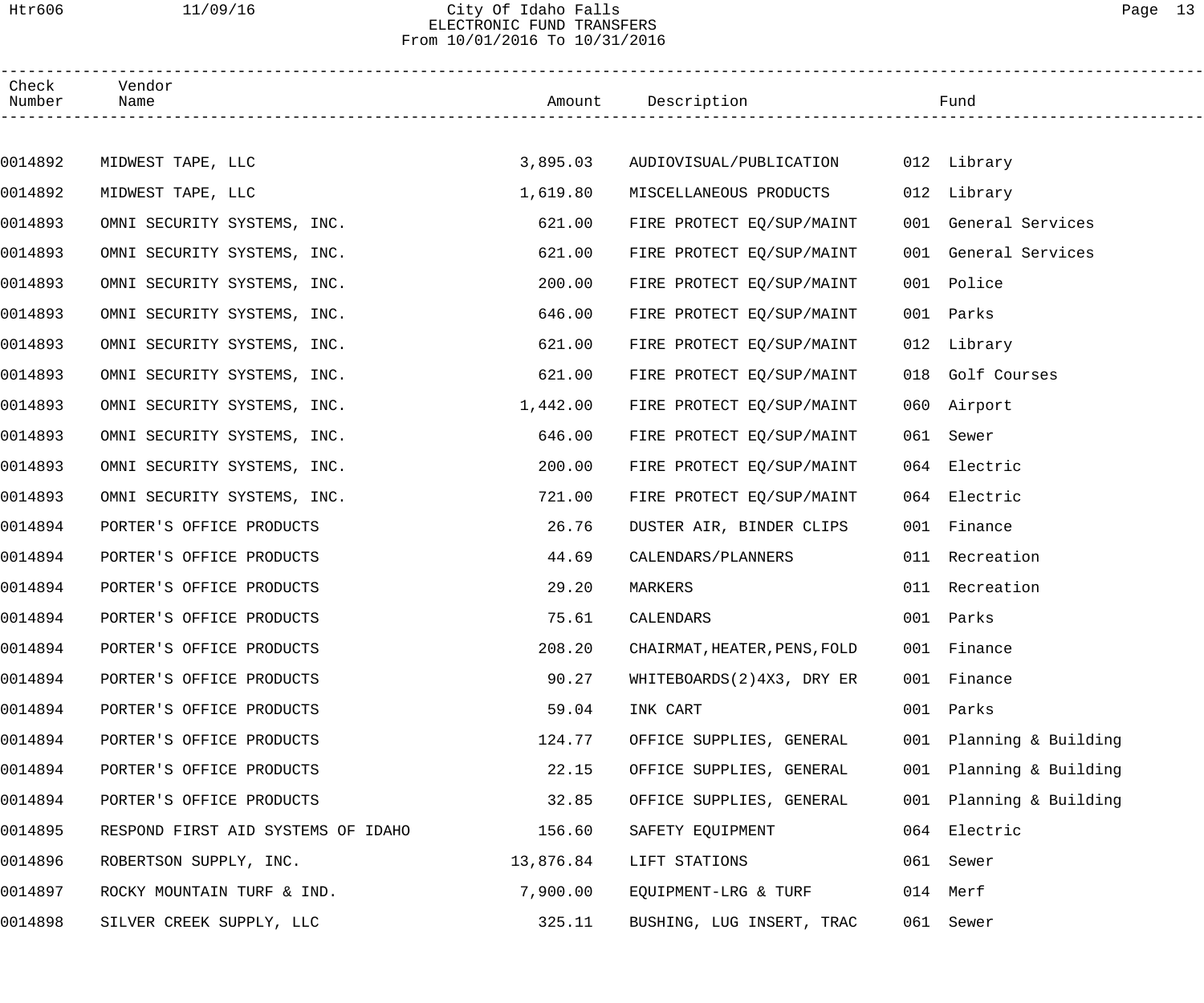### Htr606 11/09/16 City Of Idaho Falls Page 14 ELECTRONIC FUND TRANSFERS From 10/01/2016 To 10/31/2016

| Check<br>Number | Vendor<br>Name              |            | Amount Description        | Fund                 |
|-----------------|-----------------------------|------------|---------------------------|----------------------|
|                 |                             |            |                           |                      |
| 0014898         | SILVER CREEK SUPPLY, LLC    | 6.58       | IRRIGATION EQUIP/SUPPLIES | 001 Parks            |
| 0014899         | SPRAGUE PEST SOLUTIONS      | 165.00     | PARKS & RECREATION MISC.  | 001 Parks            |
| 0014900         | STAN'S PAINT CLINIC, INC.   | 43.12      | PAINTING-EQUIP & PRODUCTS | 001 General Services |
| 0014900         | STAN'S PAINT CLINIC, INC.   | 14.28      | PAINTING-EQUIP & PRODUCTS | 001 General Services |
| 0014900         | STAN'S PAINT CLINIC, INC.   | 52.32      | PAINTING-EQUIP & PRODUCTS | 001 General Services |
| 0014900         | STAN'S PAINT CLINIC, INC.   | 59.95      | PAINTING-EQUIP & PRODUCTS | 001 General Services |
| 0014900         | STAN'S PAINT CLINIC, INC.   | 179.54     | WHITE RAGES, LATEX GLOVES | 018 Golf Courses     |
| 0014901         | T. J. SPORTS                | 624.75     | CLOTHING & APPAREL        | 001 Fire             |
| 0014902         | TACOMA SCREW PRODUCTS, INC. | 35.13      | STEEL HEX FULL NUT 5/8"-1 | 061 Water            |
| 0014902         | TACOMA SCREW PRODUCTS, INC. | 142.15     | STEEL HEX CAP SCREW GR5   | 061 Water            |
| 0014902         | TACOMA SCREW PRODUCTS, INC. | 34.31      | HOWARD LEIGHT MAX 30 EAR  | 061 Water            |
| 0014903         | TETON COMMUNICATIONS, INC.  | 49.00      | BATTERY FOR RADIO         | 001 Parks            |
| 0014904         | THATCHER COMPANY            | 6,540.00   | GASES / TREATMENTS        | 061 Sewer            |
| 0014904         | THATCHER COMPANY            | 6,810.00   | GASES / TREATMENTS        | 061 Sewer            |
| 0014905         | TMC CONTRACTORS             | 372.75     | ROAD/HWY MATERIAL ASPHALT | 010 Streets          |
| 0014905         | TMC CONTRACTORS             | 757,510.03 | CONSTRUCTION JOB/CONTRACT | 060 Airport          |
| 0014906         | TYNDALE COMPANY, INC.       | 137.20     | CLOTHING & APPAREL        | 064 Electric         |
| 0014906         | TYNDALE COMPANY, INC.       | 60.40      | CLOTHING & APPAREL        | 064 Electric         |
| 0014906         | TYNDALE COMPANY, INC.       | 161.60     | CLOTHING & APPAREL        | 064 Electric         |
| 0014906         | TYNDALE COMPANY, INC.       | 14.20      | CLOTHING & APPAREL        | 064 Electric         |
| 0014906         | TYNDALE COMPANY, INC.       | 129.00     | CLOTHING & APPAREL        | 064 Electric         |
| 0014907         | 3H CONSTRUCTION, LLC        | 7,961.35   | CONSTRUCTION JOB/CONTRACT | 064 Electric         |
| 0014907         | 3H CONSTRUCTION, LLC        | 1,552.75   | CONSTRUCTION JOB/CONTRACT | 001 Parks            |
|                 |                             |            |                           |                      |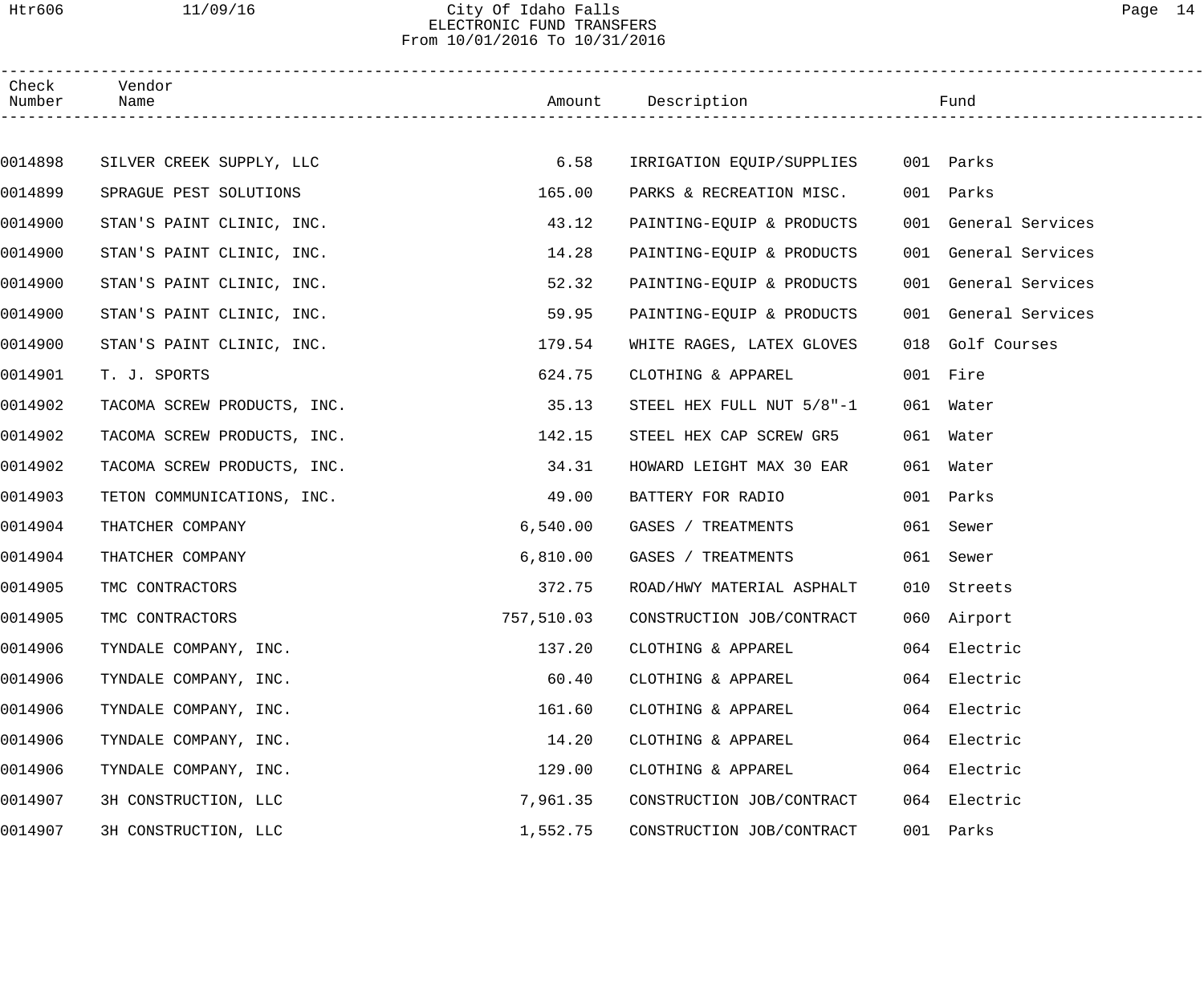## City Of Idaho Falls Summary of Electronic Transfers by Fund From 10/01/2016 To 10/31/2016

------------------------------------------------------------------------------------------------------------------------------------

| $\mathbf{1}$ | General Fund           | 853,938.59   |
|--------------|------------------------|--------------|
| 10           | Street Fund            | 277, 112. 16 |
| 11           | Recreation Fund        | 2,535.53     |
| 12           | Library Fund           | 6,135.83     |
| 14           | MERF Fund              | 170,040.00   |
| 15           | EL Public Purpose Fund | 5,281.79     |
| 18           | Golf Fund              | 800.54       |
| 19           | Self-Insurance Fund    | 39,246.02    |
| 60           | Airport Fund           | 762,792.67   |
| 61           | Water & Sewer Fund     | 457,608.95   |
| 62           | Sanitation Fund        | 365.00       |
| 63           | Ambulance Fund         | 1,290.22     |
| 64           | Electric Light Fund    | 46,708.13    |
|              |                        | 2,623,855.43 |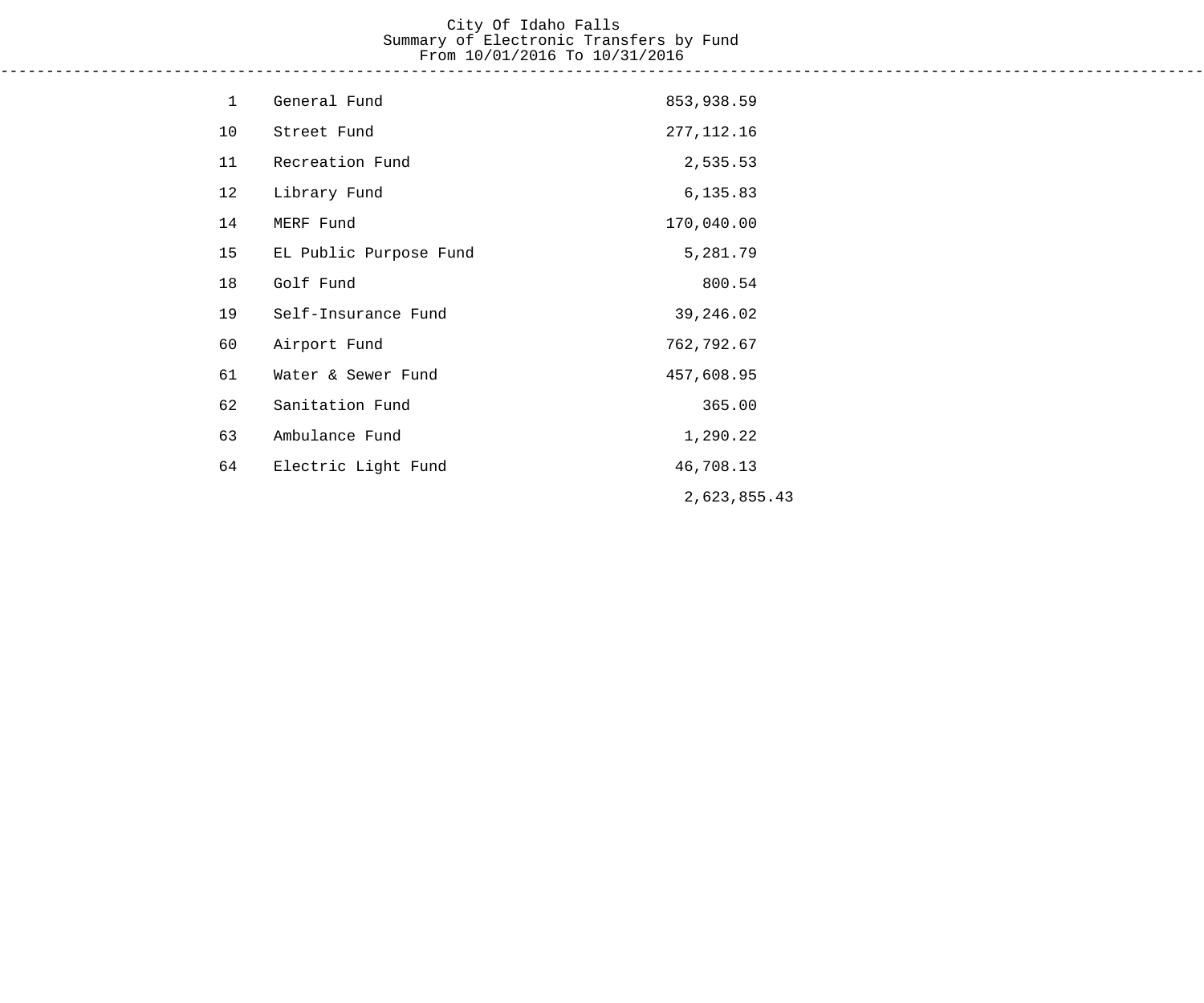| Check Vendor<br>Number Name                                                                                     |          |                                                                                                                                                                                                                                                                                                                                                                                                                                                                                                                                              | Fund                       |
|-----------------------------------------------------------------------------------------------------------------|----------|----------------------------------------------------------------------------------------------------------------------------------------------------------------------------------------------------------------------------------------------------------------------------------------------------------------------------------------------------------------------------------------------------------------------------------------------------------------------------------------------------------------------------------------------|----------------------------|
| 0202576 A-1 RENTAL, INC.                                                                                        |          | 65.00 PORT-A-POTTY SERVICE FOR SAND CREEK GOLF 018 Golf Courses                                                                                                                                                                                                                                                                                                                                                                                                                                                                              |                            |
| 0202577 ACUSHNET COMPANY                                                                                        | 273.43   | 59.07 INVENTORY AS NEEDED BY SAND CREEK GOLF C 018 Golf Courses<br>214.36 INVENTORY AS NEEDED BY SAND CREEK GOLF C 018 Golf Courses                                                                                                                                                                                                                                                                                                                                                                                                          |                            |
| 0202578 ALDERSON, KARST & MITRO ARCHITECTS 525.00 PROFESSIONAL/PERSONAL SRV 6001 General Services               |          |                                                                                                                                                                                                                                                                                                                                                                                                                                                                                                                                              |                            |
| 0202579 ALPHAGRAPHICS OF IDAHO FALLS                                                                            | 4,253.12 | 202.40 TEES & JACKETS<br>202.40 TEES & JACKETS<br>153.82 CLOTHING & APPAREL<br>273.46 CLOTHING & APPAREL<br>859.22 CLOTHING & APPAREL<br>637.94 CLOTHING & APPAREL<br>1,464.10 CLOTHING & APPAREL<br>79.22 CLOTHING & APPAREL<br>79.22 CLOTHING & APPAREL<br>1001 Parks                                                                                                                                                                                                                                                                      | 001 Non Departmental       |
| 0202580 ALSCO (AMERICAN LINEN DIV)                                                                              | 907.84   | 192.70 LAUNDRY/CLOTHING REPAIRS FOR IDAHO FALLS 001 General Services<br>154.15 LAUNDRY/CLOTHING REPAIRS FOR IDAHO FALLS 001 General Services<br>178.24 LAUNDRY/CLOTHING REPAIRS FOR IDAHO FALLS 001 General Services<br>181.00 LAUNDRY/CLOTHING REPAIRS FOR IDAHO FALLS 001 General Services<br>18.39 SUPPLIES AS REQUESTED BY PINECREST GOLF 018 Golf Courses<br>91.44 WEEKLY DELIVERY AND CHANGE OUT OF ENTRAN 060 Airport<br>47.44 LAUNDRY SERVICE FOR SEWER DEPARTMENT 061 Sewer<br>44.48 LAUNDRY SERVICE FOR SEWER DEPARTMENT 061 Sewer |                            |
| 0202581 AMERICAN FABRICATION, INC.                                                                              |          | 68,280.00 TURBINE SHAFT SEAL PROJCT                                                                                                                                                                                                                                                                                                                                                                                                                                                                                                          | 064 Electric               |
| 0202582 AMERICAN LIBRARY ASSOCIATION                                                                            | 227.50   | 12.88 FREIGHT<br>214.62 MISCELLANEOUS PRODUCTS                                                                                                                                                                                                                                                                                                                                                                                                                                                                                               | 012 Library<br>012 Library |
| 0202583 ANIXTER INC.                                                                                            |          | 2,557.00 CONDUCTOR                                                                                                                                                                                                                                                                                                                                                                                                                                                                                                                           | 064 Electric               |
| 0202584 ANNAT INC                                                                                               |          | 338.00 AIRPORT MAINTENANCE                                                                                                                                                                                                                                                                                                                                                                                                                                                                                                                   | 060 Airport                |
| 0202585 ARCHITECTURAL BUILDING SUPPLY                                                                           | 167.50   | 159.00 MISCELLANEOUS PURCHASES AS REQUESTED BY 001 General Services<br>8.50 MISCELLANEOUS PURCHASES AS REQUESTED BY 001 General Services                                                                                                                                                                                                                                                                                                                                                                                                     |                            |
| 0202586 AUTOMOTIVE CHARGING & STARTING LLC 142.00 PARTS AND MINOR SUBLET REPAIRS AS REQUES 001 General Services |          |                                                                                                                                                                                                                                                                                                                                                                                                                                                                                                                                              |                            |
| 0202587 BMC WEST BUILDING MATERIALS                                                                             |          | 667.11 LUMBER & RELATED PRODUCTS<br>32.00 PARKS & RECREATION MISC.                                                                                                                                                                                                                                                                                                                                                                                                                                                                           | 001 Parks<br>001 Parks     |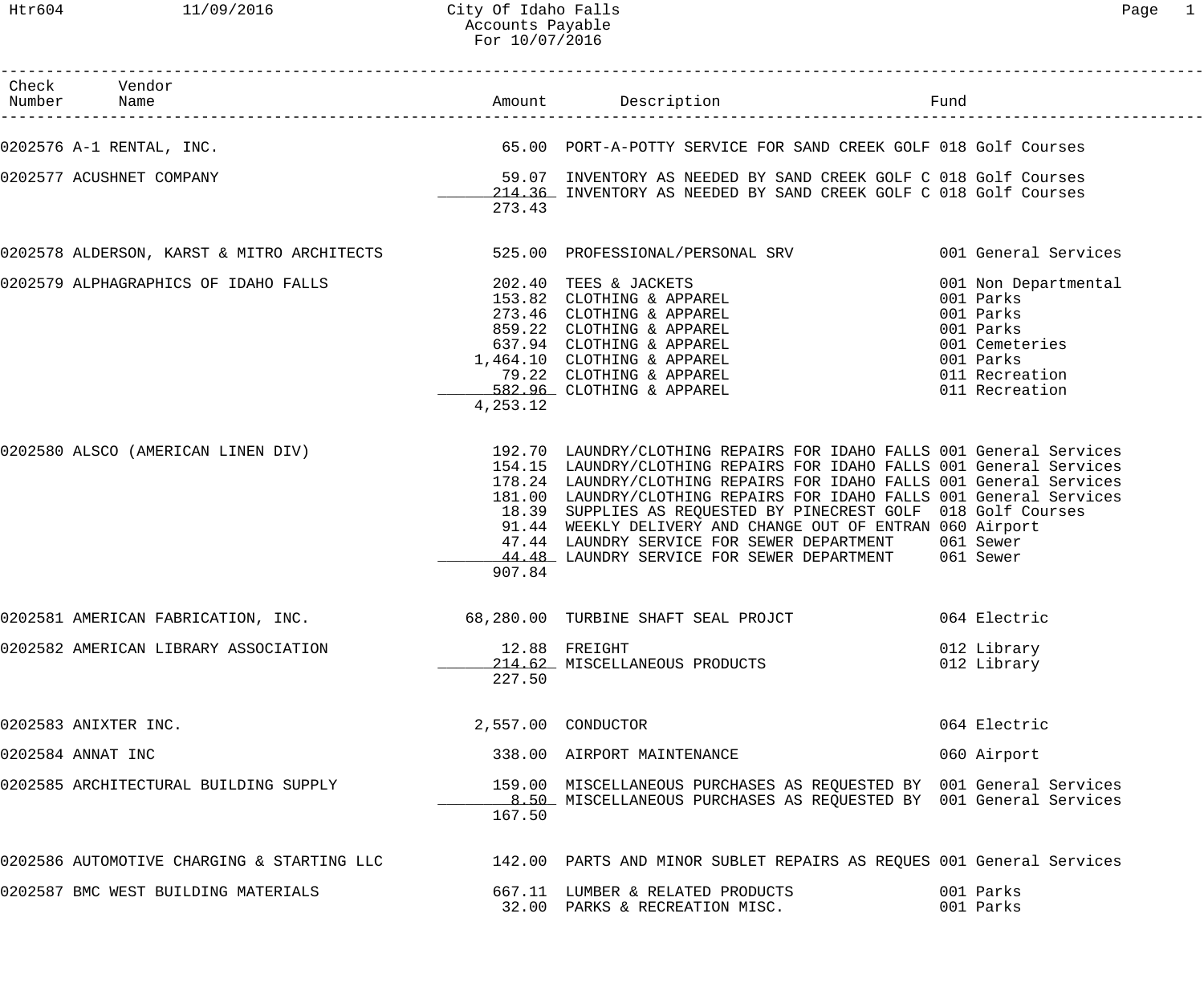# Accounts Payable

| Htr604          | 11/09/2016                           | City Of Idaho Falls<br>Accounts Payable<br>For 10/07/2016 |                                                                                                                                                                                                                                 | Page<br>$\overline{2}$                                                                                |  |
|-----------------|--------------------------------------|-----------------------------------------------------------|---------------------------------------------------------------------------------------------------------------------------------------------------------------------------------------------------------------------------------|-------------------------------------------------------------------------------------------------------|--|
| Check<br>Number | Vendor<br>Name                       |                                                           |                                                                                                                                                                                                                                 |                                                                                                       |  |
|                 |                                      | 699.11                                                    |                                                                                                                                                                                                                                 |                                                                                                       |  |
|                 | 0202588 BOAM & ASSOCIATES            |                                                           | 1,800.00 APPRAISAL                                                                                                                                                                                                              | 001 Non Departmental                                                                                  |  |
|                 | 0202589 BOERGER, LLC                 | 24,823.00                                                 | 600.00 FREIGHT<br>24, 223.00 WASTE WATER TREATMENT                                                                                                                                                                              | 061 Sewer<br>061 Sewer                                                                                |  |
|                 | 0202590 BONNEVILLE COUNTY            |                                                           | 550.00 IDAHOAN PARKING/OCT 2016                                                                                                                                                                                                 | 001                                                                                                   |  |
|                 | 0202591 BONNEVILLE INDUSTRIAL SUPPLY | 6,406.14                                                  | 25.00 FREIGHT<br>1,079.44 HARDWARE MISCELLANEOUS<br>1,575.52 TOOLS, HAND POWER/NONPOWER<br>1,154.66 SAFETY EQUIPMENT<br>636.24 TOOLS, HAND POWER/NONPOWER<br>640.00 SAFETY EQUIPMENT<br>1,295.28 TOOLS, HAND POWER/NONPOWER     | 010 Streets<br>010 Streets<br>010 Streets<br>010 Streets<br>010 Streets<br>010 Streets<br>010 Streets |  |
|                 | 0202592 BRADY INDUSTRIES LLC         |                                                           | 1,701.11 CUSTODIAL SUPPLIES/EQUIP                                                                                                                                                                                               | 060 Airport                                                                                           |  |
|                 | 0202593 BROADWAY FORD, INC.          | 240.00                                                    | 150.00 PARTS AND MINOR SUBLET REPAIRS AS REQUES 001 General Services<br>90.00 PARTS AND MINOR SUBLET REPAIRS AS REQUES 001 General Services                                                                                     |                                                                                                       |  |
|                 | 0202594 BUCKLAND CONCRETE, INC.      |                                                           | 5,000.00 CONCRETE                                                                                                                                                                                                               | 001 Parks                                                                                             |  |
|                 | 0202595 BURNS CONCRETE, INC.         | 3,375.54                                                  | 393.50 CONCRETE DELIVERY AND SMALL POURS AS REQ 001 Parks<br>2,550.00 CONCRETE<br>225.00 CONCRETE<br>103.28 CONCRETE DELIVERED AS REQUESTED BY THE S 010 Streets<br>103.76 CONCRETE DELIVERED AS REQUESTED BY THE S 010 Streets | 001 Cemeteries<br>001 Cemeteries                                                                      |  |
|                 | 0202596 CABLE ONE, INC.              |                                                           | 60.30 INTERNET FOR THE IDAHO FALLS PUBLIC LIBR 012 Library                                                                                                                                                                      |                                                                                                       |  |
|                 | 0202597 CALLAWAY GOLF SALES COMPANY  |                                                           | 987.96 INVENTORY AS REQUESTED BY SAND CREEK GOL 018 Golf Courses                                                                                                                                                                |                                                                                                       |  |
|                 | 0202598 CENTURYLINK                  | 34,674.71                                                 | 5,024.00 PROFESSIONAL/PERSONAL SRV<br>5,703.84 PROFESSIONAL/PERSONAL SRV<br>6,464.14 PROFESSIONAL/PERSONAL SRV<br>17,482.73 PROFESSIONAL/PERSONAL SRV                                                                           | 064 Electric<br>064 Electric<br>064 Electric<br>064 Electric                                          |  |
|                 | 0202599 CODALE ELECTRIC SUPPLY, INC. | 1,560.22 HARDWARE                                         |                                                                                                                                                                                                                                 | 064 Electric                                                                                          |  |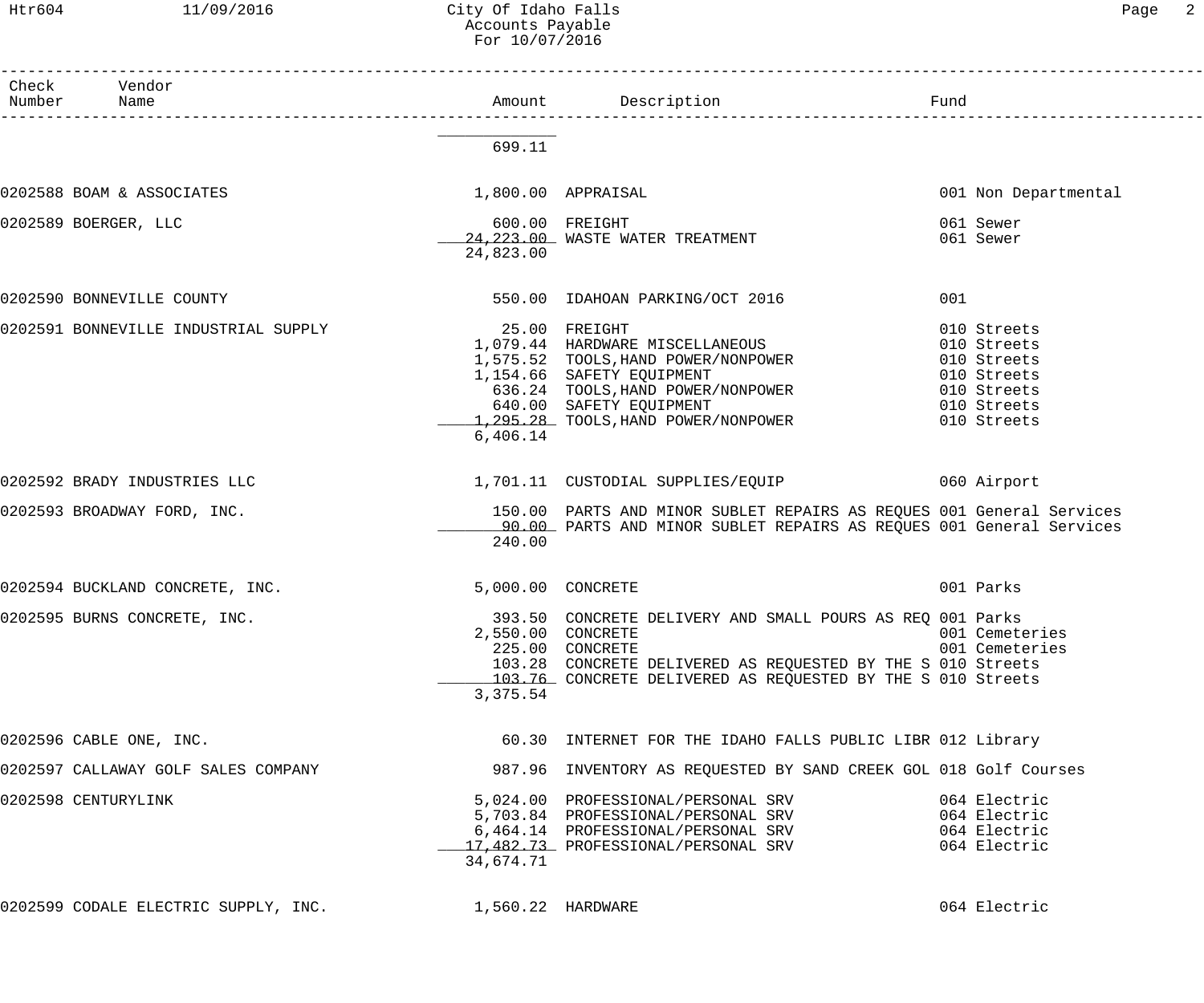## Htr604 11/09/2016 City Of Idaho Falls 2006 City Of Idaho Falls Accounts Payable For 10/07/2016

| Check Vendor                                           |                                        |                                                                                                                                                                                                                                                                                         |                                                                                                                          |
|--------------------------------------------------------|----------------------------------------|-----------------------------------------------------------------------------------------------------------------------------------------------------------------------------------------------------------------------------------------------------------------------------------------|--------------------------------------------------------------------------------------------------------------------------|
| Number Name                                            |                                        | Amount Description                                                                                                                                                                                                                                                                      | Fund                                                                                                                     |
| 0202599 CODALE ELECTRIC SUPPLY, INC. 1,039.02 HARDWARE | _________675.00 HARDWARE<br>3, 274. 24 |                                                                                                                                                                                                                                                                                         | 064 Electric<br>064 Electric                                                                                             |
| 0202600 CROP PRODUCTION SERVICES                       |                                        | 1,100.00 FERTILIZER/SOIL CONDITION 018 Golf Courses                                                                                                                                                                                                                                     |                                                                                                                          |
| 0202601 DAVIDSON TITLES, INC.                          |                                        | 4,870.20 PURCHASE OF MATERIALS FOR THE I.F. PUBLI 012 Library                                                                                                                                                                                                                           |                                                                                                                          |
| 0202602 DC ELECTRIC, INC.                              | 1,021.00                               | 870.00 MAINTENANCE AS REQUESTED BY AIRPORT MAIN 060 Airport<br>95.00 MAINTENANCE AS REQUESTED BY AIRPORT MAIN 060 Airport<br>56.00 MAINTENANCE AS REQUESTED BY AIRPORT MAIN 060 Airport                                                                                                 |                                                                                                                          |
| 0202603 DELL COMPUTER CORPORATION                      | 2,766.15                               | 2,619.96 COMPUTERS, DP/WORD PROC. 011 Recreation<br>146.19 COMPUTERS, DP/WORD PROC. 011 Recreation                                                                                                                                                                                      |                                                                                                                          |
| 0202604 DENNINGS SHOWKASE                              | 5,482.32                               | 795.00 APPL PRGM/MONGOMERY 6015 Elect Light Public Purp<br>661.44 APPL PRGM/ALDERSON<br>1,588.94 APPL PRGM/WHEELER<br>1,272.00 APPL PRGM/MORGAN<br>1,164.94 APPL PRGM/OLSEN                                                                                                             | 015 Elect Light Public Purp<br>015 Elect Light Public Purp<br>015 Elect Light Public Purp<br>015 Elect Light Public Purp |
|                                                        |                                        | 0202605 DEVELOPMENT WORKSHOP, INC. 6,380.00 JANITORIAL SERVICES FOR CITY BUILDINGS 001 General Services                                                                                                                                                                                 |                                                                                                                          |
| 0202606 DIRECT AUTOMOTIVE DISTRIBUTING                 | 103.25                                 | 48.39 PARTS AS REQUESTED BY CITY OF IDAHO FALL 001 General Services<br>54.86 PARTS AS REQUESTED BY CITY OF IDAHO FALL 001 General Services                                                                                                                                              |                                                                                                                          |
| 0202607 DYNA SYSTEMS                                   |                                        | 453.85 GARAGE SHOP SUPPLIES                                                                                                                                                                                                                                                             | 001 General Services                                                                                                     |
| 0202608 EAGLE ROCK HYDRAULIC SERVICE                   |                                        | 245.25 EO REPAIR AND MAINT                                                                                                                                                                                                                                                              | 001                                                                                                                      |
| 0202609 EDWARDS SPECIALITY PRODUCTS                    |                                        | 423.00 PROMOTION ITEMS                                                                                                                                                                                                                                                                  | 064 Electric                                                                                                             |
| 0202610 ELECTROMARK COMPANY                            |                                        | 72.99 ELEC/IF POWER                                                                                                                                                                                                                                                                     | 064 Electric                                                                                                             |
| 0202611 EVCO HOUSE OF HOSE - IDAHO                     | 280.06                                 | 248.74 PARTS AS REQUESTED BY CITY OF IDAHO FALL 001 General Services<br>5.14 PARTS AS REQUESTED BY CITY OF IDAHO FALL 001 General Services<br>19.16 PARTS AS REQUESTED BY CITY OF IDAHO FALL 001 General Services<br>7.02 PARTS AS REQUESTED BY CITY OF IDAHO FALL 001 General Services |                                                                                                                          |

0202612 FALLS PLUMBING SUPPLY, INC.  $\qquad \qquad$  77.28 MISCELLANEOUS PLUMBING SUPPLIES FOR BLDG 001 General Services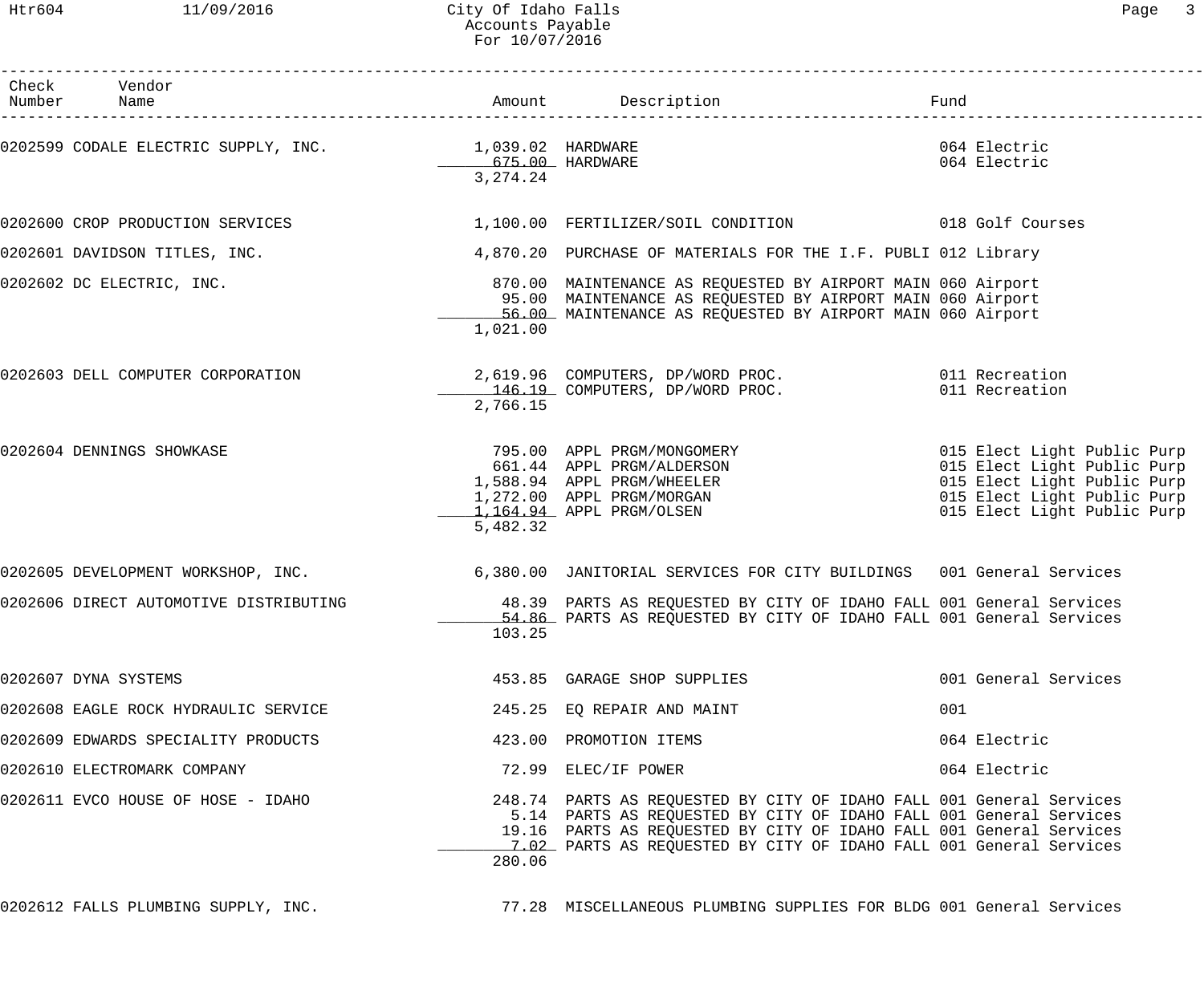### Htr604 11/09/2016 City Of Idaho Falls Page 4 Accounts Payable For 10/07/2016

| Check Vendor<br>Number Name         |          |                                                                                                                                                                                                                                                                                                                                                                                                 |                                                                    |
|-------------------------------------|----------|-------------------------------------------------------------------------------------------------------------------------------------------------------------------------------------------------------------------------------------------------------------------------------------------------------------------------------------------------------------------------------------------------|--------------------------------------------------------------------|
|                                     |          |                                                                                                                                                                                                                                                                                                                                                                                                 |                                                                    |
|                                     | 586.71   | 0202612 FALLS PLUMBING SUPPLY, INC. 37.26 MISCELLANEOUS PLUMBING SUPPLIES FOR BLDG 001 General Services<br>30.29 MISCELLANEOUS PLUMBING SUPPLIES FOR BLDG 001 General Services<br>203.96 MISCELLANEOUS PLUMBING SUPPLIES FOR BLDG 001 General Services<br>41.96 MISCELLANEOUS PLUMBING SUPPLIES FOR BLDG 001 General Services<br>145.96 REPAIRS AND SUPPLIES AS REQUESTED BY CEM 001 Cemeteries |                                                                    |
| 0202613 FALLS WATER COMPANY         |          | 74.22 WATER SERVICE FOR FIRE STATION #2 001 Fire                                                                                                                                                                                                                                                                                                                                                |                                                                    |
| 0202614 FEDERAL EXPRESS CORP        | 119.25   | 52.90 EXPRESS MAIL/AUG 2016<br>28.39 EXPRESS MAIL/SEP 2016<br>37.96 EXPRESS MAIL/SEP 2016                                                                                                                                                                                                                                                                                                       | 060 Airport<br>060 Airport<br>064 Electric                         |
|                                     |          | 0202615 FERGUSON ENTERPRISES, INC. 398.76 IRRIGATION EQUIP/SUPPLIES                                                                                                                                                                                                                                                                                                                             | 018 Golf Courses                                                   |
| 0202616 FIRE SAFETY EDUCATION       |          | 1,572.00 FIRE DEPARTMENT MISC.                                                                                                                                                                                                                                                                                                                                                                  | 001 Fire                                                           |
| 0202617 FIRST RESPONDERS            | 1,659.85 | 519.75 CLOTHING & APPAREL<br>426.25 CLOTHING & APPAREL<br>85.90 POLICE EQUIP & SUPPLIES<br>57.95 CLOTHING & APPAREL<br>570.00 CLOTHING & APPAREL                                                                                                                                                                                                                                                | 001 Police<br>001 Police<br>001 Police<br>001 Police<br>001 Police |
| 0202618 FLEETPRIDE, INC.            | 245.96   | 185.96 PARTS AS REQUESTED BY CITY OF IDAHO FALL 001 General Services<br>60.00 PARTS AS REQUESTED BY CITY OF IDAHO FALL 001 General Services                                                                                                                                                                                                                                                     |                                                                    |
| 0202619 GABRIEL MADRID              |          | 167.58 RFND PURCHASE CODE BOOKS                                                                                                                                                                                                                                                                                                                                                                 | 001 Planning & Building                                            |
| 0202620 GOLDEN WEST IRRIGATION, LLC |          | 2,164.11 PARKS & RECREATION MISC.                                                                                                                                                                                                                                                                                                                                                               | 001 Parks                                                          |
| 0202621 GOLF CARTS UNLIMITED        | 3,765.63 | 2,040.00 INVENTORY AS REQUESTED BY PINECREST GOLF 018 Golf Courses<br>1,725.63 GOLF CART REPAIRS AS REQUESTED BY SAND C 018 Golf Courses                                                                                                                                                                                                                                                        |                                                                    |
| 0202622 HARRIS, BRADLEY W           |          | 332.60 AUDIOVISUAL/PUBLICATION                                                                                                                                                                                                                                                                                                                                                                  | 064 Electric                                                       |
| 0202623 HD SUPPLY WATERWORKS, LTD   |          | 4,892.40 COPPER SERVICE MATERIALS                                                                                                                                                                                                                                                                                                                                                               | 061 Water                                                          |
| 0202624 HUGHES FIRE EQUIPMENT, INC. | 127.55   | 49.49 PARTS AS REQUESTED BY CITY OF IDAHO FALL 001 General Services<br>78.06 PARTS AS REQUESTED BY CITY OF IDAHO FALL 001 General Services                                                                                                                                                                                                                                                      |                                                                    |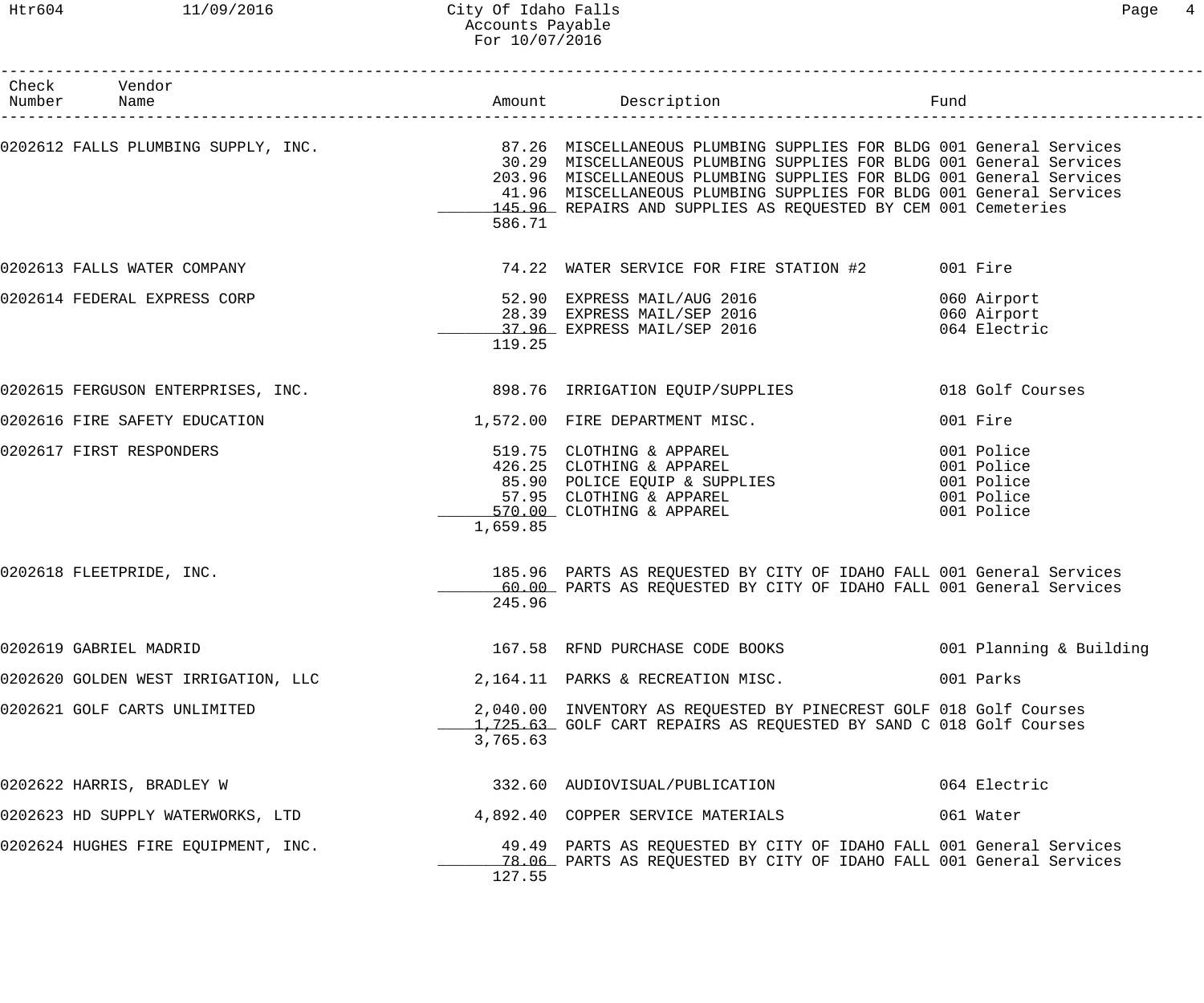| Check Vendor<br>Number Name                                                  |          |                                                                                                                                                                                                                                                                                                                                                                                                                                      |     |                                                                                                                                                                                                                       |
|------------------------------------------------------------------------------|----------|--------------------------------------------------------------------------------------------------------------------------------------------------------------------------------------------------------------------------------------------------------------------------------------------------------------------------------------------------------------------------------------------------------------------------------------|-----|-----------------------------------------------------------------------------------------------------------------------------------------------------------------------------------------------------------------------|
|                                                                              |          |                                                                                                                                                                                                                                                                                                                                                                                                                                      |     |                                                                                                                                                                                                                       |
|                                                                              |          | 0202625 HUNTER IDAHO FALLS MONUMENT (639.00 PARKS & RECREATION MISC. THE MOST CEMELETIES                                                                                                                                                                                                                                                                                                                                             |     |                                                                                                                                                                                                                       |
| 0202626 IDAHO FALLS PETERBILT (22.48 EQ REPAIR AND MAINT                     |          |                                                                                                                                                                                                                                                                                                                                                                                                                                      | 001 |                                                                                                                                                                                                                       |
| 0202627 IDAHO SOD                                                            | 3,431.00 | 187.00 SOD FOR REPAIRS TO BASEBALL FIELDS AND P 001 Parks<br>854.00 SEED, SOD, SOIL, ETC. 001 Parks<br>72.00- SEED, SOD, SOIL, ETC. 001 Parks<br>610.00 SEED, SOD, SOIL, ETC. 001 Parks<br>366.00 SEED, SOD, SOIL, ETC. 001 Parks<br>204.00 SEED, SOD, SOIL, ETC. 001 Parks<br>1,160.00 SEED, SOD, SO<br>122.00 SOD FOR COVERING GRAVES AT THE CEMETERY 001 Cemeteries                                                               |     |                                                                                                                                                                                                                       |
|                                                                              |          | 0202628 IDAHO TRAFFIC SAFETY, INC. 2010 7,318.34 TRAFFIC CONTROL 2000 10 Streets                                                                                                                                                                                                                                                                                                                                                     |     |                                                                                                                                                                                                                       |
|                                                                              |          | 0202629 INGRAM LIBRARY SERVICE THE SERVICE 25,173.84 PURCHASE OF MATERIALS FOR THE I.F. PUBLI 012 Library                                                                                                                                                                                                                                                                                                                            |     |                                                                                                                                                                                                                       |
| 0202630 JIM'S TROPHY ROOM                                                    |          | 76.00 PURCHASE OF SPECIAL SUPPLIES FOR THE LIB 012 Library                                                                                                                                                                                                                                                                                                                                                                           |     |                                                                                                                                                                                                                       |
| 0202631 KNIFE RIVER CORPORATION-NORTHWEST 1,367.69 CONSTRUCTION JOB/CONTRACT |          |                                                                                                                                                                                                                                                                                                                                                                                                                                      |     | 010 Streets                                                                                                                                                                                                           |
|                                                                              | 6,687.13 | 0202632 LOWE'S-CONSERVATION LOAN ACCT<br>$\begin{array}{r}713.80\\583.00\\994.39\\1,609.19\\857.65\end{array}$ APPL PRGM/WELLS<br>$\begin{array}{r}713.80\\994.39\\{\rm APPL} \text{ PRGM/WELSON}\\1,609.19\\857.65\end{array}$<br>APPL PRGM/HANSEN<br>$\begin{array}{r}887.65\\751.91\\{\rm APPL} \text{ PRGM/PHICE}\\7$                                                                                                            |     | 015 Elect Light Public Purp<br>015 Elect Light Public Purp<br>015 Elect Light Public Purp<br>015 Elect Light Public Purp<br>015 Elect Light Public Purp<br>015 Elect Light Public Purp<br>015 Elect Light Public Purp |
| 0202633 MOUNTAIN STATES INDUSTRIAL                                           | 366.89   | 327.97 EQ REPAIR AND MAINT<br>38.92 FREIGHT                                                                                                                                                                                                                                                                                                                                                                                          |     | 001 General Services<br>001 General Services                                                                                                                                                                          |
| 0202634 MOUNTAIN VALLEY FLOOR MATS LLC                                       | 36.80    | 18.40 LAUNDRY SERVICE/MATS FOR STREET DEPARTME 010 Streets<br>18.40 LAUNDRY SERVICE/MATS FOR SANITATION DEPA 062 Sanitation                                                                                                                                                                                                                                                                                                          |     |                                                                                                                                                                                                                       |
| 0202635 MOWER OFFICE SYSTEMS                                                 |          | 497.00 OFFICE SUPPLIES, GENERAL 6001 Planning & Building                                                                                                                                                                                                                                                                                                                                                                             |     |                                                                                                                                                                                                                       |
| 0202636 NAPA AUTO PARTS                                                      |          | 22.89 PARTS AS REQUESTED BY CITY OF IDAHO FALL 001 General Services<br>9.29 PARTS AS REQUESTED BY CITY OF IDAHO FALL 001 General Services<br>10.28 PARTS AS REQUESTED BY CITY OF IDAHO FALL 001 General Services<br>67.58 PARTS AS REQUESTED BY CITY OF IDAHO FALL 001 General Services<br>2.49 PARTS AS REQUESTED BY CITY OF IDAHO FALL 001 General Services<br>21.79 PARTS AS REQUESTED BY CITY OF IDAHO FALL 001 General Services |     |                                                                                                                                                                                                                       |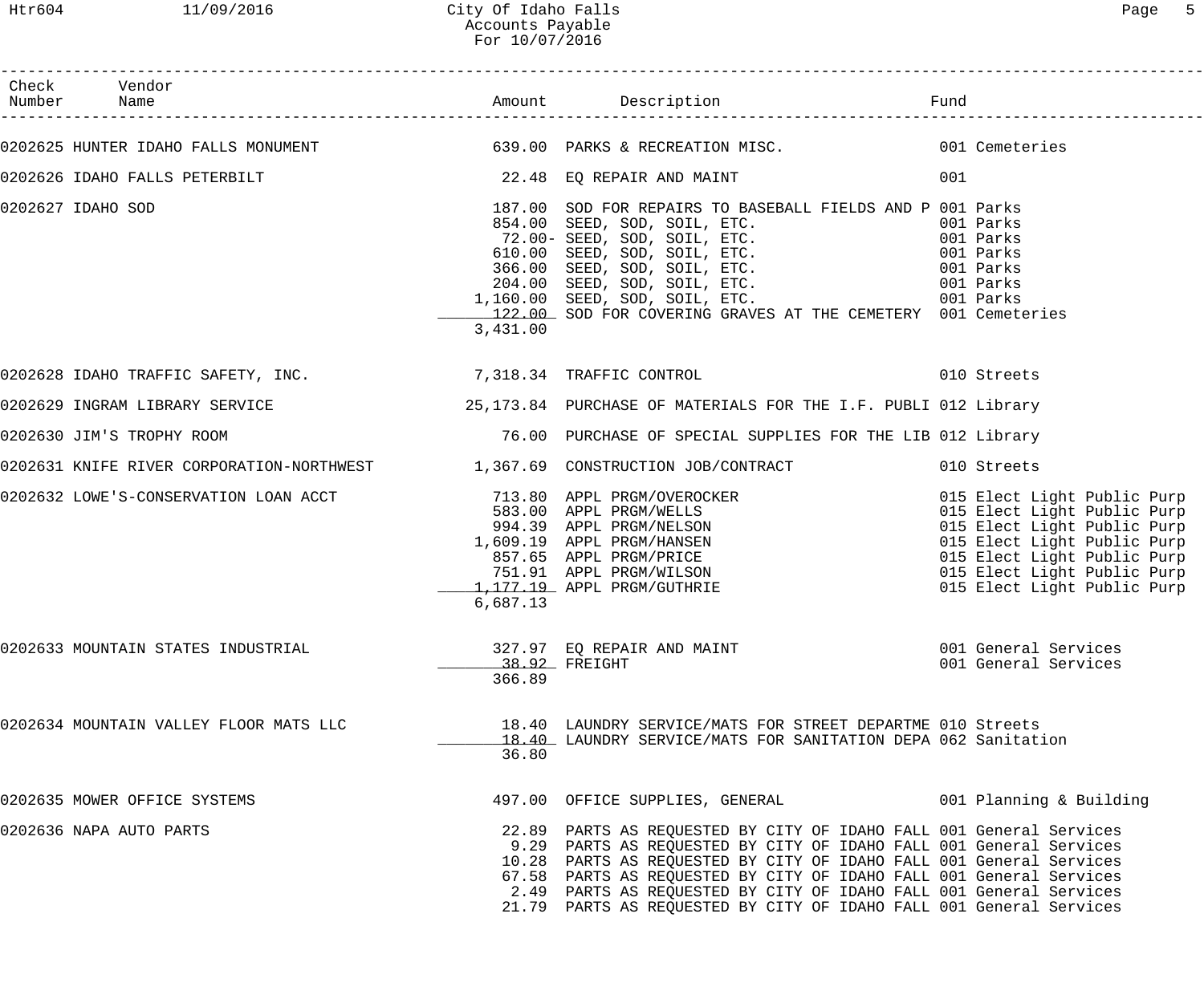Htr604 11/09/2016 City Of Idaho Falls Page 6 Accounts Payable For 10/07/2016

| Check Vendor<br>Number Name                          |                          |                                                                                                                                                                                                                                                                                                                                     |                                                                                          |
|------------------------------------------------------|--------------------------|-------------------------------------------------------------------------------------------------------------------------------------------------------------------------------------------------------------------------------------------------------------------------------------------------------------------------------------|------------------------------------------------------------------------------------------|
| 0202636 NAPA AUTO PARTS                              | 291.62                   | 8.15 PARTS AS REQUESTED BY CITY OF IDAHO FALL 001 General Services<br>149.15 EQ REPAIR AND MAINT                                                                                                                                                                                                                                    | 001                                                                                      |
| 0202637 OLD DOMINION FREIGHT LINE, INC 42.15 FREIGHT | 210.11 FREIGHT<br>252.26 |                                                                                                                                                                                                                                                                                                                                     | 064 Electric<br>064 Electric                                                             |
| 0202638 PERFECT LIGHT, LLC                           |                          | 1,376.63 PHOTOGRAPHIC EQ/SUPPLIES 001 Fire                                                                                                                                                                                                                                                                                          |                                                                                          |
|                                                      | 252.50                   | 0202639 PEST CONTROL SERVICES, INC. THE REAR MONTHLY PEST CONTROL SERVICES FOR AQUATI 011 Recreation<br>52.50 MONTHLY PEST CONTROL SERVICES FOR AQUATI 011 Recreation<br>130.00 SERVICES/MISCELLANEOUS 064 Electric                                                                                                                 |                                                                                          |
|                                                      | 576.67                   | 0202640 PLATT ELECTRIC / REXEL, INC. 47.22 MISCELLANEOUS ELECTRICAL SUPPLIES FOR BL 001 General Services<br>391.09 MISCELLANEOUS ELECTRICAL SUPPLIES FOR BL 001 General Services<br>54.36 MISCELLANEOUS ELECTRICAL SUPPLIES FOR BL 001 General Services<br>_84.00_ MISCELLANEOUS ELECTRICAL SUPPLIES FOR BL 001 General Services    |                                                                                          |
|                                                      |                          | 0202641 PRO RENTALS/PRO EQUIP, LLC 140.96 REPAIRS AND SUPPLIES AS REQUESTED BY WEE 001 Parks                                                                                                                                                                                                                                        |                                                                                          |
|                                                      |                          | 0202642 ROCKY MOUNTAIN ELECTRIC, INC. 4,378.40 CONSTRUCTION JOB/CONTRACT                                                                                                                                                                                                                                                            | 001 Parks                                                                                |
| 0202643 ROCKY MOUNTAIN POWER                         | 4,701.46                 | 2,067.10 UTILITIES OCTOBER 2016 001 Parks<br>1,260.34 UTILITIES OCTOBER 2016 001 Parks<br>541.11 UTILITIES OCTOBER 2016 001 Fire<br>60.97 UTILITIES OCTOBER 2016<br>214.51 UTILITIES OCTOBER 2016<br>45.31 UTILITIES OCTOBER 2016<br>117.82 UTILITIES OCTOBER 2016<br>27.62 UTILITIES OCTOBER 2016<br>366.68 UTILITIES OCTOBER 2016 | 001 Cemeteries<br>061 Sewer<br>061 Sewer<br>064 Electric<br>064 Electric<br>064 Electric |
| 0202644 RON SAYER DODGE, INC.                        |                          | 15.01 PARTS AND MINOR SUBLET REPAIRS AS REQUES 001 General Services                                                                                                                                                                                                                                                                 |                                                                                          |
| 0202645 RUSH TRUCK CENTERS, INC.                     | 104.92                   | 36.12 EQ REPAIR AND MAINT<br>68.80 EQ REPAIR AND MAINT                                                                                                                                                                                                                                                                              | 001<br>001                                                                               |
| 0202646 STANGER CONSULTING LLC                       |                          | 4,025.00 PROFESSIONAL/PERSONAL SRV<br>3,890.25 PROFESSIONAL/PERSONAL SRV<br>6,084.75 PROFESSIONAL/PERSONAL SRV                                                                                                                                                                                                                      | 061 Sewer<br>061 Water<br>061 Sewer                                                      |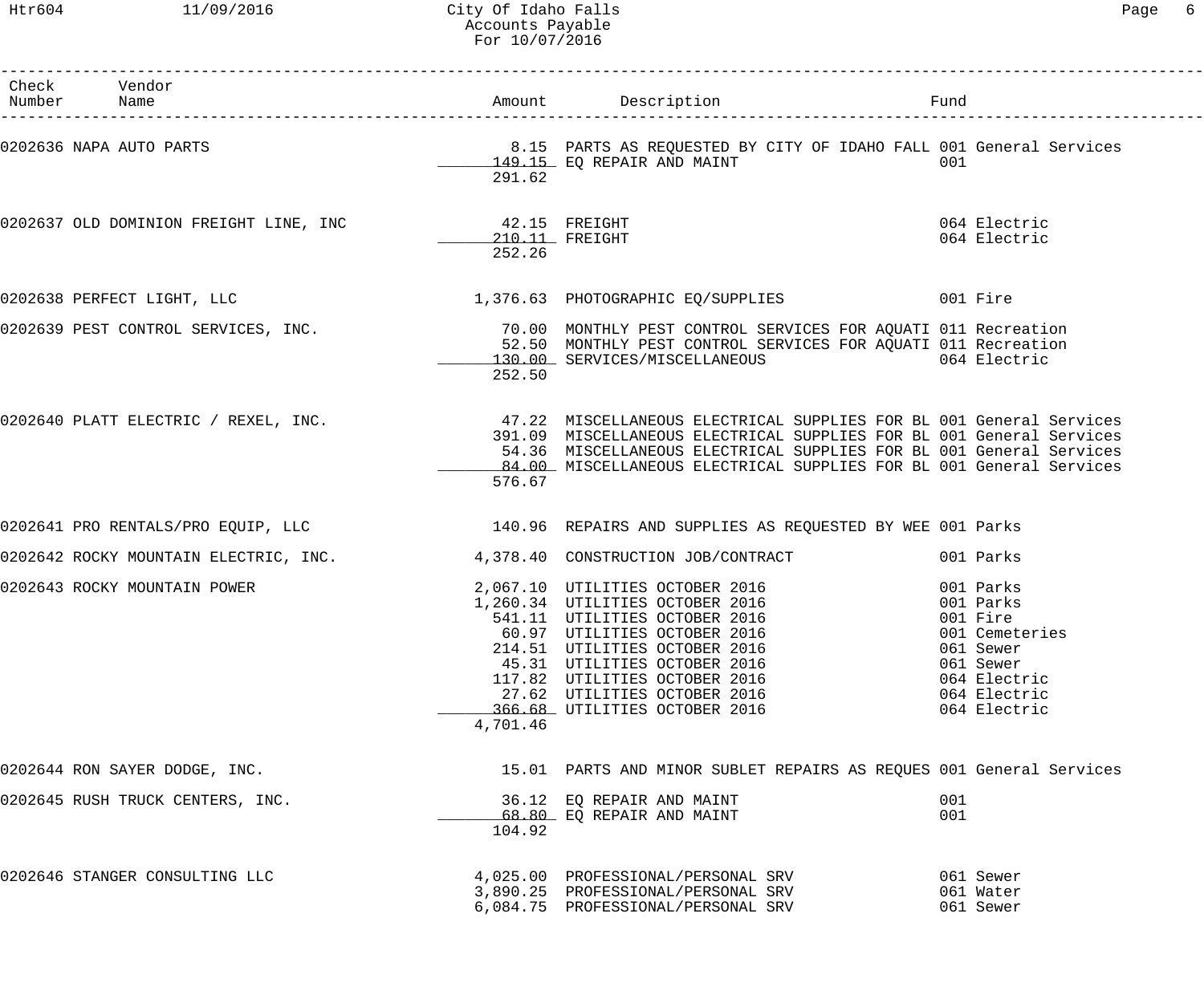### Htr604 11/09/2016 City Of Idaho Falls Page 7 Accounts Payable For 10/07/2016

| Check Vendor<br>Number Name<br>14,000.00<br>32,424.00 AMBULANCE SUPPLIES<br>0202647 STRYKER MEDICAL<br>063 Ambulance<br>287.68 AMBULANCE SUPPLIES<br>063 Ambulance<br>32,711.68<br>0202648 T & N ACQUISITION COMPANY 122.18 POLICE EQUIP & SUPPLIES<br>001 Police<br>0202649 T-&-T'S DYNAMITE DOGS<br>064 Electric<br>6,981.40 FOOD<br>0202650 T-O ENGINEERS<br>1,259.75 PROFESSIONAL/PERSONAL SRV<br>060 Airport<br>1,259.75 PROFESSIONAL/PERSONAL SRV<br>4,264.80 PROFESSIONAL/PERSONAL SRV<br>5,250.22 PROFESSIONAL/PERSONAL SRV<br>4,300.00 PROFESSIONAL/PERSONAL SRV<br>060 Airport<br>060 Airport<br>060 Airport<br>060 Airport<br>8,294.95 PROFESSIONAL/PERSONAL SRV<br>23,369.72<br>0202651 TETON MICROBIOLOGY LAB<br>270.00 LABORATORY ANALYSIS FOR WATER SAMPLES<br>061 Water<br>629.98 MONTHLY WESTLAW SUBSCRIPTION AND BOOKS F 001 City Prosecuting Attorney<br>0202652 THOMSON REUTERS WEST<br>1,255.00 PROFESSIONAL/PERSONAL SRV 001 Public Works Engineering<br>0202653 TRANSPOGROUP<br>0202654 TRIAXIS ENGINEERING, INC.<br>064 Electric<br>9,140.61 PROFESSIONAL/PERSONAL SRV<br>0202655 TURF CONTROL, LLC<br>1,170.64 MAINTENANCE AS REQUESTED BY SAGE LAKES G 018 Golf Courses<br>0202656 UTAH ASSOCIATION MUNICIPAL POWER SY 14,968.29 A&G/INCENTIVE/ESG-AUG 16 015 Elect Light Public Purp<br>0202657 UNITED PARCEL SERVICE<br>19.36 FREIGHT<br>064 Electric<br>0202658 VALLEY GLASS CORPORATION<br>4,975.00 WEATERIZ PROGM/KLINGLER<br>0202659 VERIZON WIRELESS<br>001<br>0202660 VOLTSTAR PRODUCTIONS, INC.<br>%,822.22 BILLING %,<br>2,204.41 LIGHTING EQUIPMENT<br>16,432.33 THEATRICAL EQUIPMENT<br>790.85 THEATRICAL EQUIPMENT<br>770.85 THEATRICAL EQUIPMENT<br>27,742.73<br>0202661 WACKERLI AUTO CENTER<br>62.25 PARTS AS REQUESTED BY CITY OF IDAHO FALL 001 General Services |  |  |                                                                                                                      |  |
|--------------------------------------------------------------------------------------------------------------------------------------------------------------------------------------------------------------------------------------------------------------------------------------------------------------------------------------------------------------------------------------------------------------------------------------------------------------------------------------------------------------------------------------------------------------------------------------------------------------------------------------------------------------------------------------------------------------------------------------------------------------------------------------------------------------------------------------------------------------------------------------------------------------------------------------------------------------------------------------------------------------------------------------------------------------------------------------------------------------------------------------------------------------------------------------------------------------------------------------------------------------------------------------------------------------------------------------------------------------------------------------------------------------------------------------------------------------------------------------------------------------------------------------------------------------------------------------------------------------------------------------------------------------------------------------------------------------------------------------------------------------------------------------------------------------|--|--|----------------------------------------------------------------------------------------------------------------------|--|
|                                                                                                                                                                                                                                                                                                                                                                                                                                                                                                                                                                                                                                                                                                                                                                                                                                                                                                                                                                                                                                                                                                                                                                                                                                                                                                                                                                                                                                                                                                                                                                                                                                                                                                                                                                                                              |  |  |                                                                                                                      |  |
|                                                                                                                                                                                                                                                                                                                                                                                                                                                                                                                                                                                                                                                                                                                                                                                                                                                                                                                                                                                                                                                                                                                                                                                                                                                                                                                                                                                                                                                                                                                                                                                                                                                                                                                                                                                                              |  |  |                                                                                                                      |  |
|                                                                                                                                                                                                                                                                                                                                                                                                                                                                                                                                                                                                                                                                                                                                                                                                                                                                                                                                                                                                                                                                                                                                                                                                                                                                                                                                                                                                                                                                                                                                                                                                                                                                                                                                                                                                              |  |  |                                                                                                                      |  |
|                                                                                                                                                                                                                                                                                                                                                                                                                                                                                                                                                                                                                                                                                                                                                                                                                                                                                                                                                                                                                                                                                                                                                                                                                                                                                                                                                                                                                                                                                                                                                                                                                                                                                                                                                                                                              |  |  |                                                                                                                      |  |
|                                                                                                                                                                                                                                                                                                                                                                                                                                                                                                                                                                                                                                                                                                                                                                                                                                                                                                                                                                                                                                                                                                                                                                                                                                                                                                                                                                                                                                                                                                                                                                                                                                                                                                                                                                                                              |  |  |                                                                                                                      |  |
|                                                                                                                                                                                                                                                                                                                                                                                                                                                                                                                                                                                                                                                                                                                                                                                                                                                                                                                                                                                                                                                                                                                                                                                                                                                                                                                                                                                                                                                                                                                                                                                                                                                                                                                                                                                                              |  |  |                                                                                                                      |  |
|                                                                                                                                                                                                                                                                                                                                                                                                                                                                                                                                                                                                                                                                                                                                                                                                                                                                                                                                                                                                                                                                                                                                                                                                                                                                                                                                                                                                                                                                                                                                                                                                                                                                                                                                                                                                              |  |  |                                                                                                                      |  |
|                                                                                                                                                                                                                                                                                                                                                                                                                                                                                                                                                                                                                                                                                                                                                                                                                                                                                                                                                                                                                                                                                                                                                                                                                                                                                                                                                                                                                                                                                                                                                                                                                                                                                                                                                                                                              |  |  |                                                                                                                      |  |
|                                                                                                                                                                                                                                                                                                                                                                                                                                                                                                                                                                                                                                                                                                                                                                                                                                                                                                                                                                                                                                                                                                                                                                                                                                                                                                                                                                                                                                                                                                                                                                                                                                                                                                                                                                                                              |  |  |                                                                                                                      |  |
|                                                                                                                                                                                                                                                                                                                                                                                                                                                                                                                                                                                                                                                                                                                                                                                                                                                                                                                                                                                                                                                                                                                                                                                                                                                                                                                                                                                                                                                                                                                                                                                                                                                                                                                                                                                                              |  |  |                                                                                                                      |  |
|                                                                                                                                                                                                                                                                                                                                                                                                                                                                                                                                                                                                                                                                                                                                                                                                                                                                                                                                                                                                                                                                                                                                                                                                                                                                                                                                                                                                                                                                                                                                                                                                                                                                                                                                                                                                              |  |  |                                                                                                                      |  |
|                                                                                                                                                                                                                                                                                                                                                                                                                                                                                                                                                                                                                                                                                                                                                                                                                                                                                                                                                                                                                                                                                                                                                                                                                                                                                                                                                                                                                                                                                                                                                                                                                                                                                                                                                                                                              |  |  |                                                                                                                      |  |
|                                                                                                                                                                                                                                                                                                                                                                                                                                                                                                                                                                                                                                                                                                                                                                                                                                                                                                                                                                                                                                                                                                                                                                                                                                                                                                                                                                                                                                                                                                                                                                                                                                                                                                                                                                                                              |  |  |                                                                                                                      |  |
|                                                                                                                                                                                                                                                                                                                                                                                                                                                                                                                                                                                                                                                                                                                                                                                                                                                                                                                                                                                                                                                                                                                                                                                                                                                                                                                                                                                                                                                                                                                                                                                                                                                                                                                                                                                                              |  |  | 015 Elect Light Public Purp                                                                                          |  |
|                                                                                                                                                                                                                                                                                                                                                                                                                                                                                                                                                                                                                                                                                                                                                                                                                                                                                                                                                                                                                                                                                                                                                                                                                                                                                                                                                                                                                                                                                                                                                                                                                                                                                                                                                                                                              |  |  |                                                                                                                      |  |
|                                                                                                                                                                                                                                                                                                                                                                                                                                                                                                                                                                                                                                                                                                                                                                                                                                                                                                                                                                                                                                                                                                                                                                                                                                                                                                                                                                                                                                                                                                                                                                                                                                                                                                                                                                                                              |  |  | 001 General Services<br>001 General Services<br>001 General Services<br>001 General Services<br>001 General Services |  |
|                                                                                                                                                                                                                                                                                                                                                                                                                                                                                                                                                                                                                                                                                                                                                                                                                                                                                                                                                                                                                                                                                                                                                                                                                                                                                                                                                                                                                                                                                                                                                                                                                                                                                                                                                                                                              |  |  |                                                                                                                      |  |
| 001 Parks<br>0202662 WAXIE SANITARY SUPPLY<br>10,799.50 PARKS & RECREATION MISC.<br>1,253.38 CUSTODIAL SUPPLIES/EQUIP<br>011 Recreation<br>53.48 CUSTODIAL SUPPLIES/EQUIP<br>011 Recreation                                                                                                                                                                                                                                                                                                                                                                                                                                                                                                                                                                                                                                                                                                                                                                                                                                                                                                                                                                                                                                                                                                                                                                                                                                                                                                                                                                                                                                                                                                                                                                                                                  |  |  |                                                                                                                      |  |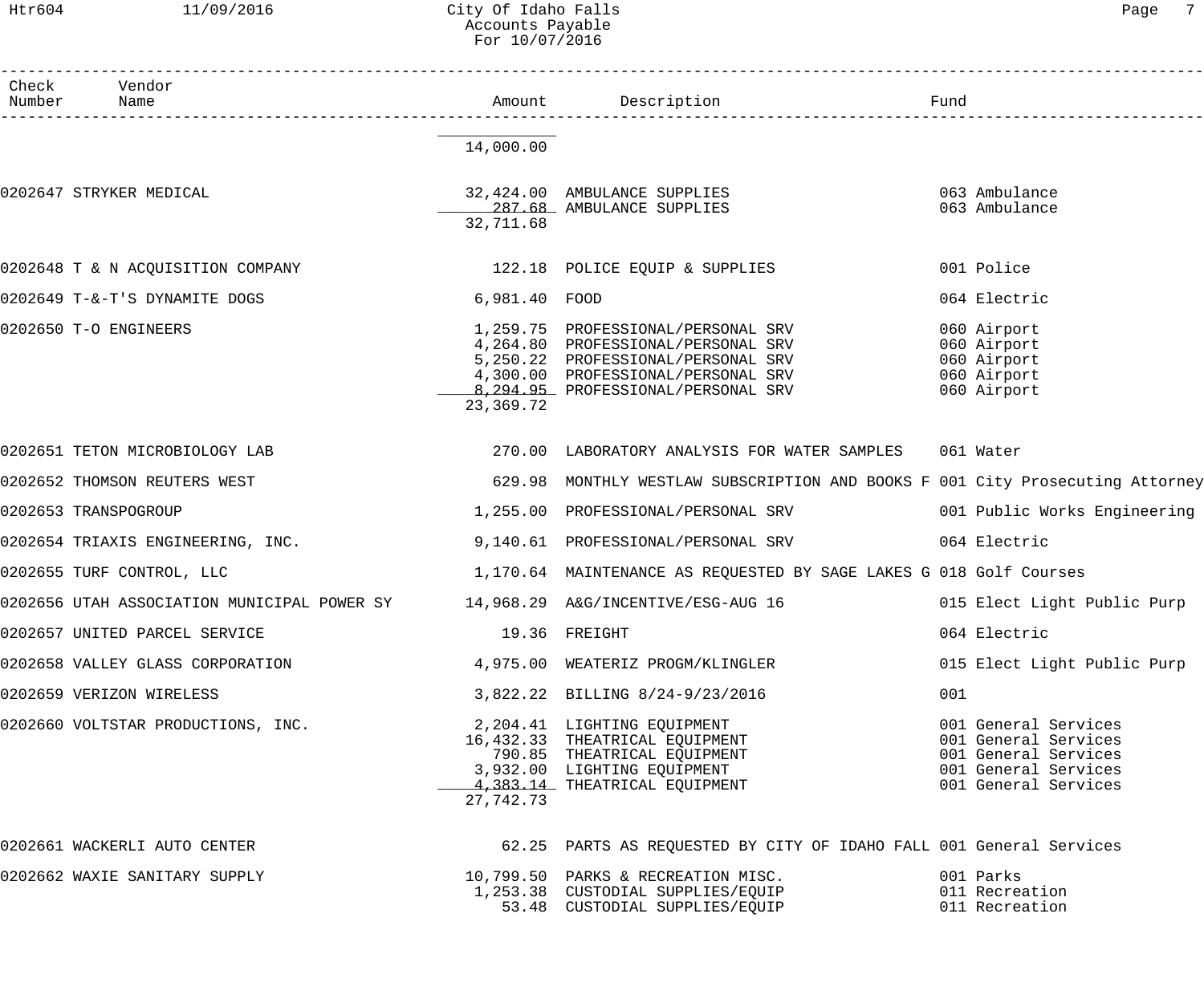| ำลα∙ |  |
|------|--|
|------|--|

| Check<br>Number   | Vendor<br>Name                            | Amount           | Description                | Fund                                                                                                                                                                                                        |  |
|-------------------|-------------------------------------------|------------------|----------------------------|-------------------------------------------------------------------------------------------------------------------------------------------------------------------------------------------------------------|--|
|                   |                                           | 12,106.36        |                            |                                                                                                                                                                                                             |  |
|                   | 0202663 WESTERN STATES RENTAL STORE       |                  | 104.76 EQ REPAIR AND MAINT | 001                                                                                                                                                                                                         |  |
|                   | 0202664 WESTERN WHOLESALE INSTALLED SALES | 121.00<br>217.90 |                            | 25.00 OVERHEAD DOOR PARTS AND LABOR AS REQUEST 001 General Services<br>OVERHEAD DOOR PARTS AND LABOR AS REQUEST 001 General Services<br>71.90 OVERHEAD DOOR PARTS AND LABOR AS REQUEST 001 General Services |  |
|                   | 0202665 WITTMAN ENTERPRISES, LLC          |                  |                            | 9,897.52 MONTHLY CHARGES FOR AMBULANCE BILLING SE 063 Ambulance                                                                                                                                             |  |
| 0202666 ZIP PRINT |                                           |                  |                            | 12.15 PHOTOCOPIES AND POSTERS AS NEEDED BY AQU 011 Recreation                                                                                                                                               |  |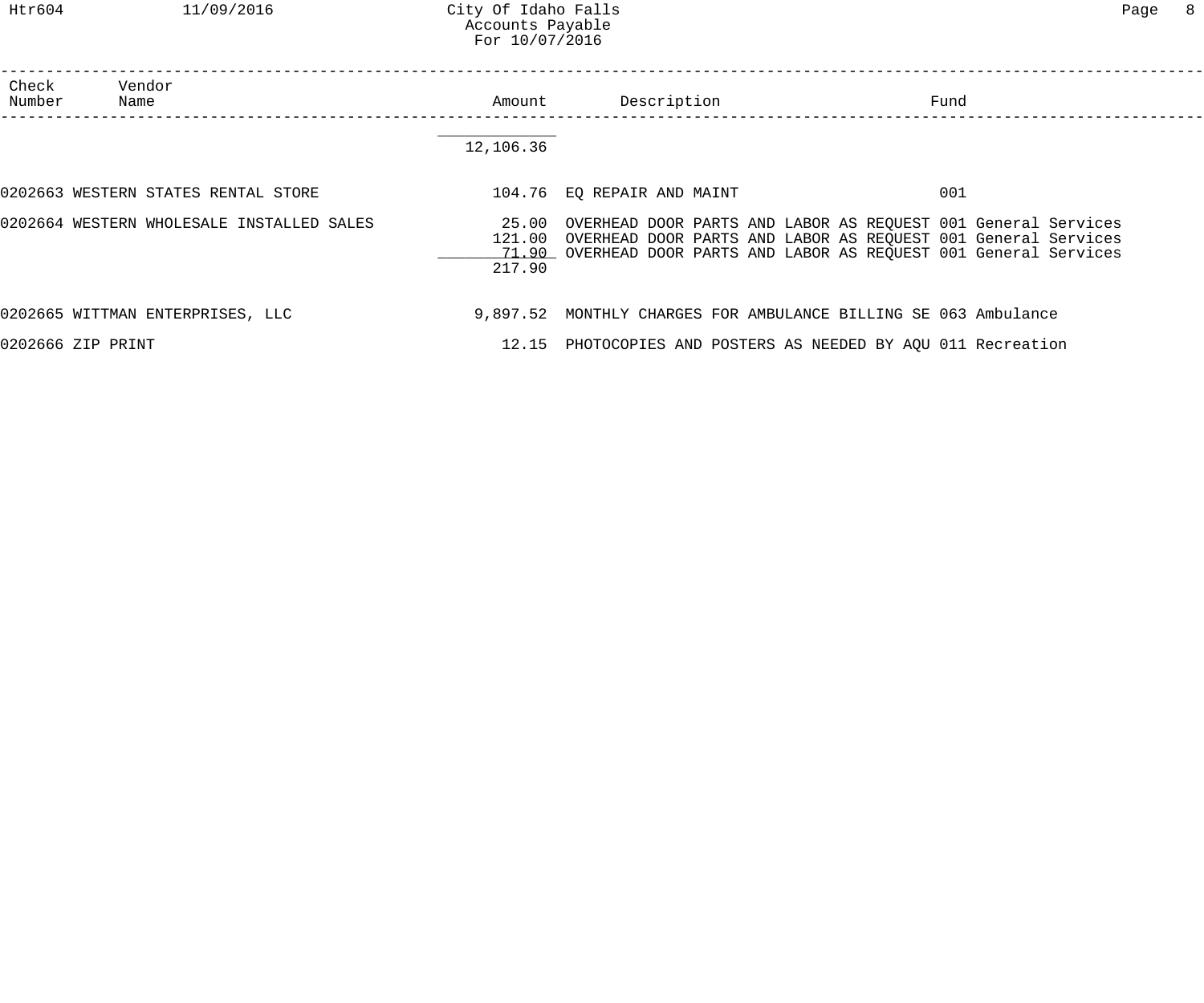### Htr604 11/09/2016 City Of Idaho Falls Page 9 Accounts Payable For 10/14/2016

| Check Vendor<br>Number Name                |                                                                                              |                                                                                                                                                                                                                                                                                                                                                                                                                                                                                                                                                                    | Fund                                                                       |
|--------------------------------------------|----------------------------------------------------------------------------------------------|--------------------------------------------------------------------------------------------------------------------------------------------------------------------------------------------------------------------------------------------------------------------------------------------------------------------------------------------------------------------------------------------------------------------------------------------------------------------------------------------------------------------------------------------------------------------|----------------------------------------------------------------------------|
| 0202667 ADVANCE AUTO PARTS                 |                                                                                              | 216.91 EQ REPAIR AND MAINT                                                                                                                                                                                                                                                                                                                                                                                                                                                                                                                                         | 001 General Services                                                       |
| 0202668 AGRI-SERVICE, INC.                 | 364.21                                                                                       | 336.00 EQ REPAIR AND MAINT<br>28.21 EQ REPAIR AND MAINT                                                                                                                                                                                                                                                                                                                                                                                                                                                                                                            | 001 General Services<br>001 General Services                               |
| 0202669 AIRGAS USA, LLC                    | 163.82                                                                                       | 63.52 AIR CONDITIONING/HEATING                                                                                                                                                                                                                                                                                                                                                                                                                                                                                                                                     | 001 General Services                                                       |
| 0202670 ALEXANDER CLARK PRINTING           | 461.56 PRINTING                                                                              |                                                                                                                                                                                                                                                                                                                                                                                                                                                                                                                                                                    | 001 Human Resources                                                        |
| 0202671 ALPHAGRAPHICS OF IDAHO FALLS       | 1,232.81 PRINTING<br>2,482.97                                                                | 129.00 PROMOTION ITEMS<br>192.30 PROMOTION ITEMS<br>60.00 PROMOTION ITEMS<br>192.50 PROMOTION ITEMS<br>676.36 PROMOTION ITEMS                                                                                                                                                                                                                                                                                                                                                                                                                                      | 001 Parks<br>001 Parks<br>001 Parks<br>001 Parks<br>001 Parks<br>001 Parks |
| 0202672 ALSCO (AMERICAN LINEN DIV)         | 373.37                                                                                       | 3.60 LAUNDRY SERVICE/MATS FOR CITY BUILDINGS 001 General Services<br>40.93 LAUNDRY SERVICE/MATS FOR CITY BUILDINGS 001 General Services<br>21.35 LAUNDRY SERVICE/MATS FOR CITY BUILDINGS 001 General Services<br>37.38 LAUNDRY SERVICE/MATS FOR CITY BUILDINGS 001 General Services<br>91.44 WEEKLY DELIVERY AND CHANGE OUT OF ENTRAN 060 Airport<br>91.44 WEEKLY DELIVERY AND CHANGE OUT OF ENTRAN 060 Airport<br>47.44 LAUNDRY SERVICES AS REQUESTED - SEWER DI 061 Sewer<br>37.35 LAUNDRY SERVICES AS REQUESTED - SEWER DI 061 Sewer<br>2.44 CLOTHING & APPAREL | 064 Electric                                                               |
| 0202673 ANIXTER INC.                       | 2,603.60 HARDWARE<br>1,342.50 HARDWARE<br>1,120.50 HARDWARE<br>4,156.50 HARDWARE<br>9,634.80 | 411.70 HARDWARE                                                                                                                                                                                                                                                                                                                                                                                                                                                                                                                                                    | 064<br>064<br>064<br>064<br>064                                            |
| 0202674 ARCHITECTURAL BUILDING SUPPLY      |                                                                                              | 38.00 MISCELLANEOUS PURCHASES AS REQUESTED BY 001 General Services                                                                                                                                                                                                                                                                                                                                                                                                                                                                                                 |                                                                            |
| 0202675 AUTOMOTIVE CHARGING & STARTING LLC | 235.06                                                                                       | 144.11 PARTS AND MINOR SUBLET REPAIRS AS REQUES 001 General Services<br>90.95 PARTS AND MINOR SUBLET REPAIRS AS REQUES 001 General Services                                                                                                                                                                                                                                                                                                                                                                                                                        |                                                                            |
| 0202676 BARR, BRANDON                      |                                                                                              | 950.00 CONTRACTED OFFICIALS                                                                                                                                                                                                                                                                                                                                                                                                                                                                                                                                        | 011 Recreation                                                             |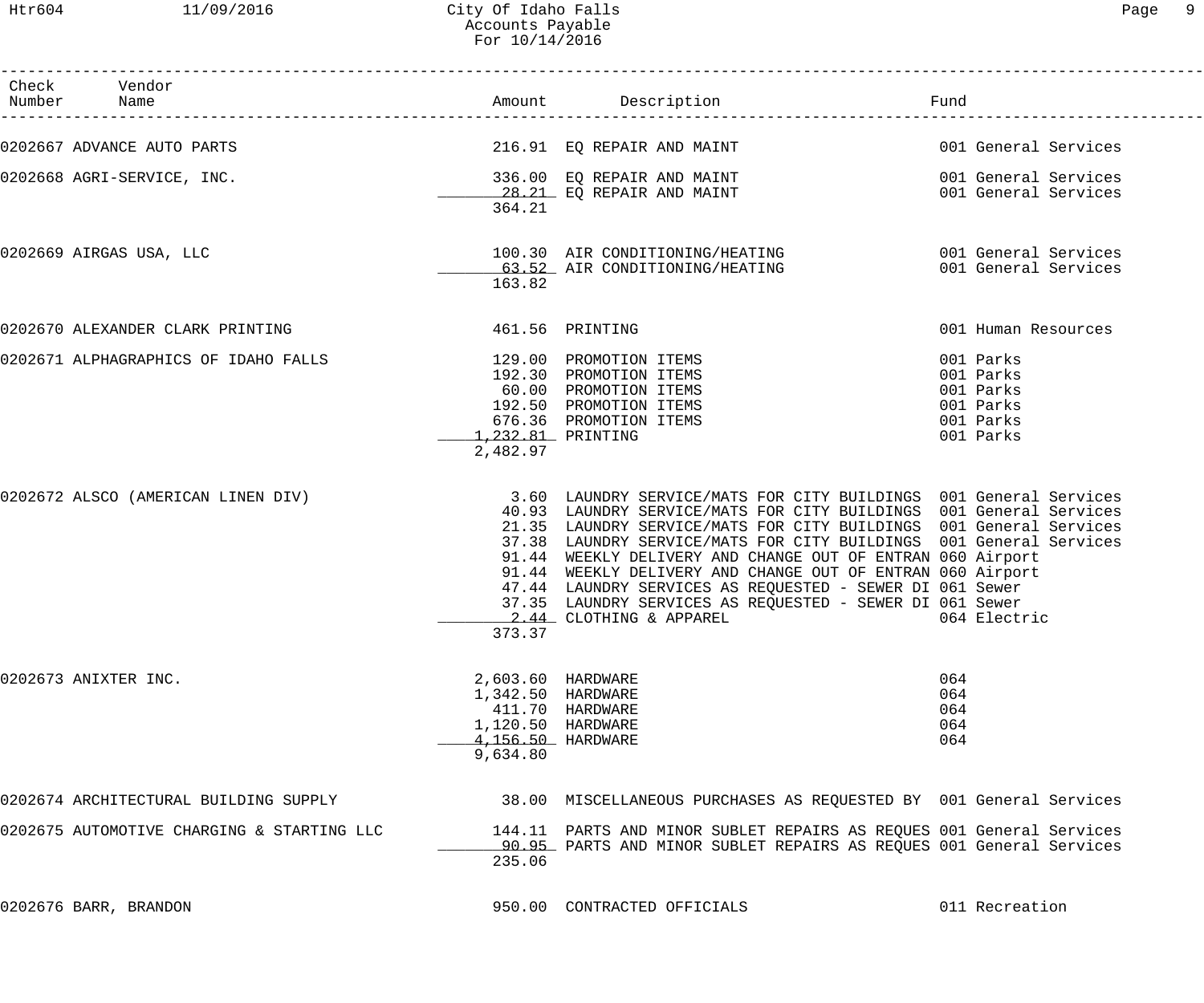### Htr604 11/09/2016 City Of Idaho Falls Page 10 Accounts Payable For 10/14/2016

| Check Vendor<br>Number Name |                                      |                                                                                             | Amount Description                                                                                                                                                     | Fund                                                                                        |
|-----------------------------|--------------------------------------|---------------------------------------------------------------------------------------------|------------------------------------------------------------------------------------------------------------------------------------------------------------------------|---------------------------------------------------------------------------------------------|
|                             |                                      |                                                                                             |                                                                                                                                                                        |                                                                                             |
| 0202677 BESERIS, TIM        |                                      |                                                                                             | 575.00 CONTRACTED OFFICIALS                                                                                                                                            | 011 Recreation                                                                              |
|                             | 0202678 BOAM & ASSOCIATES            |                                                                                             | 1,800.00 PROFESSIONAL/PERSONAL SRV                                                                                                                                     | 001 General Services                                                                        |
|                             | 0202679 BOMGAR CORPORATION           | 4,762.37                                                                                    | 4,339.04 COMPUTERS, DP/WORD PROC.<br>423.33 NETWORK EQUIPMENT                                                                                                          | 001 Data Processing<br>001 Data Processing                                                  |
|                             | 0202680 CELLCO PARTNERSHIP           | 161.00                                                                                      | 171.00 VEHICLE AND EQUIP. MAINT. 420 001 General Services<br>$\frac{10.00-}{\sqrt{10000}}$ EQ REPAIR AND MAINT                                                         | 001 General Services                                                                        |
|                             | 0202681 CINTAS CORPORATION NO. 2     |                                                                                             | 145.78 SAFETY EQUIPMENT                                                                                                                                                | 001 Parks                                                                                   |
|                             | 0202682 CLUB INCORPORATED            |                                                                                             | 240.60 REIMBURSEMENTS                                                                                                                                                  | 001 Planning & Building                                                                     |
|                             | 0202683 CODALE ELECTRIC SUPPLY, INC. | 1,335.00 HARDWARE<br>10,334.57 CONDUCTOR<br>1,933.38 HARDWARE<br>70.69 FREIGHT<br>42,605.72 | 8,466.00 HARDWARE<br>1,179.84 FIBER OPTIC MATERIAL<br>10,203.33 CONDUCTOR<br>325.00 HARDWARE MISCELLANEOUS<br>8,111.91 CONDUCTOR<br>323.00 HARDWARE<br>323.00 HARDWARE | 064<br>064<br>064<br>064<br>064<br>064<br>064 Electric<br>064<br>064<br>064<br>064 Electric |
| 0202684 CODE 4              |                                      |                                                                                             | 495.00 TRAINING-PERSONNEL                                                                                                                                              | 001 Police                                                                                  |
| 0202685 COLSON SIGNS        |                                      |                                                                                             | 370.00 VEHICLE AND EQUIP. MAINT.                                                                                                                                       | 001 General Services                                                                        |
| 0202686 COMPUNET, INC.      |                                      |                                                                                             | 35,587.77 NETWORK EQUIPMENT                                                                                                                                            | 001 Data Processing                                                                         |
|                             | 0202687 CONTROL ENGINEERS, PA        |                                                                                             | 1,875.00 WASTE WATER TREATMENT                                                                                                                                         | 061 Sewer                                                                                   |
|                             | 0202688 DAVEY TREE SURGERY COMPANY   |                                                                                             | 29,808.80 CONSTRUCTION JOB/CONTRACT                                                                                                                                    | 064 Electric                                                                                |
| 0202689 DAWSON, JAKE        |                                      |                                                                                             | 125.00 CONTRACTED OFFICIALS                                                                                                                                            | 011 Recreation                                                                              |
| 0202690 DEPATCO, INC.       |                                      | 87,513.26                                                                                   | 50,236.91 CONSTRUCTION JOB/CONTRACT<br>37, 276.35 CONSTRUCTION JOB/CONTRACT                                                                                            | 001 Parks<br>001 Parks                                                                      |
| 0202691 DYNA SYSTEMS        |                                      |                                                                                             | 187.96 HARDWARE MISCELLANEOUS                                                                                                                                          | 064 Electric                                                                                |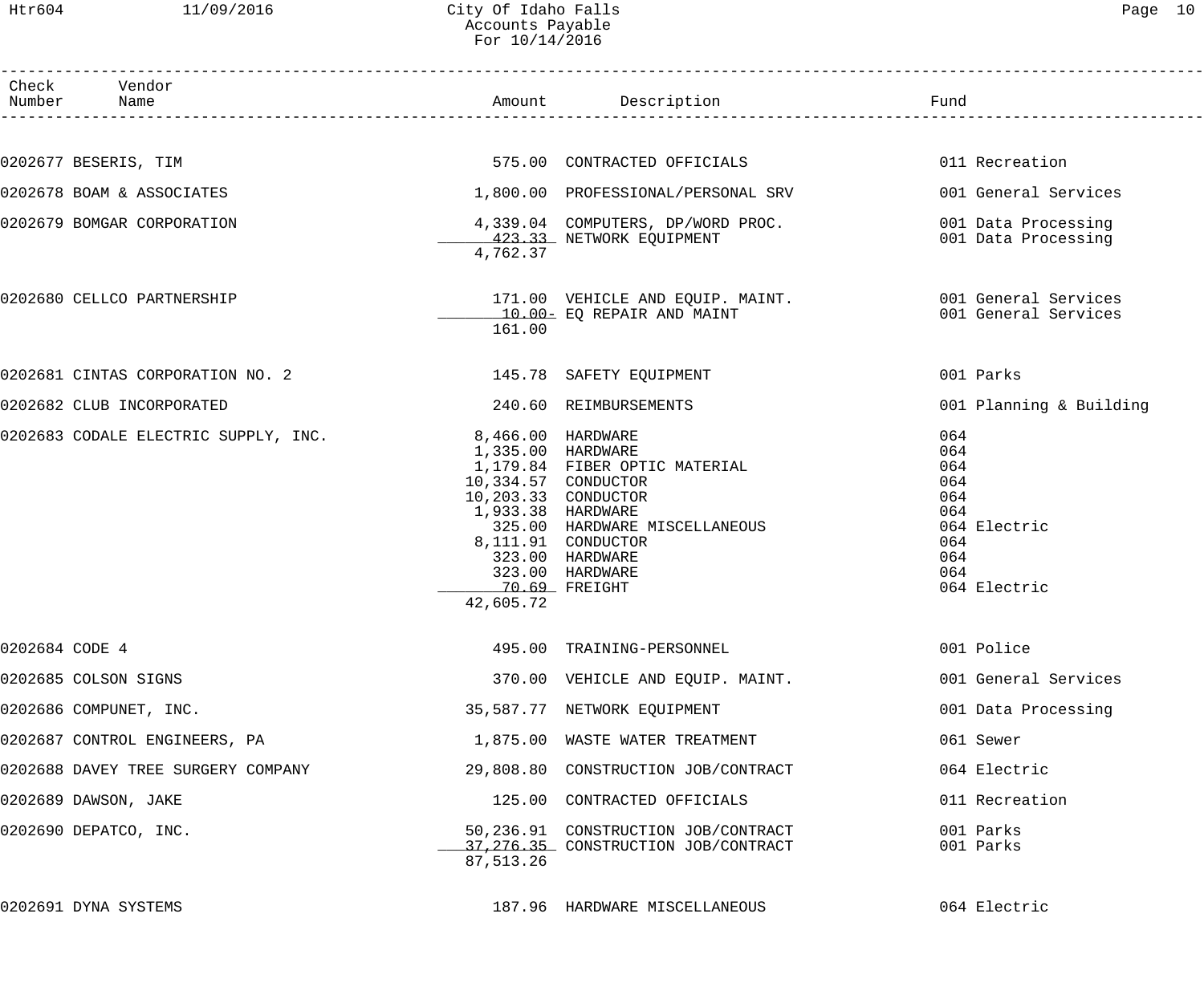### Htr604 11/09/2016 City Of Idaho Falls Page 11 Accounts Payable For 10/14/2016

| Check Vendor                       |          |                                                                                                                                                                                                                                              |      |              |
|------------------------------------|----------|----------------------------------------------------------------------------------------------------------------------------------------------------------------------------------------------------------------------------------------------|------|--------------|
| Number Name                        |          | Amount Description                                                                                                                                                                                                                           | Fund |              |
| 0202691 DYNA SYSTEMS               |          |                                                                                                                                                                                                                                              |      |              |
|                                    |          | 140.94 HARDWARE MISCELLANEOUS 064 Electric<br>144.48 HARDWARE MISCELLANEOUS 064 Electric<br>99.77 HARDWARE MISCELLANEOUS 064 Electric                                                                                                        |      |              |
|                                    |          |                                                                                                                                                                                                                                              |      |              |
|                                    |          | 192.81 HARDWARE MISCELLANEOUS 064 Electric                                                                                                                                                                                                   |      |              |
|                                    |          | 160.57 HARDWARE MISCELLANEOUS 064 Electric                                                                                                                                                                                                   |      |              |
|                                    |          | 609.71 HARDWARE MISCELLANEOUS 609.71 HARDWARE MISCELLANEOUS                                                                                                                                                                                  |      |              |
|                                    | 1,536.24 |                                                                                                                                                                                                                                              |      |              |
| 0202692 ELKINS, MICHAEL            |          | 750.00 CONTRACTED OFFICIALS 6011 Recreation                                                                                                                                                                                                  |      |              |
|                                    |          | 0202693 ENVIROMENTAL SYSTEMS RESEARCH INSTI 3,000.00 MAINTENANCE CONTRACT-EQ 600000000000000000000000000000000                                                                                                                               |      |              |
| 0202694 EVCO HOUSE OF HOSE - IDAHO |          | 51.11 PARTS AS REQUESTED BY THE EQUIPMENT MAIN 001 General Services                                                                                                                                                                          |      |              |
|                                    |          | 43.12 PARTS AS REQUESTED BY THE EQUIPMENT MAIN 001 General Services                                                                                                                                                                          |      |              |
|                                    | 94.23    |                                                                                                                                                                                                                                              |      |              |
|                                    |          | 0202695 FALLS PLUMBING SUPPLY, INC. 193.38 MISCELLANEOUS PLUMBING SUPPLIES FOR BLDG 001 General Services                                                                                                                                     |      |              |
|                                    |          | 18.28 MISCELLANEOUS PLUMBING SUPPLIES FOR BLDG 001 General Services                                                                                                                                                                          |      |              |
|                                    |          | 2.20 MISCELLANEOUS PLUMBING SUPPLIES FOR BLDG 001 General Services                                                                                                                                                                           |      |              |
|                                    |          | 18.56 MISCELLANEOUS PLUMBING SUPPLIES FOR BLDG 001 General Services                                                                                                                                                                          |      |              |
|                                    | 232.42   |                                                                                                                                                                                                                                              |      |              |
| 0202696 FARRER, TOM                |          |                                                                                                                                                                                                                                              |      |              |
| 0202697 FERGUSON ENTERPRISES, INC. |          | 47.64 MISCELLANEOUS PLUMBING SUPPLIES FOR BLDG 001 General Services                                                                                                                                                                          |      |              |
|                                    |          | 188.49 MISCELLANEOUS PLUMBING SUPPLIES FOR BLDG 001 General Services                                                                                                                                                                         |      |              |
|                                    | 236.13   |                                                                                                                                                                                                                                              |      |              |
| 0202698 FIN FUN MERMAID LLC        |          | 440.00 INVENTORY OF MERMAID TAILS AS REQUESTED 011 Recreation                                                                                                                                                                                |      |              |
| 0202699 FISHER'S TECHNOLOGY        |          | 59.75 MAINTENANCE CONTRACT-EQ                                                                                                                                                                                                                |      | 064 Electric |
|                                    |          |                                                                                                                                                                                                                                              |      |              |
|                                    |          | 39.73 MAINTENANCE CONTRACT-EQ<br>72.72 MAINTENANCE CONTRACT-EQ<br>29.09 MAINTENANCE CONTRACT-EQ<br>116.35 MAINTENANCE CONTRACT-EQ<br>116.35 MAINTENANCE CONTRACT-EQ<br>20.09 MAINTENANCE CONTRACT-EQ<br>20.09 MAINTENANCE CONTRACT-EQ<br>20. |      |              |
|                                    |          |                                                                                                                                                                                                                                              |      |              |
|                                    |          |                                                                                                                                                                                                                                              |      |              |
|                                    |          | 925.65 OFFICE SUPPLIES, GENERAL 6064 Electric                                                                                                                                                                                                |      |              |
|                                    | 1,276.28 |                                                                                                                                                                                                                                              |      |              |
| 0202700 FLEETPRIDE, INC.           |          | 638.90 EQ REPAIR AND MAINT                                                                                                                                                                                                                   | 001  |              |
| 0202701 FLIGHTVIEW, INC.           |          | 960.00 LICENSING RENEWAL AND MAINTENANCE AGREEM 060 Airport                                                                                                                                                                                  |      |              |
|                                    |          | 550.00 LICENSING RENEWAL AND MAINTENANCE AGREEM 060 Airport                                                                                                                                                                                  |      |              |
|                                    | 1,510.00 |                                                                                                                                                                                                                                              |      |              |
| 0202702 FOOD SERVICES OF AMERICA   |          | 102.56 ANIMAL FOOD AND REQUIRED SUPPLIES FOR ZO 001 Parks                                                                                                                                                                                    |      |              |
|                                    |          |                                                                                                                                                                                                                                              |      |              |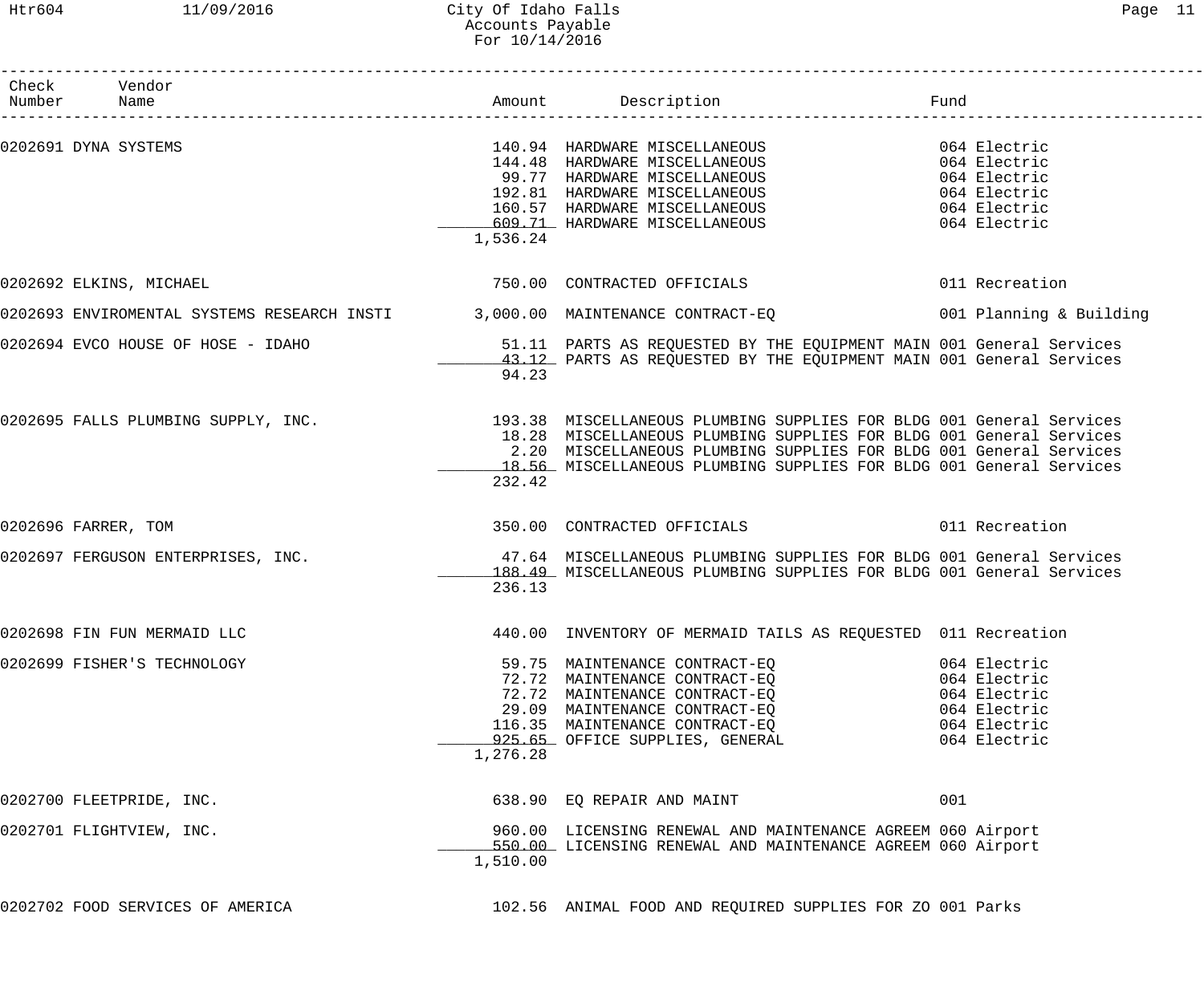|               | Check Vendor<br>Number Name                                    |          |                                                                                                                                                                                                                                                                                                                                        | Fund                                             |
|---------------|----------------------------------------------------------------|----------|----------------------------------------------------------------------------------------------------------------------------------------------------------------------------------------------------------------------------------------------------------------------------------------------------------------------------------------|--------------------------------------------------|
|               |                                                                | 682.57   | 0202702 FOOD SERVICES OF AMERICA THE RELEVIE SUBSEXTER 238.79 ANIMAL FOOD AND REQUIRED SUPPLIES FOR ZO 001 Parks<br>90.63 ANIMAL FOOD AND REQUIRED SUPPLIES FOR ZO 001 Parks<br>204.53 ANIMAL FOOD AND REQUIRED SUPPLIES FOR ZO 001 Parks<br>46.06 ANIMAL FOOD AND REQUIRED SUPPLIES FOR ZO 001 Parks                                  |                                                  |
|               | 0202703 GOVERNMENT FINANCE OFFICERS ASSOCIA 595.00 MEMBERSHIPS |          |                                                                                                                                                                                                                                                                                                                                        | 001 Finance                                      |
|               |                                                                | 391.42   | 0202704 GRAHAM FIRE APPARATUS SALES & SRVCE 142.77 PARTS AS REQUESTED BY THE EQUIPMENT MAIN 001 General Services<br>57.89 PARTS AS REQUESTED BY THE EQUIPMENT MAIN 001 General Services<br>177.20 PARTS AS REQUESTED BY THE EQUIPMENT MAIN 001 General Services<br>13.56 PARTS AS REQUESTED BY THE EQUIPMENT MAIN 001 General Services |                                                  |
|               | 0202705 HARRIS PUBLISHING                                      |          | 100.00 ELEC/IF POWER                                                                                                                                                                                                                                                                                                                   | 064 Electric                                     |
|               | 0202706 HENDRICKSONS TOWING, INC.                              | 400.00   | 250.00 TOW SERVICE - CITY VEHICLES AS REQUESTED 001 General Services<br>150.00 TOW SERVICE - CITY VEHICLES AS REQUESTED 001 General Services                                                                                                                                                                                           |                                                  |
|               | 0202707 HOMER, RANDY                                           |          | 1,550.00 CONTRACTED OFFICIALS                                                                                                                                                                                                                                                                                                          | 011 Recreation                                   |
|               | 0202708 HOWARD EQUIPMENT & SUPPLY                              | 2,570.73 | 53.34 FEED/BEDDING (ANIMALS)<br>1,025.32 FEED/BEDDING (ANIMALS)<br>35.58 FEED/BEDDING (ANIMALS)<br>1,456.49 FEED/BEDDING (ANIMALS)                                                                                                                                                                                                     | 001 Parks<br>001 Parks<br>001 Parks<br>001 Parks |
|               | 0202709 HUGHES FIRE EQUIPMENT, INC.                            | 1,074.94 | 910.59 PARTS AS REQUESTED BY THE EQUIPMENT MAIN 001 General Services<br>164.35 PARTS AS REQUESTED BY THE EQUIPMENT MAIN 001 General Services                                                                                                                                                                                           |                                                  |
|               | 0202710 HUNTER IDAHO FALLS MONUMENT                            |          | 745.00 PARKS & RECREATION MISC.                                                                                                                                                                                                                                                                                                        | 001 Cemeteries                                   |
| 0202711 ICRMP |                                                                |          | 318,483.00 ANNL CONT 2016-17                                                                                                                                                                                                                                                                                                           | 001                                              |
|               | 0202712 IDAHO BUREAU OF OCCUPATIONAL                           | 100.00   | 30.00 LICENSE/REGISTRATION RENEWAL FOR SEWER E 061 Sewer<br>35.00 WATER OPERATOR'S CERTIFICATION LICENSE R 061 Water<br>35.00 WATER OPERATOR'S CERTIFICATION LICENSE R 061 Water                                                                                                                                                       |                                                  |
|               | 0202713 IDAHO FALLS PETERBILT                                  |          | 51.58 EQ REPAIR AND MAINT                                                                                                                                                                                                                                                                                                              | 001 General Services                             |
|               | 0202714 IN-TEL COMMUNICATIONS                                  |          | 1,800.00 AIRPORT MAINTENANCE<br>1,800.00 AIRPORT MAINTENANCE                                                                                                                                                                                                                                                                           | 060 Airport<br>060 Airport                       |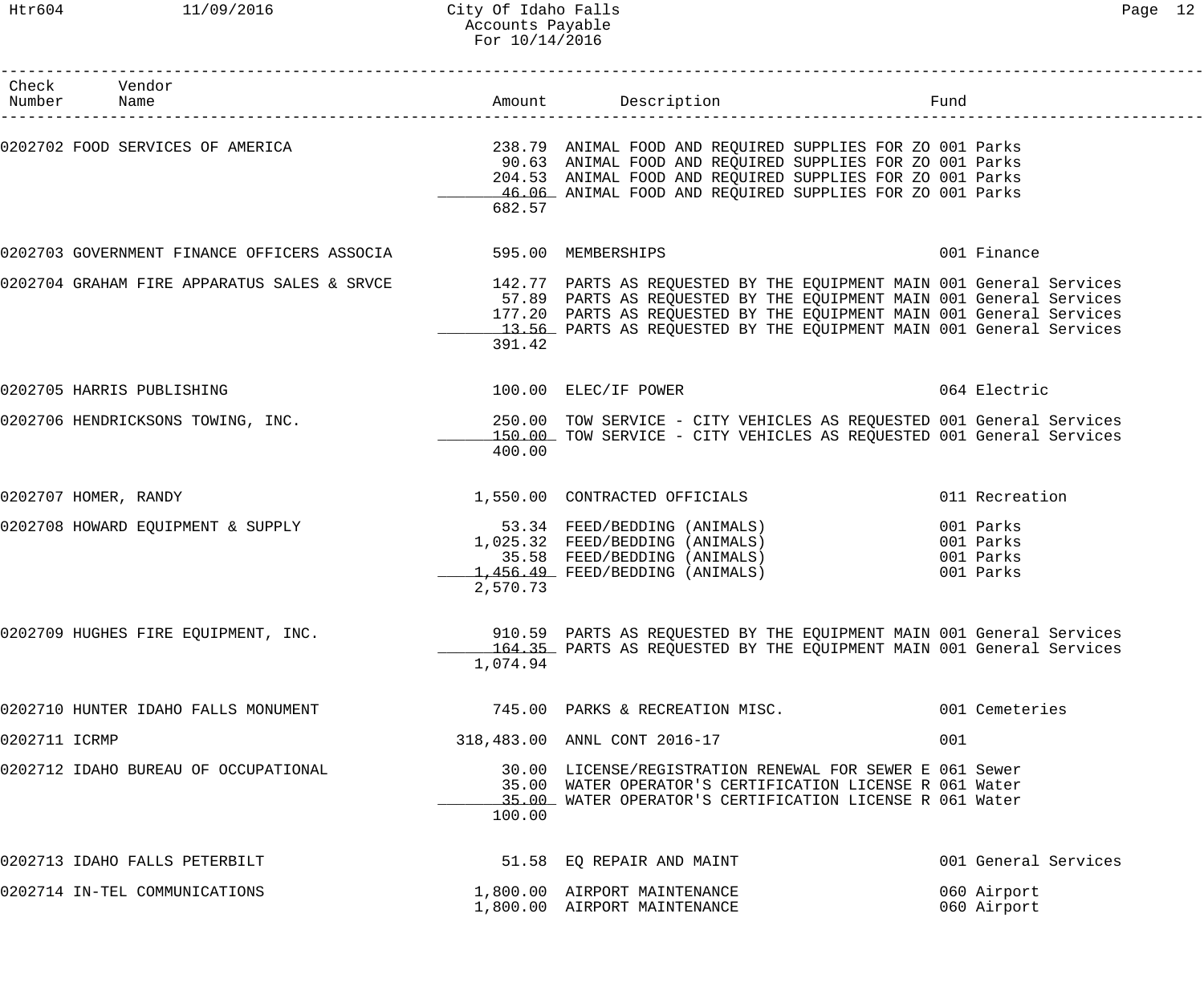Htr604 11/09/2016 City Of Idaho Falls Page 13 Accounts Payable For 10/14/2016

| C<br>_<br>⊣ |  |
|-------------|--|
|-------------|--|

| Check  | Vendor                                    |            |                                                                                                                                                                                                                                                                                                                                                                  |                                                                                                                                                                                                                                              |  |
|--------|-------------------------------------------|------------|------------------------------------------------------------------------------------------------------------------------------------------------------------------------------------------------------------------------------------------------------------------------------------------------------------------------------------------------------------------|----------------------------------------------------------------------------------------------------------------------------------------------------------------------------------------------------------------------------------------------|--|
| Number | Name                                      |            |                                                                                                                                                                                                                                                                                                                                                                  | Fund<br>1<br>--------------------------                                                                                                                                                                                                      |  |
|        |                                           | 3,600.00   |                                                                                                                                                                                                                                                                                                                                                                  |                                                                                                                                                                                                                                              |  |
|        | 0202715 INTERMOUNTAIN CLAIMS, INC.        |            | 4,800.00 PROFESSIONAL/PERSONAL SRV                                                                                                                                                                                                                                                                                                                               | 019 Self-Insurance                                                                                                                                                                                                                           |  |
|        | 0202716 INVENSYS SYSTEMS, INC.            |            | 40,642.00 ELEC/IF POWER                                                                                                                                                                                                                                                                                                                                          | 064 Electric                                                                                                                                                                                                                                 |  |
|        | 0202717 ITRON, INC.                       |            | 658.03 MAINTENANCE CONTRACT-EQ                                                                                                                                                                                                                                                                                                                                   | 001 Treasurer                                                                                                                                                                                                                                |  |
|        | 0202718 JONES, STEPHANIE                  |            | 350.00 SERVICES/MISCELLANEOUS                                                                                                                                                                                                                                                                                                                                    | 001 Parks                                                                                                                                                                                                                                    |  |
|        | 0202719 KENWORTH SALES COMPANY, INC.      | 355.05     | 325.05 PARTS AS REQUESTED BY THE EQUIPMENT MAIN 001 General Services<br>10.00 PARTS AS REQUESTED BY THE EQUIPMENT MAIN 001 General Services                                                                                                                                                                                                                      |                                                                                                                                                                                                                                              |  |
|        | 0202720 KEY-LINE AUTOMOTIVE WAREHOUSE     | 269.28     | 10.01 PARTS AS REQUESTED BY THE EQUIPMENT MAIN 001 General Services<br>14.19 PARTS AS REQUESTED BY THE EQUIPMENT MAIN 001 General Services<br>13.80 PARTS AS REQUESTED BY THE EQUIPMENT MAIN 001 General Services<br>188.24 PARTS AS REQUESTED BY THE EQUIPMENT MAIN 001 General Services<br>43.04 PARTS AS REQUESTED BY THE EQUIPMENT MAIN 001 General Services |                                                                                                                                                                                                                                              |  |
|        | 0202721 KING GEORGE'S ROYAL FLUSH         | 374.00     | 164.00 MISCELLANEOUS PLUMBING SUPPLIES FOR BLDG 001 General Services<br>210.00 MISCELLANEOUS PLUMBING SUPPLIES FOR BLDG 001 General Services                                                                                                                                                                                                                     |                                                                                                                                                                                                                                              |  |
|        | 0202722 KNIFE RIVER CORPORATION-NORTHWEST | 181,852.11 | 174,402.36 CONSTRUCTION JOB/CONTRACT 661 Water<br>1,449.75 CONSTRUCTION JOB/CONTRACT                                                                                                                                                                                                                                                                             | 061 Sewer                                                                                                                                                                                                                                    |  |
|        | 0202723 MAGIC VALLEY LABS, INC.           |            | 960.00 LAB ANALYSIS AS REQUESTED BY SEWER DIVIS 061 Sewer                                                                                                                                                                                                                                                                                                        |                                                                                                                                                                                                                                              |  |
|        | 0202724 MORETON & COMPANY                 | 173,455.00 |                                                                                                                                                                                                                                                                                                                                                                  | 019 Self-Insurance<br>019 Self-Insurance                                                                                                                                                                                                     |  |
|        | 0202725 MOUNTAIN VALLEY FLOOR MATS LLC    |            | 34.85 LAUNDRY SERVICES<br>24.25 LAUNDRY SERVICES<br>50.90 LAUNDRY SERVICES<br>24.25 LAUNDRY SERVICES<br>50.90 LAUNDRY SERVICES<br>5.75 LAUNDRY SERVICES<br>24.25 LAUNDRY SERVICES<br>50.90 LAUNDRY SERVICES<br>34.85 LAUNDRY SERVICES<br>6.00 LAUNDRY SERVICES                                                                                                   | 001 General Services<br>001 General Services<br>001 General Services<br>001 General Services<br>001 General Services<br>001 General Services<br>001 General Services<br>001 General Services<br>001 General Services<br>001 General Services |  |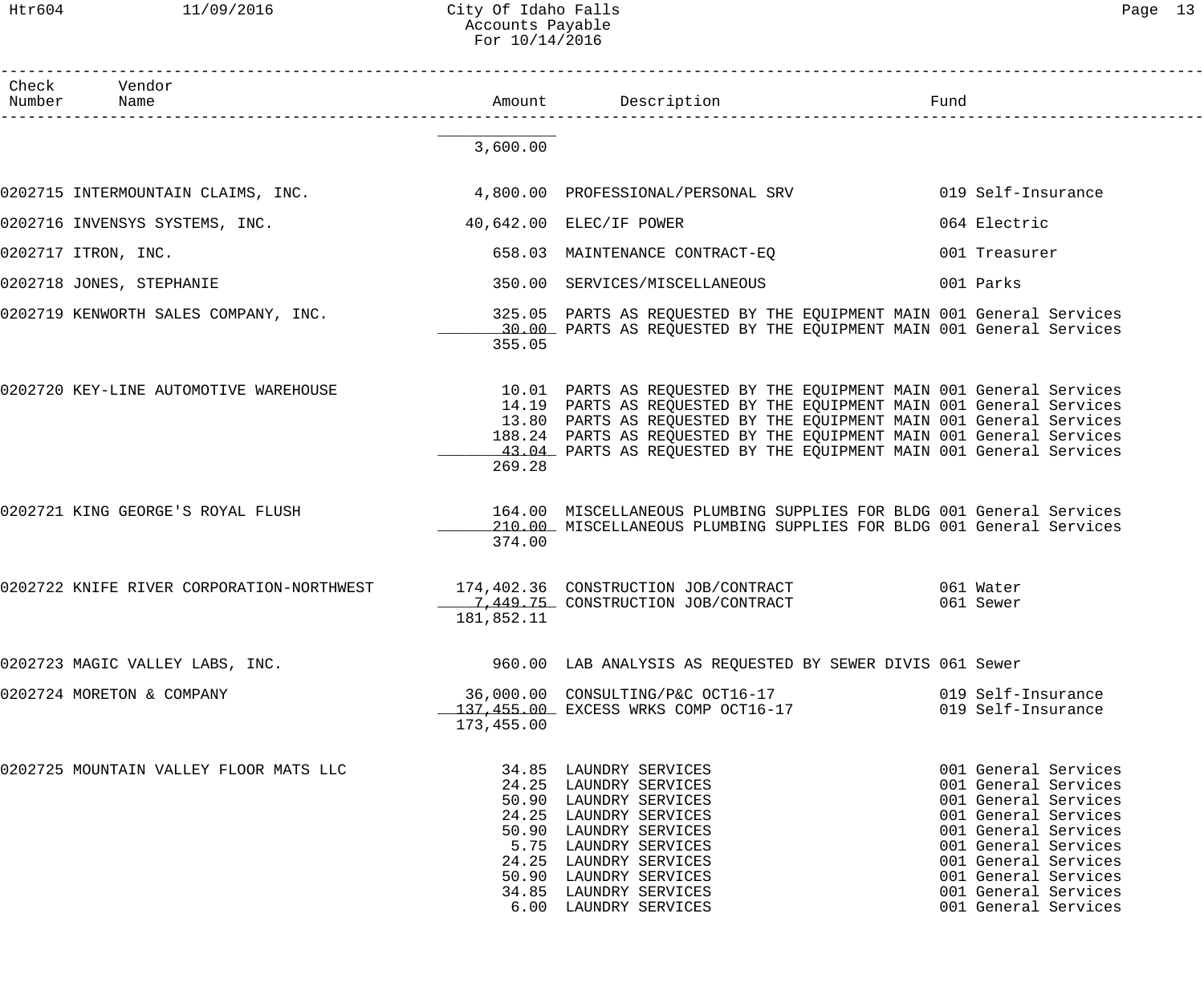### Htr604 11/09/2016 City Of Idaho Falls Page 14 Accounts Payable For 10/14/2016

| Check Vendor                                                 |        |                                                                                                                                                                                                                                                                                                                                                            |                                                                                                       |
|--------------------------------------------------------------|--------|------------------------------------------------------------------------------------------------------------------------------------------------------------------------------------------------------------------------------------------------------------------------------------------------------------------------------------------------------------|-------------------------------------------------------------------------------------------------------|
|                                                              | 306.90 |                                                                                                                                                                                                                                                                                                                                                            |                                                                                                       |
| 0202726 MOWER OFFICE SYSTEMS                                 | 169.00 | 19.00 FREIGHT 19.00 POLICHE<br>150.00 OFFICE SUPPLIES, GENERAL 150.00 Police                                                                                                                                                                                                                                                                               |                                                                                                       |
| 0202727 MUNNS, LANCE                                         |        |                                                                                                                                                                                                                                                                                                                                                            |                                                                                                       |
|                                                              |        | 0202728 MUSSELMAN EQUIPMENT CO., INC. 68.33 PARTS AND MINOR SUBLET REPAIRS AS REQUES 001 General Services                                                                                                                                                                                                                                                  |                                                                                                       |
| 0202729 NAPA AUTO PARTS                                      | 36.35  | 9.29 PARTS AS REQUESTED BY THE EQUIPMENT MAIN 001 General Services<br>6.29 PARTS AS REQUESTED BY THE EQUIPMENT MAIN 001 General Services<br>9.49 PARTS AS REQUESTED BY THE EQUIPMENT MAIN 001 General Services<br>5.99 PARTS AS REQUESTED BY THE EQUIPMENT MAIN 001 General Services<br>5.29 PARTS AS REOUESTED BY THE EOUIPMENT MAIN 001 General Services |                                                                                                       |
| 0202730 NEW IMAGE CAR WASH                                   |        | 102.00 DETAIL & CLEANING OF CITY OF IDAHO FALLS 001 General Services                                                                                                                                                                                                                                                                                       |                                                                                                       |
| 0202731 NIELSON, KEN                                         |        | 50.00 CONTRACTED OFFICIALS                                                                                                                                                                                                                                                                                                                                 | 011 Recreation                                                                                        |
|                                                              |        | 0202732 O'KEEFE DRILLING COMPANY, INC. 24,168.00 CONSTRUCTION JOB/CONTRACT                                                                                                                                                                                                                                                                                 | 061 Water                                                                                             |
| 0202733 OLDCASTLE PRECAST / AMCOR, INC. 3,650.00 METER-WATER |        |                                                                                                                                                                                                                                                                                                                                                            | 061                                                                                                   |
|                                                              | 245.99 | 0202734 PACIFIC STEEL & RECYCLING                             49.94  EQ REPAIR AND MAINT<br>196.05 6-5/8" SCH40 X 21' BARE A                                                                                                                                                                                                                               | 001 General Services<br>060 Airport                                                                   |
| 0202735 PADDILA, PERCY                                       |        | 650.00 CONTRACTED OFFICIALS                                                                                                                                                                                                                                                                                                                                | 011 Recreation                                                                                        |
| 0202736 PARTNERSHIP FOR SCIENCE &                            |        | 600.00 ELEC/IF POWER                                                                                                                                                                                                                                                                                                                                       | 064 Electric                                                                                          |
| 0202737 PENTAIR AQUATIC ECO-SYSTEMS                          |        | 144.83 AQUATIC/WATER PRODUCTS                                                                                                                                                                                                                                                                                                                              | 011 Recreation                                                                                        |
| 0202738 PERSONNEL SYSTEMS & SERVICES                         |        | 500.00 PROFESSIONAL/PERSONAL SRV                                                                                                                                                                                                                                                                                                                           | 064 Electric                                                                                          |
| 0202739 PEST CONTROL SERVICES, INC.                          |        | 95.00 PEST CONTROL SERVICE AS REQUESTED BY BLD 001 General Services                                                                                                                                                                                                                                                                                        |                                                                                                       |
| 0202740 POST ACADEMY                                         |        | 300.00 TRAINING-PERSONNEL                                                                                                                                                                                                                                                                                                                                  | 001 Police                                                                                            |
| 0202741 POST REGISTER, THE                                   |        | 473.14 LEGAL NOTICES/SEPT 2016<br>463.91 LEGAL NOTICES/SEPT 2016<br>54.15 LEGAL NOTICES/SEPT 2016<br>54.15 LEGAL NOTICES/SEPT 2016<br>256.00 LEGAL NOTICES/SEPT 2016<br>1,407.78 LEGAL NOTICES/SEPT 2016                                                                                                                                                   | 001 Planning & Building<br>001 Police<br>010 Streets<br>010 Streets<br>062 Sanitation<br>064 Electric |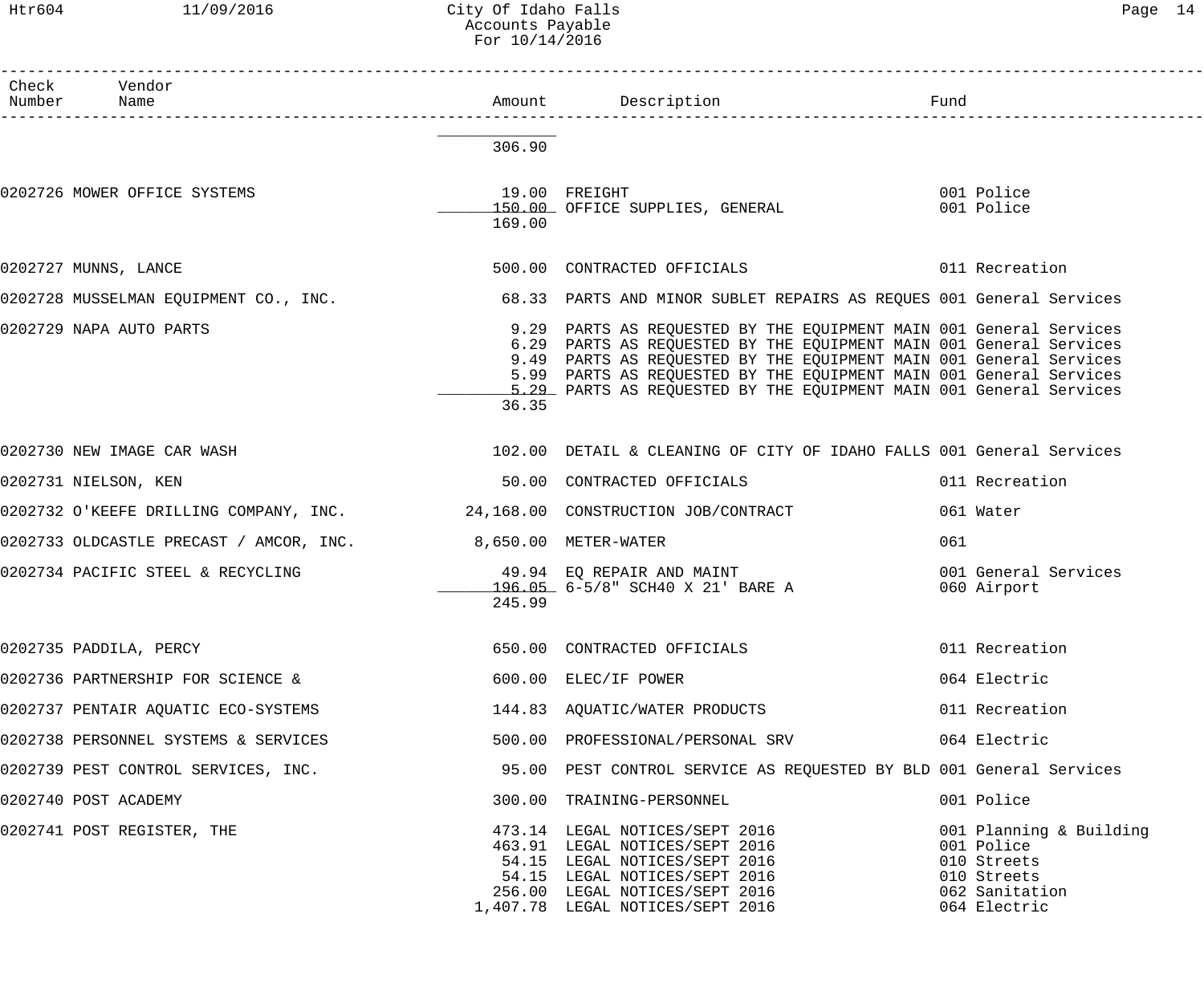Htr604 11/09/2016 City Of Idaho Falls 2006 15 Accounts Payable For 10/14/2016

| Check<br>Vendor<br>Number<br>Name                       | Amount                          | Description                                                                                                                                | Fund                                         |
|---------------------------------------------------------|---------------------------------|--------------------------------------------------------------------------------------------------------------------------------------------|----------------------------------------------|
|                                                         | 2,709.13                        |                                                                                                                                            |                                              |
|                                                         |                                 |                                                                                                                                            |                                              |
| 0202742 PRO RENTALS/PRO EQUIP, LLC                      |                                 | 77.69 GATOR LINE                                                                                                                           | 062 Sanitation                               |
| 0202743 PRO-LINE FENCE COMPANY                          | 19,543.76 FENCING               |                                                                                                                                            | 060 Airport                                  |
|                                                         | 4, 111, 24 FENCING<br>23,655.00 |                                                                                                                                            | 060 Airport                                  |
| 0202744 PROF. LAW ENFORCEMENT TRAINING                  |                                 | 1,200.00 TRAINING-PERSONNEL                                                                                                                | 001 Police                                   |
| 0202745 PUCKETT, ROBERT                                 |                                 | 100.00 CONTRACTED OFFICIALS                                                                                                                | 011 Recreation                               |
| 0202746 QUATRED, LLC                                    |                                 | 133.57 MAINTENANCE CONTRACT-EQ                                                                                                             | 001 General Services                         |
|                                                         | 458.57                          | 325.00 MAINTENANCE CONTRACT-EQ                                                                                                             | 001 General Services                         |
|                                                         |                                 |                                                                                                                                            |                                              |
| 0202747 R & S DISTRIBUTING                              |                                 | 868.26 CUSTODIAL SUPPLIES/EQUIP<br>868.26 CUSTODIAL SUPPLIES/EQUIP                                                                         | 001 Parks<br>001 Parks                       |
|                                                         | 1,736.52                        |                                                                                                                                            |                                              |
| 0202748 ROCKY MOUNTAIN BOILER, INC.                     |                                 | 399.20 AIR CONDITIONING/HEATING                                                                                                            | 001 General Services                         |
|                                                         |                                 | 315.00 AIR CONDITIONING/HEATING<br>315.00 AIR CONDITIONING/HEATING                                                                         | 001 General Services                         |
|                                                         |                                 | 225.00 AIR CONDITIONING/HEATING                                                                                                            | 001 General Services<br>001 General Services |
|                                                         | 2,806.20                        | 1,552.00 WASTE WATER TREATMENT                                                                                                             | 061 Sewer                                    |
|                                                         |                                 |                                                                                                                                            |                                              |
| 0202749 RODENT PRO.COM, LLC                             |                                 | 810.50 FEED/BEDDING (ANIMALS)                                                                                                              | 001 Parks                                    |
|                                                         | 926.50                          | 116.00 FREIGHT                                                                                                                             | 001 Parks                                    |
|                                                         |                                 |                                                                                                                                            |                                              |
| 0202750 RON SAYER DODGE, INC.                           |                                 | 66.81 PARTS AND MINOR SUBLET REPAIRS AS REQUES 001 General Services<br>10.87 PARTS AND MINOR SUBLET REPAIRS AS REQUES 001 General Services |                                              |
|                                                         |                                 | 25.00 PARTS AND MINOR SUBLET REPAIRS AS REQUES 001 General Services                                                                        |                                              |
|                                                         | 102.68                          |                                                                                                                                            |                                              |
| 0202751 SAFETY SUPPLY & SIGN CO., INC. 4,088.36 TRAFFIC |                                 |                                                                                                                                            | 064                                          |
| 0202752 SAFETY-KLEEN CORP                               |                                 | 149.75 SERVICES/MISCELLANEOUS                                                                                                              | 001 General Services                         |
| 0202753 SAWTOOTH EMERGENCY VEHICLES                     |                                 | 160.52 PARTS AS REQUESTED BY THE EQUIPMENT MAIN 001 General Services                                                                       |                                              |
|                                                         | 247.53                          | 87.01 PARTS AS REQUESTED BY THE EQUIPMENT MAIN 001 General Services                                                                        |                                              |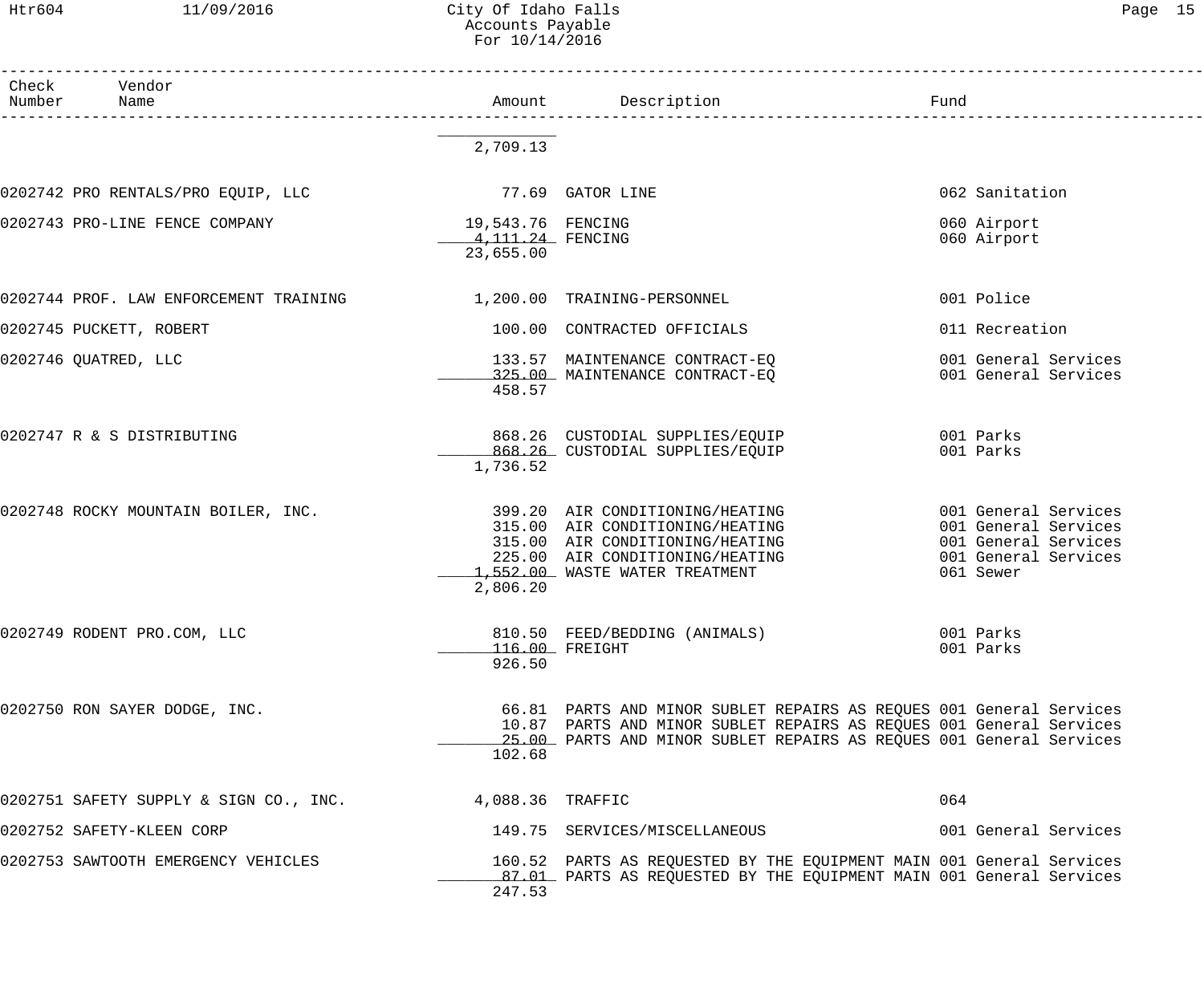Htr604 11/09/2016 City Of Idaho Falls Page 16 Accounts Payable For 10/14/2016

|               | Check Vendor<br>Number Name                                                      |                                                    |                                                                                                                                                                                                                                                                                                                                                                                                           |                               |
|---------------|----------------------------------------------------------------------------------|----------------------------------------------------|-----------------------------------------------------------------------------------------------------------------------------------------------------------------------------------------------------------------------------------------------------------------------------------------------------------------------------------------------------------------------------------------------------------|-------------------------------|
|               |                                                                                  |                                                    |                                                                                                                                                                                                                                                                                                                                                                                                           |                               |
|               | 0202754 SCHWEITZER ENGINEERING LABORATORIES 492.00 SUBSTATIONS                   |                                                    |                                                                                                                                                                                                                                                                                                                                                                                                           | 064 Electric                  |
|               | 0202755 SERVICE VENDING OF IDAHO, INC. 420 190.00 SAND CREEK CAFE                |                                                    |                                                                                                                                                                                                                                                                                                                                                                                                           | 001 Parks                     |
|               | 0202756 SICA, FRED                                                               |                                                    | 125.00 CONTRACTED OFFICIALS                                                                                                                                                                                                                                                                                                                                                                               | 011 Recreation                |
|               | 0202757 SKM, INC.                                                                |                                                    | 1,116.25 CONSTRUCTION JOB/CONTRACT                                                                                                                                                                                                                                                                                                                                                                        | 061 Water                     |
|               |                                                                                  |                                                    |                                                                                                                                                                                                                                                                                                                                                                                                           | 064 Electric                  |
|               | 0202759 STAR RANCH                                                               | 3,000.00 RENTAL                                    |                                                                                                                                                                                                                                                                                                                                                                                                           | 001 Police                    |
|               | 0202760 THE BEISTLE COMPANY THE SERVICE SERVICE SERVICE SERVICE SERVICE SERVICE. |                                                    |                                                                                                                                                                                                                                                                                                                                                                                                           | 001 Fire                      |
|               | 0202761 THOMPSON PAVING, INC.                                                    |                                                    | 184,969.16 CONSTRUCTION JOB/CONTRACT                                                                                                                                                                                                                                                                                                                                                                      | 001 Parks                     |
|               | 0202762 THOMPSON, REBECCA                                                        |                                                    | 250.00 REIMBURSEMENTS                                                                                                                                                                                                                                                                                                                                                                                     | 001 Planning & Building       |
| 0202763 ULINE |                                                                                  |                                                    | 4.31 12" SERVICE KIT FOR H-206 001 Police                                                                                                                                                                                                                                                                                                                                                                 |                               |
|               |                                                                                  |                                                    | 0202764 UPHOLSTERY CENTER, THE THE SERVICE SERVICE SERVICES OF UPHOLSTERY REPAIRS AS REQUESTED BY GARAG 001 General Services                                                                                                                                                                                                                                                                              |                               |
|               | 0202765 UPS STORE #2271                                                          | 18.35<br>19.00<br>55.97<br>8.74<br>29.25<br>173.76 | SHIPPING SERVICES FOR IDAHO FALLS POLICE 001 Police<br>SHIPPING SERVICES FOR IDAHO FALLS POLICE 001 Police<br>SHIPPING SERVICES FOR IDAHO FALLS POLICE 001 Police<br>SHIPPING SERVICES FOR IDAHO FALLS POLICE 001 Police<br>SHIPPING SERVICES FOR IDAHO FALLS POLICE 001 Police<br>22.23 SHIPPING SERVICES FOR IDAHO FALLS POLICE 001 Police<br>20.22 SHIPPING SERVICES FOR IDAHO FALLS POLICE 001 Police |                               |
|               | 0202766 VALLEY OFFICE SYSTEMS                                                    | 371.12                                             | 185.56 MAINTENANCE CONTRACT-EQ<br>185.56 MAINTENANCE CONTRACT-EQ                                                                                                                                                                                                                                                                                                                                          | 010 Streets<br>062 Sanitation |
|               | 0202767 VANGUARD INSTRUMENTS CO., INC.                                           |                                                    | 34.85 FREIGHT                                                                                                                                                                                                                                                                                                                                                                                             | 064 Electric                  |
|               | 0202768 VERIZON WIRELESS                                                         |                                                    | 11, 117.83 BILLING 8/29-9/28/16                                                                                                                                                                                                                                                                                                                                                                           | 001                           |
|               | 0202769 WACKERLI AUTO CENTER                                                     | 94.54                                              | 29.54 PARTS AS REQUESTED BY THE EQUIPMENT MAIN 001 General Services<br>65.00 PARTS AS REQUESTED BY THE EQUIPMENT MAIN 001 General Services                                                                                                                                                                                                                                                                |                               |
|               | 0202770 WAXIE SANITARY SUPPLY                                                    | 3,186.29                                           | 3,161.79 CUSTODIAL SUPPLIES/EQUIP<br>24.50 ELECTRONIC EQUIPMENT                                                                                                                                                                                                                                                                                                                                           | 060 Airport<br>060 Airport    |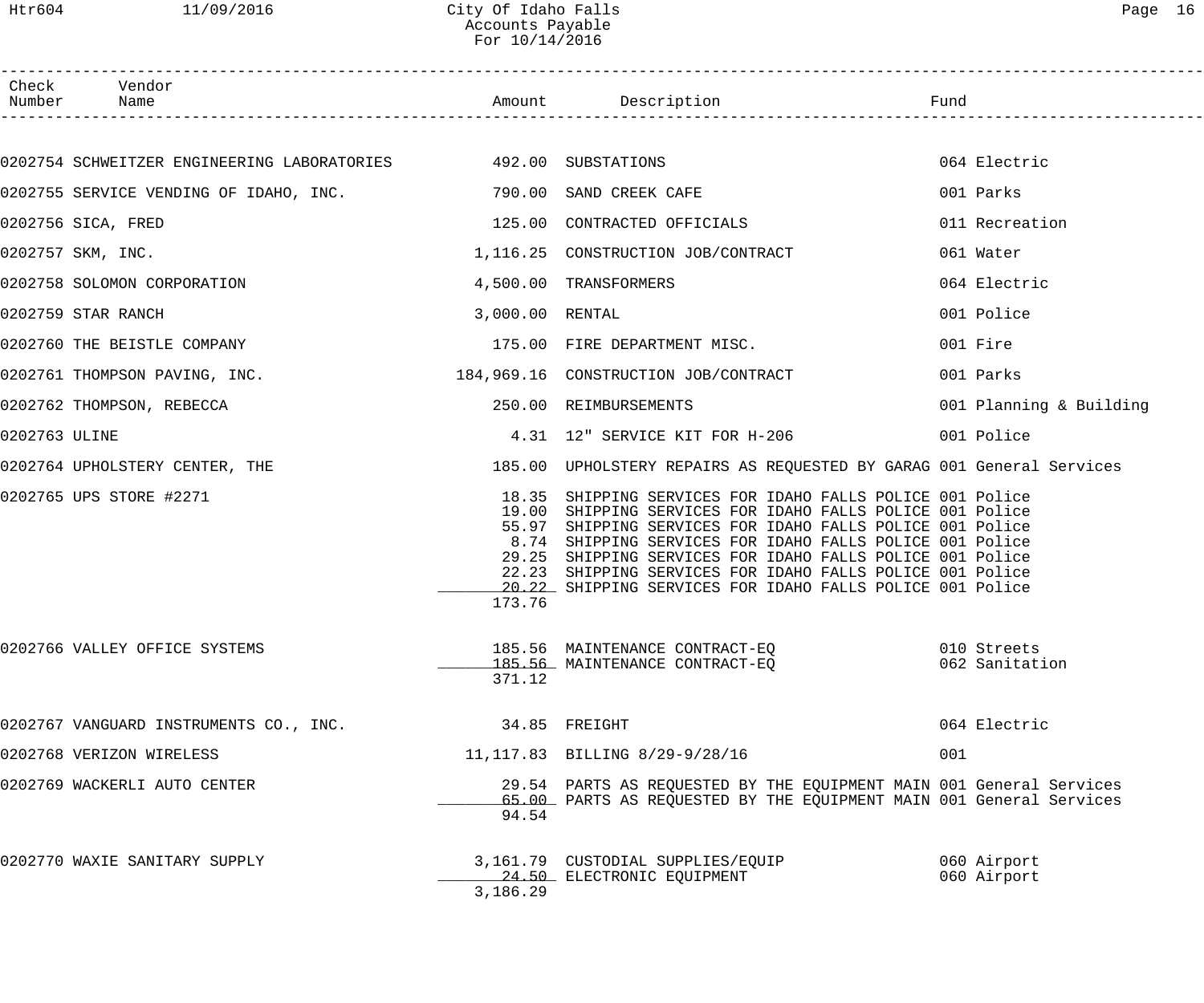| Check<br>Number | Vendor<br>Name                            | Amount | Description                                              | Fund                                                                                                                                       |
|-----------------|-------------------------------------------|--------|----------------------------------------------------------|--------------------------------------------------------------------------------------------------------------------------------------------|
|                 |                                           |        |                                                          |                                                                                                                                            |
| 0202771 WESCO   |                                           |        | 95.00 HARDWARE                                           | 064                                                                                                                                        |
|                 | 0202772 WESTERN RECORDS DESTRUCTION, INC. |        | 81.00 SHREDDING SERVICES AS REQUESTED BY IDAHO 001 Parks |                                                                                                                                            |
|                 | 0202773 WESTERN STATES RENTAL STORE       | 115.78 |                                                          | 99.98 PARTS AS REQUESTED BY THE EQUIPMENT MAIN 001 General Services<br>15.80 PARTS AS REQUESTED BY THE EQUIPMENT MAIN 001 General Services |
|                 | 0202774 SHERMAN, EUGENE                   |        | 195.00 PROMOTION ITEMS                                   | 001 Parks                                                                                                                                  |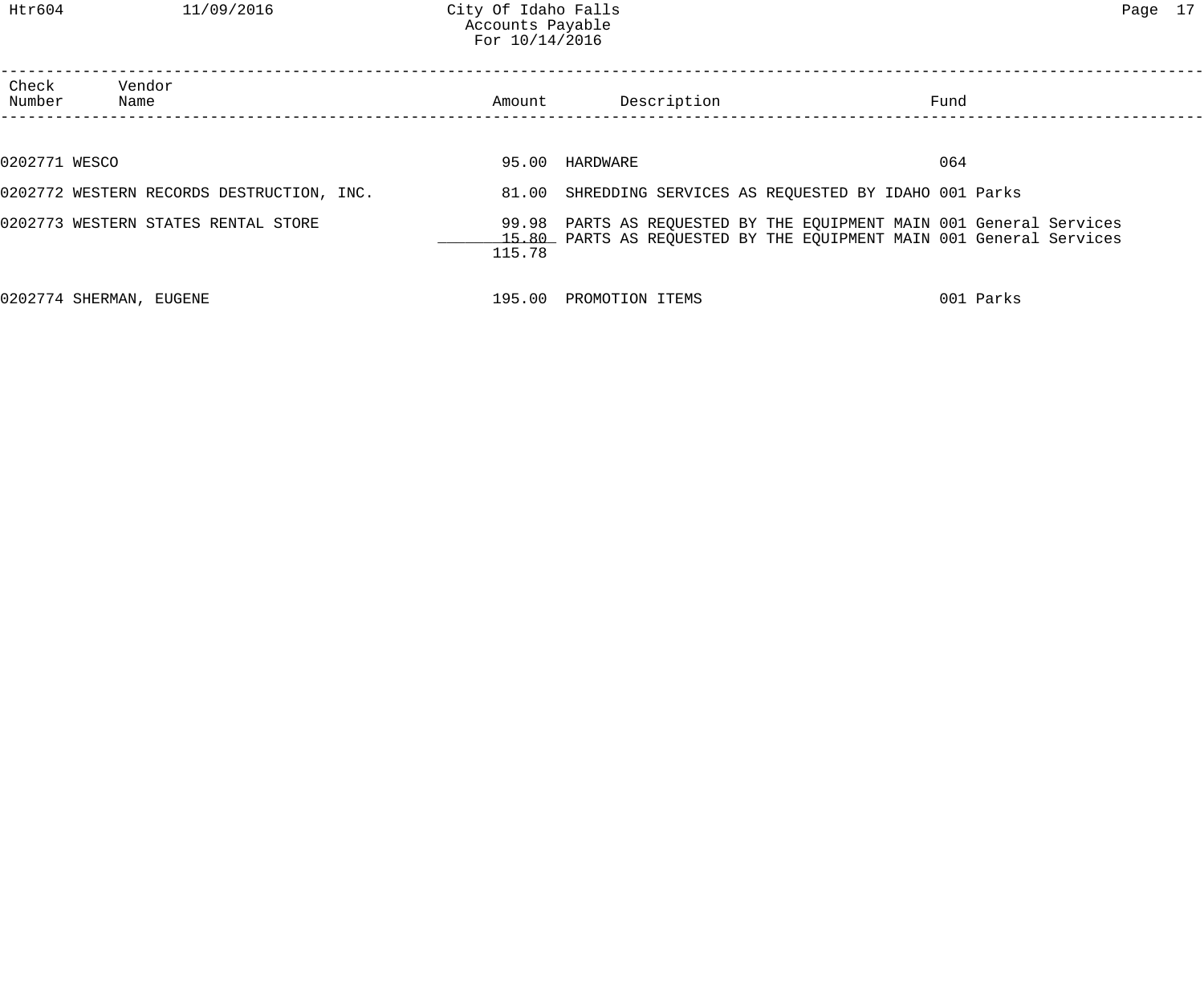| Check Vendor<br>Number Name            |           |                                                                                                                                                                                                                                                                                                                                                                                                                                                                                                                                                                                                                                                                                                                                                      | Fund                                         |
|----------------------------------------|-----------|------------------------------------------------------------------------------------------------------------------------------------------------------------------------------------------------------------------------------------------------------------------------------------------------------------------------------------------------------------------------------------------------------------------------------------------------------------------------------------------------------------------------------------------------------------------------------------------------------------------------------------------------------------------------------------------------------------------------------------------------------|----------------------------------------------|
| 0202775 A-1 RENTAL, INC.               |           |                                                                                                                                                                                                                                                                                                                                                                                                                                                                                                                                                                                                                                                                                                                                                      |                                              |
| 0202776 ACUSHNET COMPANY               | 2,029.52  | 365.26 INVENTORY AS REQUESTED BY SAGE LAKES GOL 018 Golf Courses<br>879.16 INVENTORY AS REQUESTED BY SAGE LAKES GOL 018 Golf Courses<br>670.86 INVENTORY AS REQUESTED BY SANDCREEK GOLF 018 Golf Courses<br>114.24 INVENTORY AS REQUESTED BY SAGE LAKES GOL 018 Golf Courses                                                                                                                                                                                                                                                                                                                                                                                                                                                                         |                                              |
| 0202777 ALSCO (AMERICAN LINEN DIV)     | 381.20    | 14.62 CLEANING AND RENTAL FLOOR MATS FOR ANIMA 001 Police<br>40.93 LAUNDRY SERVICE/MATS FOR CITY BUILDINGS 001 General Services<br>21.35 LAUNDRY SERVICE/MATS FOR CITY BUILDINGS 001 General Services<br>3.60 LAUNDRY SERVICE/MATS FOR CITY BUILDINGS 001 General Services<br>40.93 LAUNDRY SERVICE/MATS FOR CITY BUILDINGS 001 General Services<br>21.35 LAUNDRY SERVICE/MATS FOR CITY BUILDINGS 001 General Services<br>37.38 LAUNDRY SERVICE/MATS FOR CITY BUILDINGS 001 General Services<br>18.39 SUPPLIES AS REQUESTED BY PINECREST GOLF 018 Golf Courses<br>91.44 WEEKLY DELIVERY AND CHANGE OUT OF ENTRAN 060 Airport<br>47.44 LAUNDRY SERVICES AS REQUESTED - SEWER DI 061 Sewer<br>43.77 LAUNDRY SERVICES AS REQUESTED - SEWER DI 061 Sewer |                                              |
| 0202778 ALTEC INDUSTRIES, INC.         | 74.78     | 64.02 EQ REPAIR AND MAINT<br>$10.76$ FREIGHT                                                                                                                                                                                                                                                                                                                                                                                                                                                                                                                                                                                                                                                                                                         | 001 General Services<br>001 General Services |
| 0202779 AMERICAN PUBLIC POWER ASSOC.   |           | 208.00 ELEC/IF POWER                                                                                                                                                                                                                                                                                                                                                                                                                                                                                                                                                                                                                                                                                                                                 | 064 Electric                                 |
| 0202780 AMMON VETERINARY HOSPITAL      |           | 665.00 SPAY/NEUTER SERVICES                                                                                                                                                                                                                                                                                                                                                                                                                                                                                                                                                                                                                                                                                                                          | 001                                          |
| 0202781 AMMON, CITY OF                 | 90.00     | 24.00 LICENSES/SEPT 2016<br>66.00 LICENSES/AUG 2016                                                                                                                                                                                                                                                                                                                                                                                                                                                                                                                                                                                                                                                                                                  | 001<br>001                                   |
| 0202782 ANIXTER INC.                   | 10,696.85 | 35.80 HARDWARE<br>10,661.05 TRANSFORMERS                                                                                                                                                                                                                                                                                                                                                                                                                                                                                                                                                                                                                                                                                                             | 064<br>064                                   |
| 0202783 ATS INLAND NW, LLC             |           | 3,708.00 AIRPORT MAINTENANCE                                                                                                                                                                                                                                                                                                                                                                                                                                                                                                                                                                                                                                                                                                                         | 060 Airport                                  |
| 0202784 B&K PROFESSIONAL SERVICES, INC |           | 9,785.74 SERVICES/MISCELLANEOUS                                                                                                                                                                                                                                                                                                                                                                                                                                                                                                                                                                                                                                                                                                                      | 060 Airport                                  |
| 0202785 BONNEVILLE COUNTY              | 300.00    | 130.00 LICENSES/SEPT 2016<br>170.00 LICENSES/AUG 2016                                                                                                                                                                                                                                                                                                                                                                                                                                                                                                                                                                                                                                                                                                | 001<br>001                                   |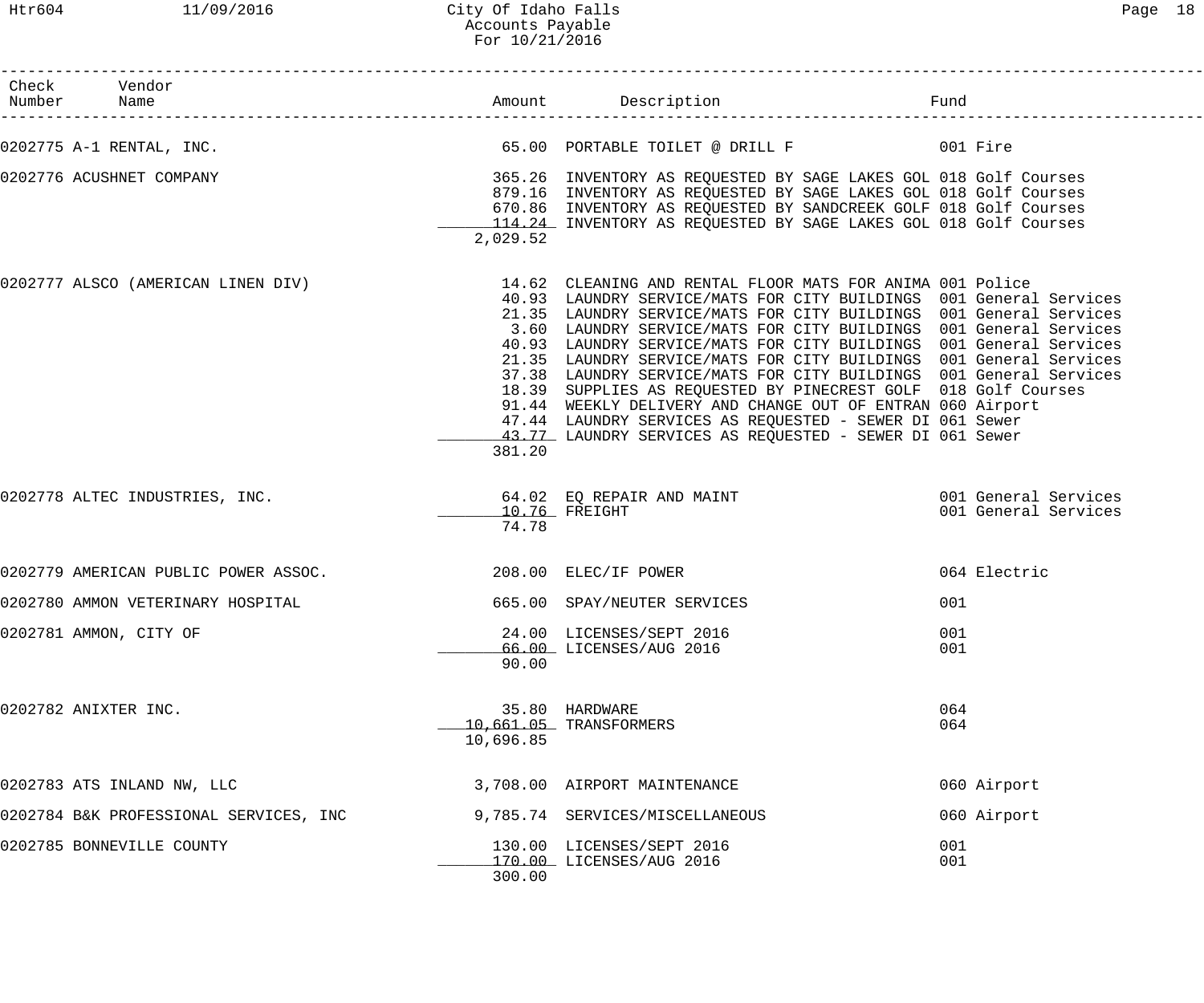| Check Vendor<br>Number Name                                                                                            |                                     | Amount Description                                                                                                                                                                                                                                                                          | Fund                                                         |
|------------------------------------------------------------------------------------------------------------------------|-------------------------------------|---------------------------------------------------------------------------------------------------------------------------------------------------------------------------------------------------------------------------------------------------------------------------------------------|--------------------------------------------------------------|
| 0202786 BONNEVILLE COUNTY THE SERVICE SERVICE 266.76 WASTE REMOVAL AS REQUESTED BY THE SEWER 061 Sewer                 |                                     |                                                                                                                                                                                                                                                                                             |                                                              |
|                                                                                                                        |                                     |                                                                                                                                                                                                                                                                                             | 001 Police                                                   |
| 0202788 BROADWAY FORD, INC. The Same State of the State of the Sun Minor Sublet Repairs AS REQUES 001 General Services | 444.26                              | 157.24 PARTS AND MINOR SUBLET REPAIRS AS REQUES 001 General Services<br>102.10 PARTS AND MINOR SUBLET REPAIRS AS REQUES 001 General Services<br>120.00 PARTS AND MINOR SUBLET REPAIRS AS REQUES 001 General Services<br>13.04 PARTS AND MINOR SUBLET REPAIRS AS REQUES 001 General Services |                                                              |
| 0202789 BROADWAY VETERINARY CLINIC                                                                                     | 395.00                              | 130.00 SPAY/NEUTER SERVICES<br>95.00 SPAY/NEUTER SERVICES<br>85.00 SPAY/NEUTER SERVICES<br>85.00 SPAY/NEUTER SERVICES                                                                                                                                                                       | 001<br>001<br>001<br>001                                     |
| 0202790 BRUCE YOUNG                                                                                                    |                                     |                                                                                                                                                                                                                                                                                             |                                                              |
| 0202791 CABLE ONE ADVERISING, INC.                                                                                     | 1,000.00                            | 750.00 ELEC/IF POWER<br>250.00 ELEC/IF POWER                                                                                                                                                                                                                                                | 064 Electric<br>064 Electric                                 |
| 0202792 CALLAWAY GOLF SALES COMPANY 1949.71 INVENTORY AS REQUESTED BY SAGE LAKES GOL 018 Golf Courses                  |                                     |                                                                                                                                                                                                                                                                                             |                                                              |
| 0202793 CCI TRANSPORT & CRANE, INC. 2,800.00 RENTAL                                                                    | _______ 2,750.00 RENTAL<br>5,550.00 |                                                                                                                                                                                                                                                                                             | 064 Electric<br>064 Electric                                 |
| 0202794 CEATI INTERNATIONAL TRUST                                                                                      | 27,900.00                           | 9,950.00 ELEC/IF POWER<br>9,950.00 ELEC/IF POWER<br>4,000.00 ELEC/IF POWER<br>4,000.00 ELEC/IF POWER                                                                                                                                                                                        | 064 Electric<br>064 Electric<br>064 Electric<br>064 Electric |
| 0202795 CEDAR RIDGE ANIMAL HOSPITAL                                                                                    |                                     | 85.00 SPAY/NEUTER SERVICES                                                                                                                                                                                                                                                                  | 001                                                          |
| 0202796 CENTURYLINK                                                                                                    |                                     | 3,460.26 PROFESSIONAL/PERSONAL SRV                                                                                                                                                                                                                                                          | 064 Electric                                                 |
| 0202797 CHASE MILLS                                                                                                    |                                     | 986.40 EDUCATION REIMBURSEMENT                                                                                                                                                                                                                                                              | 001 Fire                                                     |
| 0202798 CINTAS CORPORATION NO. 2                                                                                       |                                     | 76.33 FIRST AID SUPPLIES                                                                                                                                                                                                                                                                    | 001 General Services                                         |
| 0202799 CLASSIC TRUCK COLLISION CENTER                                                                                 |                                     | 2,500.00 ACCIDENT REPAIRS, FLEET                                                                                                                                                                                                                                                            | 001 General Services                                         |
| 0202800 CLUB INCORPORATED                                                                                              |                                     | 240.60 REIMBURSEMENTS                                                                                                                                                                                                                                                                       | 001 Planning & Building                                      |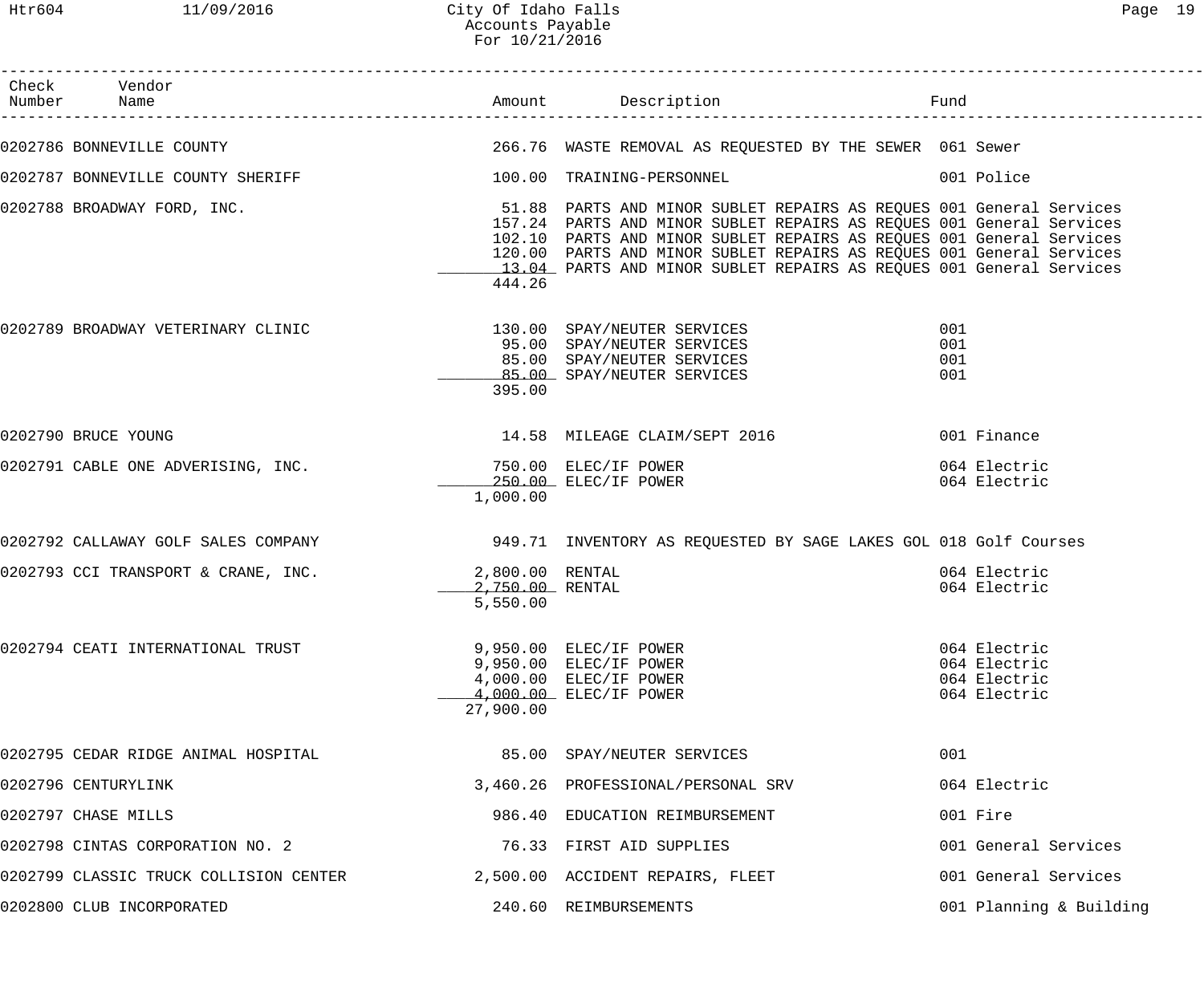| Раае |  |
|------|--|
|------|--|

|              | Check Vendor<br>Number Name                                                                                 |          | Amount Description                                                                                                                                  | Fund                                         |
|--------------|-------------------------------------------------------------------------------------------------------------|----------|-----------------------------------------------------------------------------------------------------------------------------------------------------|----------------------------------------------|
|              | 0202800 CLUB INCORPORATED                                                                                   | .00      | 240.60 REIMBURSEMENTS                                                                                                                               | 001 Planning & Building                      |
|              | 0202801 COMPUNET, INC.                                                                                      |          | 44,475.00 NETWORK EQUIPMENT                                                                                                                         | 001 Data Processing                          |
|              | 0202802 CONWAY DATA INC                                                                                     |          | $2,000.00$ ELEC/IF POWER                                                                                                                            | 064 Electric                                 |
|              | 0202803 COUNTRYSIDE VET. HOSPITAL PLLC 595.00 SPAY/NEUTER SERVICES                                          | 495.00   | 105.00 SPAY/NEUTER SERVICES<br>85.00 SPAY/NEUTER SERVICES<br>60.00 SPAY/NEUTER SERVICES<br>75.00 SPAY/NEUTER SERVICES<br>75.00 SPAY/NEUTER SERVICES | 001<br>001<br>001<br>001<br>001<br>001       |
| 0202804 CRSA |                                                                                                             |          | 2,719.99 CONSTRUCTION JOB/CONTRACT 001 Fire                                                                                                         |                                              |
|              | 0202805 CULLIGAN WATER CONDITIONING                                                                         | 202.00   | 20.00 WATER SOFTENER RENTAL FOR SAND CREEK GOL 018 Golf Courses<br>182.00 RENTAL OF REVERSE OSMOSIS AND SOFTENER S 061 Sewer                        |                                              |
|              | 0202806 DAVE COFFEY                                                                                         |          | 1,134.00 EDUCATION REIMBURSEMENT 6001 Fire                                                                                                          |                                              |
|              | 0202807 DIRECT AUTOMOTIVE DISTRIBUTING 428.37 PARTS AS REQUESTED BY THE EQUIPMENT MAIN 001 General Services | 503.56   | 75.19 PARTS AS REQUESTED BY THE EQUIPMENT MAIN 001 General Services                                                                                 |                                              |
|              | 0202808 DUSTIN THIEME                                                                                       |          | 92.00 REIMBURSE CLASS 1 TEST                                                                                                                        | 061 Sewer                                    |
|              | 0202809 DYNA SYSTEMS                                                                                        | 85.13    | 23.09 HARDWARE MISCELLANEOUS<br>62.04 HARDWARE MISCELLANEOUS                                                                                        | 064 Electric<br>064 Electric                 |
|              | 0202810 EASTSIDE PET CLINIC                                                                                 | 1,044.56 | 7.00 VET CONSULTING/TREATMENT<br>67.88 VET CONSULTING/TREATMENT<br>49.68 SPAY AND NEUTER SERVICES FOR THE ANIMAL 001 Police<br>920.00 SPAY/NEUTER   | 001 Parks<br>001 Parks<br>001                |
|              | 0202811 EASTSIDE PET CLINIC                                                                                 |          | 2,530.00 CURB&GUTTER/EASTSIDE PET                                                                                                                   | 010 Streets                                  |
|              | 0202812 ELECTRICAL CONSULTANTS, INC.                                                                        | 4,802.50 | 2,362.50 PROFESSIONAL/PERSONAL SRV<br>1,872.00 PROFESSIONAL/PERSONAL SRV<br>568.00 PROFESSIONAL/PERSONAL SRV                                        | 064 Electric<br>064 Electric<br>064 Electric |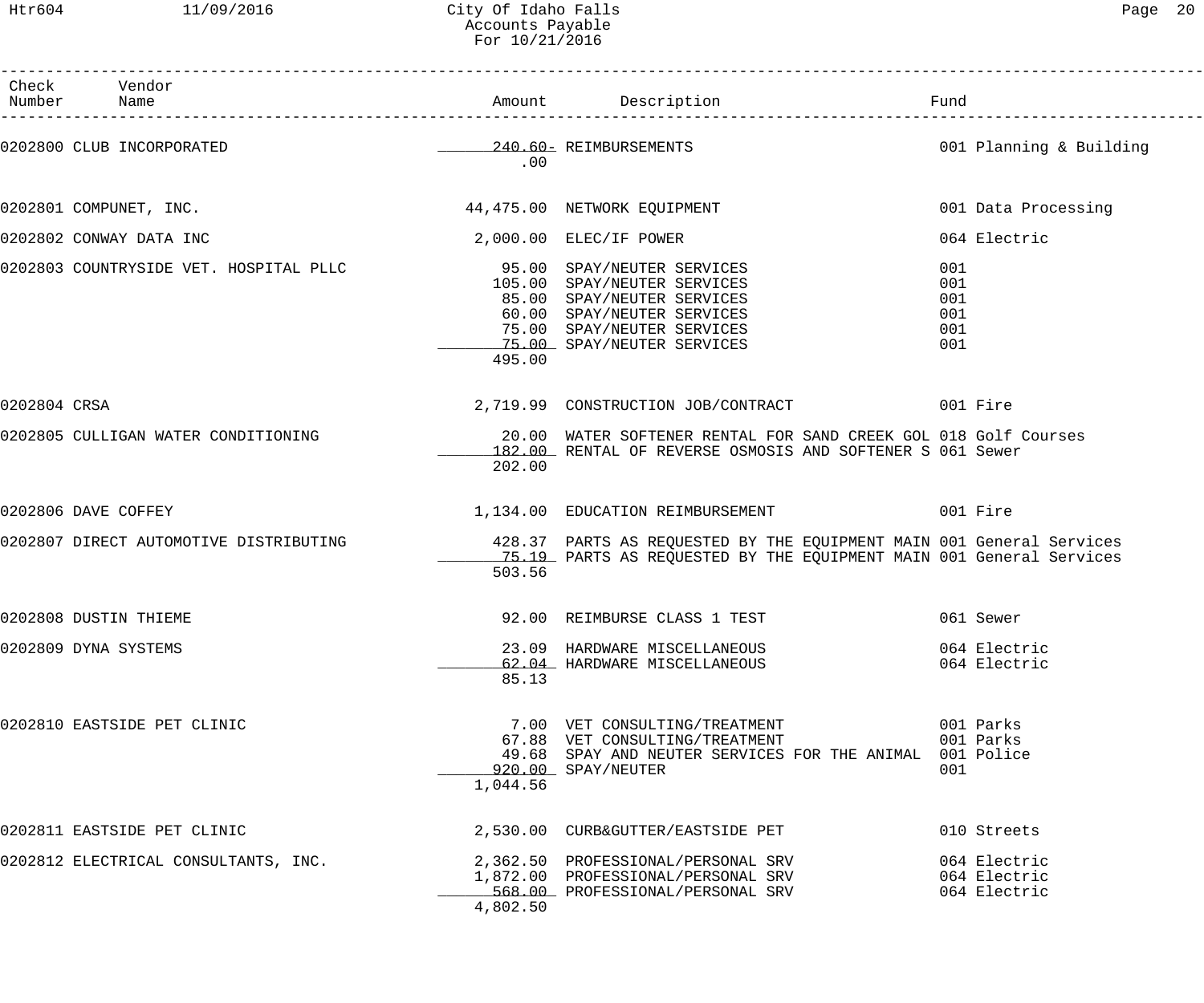### Htr604 11/09/2016 City Of Idaho Falls Page 21 Accounts Payable For 10/21/2016

| Check Vendor<br>Number Name             |           |                                                                                                                                                                                                                                                                            | Fund      |                              |
|-----------------------------------------|-----------|----------------------------------------------------------------------------------------------------------------------------------------------------------------------------------------------------------------------------------------------------------------------------|-----------|------------------------------|
| 0202813 ERLA, INC.                      |           | 1,799.44 AMBULANCE SUPPLIES 063 Ambulance                                                                                                                                                                                                                                  |           |                              |
| 0202814 EVCO HOUSE OF HOSE - IDAHO      | 295.04    | 76.52 PARTS AS REQUESTED BY THE EQUIPMENT MAIN 001 General Services<br>126.51 PARTS AS REQUESTED BY THE EQUIPMENT MAIN 001 General Services<br>10.53 PARTS AS REQUESTED BY THE EQUIPMENT MAIN 001 General Services<br>81.48 4" DUCTING FOR LEAF VACUU 010 Streets          |           |                              |
| 0202815 FALLS PLUMBING SUPPLY, INC.     | 102.30    | 22.14 1 1/2 BRASSS TEE N/L                                                                                                                                                                                                                                                 | 061 Water |                              |
| 0202816 FIRST RESPONDERS                | 4,975.12  | 16.00 ALTERATIONS AND/OR EMBROIDERY TO POLICE 001 Police<br>14.00 ALTERATIONS AND/OR EMBROIDERY TO POLICE 001 Police<br>28.00 ALTERATIONS AND/OR EMBROIDERY TO POLICE 001 Police<br>5.50 ALTERATIONS AND/OR EMBROIDERY TO POLICE 001 Police<br>4,911.62 CLOTHING & APPAREL | 001 Fire  |                              |
| 0202817 FIRST STREET WELDING, INC.      |           | 88.00 EQ REPAIR AND MAINT                                                                                                                                                                                                                                                  | 001       |                              |
| 0202818 FLEETPRIDE, INC.                |           | 80.50 PARTS AS REQUESTED BY THE EQUIPMENT MAIN 001 General Services                                                                                                                                                                                                        |           |                              |
| 0202819 FREIGHTLINER OF UTAH            | 429.49    | 46.04 PARTS AS REQUESTED BY THE EQUIPMENT MAIN 001 General Services<br>84.00 PARTS AS REQUESTED BY THE EQUIPMENT MAIN 001 General Services<br>299.45 PARTS AS REQUESTED BY THE EQUIPMENT MAIN 001 General Services                                                         |           |                              |
| 0202820 FUTURA SYSTEMS, INC.            | 37,200.00 | 3,000.00 COMPUTERS, DP/WORD PROC.<br>34,200.00 MAINTENANCE CONTRACT-EQ                                                                                                                                                                                                     |           | 064 Electric<br>064 Electric |
| 0202821 GUSTAVE A. LARSON COMPANY       | 239.90    | 223.30 HVAC SUPPLIES AS REQUESTED BY BUILDING M 001 General Services<br>16.60 HVAC SUPPLIES AS REOUESTED BY BUILDING M 001 General Services                                                                                                                                |           |                              |
| 0202822 HACH COMPANY, INC.              |           | 604.42 LABORATORY EQUIP/MATERIAL                                                                                                                                                                                                                                           | 061 Sewer |                              |
| 0202823 HILL'S PET NUTRITION SALES, INC |           | 99.98 SHIPPING CHARGES FOR DONATED ANIMAL FOOD 001 Police                                                                                                                                                                                                                  |           |                              |
| 0202824 HOLDEN, KIDWELL, HAHN & CRAPO   | 6,331.32  | 4,500.00 PROFESSIONAL/PERSONAL SRV<br>1,831.32 PROFESSIONAL/PERSONAL SRV                                                                                                                                                                                                   | 061 Water | 061 Water                    |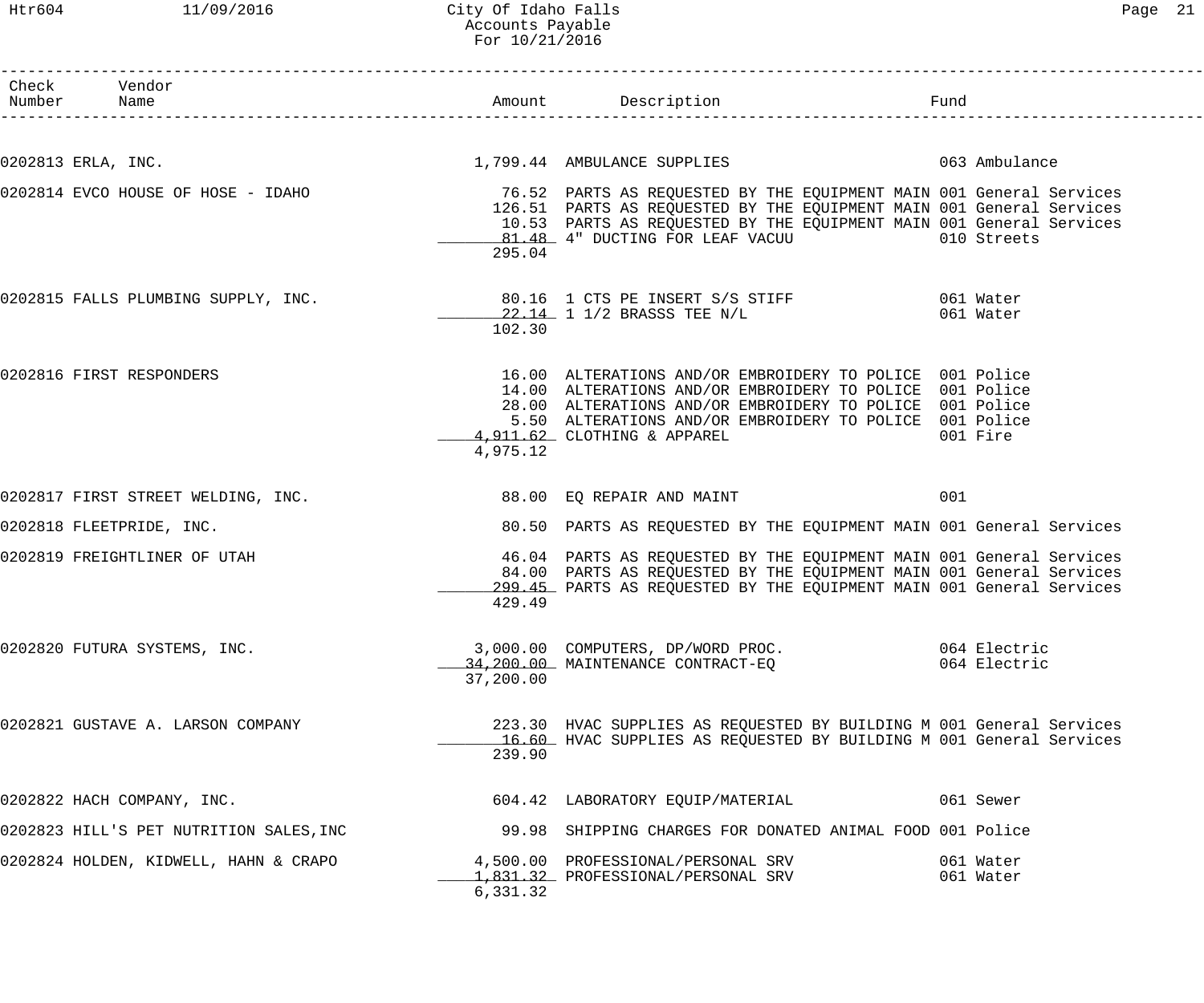### Htr604 11/09/2016 City Of Idaho Falls Page 22 Accounts Payable For 10/21/2016

|               | Check Vendor<br>Number Name       |                                                          |                       |                                                                                                                                                                                                                                                                                                                                         | Fund<br>___________________________                                                                                                                               |
|---------------|-----------------------------------|----------------------------------------------------------|-----------------------|-----------------------------------------------------------------------------------------------------------------------------------------------------------------------------------------------------------------------------------------------------------------------------------------------------------------------------------------|-------------------------------------------------------------------------------------------------------------------------------------------------------------------|
|               |                                   |                                                          |                       |                                                                                                                                                                                                                                                                                                                                         |                                                                                                                                                                   |
|               | 0202825 HOME DEPOT                |                                                          | 89.98 TARPS<br>669.64 | 51.60 2X4S 15 EA @ 3.44<br>15.81 2X4 CONSTRUCTION SELECT 3 001 Parks<br>9.97 SAW BLADE<br>10.74 STAPLES<br>14.94 HINGES<br>476.60 VARIOUS SUPPLIES PURCHASE                                                                                                                                                                             | 001 Parks<br>001 Parks<br>001 Parks<br>001 Parks<br>060 Airport                                                                                                   |
|               | 0202826 HOME ENERGY MAGAZINE      |                                                          |                       | 340.00 SUBSCRIPTIONS                                                                                                                                                                                                                                                                                                                    | 064 Electric                                                                                                                                                      |
|               | 0202827 ICE DATA, LP              |                                                          | 8,800.00 MEMBERSHIPS  |                                                                                                                                                                                                                                                                                                                                         | 064 Electric                                                                                                                                                      |
| 0202828 ICRMP |                                   |                                                          |                       | 19,275.00 REIMBURSE/SUBROGATION 6010 Streets                                                                                                                                                                                                                                                                                            |                                                                                                                                                                   |
|               |                                   |                                                          |                       | 0202829 IDAHO BUREAU CRIMINAL IDENT. 2,385.00 FINGERPRINT PROCESSING FOR BUSINESS LICE 001 City Clerk                                                                                                                                                                                                                                   |                                                                                                                                                                   |
|               |                                   |                                                          |                       | 0202830 IDAHO CONSUMER-OWNED UTILITIES 21,639.96 ASSESSMENTS/TAX                                                                                                                                                                                                                                                                        | 064 Electric                                                                                                                                                      |
|               |                                   | 0202831 IDAHO FALLS VETERINARY                           | 195.00                | 65.00 EMERGENCY VETERINARY SERVICES FOR ANIMAL 001 Police<br>65.00 EMERGENCY VETERINARY SERVICES FOR ANIMAL 001 Police<br>65.00 EMERGENCY VETERINARY SERVICES FOR ANIMAL 001 Police                                                                                                                                                     |                                                                                                                                                                   |
|               |                                   | 0202832 IDAHO LEGAL AID SERVICES 3,532.50 REIMBURSEMENTS |                       |                                                                                                                                                                                                                                                                                                                                         | 001 Planning & Building                                                                                                                                           |
|               |                                   |                                                          |                       |                                                                                                                                                                                                                                                                                                                                         | 001 Mayor                                                                                                                                                         |
|               |                                   |                                                          |                       | 0202834 IDAHO STEEL PRODUCTS CO., INC. 69 81.00 FABRICATION MATERIAL/NEW 6001 General Services                                                                                                                                                                                                                                          |                                                                                                                                                                   |
|               |                                   | 0202835 IDAHO TRANSMISSION WAREHOUSE                     | 11.97                 | 14.58 PARTS AND MINOR SUBLET REPAIRS AS REQUES 001 General Services<br>14.58- PARTS AND MINOR SUBLET REPAIRS AS REQUES 001 General Services<br>11.97 PARTS AND MINOR SUBLET REPAIRS AS REQUES 001 General Services                                                                                                                      |                                                                                                                                                                   |
|               |                                   |                                                          |                       | 0202836 INTELLICORP RECORDS, INC. THE STEAD MARKEROUND CHECKS - VOLUNTEERS FOR SPORT 011 Recreation                                                                                                                                                                                                                                     |                                                                                                                                                                   |
|               | 0202837 INTERMOUNTAIN GAS COMPANY |                                                          |                       | 5.82 UTILITIES/ OCTOBER 2016<br>418.23 UTILITIES/ OCTOBER 2016<br>8.01 UTILITIES/ OCTOBER 2016<br>17.67 UTILITIES/ OCTOBER 2016<br>1,068.21 UTILITIES/ OCTOBER 2016<br>2.81 UTILITIES/ OCTOBER 2016<br>121.78 UTILITIES/ OCTOBER 2016<br>8.01 UTILITIES/ OCTOBER 2016<br>75.67 UTILITIES/ OCTOBER 2016<br>10.97 UTILITIES/ OCTOBER 2016 | 001 General Services<br>001 General Services<br>001 General Services<br>001 Police<br>001 Police<br>001 Parks<br>001 Parks<br>001 Parks<br>001 Parks<br>001 Parks |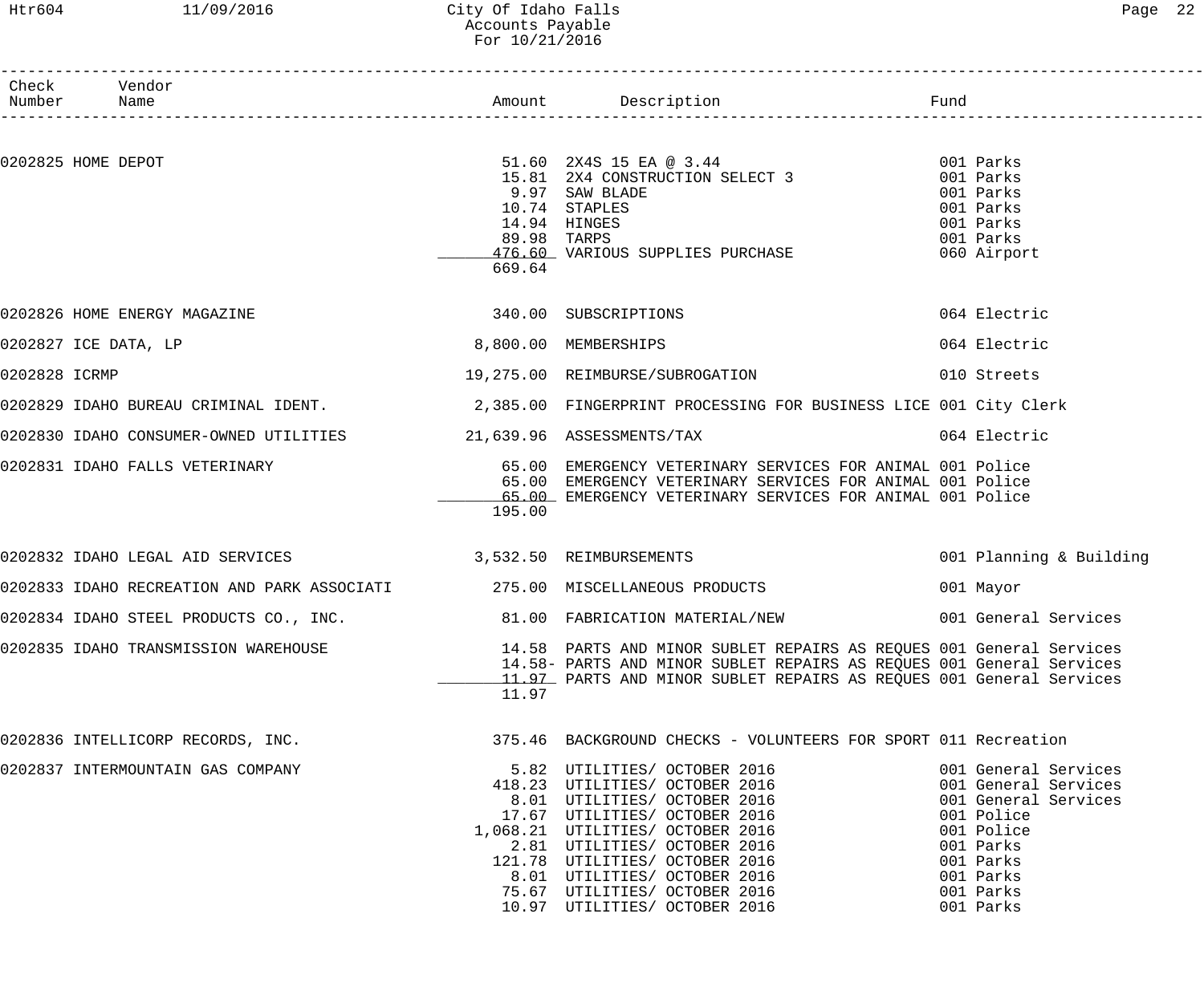### Htr604 11/09/2016 City Of Idaho Falls Page 23 Accounts Payable For 10/21/2016

| Check Vendor<br>Number Name                                         |                                                                                                |                                                                                                                                                                                                                                                                                                                                                                                                                                                                                                                                                                                                                                                                                                                                                                                                                                                                                                                                                                     |     |                                                                                                                                                                                                                                                                   |
|---------------------------------------------------------------------|------------------------------------------------------------------------------------------------|---------------------------------------------------------------------------------------------------------------------------------------------------------------------------------------------------------------------------------------------------------------------------------------------------------------------------------------------------------------------------------------------------------------------------------------------------------------------------------------------------------------------------------------------------------------------------------------------------------------------------------------------------------------------------------------------------------------------------------------------------------------------------------------------------------------------------------------------------------------------------------------------------------------------------------------------------------------------|-----|-------------------------------------------------------------------------------------------------------------------------------------------------------------------------------------------------------------------------------------------------------------------|
| 0202837 INTERMOUNTAIN GAS COMPANY     119.27 UTILITIES OCTOBER 2016 | 3,977.57                                                                                       | 15.43 UTILITIES/ OCTOBER 2016<br>62.86 UTILITIES/ OCTOBER 2016<br>31.74 UTILITIES/ OCTOBER 2016<br>31.74 UILLITIES/ OCTOBER 2016<br>28.08 UTILITIES/ OCTOBER 2016<br>48.67 UTILITIES/ OCTOBER 2016<br>28.35 UTILITIES/ OCTOBER 2016<br>18.59 UTILITIES/ OCTOBER 2016<br>194.78 UTILITIES/ OCTOBER 2016<br>1,351.62 UTILITIES/ OCTOBER 2016<br>34.04 UTILITIES/ OCTOBER 2016<br>27.34 UTILITIES/ OCTOBER 2016<br>248.96 UTILITIES/ OCTOBER 2016<br>10.97 UTILITIES/ OCTOBER 2016<br>2.06 UTILITIES/ OCTOBER 2016<br>7.31 UTILITIES/ OCTOBER 2016<br>10.32 UTILITIES/ OCTOBER 2016                                                                                                                                                                                                                                                                                                                                                                                    |     | 001 Parks<br>001 Parks<br>001 Cemeteries<br>001 Cemeteries<br>001 Fire<br>001 Fire<br>001 Public Works Engineering<br>018 Golf Courses<br>060 Airport<br>060 Airport<br>060 Airport<br>061 Sewer<br>061 Sewer<br>061 Water<br>061 Water<br>061 Water<br>061 Water |
| 0202838 INTERMOUNTAIN TRAFFIC, LLC 37,975.00 ELEC/IF POWER          |                                                                                                |                                                                                                                                                                                                                                                                                                                                                                                                                                                                                                                                                                                                                                                                                                                                                                                                                                                                                                                                                                     |     | 046 Traffic Light Cap Imp                                                                                                                                                                                                                                         |
| 0202839 IONA, CITY OF                                               |                                                                                                | 37.00 173-LICENSES/SEPT 2016                                                                                                                                                                                                                                                                                                                                                                                                                                                                                                                                                                                                                                                                                                                                                                                                                                                                                                                                        | 001 |                                                                                                                                                                                                                                                                   |
| 0202840 JC GOLF ACCESSORIES                                         |                                                                                                | 90.00 INVENTORY AS REQUESTED BY PINECREST GOLF 018 Golf Courses                                                                                                                                                                                                                                                                                                                                                                                                                                                                                                                                                                                                                                                                                                                                                                                                                                                                                                     |     |                                                                                                                                                                                                                                                                   |
| 0202841 JEFF PARSONS                                                |                                                                                                | 247.90 RFND TRAINING EXPENSES                                                                                                                                                                                                                                                                                                                                                                                                                                                                                                                                                                                                                                                                                                                                                                                                                                                                                                                                       |     | 001 Fire                                                                                                                                                                                                                                                          |
|                                                                     | 516.24                                                                                         | 435.90 PARTS AS REQUESTED BY THE EQUIPMENT MAIN 001 General Services<br>19.17 PARTS AS REQUESTED BY THE EQUIPMENT MAIN 001 General Services                                                                                                                                                                                                                                                                                                                                                                                                                                                                                                                                                                                                                                                                                                                                                                                                                         |     |                                                                                                                                                                                                                                                                   |
| 0202843 KEY-LINE AUTOMOTIVE WAREHOUSE                               | 9.57<br>40.04<br>3.54<br>35.11<br>128.54<br>180.14<br>7.13<br>9.60<br>22.53<br>75.62<br>640.54 | PARTS AS REQUESTED BY THE EQUIPMENT MAIN 001 General Services<br>PARTS AS REQUESTED BY THE EQUIPMENT MAIN 001 General Services<br>PARTS AS REQUESTED BY THE EQUIPMENT MAIN 001 General Services<br>PARTS AS REQUESTED BY THE EQUIPMENT MAIN 001 General Services<br>PARTS AS REQUESTED BY THE EQUIPMENT MAIN 001 General Services<br>PARTS AS REQUESTED BY THE EQUIPMENT MAIN 001 General Services<br>PARTS AS REQUESTED BY THE EQUIPMENT MAIN 001 General Services<br>131.94 PARTS AS REQUESTED BY THE EQUIPMENT MAIN 001 General Services<br>49.30 PARTS AS REQUESTED BY THE EQUIPMENT MAIN 001 General Services<br>PARTS AS REQUESTED BY THE EQUIPMENT MAIN 001 General Services<br>60.35- PARTS AS REQUESTED BY THE EQUIPMENT MAIN 001 General Services<br>PARTS AS REQUESTED BY THE EQUIPMENT MAIN 001 General Services<br>PARTS AS REQUESTED BY THE EQUIPMENT MAIN 001 General Services<br>7.83 PARTS AS REQUESTED BY THE EQUIPMENT MAIN 001 General Services |     |                                                                                                                                                                                                                                                                   |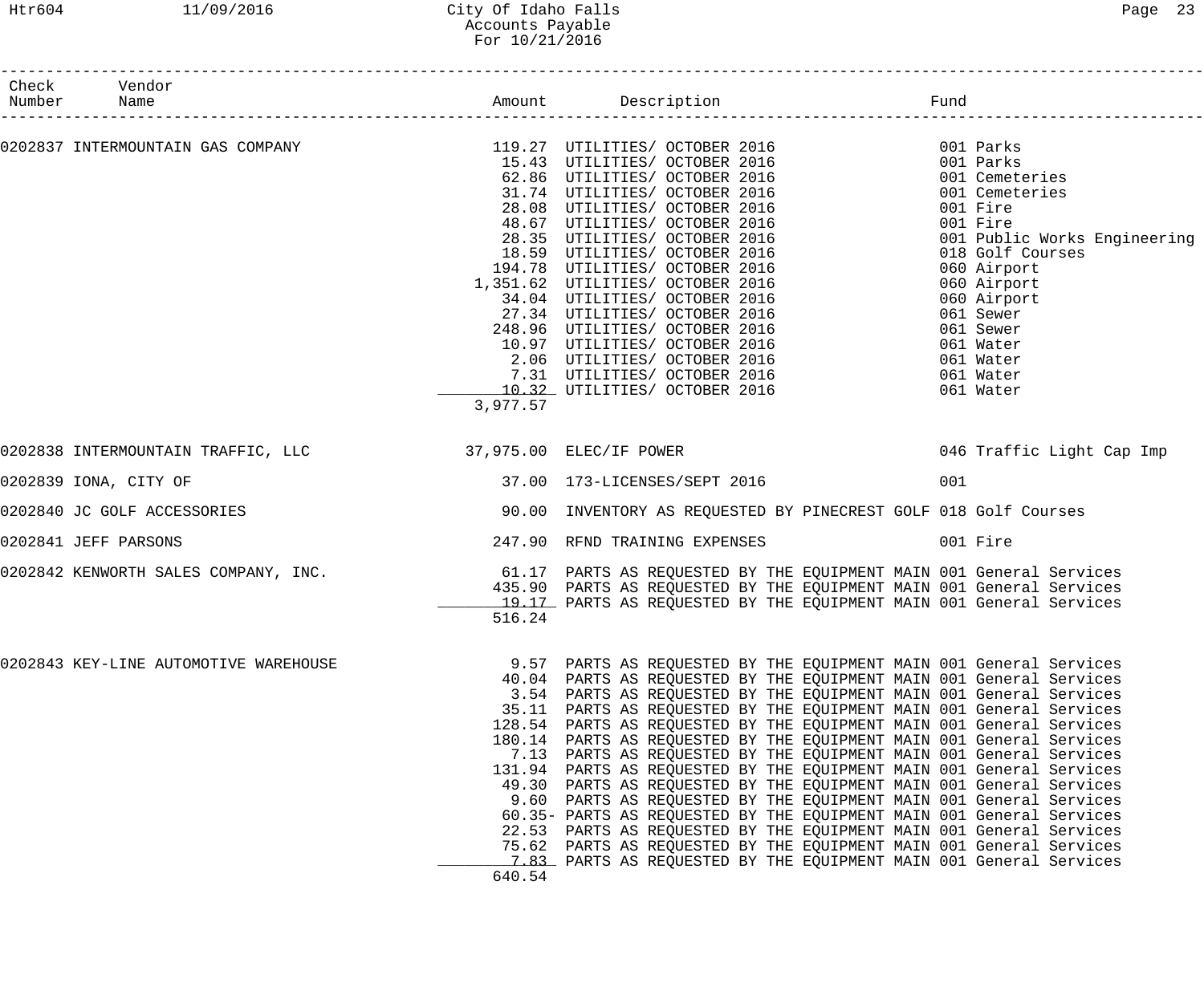| Check Vendor<br>Number Name                                           |                                 |                                                                                                                                                                                                                                                                                                                                                                                                                                                                                                                                                                                                                                                                       |                          |
|-----------------------------------------------------------------------|---------------------------------|-----------------------------------------------------------------------------------------------------------------------------------------------------------------------------------------------------------------------------------------------------------------------------------------------------------------------------------------------------------------------------------------------------------------------------------------------------------------------------------------------------------------------------------------------------------------------------------------------------------------------------------------------------------------------|--------------------------|
|                                                                       | 640.00                          | 0202844 KIM'S CUSTOM CLUBS (COLLECTIVE 2018) 70.00 GOLF CLUB REPAIRS AS REQUESTED BY PINCRE 018 Golf Courses<br>25.00 GOLF CLUB REPAIRS AS REQUESTED BY PINCRE 018 Golf Courses<br>40.00 GOLF CLUB REPAIRS AS REQUESTED BY PINCRE 018 Golf Courses<br>30.00 GOLF CLUB REPAIRS AS REQUESTED BY PINCRE 018 Golf Courses<br>43.00 GOLF CLUB REPAIRS AS REQUESTED BY PINCRE 018 Golf Courses<br>350.00 GOLF CLUB REPAIRS AS REQUESTED BY PINCRE 018 Golf Courses<br>10.00 GOLF CLUB REPAIRS AS REQUESTED BY PINCRE 018 Golf Courses<br>40.00 GOLF CLUB REPAIRS AS REQUESTED BY SANDCR 018 Golf Courses<br>32.00 GOLF CLUB REPAIRS AS REQUESTED BY SANDCR 018 Golf Courses |                          |
|                                                                       |                                 | 0202845 KING GEORGE'S ROYAL FLUSH 169.00 MISCELLANEOUS PLUMBING SUPPLIES FOR BLDG 001 General Services                                                                                                                                                                                                                                                                                                                                                                                                                                                                                                                                                                |                          |
| 0202846 L.N. CURTIS & SONS                                            |                                 | 10,802.60 CLOTHING & APPAREL 063 Ambulance                                                                                                                                                                                                                                                                                                                                                                                                                                                                                                                                                                                                                            |                          |
| 0202847 LANDMARK SIGNS                                                | 450.00                          | 150.00 SIGNAGE FOR CITY VEHICLES AS REQUESTED B 001 General Services<br>150.00 SIGNAGE FOR CITY VEHICLES AS REQUESTED B 001 General Services<br>150.00 SIGNAGE FOR CITY VEHICLES AS REQUESTED B 001 General Services                                                                                                                                                                                                                                                                                                                                                                                                                                                  |                          |
|                                                                       |                                 | 0202848 LEXIS NEXIS RISK DATA MANAGEMENT 50.00 ADVANCED PEOPLE LOCATOR SERVICES FOR POL 001 Police                                                                                                                                                                                                                                                                                                                                                                                                                                                                                                                                                                    |                          |
| 0202849 LIFELOC TECHNOLOGIES, INC.                                    |                                 | 95.83 POLICE EQUIP & SUPPLIES                                                                                                                                                                                                                                                                                                                                                                                                                                                                                                                                                                                                                                         | 001 Police               |
| 0202850 LONE PINE ANIMAL HOSPITAL, P.A. 30 75.00 SPAY/NEUTER SERVICES |                                 |                                                                                                                                                                                                                                                                                                                                                                                                                                                                                                                                                                                                                                                                       | 001                      |
|                                                                       | <b>9.00 FREIGHT</b><br>5,194.00 | 0202851 MASIMO AMERICAS, INC. THE STRING STRING SOMET AND FIRE PROTECT EQ/SUP/MAINT                                                                                                                                                                                                                                                                                                                                                                                                                                                                                                                                                                                   | 001 Fire<br>001 Fire     |
| 0202852 MEADOWOOD APARTMENTS                                          |                                 |                                                                                                                                                                                                                                                                                                                                                                                                                                                                                                                                                                                                                                                                       | 010 Streets              |
| 0202853 MEL'S LOCK & KEY                                              |                                 | 4.00 MAKE KEYS AND REPAIR LOCKS AS REQUESTED 001 General Services                                                                                                                                                                                                                                                                                                                                                                                                                                                                                                                                                                                                     |                          |
| 0202854 MIICOR CONSULTING, INC.                                       |                                 | 6,985.20 MAINTENANCE CONTRACT-EQ                                                                                                                                                                                                                                                                                                                                                                                                                                                                                                                                                                                                                                      | 001 Data Processing      |
| 0202855 MIKE ABERCROMBIE                                              |                                 | 92.00 REIMBURSE CLASS 1 TEST                                                                                                                                                                                                                                                                                                                                                                                                                                                                                                                                                                                                                                          | 061 Sewer                |
| 0202856 MOUNTAIN RIVER VET HOSPITAL                                   | 250.00                          | 105.00 SPAY/NEUTER<br>30.00 SPAY/NEUTER<br>20.00 SPAY/NEUTER<br>95.00 SPAY/NEUTER                                                                                                                                                                                                                                                                                                                                                                                                                                                                                                                                                                                     | 001<br>001<br>001<br>001 |
| 0202857 MOUNTAIN VALLEY FLOOR MATS LLC                                | 48.80                           | 18.40 LAUNDRY SERVICE/MATS FOR THE STREET DIVI 010 Streets<br>30.40 FLOOR MAT SERVICE FOR THE AQUATIC CENTER 011 Recreation                                                                                                                                                                                                                                                                                                                                                                                                                                                                                                                                           |                          |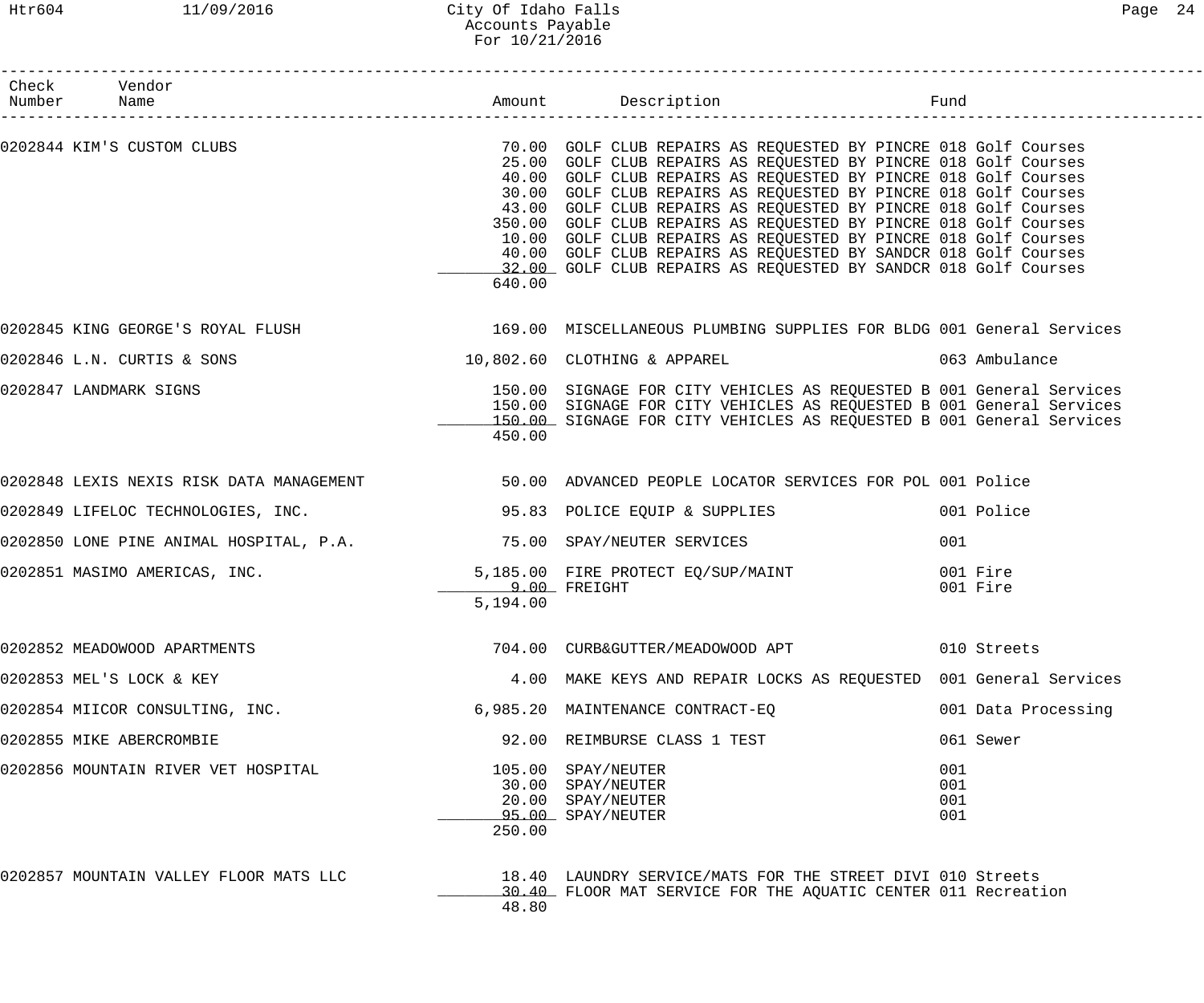### Htr604 11/09/2016 City Of Idaho Falls Page 25 Accounts Payable For 10/21/2016

| Check Vendor                                                                                               |        |                                                                                                                                                                                                                                                                                                                                                                                                                                                                                                                                                                                                                                                                                                                                                                                                                                                                                                                                                                                                                                                                                                                                                                                                                                                                                                          |                          |                      |
|------------------------------------------------------------------------------------------------------------|--------|----------------------------------------------------------------------------------------------------------------------------------------------------------------------------------------------------------------------------------------------------------------------------------------------------------------------------------------------------------------------------------------------------------------------------------------------------------------------------------------------------------------------------------------------------------------------------------------------------------------------------------------------------------------------------------------------------------------------------------------------------------------------------------------------------------------------------------------------------------------------------------------------------------------------------------------------------------------------------------------------------------------------------------------------------------------------------------------------------------------------------------------------------------------------------------------------------------------------------------------------------------------------------------------------------------|--------------------------|----------------------|
| 0202858 MOWER OFFICE SYSTEMS 601 CONTROL 1,890.00 OFFICE SUPPLIES, GENERAL 601 Police                      |        |                                                                                                                                                                                                                                                                                                                                                                                                                                                                                                                                                                                                                                                                                                                                                                                                                                                                                                                                                                                                                                                                                                                                                                                                                                                                                                          |                          |                      |
| 0202859 MUSSELMAN EQUIPMENT CO., INC. 404.98 PARTS AND MINOR SUBLET REPAIRS AS REQUES 001 General Services |        |                                                                                                                                                                                                                                                                                                                                                                                                                                                                                                                                                                                                                                                                                                                                                                                                                                                                                                                                                                                                                                                                                                                                                                                                                                                                                                          |                          |                      |
| 0202860 NAPA AUTO PARTS                                                                                    | 695.13 | 164.45 FUEL AND ADDITIVES 6001 General Services<br>10.28 PARTS AS REQUESTED BY THE EQUIPMENT MAIN 001 General Services<br>39.48 PARTS AS REQUESTED BY THE EQUIPMENT MAIN 001 General Services<br>14.99 PARTS AS REQUESTED BY THE EQUIPMENT MAIN 001 General Services<br>18.08 PARTS AS REQUESTED BY THE EQUIPMENT MAIN 001 General Services<br>2.49 PARTS AS REQUESTED BY THE EQUIPMENT MAIN 001 General Services<br>23.64 PARTS AS REQUESTED BY THE EQUIPMENT MAIN 001 General Services<br>136.04 PARTS AS REQUESTED BY THE EQUIPMENT MAIN 001 General Services<br>142.79 PARTS AS REQUESTED BY THE EQUIPMENT MAIN 001 General Services<br>54.47- PARTS AS REQUESTED BY THE EQUIPMENT MAIN 001 General Services<br>85.00- PARTS AS REQUESTED BY THE EQUIPMENT MAIN 001 General Services<br>155.91 PARTS AS REQUESTED BY THE EQUIPMENT MAIN 001 General Services<br>5.29 PARTS AS REQUESTED BY THE EQUIPMENT MAIN 001 General Services<br>22.49 PARTS AS REQUESTED BY THE EQUIPMENT MAIN 001 General Services<br>31.22 PARTS AS REQUESTED BY THE EQUIPMENT MAIN 001 General Services<br>5.37 PARTS AS REQUESTED BY THE EQUIPMENT MAIN 001 General Services<br>39.00 PARTS AS REQUESTED BY THE EQUIPMENT MAIN 001 General Services<br>23.08 PARTS AS REQUESTED BY THE EQUIPMENT MAIN 001 General Services |                          |                      |
| 0202861 NEWSDATA CORPORATION 2,250.00 SUBSCRIPTIONS                                                        |        |                                                                                                                                                                                                                                                                                                                                                                                                                                                                                                                                                                                                                                                                                                                                                                                                                                                                                                                                                                                                                                                                                                                                                                                                                                                                                                          |                          | 064 Electric         |
| 0202862 NORTHERN POWER EQUIPMENT, LLC 5,850.00 TRANSFORMERS                                                |        |                                                                                                                                                                                                                                                                                                                                                                                                                                                                                                                                                                                                                                                                                                                                                                                                                                                                                                                                                                                                                                                                                                                                                                                                                                                                                                          | 064                      |                      |
| 0202863 NORTHGATE VETERINARY HOSPITAL                                                                      | 326.00 | 26.00 SPAY AND NEUTER SERVICES FOR THE ANIMAL 001 Police<br>47.00 SPAY AND NEUTER SERVICES FOR THE ANIMAL, 001 Police<br>47.00 SPAY AND NEUTER SERVICES FOR THE ANIMAL 001 Police<br>18.00 SPAY AND NEUTER SERVICES FOR THE ANIMAL 001 Police<br>30.00 SPAY/NEUTER SERVICES<br>30.00 SPAY/NEUTER SERVICES<br>30.00 SPAY/NEUTER SERVICES<br>145.00 SPAY/NEUTER SEVICES                                                                                                                                                                                                                                                                                                                                                                                                                                                                                                                                                                                                                                                                                                                                                                                                                                                                                                                                    | 001<br>001<br>001<br>001 |                      |
| 0202864 O'REILLY AUTO PARTS                                                                                | 47.29  | 56.94 PARTS AS REQUESTED BY THE EQUIPMENT MAIN 001 General Services<br>247.77- PARTS AS REQUESTED BY THE EQUIPMENT MAIN 001 General Services<br>77.70 PARTS AS REQUESTED BY THE EQUIPMENT MAIN 001 General Services<br>160.42 PARTS AS REQUESTED BY THE EQUIPMENT MAIN 001 General Services                                                                                                                                                                                                                                                                                                                                                                                                                                                                                                                                                                                                                                                                                                                                                                                                                                                                                                                                                                                                              |                          |                      |
| 0202865 OLD DOMINION FREIGHT LINE, INC                                                                     |        | 335.74 FREIGHT                                                                                                                                                                                                                                                                                                                                                                                                                                                                                                                                                                                                                                                                                                                                                                                                                                                                                                                                                                                                                                                                                                                                                                                                                                                                                           |                          | 064 Electric         |
| 0202866 PACIFIC STEEL & RECYCLING                                                                          |        | 693.20 EQ REPAIR AND MAINT                                                                                                                                                                                                                                                                                                                                                                                                                                                                                                                                                                                                                                                                                                                                                                                                                                                                                                                                                                                                                                                                                                                                                                                                                                                                               |                          | 001 General Services |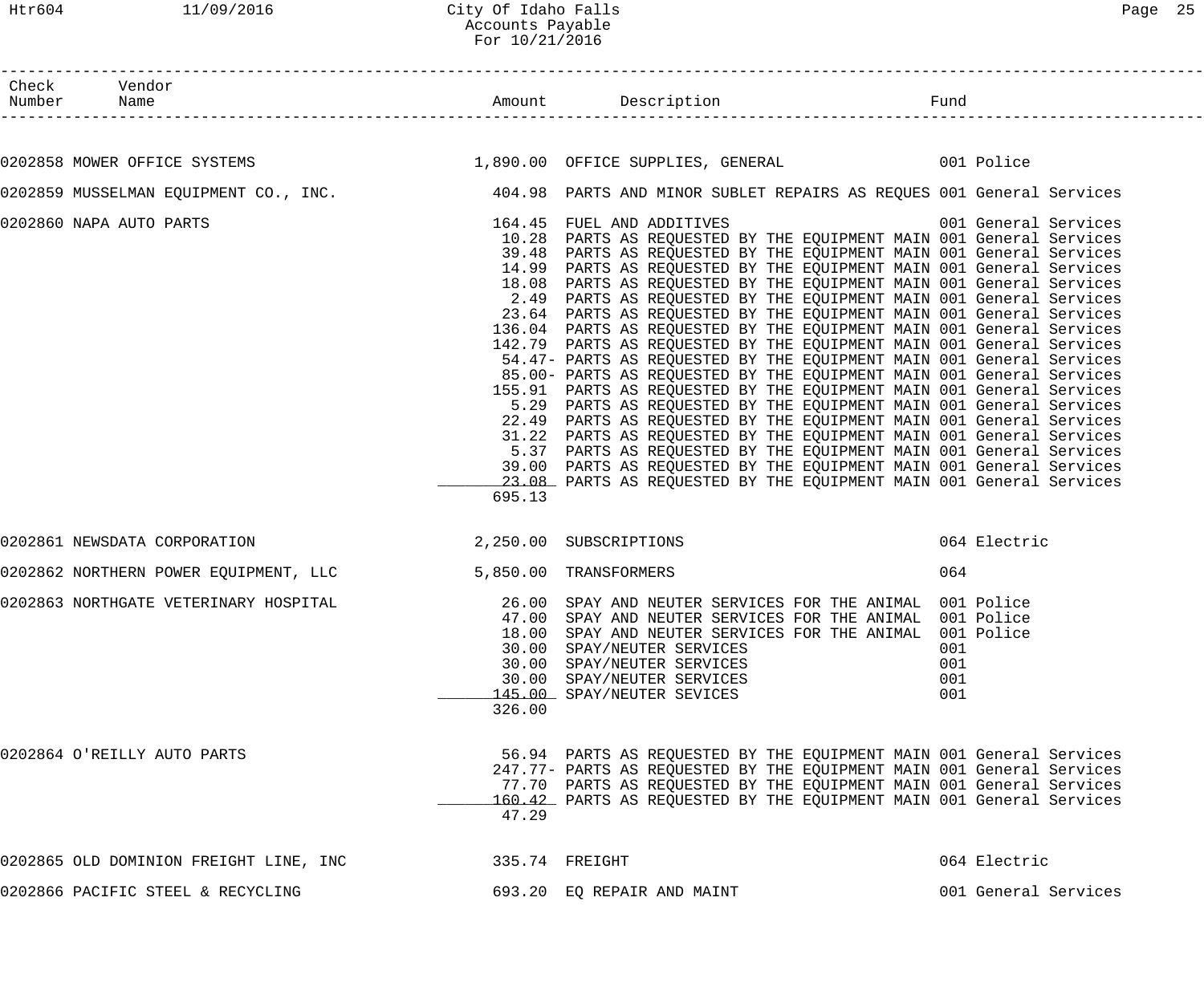Htr604 11/09/2016 City Of Idaho Falls Page 26 Accounts Payable For 10/21/2016

| Check Vendor<br>Number Name            |                                                |                                                                                                                                                                                                  | Fund |                                                                                              |
|----------------------------------------|------------------------------------------------|--------------------------------------------------------------------------------------------------------------------------------------------------------------------------------------------------|------|----------------------------------------------------------------------------------------------|
| 0202867 PAUL LIVESAY                   |                                                | 220.00 CURB&GUTTER/LIVESAY                                                                                                                                                                       |      | 010 Streets                                                                                  |
|                                        |                                                | 0202868 PEST CONTROL SERVICES, INC.                                 63.00 INTERIOR RODENT CONTROL AS REQUESTED BY 011 Recreation                                                                 |      |                                                                                              |
|                                        | 229.69                                         | 0202869 PLATT ELECTRIC / REXEL, INC.                 37.65 MISCELLANEOUS ELECTRICAL SUPPLIES FOR BL 001 General Services<br>192.04 MISCELLANEOUS ELECTRICAL SUPPLIES FOR BL 001 General Services |      |                                                                                              |
|                                        | 306.00                                         | 76.50 RENTAL<br>76.50 RENTAL<br>76.50 RENTAL                                                                                                                                                     |      | 001 General Services<br>001 General Services<br>001 General Services<br>001 General Services |
| 0202871 PRO-LINE FENCE COMPANY         | 4,611.84 FENCING<br>970.16 FENCING<br>6,441.00 | 704.38 CONSTRUCTION JOB/CONTRACT<br>154.62 CONSTRUCTION JOB/CONTRACT                                                                                                                             |      | 060 Airport<br>060 Airport<br>060 Airport<br>060 Airport                                     |
| 0202872 QUALITY AUTO BODY              |                                                | 2,244.80 ACCIDENT REPAIRS, FLEET                                                                                                                                                                 |      | 001 General Services                                                                         |
|                                        | 41,266.50                                      | 0202873 RIVERS WEST CONSTRUCTION, LLC 34,167.50 CONSTRUCTION JOB/CONTRACT<br>5,935.00 CONSTRUCTION JOB/CONTRACT<br>1,164.00 CONSTRUCTION JOB/CONTRACT                                            |      | 064 Electric<br>064 Electric<br>064 Electric                                                 |
| 0202874 ROBERT TILLER                  |                                                | 440.00 CURB&GUTTER/TILLER                                                                                                                                                                        |      | 010 Streets                                                                                  |
| 0202875 ROCKY MOUNTAIN POWER           |                                                | 1, 216.27 UTILITIES/OCTOBER 2016                                                                                                                                                                 |      | 001 Parks                                                                                    |
| 0202876 SAFETY SUPPLY & SIGN CO., INC. | 1,075.88 SIGNS                                 |                                                                                                                                                                                                  |      | 001 Public Works Engineering                                                                 |
| 0202877 SCHINDLER ELEVATOR CORPORATION |                                                | 2,628.27 MAINTENANCE CONTRACT-EQ                                                                                                                                                                 |      | 060 Airport                                                                                  |
| 0202878 SHELLEY VETERINARY HOSPITAL    |                                                | 470.00 SPAY/NEUTER SEVICES                                                                                                                                                                       | 001  |                                                                                              |
| 0202879 SHILO FOURSQUARE CHURCH        |                                                | 1,452.00 CURB&GUTTER/SHILO FOURSQU                                                                                                                                                               |      | 010 Streets                                                                                  |
| 0202880 SIDWELL, JULEE                 |                                                | 700.00 PROFESSIONAL/PERSONAL SRV                                                                                                                                                                 |      | 001 Planning & Building                                                                      |
| 0202881 SIX MILE ENGINEERING, PA       | 6,050.41                                       | 827.46 PROFESSIONAL/PERSONAL SRV<br>5,222.95 PROFESSIONAL/PERSONAL SRV                                                                                                                           |      | 046 Traffic Light Cap Imp<br>046 Traffic Light Cap Imp                                       |
| 0202882 SKYLINE ANIMAL HOSPITAL        |                                                | 75.00 SPAY/NEUTER SEVICES                                                                                                                                                                        | 001  |                                                                                              |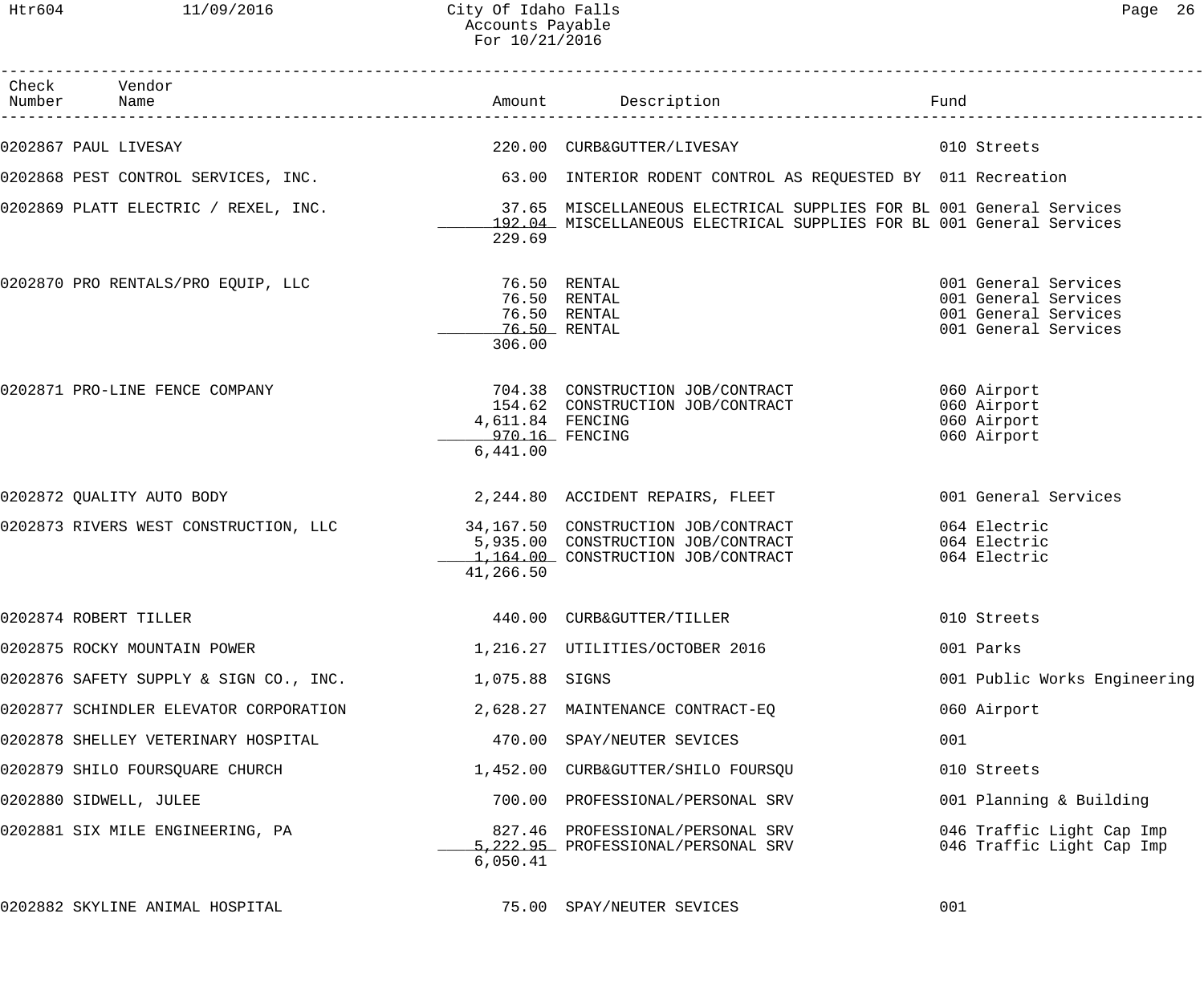# Htr604 11/09/2016 City Of Idaho Falls 27 Accounts Payable For 10/21/2016

------------------------------------------------------------------------------------------------------------------------------------

| Check<br>Number | Vendor<br>Name                                                    |          | Amount Description                                                                                                                                                                                      | Fund                         |
|-----------------|-------------------------------------------------------------------|----------|---------------------------------------------------------------------------------------------------------------------------------------------------------------------------------------------------------|------------------------------|
|                 | 0202882 SKYLINE ANIMAL HOSPITAL 6 (20.00 SPAY/NEUTER SEVICES      | 170.00   | 20.00 SPAY/NEUTER SEVICES<br>55.00 SPAY/NEUTER SEVICES                                                                                                                                                  | 001<br>001<br>001            |
|                 | 0202883 SOUTH FORK ANIMAL CLINIC, LLC 305.00 SPAY/NEUTER SEVICES  |          |                                                                                                                                                                                                         | 001                          |
|                 | 0202884 STRYKER MEDICAL                                           |          | 337.26 AMBULANCE SUPPLIES                                                                                                                                                                               | 063 Ambulance                |
|                 | 0202885 SUN MOUNTAIN SPORTS, INC.                                 | 244.93   | 10.43 INVENTORY AS REQUESTED BY PINECREST GOLF 018 Golf Courses<br>123.00 INVENTORY AS REQUESTED BY SAGE LAKES GOL 018 Golf Courses<br>111.50 INVENTORY AS REQUESTED BY SAGE LAKES GOL 018 Golf Courses |                              |
|                 | 0202886 SUNNYSIDE VETERINARY CLINIC PA. 25.00 SPAY/NEUTER SEVICES | 170.00   | 95.00 SPAY/NEUTER SEVICES                                                                                                                                                                               | 001<br>001                   |
|                 | 0202887 TAYLOR MADE GOLF COMPANY                                  |          | 293.58 INVENTORY AS REQUESTED BY PINECREST GOLF 018 Golf Courses                                                                                                                                        |                              |
|                 | 0202888 TELEMEDIA LLC                                             | 4,335.00 | 2,160.00 TRAINING-PERSONNEL<br>2,175.00 TRAINING-PERSONNEL                                                                                                                                              | 064 Electric<br>064 Electric |
|                 | 0202889 THARANCO LIFESTYLES LLC                                   |          | 472.99 RESALE ITEMS                                                                                                                                                                                     | 018 Golf Courses             |
|                 | 0202890 THOMPSON, REBECCA                                         |          | 120.00 PROFESSIONAL/PERSONAL SRV                                                                                                                                                                        | 001 Planning & Building      |
|                 | 0202891 TRANE US, INC.                                            |          | 4,388.52 AIR CONDITIONING/HEATING                                                                                                                                                                       | 060 Airport                  |
|                 | 0202892 TRANSUNION                                                |          | 25.00 PEOPLE LOCATING AS REQUESTED BY THE POLI 001 Police                                                                                                                                               |                              |
|                 | 0202893 TURF EQUIP & IRRIGATION, INC.                             |          | 26.36 EQ REPAIR AND MAINT                                                                                                                                                                               | 001                          |
|                 | 0202894 U-HAUL INTERNATIONAL INC.                                 |          | 73.63 PROPANE AS REQUESTED BY EQUIPMENT MAINTE 001 General Services                                                                                                                                     |                              |
|                 | 0202895 UPPER VALLEY VETERINARY CLINIC                            | 325.00   | 20.00 SPAY/NEUTER SEVICES<br>95.00 SPAY/NEUTER SEVICES<br>95.00 SPAY/NEUTER SEVICES<br>115.00 SPAY/NEUTER SEVICES                                                                                       | 001<br>001<br>001<br>001     |
|                 | 0202896 UTILITY TRAILER/TRUCK SALES OF BOIS                       | 212.24   | 180.44 PARTS AS REQUESTED BY THE EQUIPMENT MAIN 001 General Services<br>31.80 PARTS AS REQUESTED BY THE EQUIPMENT MAIN 001 General Services                                                             |                              |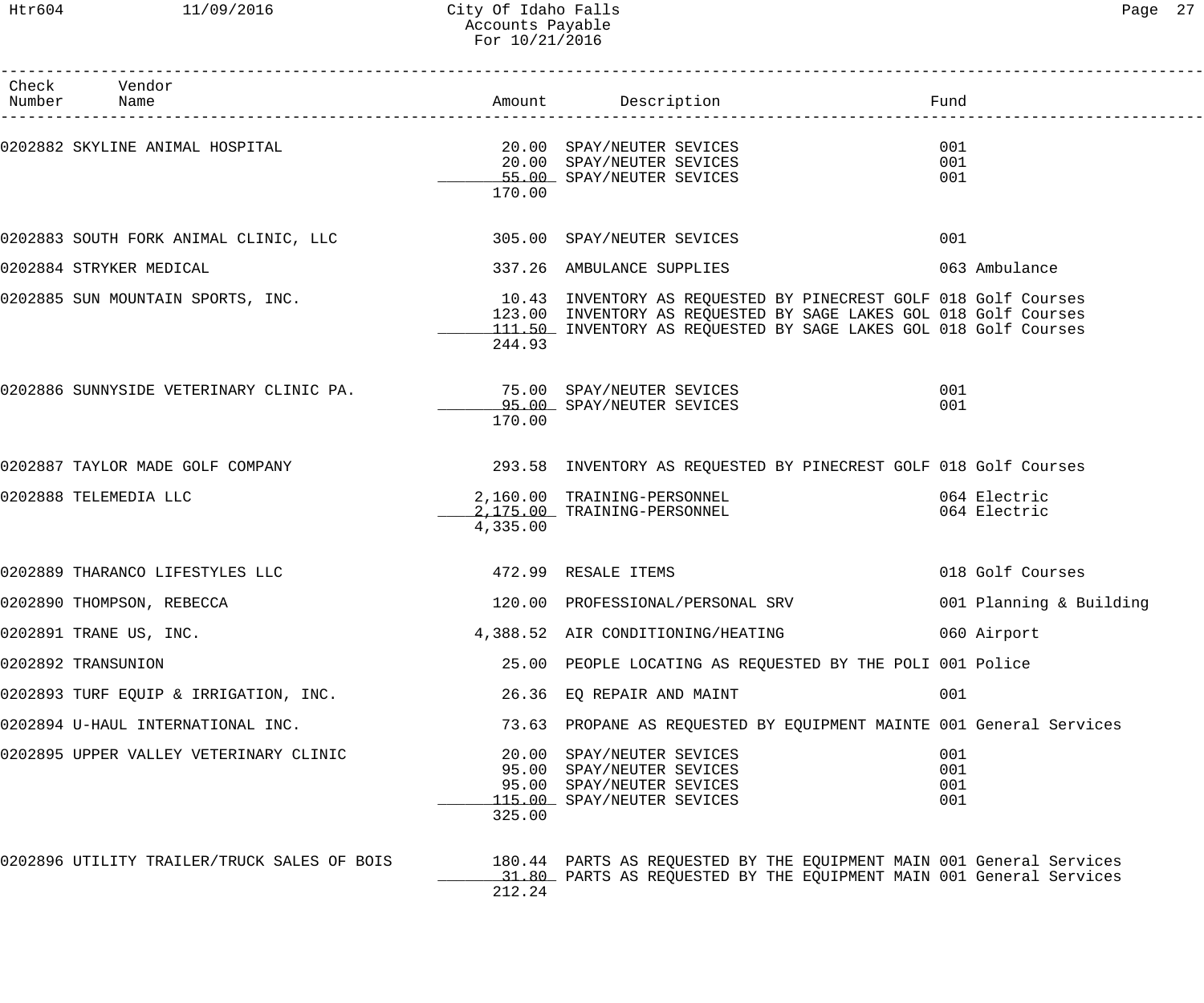Htr604 11/09/2016 City Of Idaho Falls Page 28 Accounts Payable For 10/21/2016

| Number Name        | Check Vendor                                                                       |        | Amount Description                                                                                                                                                                                                                                                                       | Fund                           |
|--------------------|------------------------------------------------------------------------------------|--------|------------------------------------------------------------------------------------------------------------------------------------------------------------------------------------------------------------------------------------------------------------------------------------------|--------------------------------|
|                    |                                                                                    |        |                                                                                                                                                                                                                                                                                          |                                |
|                    | 0202897 VAN NESS FELDMAN ATTORNEYS LAW, LLP       104.21 PROFESSIONAL/PERSONAL SRV |        |                                                                                                                                                                                                                                                                                          | 064 Electric                   |
|                    | 0202898 VERIZON WIRELESS                                                           |        | 200.05 BILLING 9/2/16-10/1/16                                                                                                                                                                                                                                                            | 063 Ambulance                  |
|                    | 0202899 WAXIE SANITARY SUPPLY                                                      |        | 1,446.39 CUSTODIAL SUPPLIES/EQUIP                                                                                                                                                                                                                                                        | 001 General Services           |
|                    | 0202900 WEATHERBY, HEIDE                                                           |        | 700.00 PROFESSIONAL/PERSONAL SRV                                                                                                                                                                                                                                                         | 001 Planning & Building        |
| 0202901 WENCO LLC  |                                                                                    |        | 42,767.25 SUBSTATIONS                                                                                                                                                                                                                                                                    | 064 Electric                   |
|                    | 0202902 WESTERN WHOLESALE INSTALLED SALES                                          | 49.25  | 22.39- OVERHEAD DOOR PARTS AND LABOR AS REQUEST 001 General Services<br>35.95 OVERHEAD DOOR PARTS AND LABOR AS REQUEST 001 General Services<br>32.00 OVERHEAD DOOR PARTS AND LABOR AS REQUEST 001 General Services<br>3.69 OVERHEAD DOOR PARTS AND LABOR AS REQUEST 001 General Services |                                |
| 0202903 YOST, INC. |                                                                                    | 279.00 | 129.00 MAINTENANCE CONTRACT-EQ<br>150.00 MAINTENANCE CONTRACT-EQ                                                                                                                                                                                                                         | 001 Treasurer<br>001 Treasurer |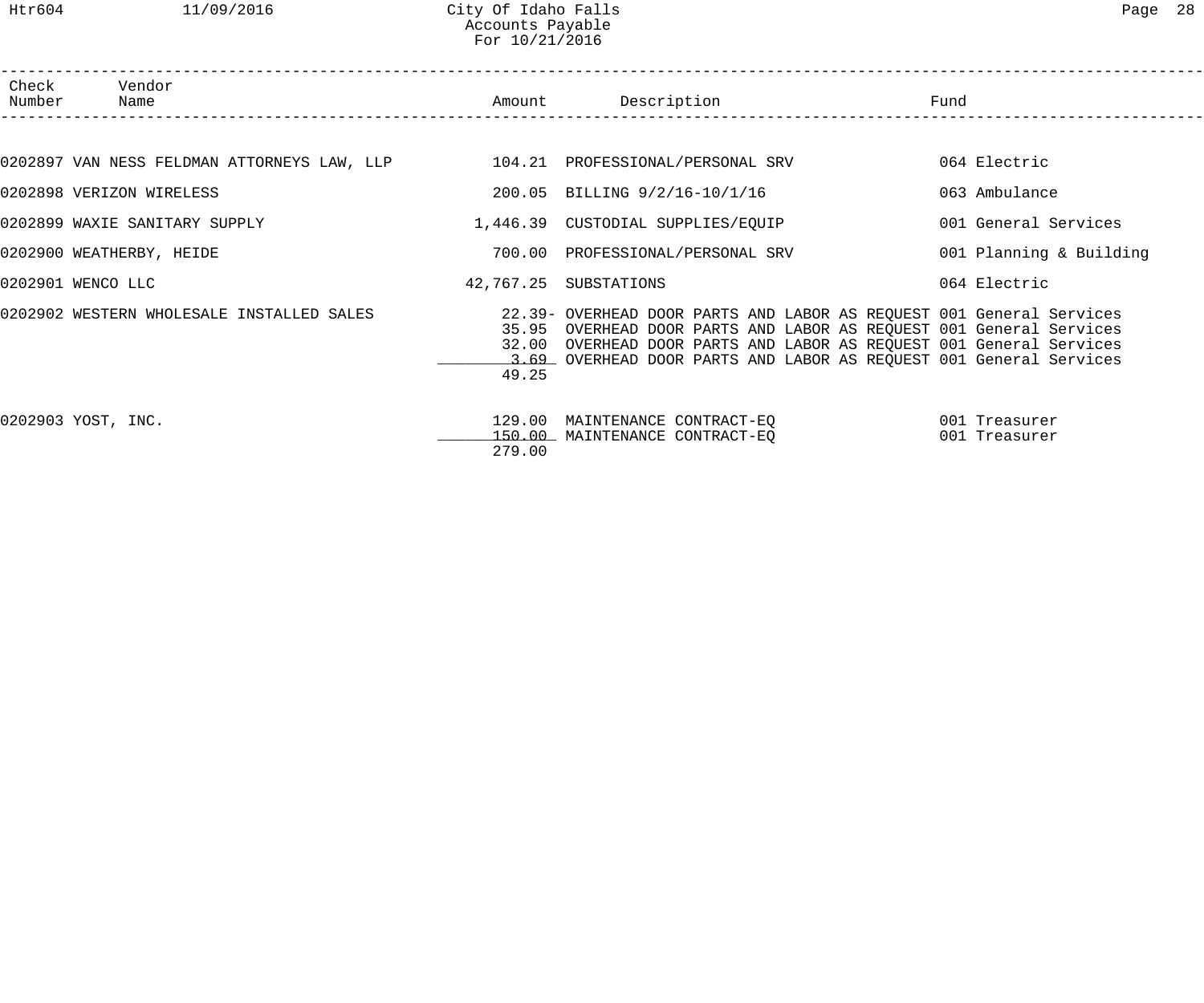| Check Vendor<br>Number Name                                         |                                                          |                                                                                                                                                                                                                                                                                                                                                                                                                                                                                                                                                                                                                                                                                                                                                                       |                                                                                                                                                                                                                                                                 |
|---------------------------------------------------------------------|----------------------------------------------------------|-----------------------------------------------------------------------------------------------------------------------------------------------------------------------------------------------------------------------------------------------------------------------------------------------------------------------------------------------------------------------------------------------------------------------------------------------------------------------------------------------------------------------------------------------------------------------------------------------------------------------------------------------------------------------------------------------------------------------------------------------------------------------|-----------------------------------------------------------------------------------------------------------------------------------------------------------------------------------------------------------------------------------------------------------------|
|                                                                     | 493.77                                                   |                                                                                                                                                                                                                                                                                                                                                                                                                                                                                                                                                                                                                                                                                                                                                                       |                                                                                                                                                                                                                                                                 |
|                                                                     |                                                          | 0202905 ADVANTAGE EYE CENTERS, INC. 331.99 OPTICAL EQUIP & SUPPLIES 001 Public Works Engineering                                                                                                                                                                                                                                                                                                                                                                                                                                                                                                                                                                                                                                                                      |                                                                                                                                                                                                                                                                 |
| 0202906 AFFORDABLE TILE & FLOORING 6206.00 CURB & GUTTER PROGRAM    |                                                          |                                                                                                                                                                                                                                                                                                                                                                                                                                                                                                                                                                                                                                                                                                                                                                       | 010 Streets                                                                                                                                                                                                                                                     |
|                                                                     | 1,069.76 PRINTING<br>1,807.42                            | 0202907 ALPHAGRAPHICS OF IDAHO FALLS<br>001 Mayor 120.25 PROMOTION ITEMS<br>157.26 AUDIOVISUAL/PUBLICATION 064 Electric<br>293.80 OFFICE SUPPLIES, GENERAL 064 Electric<br>293.80 OFFICE SUPPLIES, GENERAL 064 Electric<br>75.00 PRINTING                                                                                                                                                                                                                                                                                                                                                                                                                                                                                                                             | 064 Electric<br>064 Electric                                                                                                                                                                                                                                    |
| 0202908 ALPINE ANIMAL HOSPITAL CONTROL CONTROL DE SERVICES SERVICES |                                                          |                                                                                                                                                                                                                                                                                                                                                                                                                                                                                                                                                                                                                                                                                                                                                                       | 001                                                                                                                                                                                                                                                             |
|                                                                     | 223.69                                                   | 0202909 ALSCO (AMERICAN LINEN DIV) 14.62 CLEANING AND RENTAL FLOOR MATS FOR ANIMA 001 Police<br>18.39 SUPPLIES AS REQUESTED BY PINECREST GOLF 018 Golf Courses<br>91.44 WEEKLY DELIVERY AND CHANGE OUT OF ENTRAN 060 Airport<br>47.75 LAUNDRY SERVICES AS REQUESTED - SEWER DI 061 Sewer<br>51.49 LAUNDRY SERVICES AS REQUESTED - SEWER DI 061 Sewer                                                                                                                                                                                                                                                                                                                                                                                                                  |                                                                                                                                                                                                                                                                 |
| 0202910 AMAZON.COM - CITY PURCHASES                                 | 19.93<br>138.73<br>154.19<br>154.19<br>42.99<br>4,582.73 | 119.99 COMPUTERS, DP/WORD PROC. 001 Police<br>377.94 MAINTENANCE CONTRACT-EQ 001 Police<br>71.02 PARKS & RECREATION MISC. 001 Parks<br>42.97 PARKS & RECREATION MISC. 001 Parks<br>22.76 DARKS & RECREATION MISC. 001 Parks<br>23.76 PARKS & RECREATION MISC.<br>PARKS & RECREATION MISC.<br>12.50 PARKS & RECREATION MISC.<br>751.08 COMPUTERS, DP/WORD PROC.<br>PARKS & RECREATION MISC.<br>200.41 PARKS & RECREATION MISC.<br>PARKS & RECREATION MISC.<br>PARKS & RECREATION MISC.<br>309.36 PARKS & RECREATION MISC.<br>321.71 PHOTOGRAPHIC EQ/SUPPLIES<br>INSURANCE<br>188.00 ELECTRONIC EQUIPMENT<br>627.00 COMPUTERS, DP/WORD PROC.<br>418.00 COMPUTERS, DP/WORD PROC.<br>54.98 HARDWARE MISCELLANEOUS<br>54.98 HARDWARE MISCELLANEOUS<br>499.00 ELEC/IF POWER | 001 Parks<br>001 Parks<br>001 Parks<br>001 Data Processing<br>001 Parks<br>001 Parks<br>001 Parks<br>001 Parks<br>001 Parks<br>011 Recreation<br>011 Recreation<br>011 Recreation<br>012 Library<br>012 Library<br>064 Electric<br>064 Electric<br>064 Electric |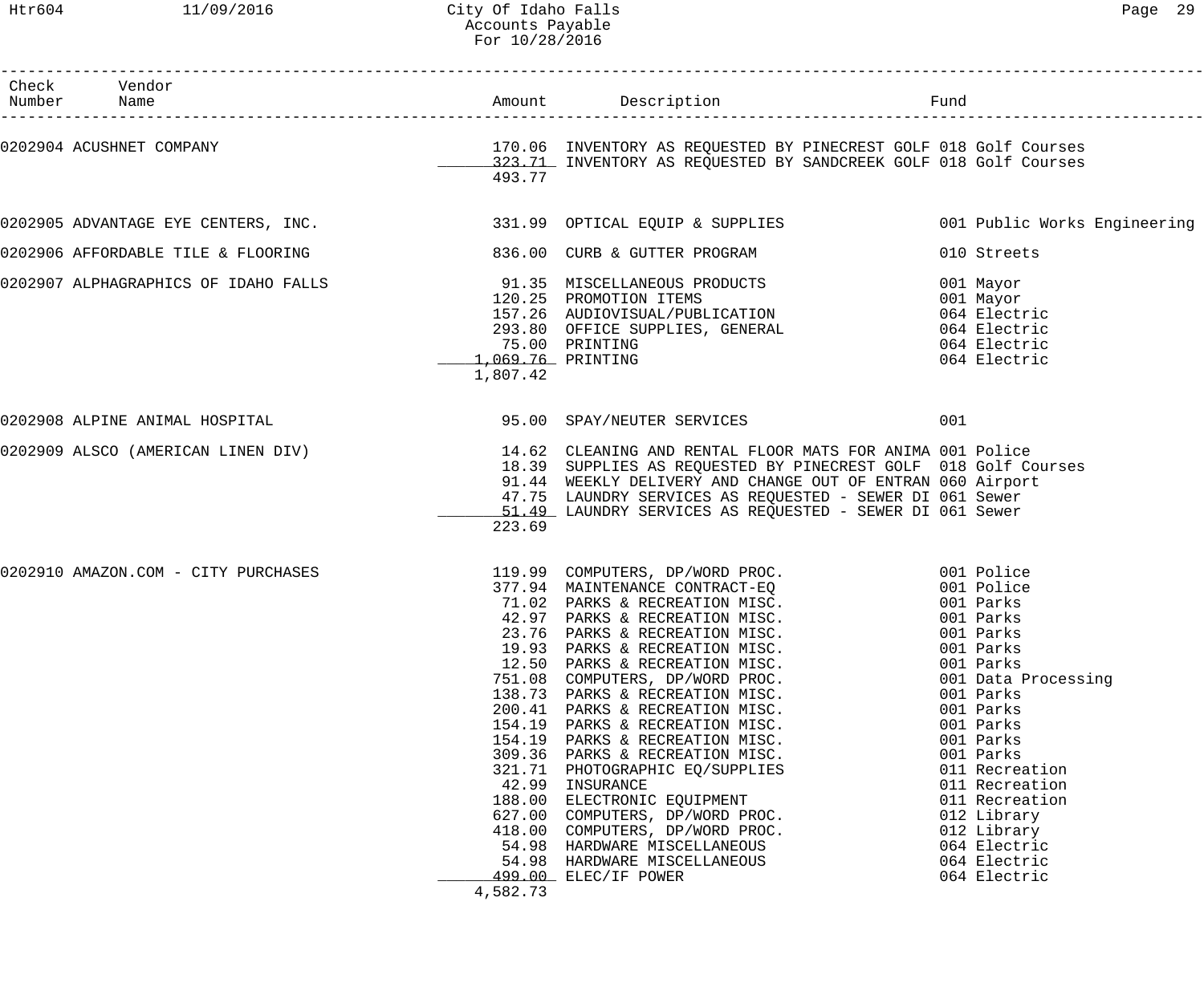Htr604 11/09/2016 City Of Idaho Falls Page 30 Accounts Payable For 10/28/2016

| Check Vendor<br>Number Name                                                                                        |                                                                                       |                                                                                                                                                                                                           |                                                                              |
|--------------------------------------------------------------------------------------------------------------------|---------------------------------------------------------------------------------------|-----------------------------------------------------------------------------------------------------------------------------------------------------------------------------------------------------------|------------------------------------------------------------------------------|
|                                                                                                                    |                                                                                       |                                                                                                                                                                                                           |                                                                              |
| 0202911 AMERICAN SOCIETY CIVIL ENGINEERS 255.00 MEMBERSHIPS 300 1 2001 Public Works                                |                                                                                       |                                                                                                                                                                                                           |                                                                              |
|                                                                                                                    |                                                                                       |                                                                                                                                                                                                           |                                                                              |
| 0202913 ANTECH DIAGNOSTICS                                                                                         |                                                                                       | 641.63 LAB SERVICES AS REQUESTED BY IDAHO FALLS 001 Parks                                                                                                                                                 |                                                                              |
| 0202914 ARCHITECTURAL BUILDING SUPPLY 1999 1999 45.75 MISCELLANEOUS PURCHASES AS REQUESTED BY 001 General Services |                                                                                       |                                                                                                                                                                                                           |                                                                              |
| 0202915 ASSOCIATION OF IDAHO CITIES 23,673.60 FY 2017 MEMBERSHIP DUES                                              |                                                                                       |                                                                                                                                                                                                           | 001 Council                                                                  |
| 0202916 BANK OF IDAHO                                                                                              | 3,536.34                                                                              | 1,642.63 AUDIOVISUAL/PUBLICATION<br>1,893.71 AUDIOVISUAL/PUBLICATION                                                                                                                                      | 012 Library<br>012 Library                                                   |
| 0202917 BARRY CARLSON                                                                                              |                                                                                       | 616.00 CURB & GUTTER PROGRAM                                                                                                                                                                              | 010 Streets                                                                  |
|                                                                                                                    |                                                                                       |                                                                                                                                                                                                           | 064 Electric                                                                 |
| 0202919 BLUE RIBBON CONSTRUCTION 6,410.00 REIMBURSEMENTS                                                           |                                                                                       |                                                                                                                                                                                                           | 001 Planning & Building                                                      |
| 0202920 BONNEVILLE COUNTY                                                                                          |                                                                                       | 140.00 TRAINING-PERSONNEL                                                                                                                                                                                 | 001 Parks                                                                    |
| 0202921 BONNEVILLE COUNTY SHERIFF                                                                                  | 29,082.42                                                                             | 11,839.66 COMPUTERS, DP/WORD PROC.<br>17,242.76 COMPUTERS, DP/WORD PROC.                                                                                                                                  | 001 Fire<br>001 Fire                                                         |
| 0202922 BRIDGESTONE GOLF, INC.                                                                                     |                                                                                       | 300.00 INVENTORY AS REQUESTED BY SANDCREEK GOLF 018 Golf Courses                                                                                                                                          |                                                                              |
| 0202923 BROADCAST MUSIC, INC. (BMI)                                                                                |                                                                                       | 602.10 MEMBERSHIPS                                                                                                                                                                                        | 001 General Services                                                         |
| 0202924 BURNS CONCRETE, INC.                                                                                       |                                                                                       | 184.50 CONCRETE                                                                                                                                                                                           | 064 Electric                                                                 |
| 0202925 BUSHNELL OUTDOOR PRODUCTS                                                                                  | 1,731.70                                                                              | 1,721.70 INVENTORY AS REQUESTED BY PINECREST GOLF 018 Golf Courses<br>10.00 INVENTORY AS REQUESTED BY PINECREST GOLF 018 Golf Courses                                                                     |                                                                              |
| 0202926 CALLAWAY GOLF SALES COMPANY                                                                                | 216.96                                                                                | 176.09 INVENTORY AS REQUESTED BY PINECREST GOLF 018 Golf Courses<br>132.00- INVENTORY AS REQUESTED BY PINECREST GOLF 018 Golf Courses<br>172.87 INVENTORY AS REQUESTED BY PINECREST GOLF 018 Golf Courses |                                                                              |
| 0202927 CCI TRANSPORT & CRANE, INC.                                                                                | 1,675.00 RENTAL<br>1,675.00 RENTAL<br>437.50 RENTAL<br>350.00 RENTAL<br>625.00 RENTAL |                                                                                                                                                                                                           | 064 Electric<br>064 Electric<br>064 Electric<br>064 Electric<br>064 Electric |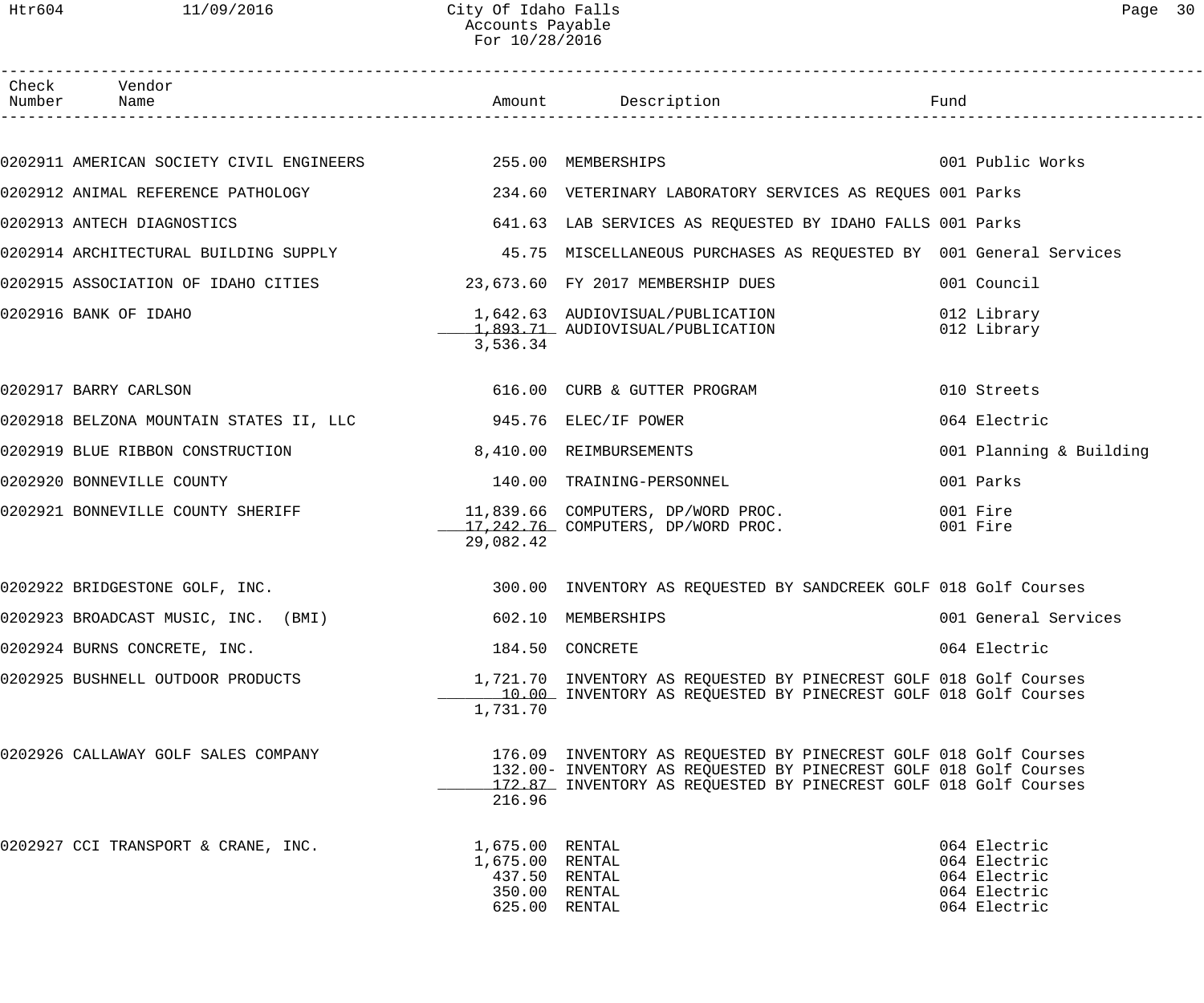### Htr604 11/09/2016 City Of Idaho Falls Page 31 Accounts Payable For 10/28/2016

| Check<br>Number | Vendor<br>Name                          |                      | Amount Description                                                                                                                                                                                                                               | Fund                         |
|-----------------|-----------------------------------------|----------------------|--------------------------------------------------------------------------------------------------------------------------------------------------------------------------------------------------------------------------------------------------|------------------------------|
|                 |                                         |                      | .<br>————————————————————                                                                                                                                                                                                                        |                              |
|                 |                                         | 4,762.50             |                                                                                                                                                                                                                                                  |                              |
|                 | 0202928 CENTURYLINK                     |                      | 48.49 RADIO/ALARM LINES-OCT2016                                                                                                                                                                                                                  | 001 General Services         |
|                 |                                         |                      |                                                                                                                                                                                                                                                  | 001 Cemeteries               |
|                 |                                         |                      |                                                                                                                                                                                                                                                  | 011 Recreation               |
|                 |                                         |                      |                                                                                                                                                                                                                                                  | 011 Recreation               |
|                 |                                         |                      | 173.00 RADIO/ALARM LINES-OCT2016<br>45.88 RADIO/ALARM LINES-OCT2016<br>96.98 RADIO/ALARM LINES-OCT2016<br>70.00 RADIO/ALARM LINES-OCT2016<br>85.00 RADIO/ALARM LINES-OCT2016<br>394.80 RADIO/ALARM LINES-OCT2016<br>394.80 RADIO/ALARM LINES-OCT | 060 Airport                  |
|                 |                                         |                      |                                                                                                                                                                                                                                                  | 061 Water                    |
|                 |                                         |                      |                                                                                                                                                                                                                                                  | 064 Electric                 |
|                 |                                         |                      | 379.28 RADIO/ALARM LINES-OCT2016                                                                                                                                                                                                                 | 064 Electric                 |
|                 |                                         | 1,293.43             |                                                                                                                                                                                                                                                  |                              |
|                 | 0202929 IDAHO FALLS CHAMBER OF COMMERCE | 5,000.00 MEMBERSHIPS |                                                                                                                                                                                                                                                  | 001 Council                  |
|                 | 0202930 CLASSIC TRUCK COLLISION CENTER  |                      | 2,044.53 ACCIDENT REPAIRS, FLEET                                                                                                                                                                                                                 | 001 General Services         |
|                 | 0202931 CODALE ELECTRIC SUPPLY, INC.    |                      | 1,614.00 SUBSTATIONS                                                                                                                                                                                                                             | 064 Electric                 |
|                 |                                         |                      | 353.04 HARDWARE MISCELLANEOUS                                                                                                                                                                                                                    | 064 Electric                 |
|                 |                                         |                      | 96.52 HARDWARE MISCELLANEOUS                                                                                                                                                                                                                     | 064 Electric                 |
|                 |                                         | 36,014.06 CONDUCTOR  |                                                                                                                                                                                                                                                  | 064 Electric                 |
|                 |                                         | 38,077.62            |                                                                                                                                                                                                                                                  |                              |
| 0202932 CRSA    |                                         |                      | 5,500.00 PROFESSIONAL/PERSONAL SRV                                                                                                                                                                                                               | 001 Planning & Building      |
|                 | 0202933 CRYSTAL GOLF BY FL GOLF, INC.   | $24.94$ FREIGHT      |                                                                                                                                                                                                                                                  | 018 Golf Courses             |
|                 |                                         |                      | 156.00 RESALE ITEMS                                                                                                                                                                                                                              | 018 Golf Courses             |
|                 |                                         | 180.94               |                                                                                                                                                                                                                                                  |                              |
|                 | 0202934 CULLIGAN WATER CONDITIONING     |                      | 17.00 WATER SOFTENER RENTAL AND SALT FOR THE Z 001 Parks                                                                                                                                                                                         |                              |
|                 |                                         |                      | 50.00 WATER COOLER RENTAL FOR FIELDING CEMETER 001 Cemeteries                                                                                                                                                                                    |                              |
|                 |                                         | 67.00                |                                                                                                                                                                                                                                                  |                              |
|                 | 0202935 CULVER COMPANY, INC.            |                      | 970.00 PROMOTION ITEMS                                                                                                                                                                                                                           | 064 Electric                 |
|                 | 0202936 DELL COMPUTER CORPORATION       |                      | 78.72 COMPUTERS, DP/WORD PROC.                                                                                                                                                                                                                   | 001 Public Works Engineering |
|                 |                                         |                      | 298.72 COMPUTERS, DP/WORD PROC.                                                                                                                                                                                                                  | 060 Airport                  |
|                 |                                         | 377.44               |                                                                                                                                                                                                                                                  |                              |
|                 | 0202937 DELTA AIR LINES, INC.           |                      | 354.69 ANIMALS                                                                                                                                                                                                                                   | 001 Parks                    |
|                 | 0202938 DEMCO, INC.                     |                      | 514.73 FURNITURE                                                                                                                                                                                                                                 | 012 Library                  |
|                 |                                         |                      | 21.89 MISCELLANEOUS PRODUCTS                                                                                                                                                                                                                     | 012 Library                  |
|                 |                                         | 536.62               |                                                                                                                                                                                                                                                  |                              |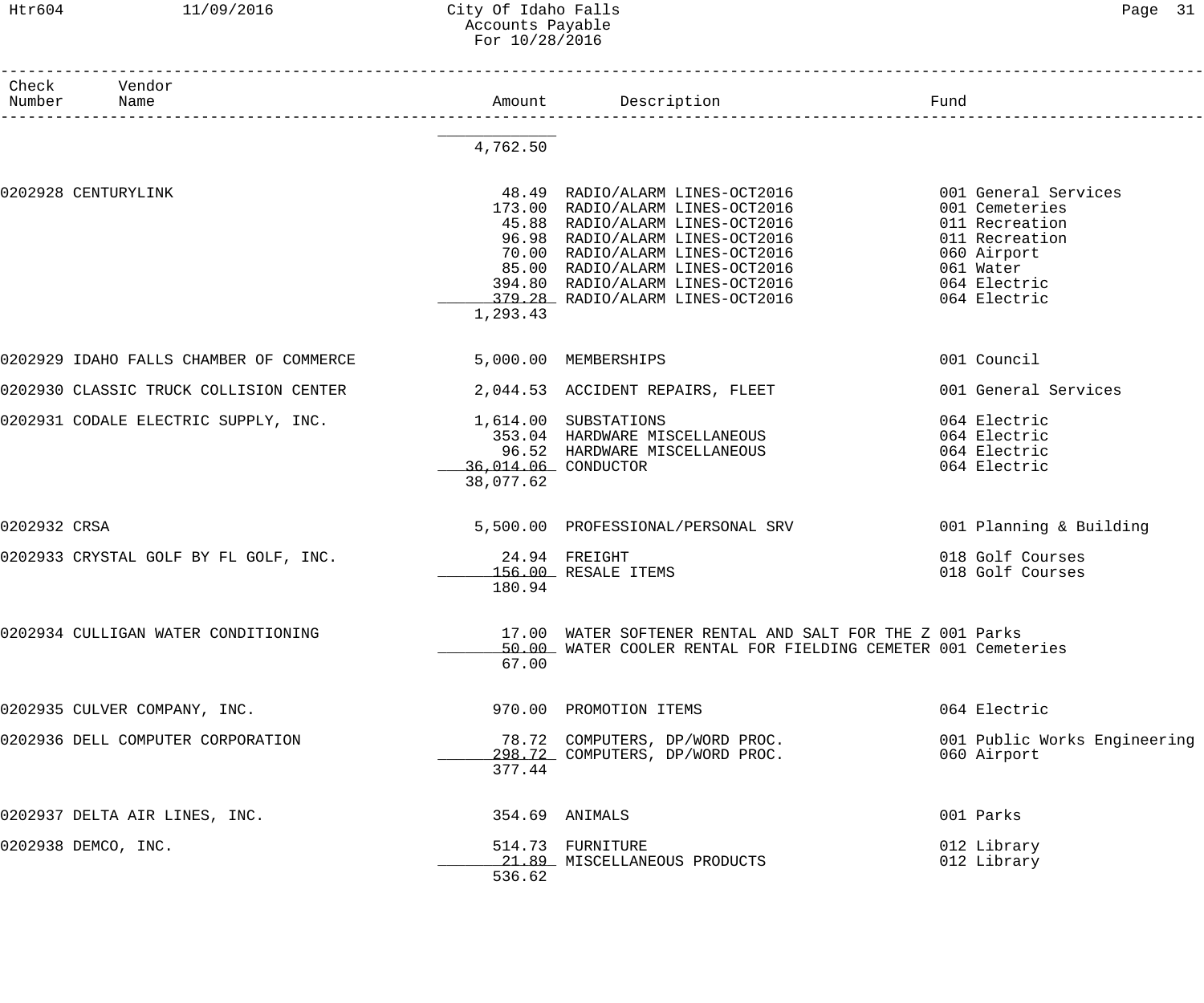3,740.25

| Htr604              | 11/09/2016                            | City Of Idaho Falls<br>Accounts Payable<br>For 10/28/2016 |                                                                                                                                                                                                                                                                                                                                                                                                                                                                                                     | Page 32                                                                                                                            |
|---------------------|---------------------------------------|-----------------------------------------------------------|-----------------------------------------------------------------------------------------------------------------------------------------------------------------------------------------------------------------------------------------------------------------------------------------------------------------------------------------------------------------------------------------------------------------------------------------------------------------------------------------------------|------------------------------------------------------------------------------------------------------------------------------------|
| Check<br>Number     | Vendor<br>Name                        | Amount                                                    | Description                                                                                                                                                                                                                                                                                                                                                                                                                                                                                         | Fund                                                                                                                               |
|                     | 202939 DESIGN WORKSHOP, INC.          |                                                           | 476.98 PROFESSIONAL/PERSONAL SRV                                                                                                                                                                                                                                                                                                                                                                                                                                                                    | 001 Parks                                                                                                                          |
| 202940 DISH NETWORK |                                       |                                                           | 131.03 MONTHLY CABLE BILLS FOR THE AIRPORT                                                                                                                                                                                                                                                                                                                                                                                                                                                          | 060 Airport                                                                                                                        |
|                     | 202941 DIVERSIFIED INSPECTIONS/       |                                                           | 785.00 VEHICLE AND EQUIP. MAINT.                                                                                                                                                                                                                                                                                                                                                                                                                                                                    | 001 General Services                                                                                                               |
|                     | 202942 EAGLE ROCK BLASTING, INC.      | 15,025.00                                                 | 1,300.00 CONSTRUCTION JOB/CONTRACT<br>1,600.00 CONSTRUCTION JOB/CONTRACT<br>1,150.00 CONSTRUCTION JOB/CONTRACT<br>5,565.00 AIRPORT MAINTENANCE<br>1,950.00 CONSTRUCTION JOB/CONTRACT<br>950.00 CONSTRUCTION JOB/CONTRACT<br>1,380.00 CONSTRUCTION JOB/CONTRACT<br>1,130.00 CONSTRUCTION JOB/CONTRACT                                                                                                                                                                                                | 010 Streets<br>042 Street Capital Imp<br>042 Street Capital Imp<br>060 Airport<br>061 Water<br>061 Water<br>061 Water<br>061 Sewer |
|                     | 202943 EDGE CONSTRUCTION SUPPLY, INC. | 368.78                                                    | 81.50 UVEX HYPERSHOCK GRAY LENS<br>287.28 KRYLON BLUE UPSIDE DOWN P                                                                                                                                                                                                                                                                                                                                                                                                                                 | 061 Water<br>061 Water                                                                                                             |
|                     | 202944 ELSAESSER & ASSOCIATES LLC     |                                                           | 5,916.00 MAINTENANCE CONTRACT-EQ                                                                                                                                                                                                                                                                                                                                                                                                                                                                    | 001 Treasurer                                                                                                                      |
|                     | 202945 ENERGY LABORATORIES, INC.      |                                                           | 312.00 LABORATORY ANALYSIS AT WASTEWATER TREATM 061 Sewer<br>450.00 LABORATORY ANALYSIS AT WASTEWATER TREATM 061 Sewer<br>145.00 LABORATORY ANALYSIS AT WASTEWATER TREATM 061 Sewer<br>162.00 LABORATORY ANALYSIS AT WASTEWATER TREATM 061 Sewer<br>120.00 LABORATORY ANALYSIS AT WASTEWATER TREATM 061 Sewer<br>56.25 LABORATORY ANALYSIS AT WASTEWATER TREATM 061 Sewer<br>325.00 LABORATORY ANALYSIS AT WASTEWATER TREATM 061 Sewer<br>560.00 LABORATORY ANALYSIS AT WASTEWATER TREATM 061 Sewer |                                                                                                                                    |
|                     |                                       |                                                           | 140.00 LABORATORY ANALYSIS AT WASTEWATER TREATM 061 Sewer<br>510.00 LABORATORY ANALYSIS AT WASTEWATER TREATM 061 Sewer                                                                                                                                                                                                                                                                                                                                                                              |                                                                                                                                    |

0202945 ENERGY LABORATORIES, INC.

0202946 EVCO HOUSE OF HOSE - IDAHO 42.06 PARTS AS REQUESTED BY THE EQUIPMENT MAIN 001 General Services 29.70- PARTS AS REQUESTED BY THE EQUIPMENT MAIN 001 General Services 276.66 PARTS AS REQUESTED BY THE EQUIPMENT MAIN 001 General Services 8.22 PARTS AS REQUESTED BY THE EQUIPMENT MAIN 001 General Services 1.03 PARTS AS REQUESTED BY THE EQUIPMENT MAIN 001 General Services 9.25 PARTS AS REQUESTED BY THE EQUIPMENT MAIN 001 General Services 24.24 PARTS AS REQUESTED BY THE EQUIPMENT MAIN 001 General Services \_\_\_\_\_\_\_\_\_\_\_\_\_ 4.04 PARTS AS REQUESTED BY THE EQUIPMENT MAIN 001 General Services 335.80

255.00 LABORATORY ANALYSIS AT WASTEWATER TREATM 061 Sewer 255.00 LABORATORY ANALYSIS AT WASTEWATER TREATM 061 Sewer \_\_\_\_\_\_\_\_\_\_\_\_\_ 450.00 LABORATORY ANALYSIS AT WASTEWATER TREATM 061 Sewer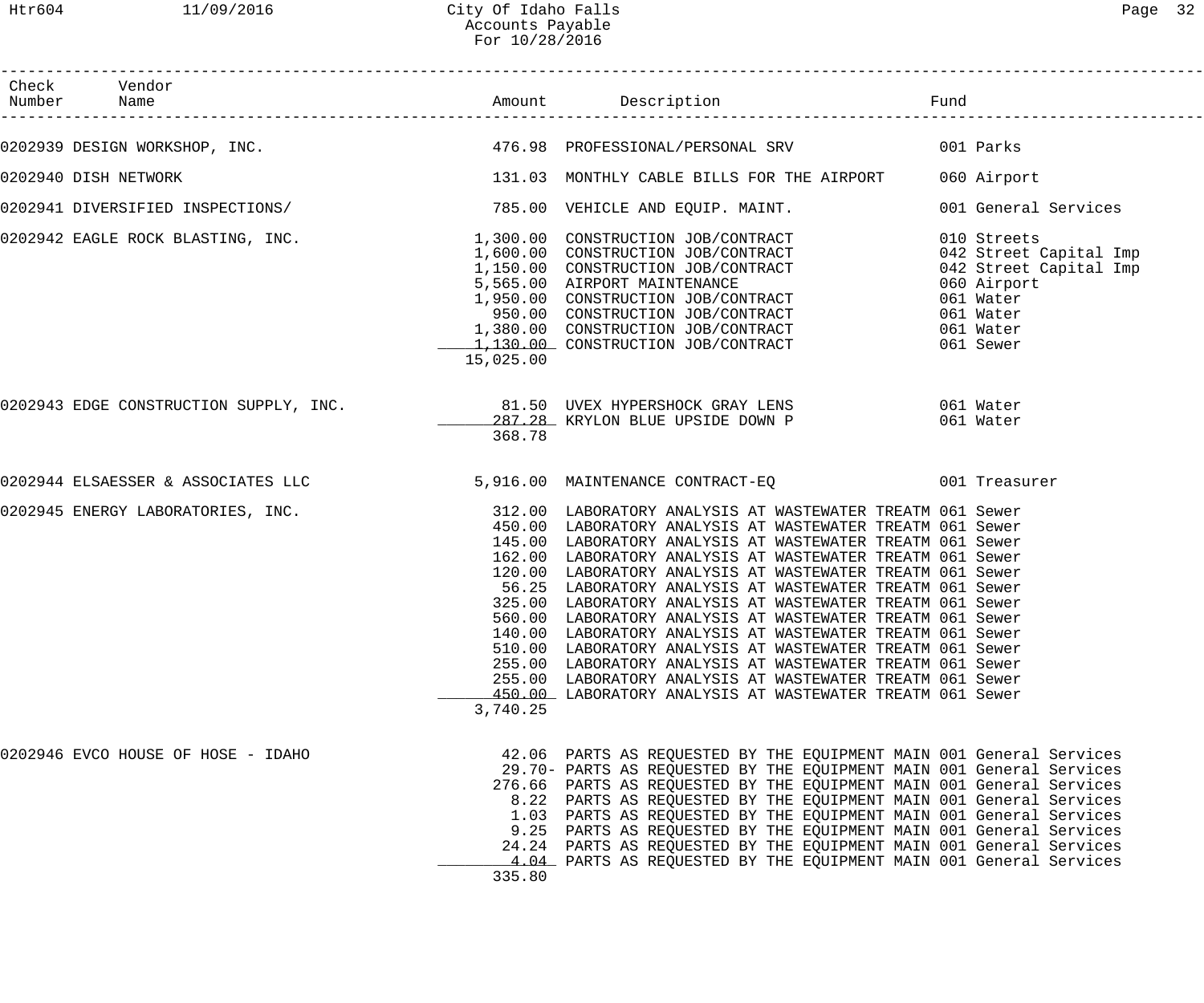### Htr604 11/09/2016 City Of Idaho Falls Page 33 Accounts Payable For 10/28/2016

| Check Vendor<br>Number Name                                                                                                                                                     |                    | Amount Description                                                                                                                                                                                                                                                                                                                                                                                                                                                                                                                                                                                                                                                                                                                                                                                                                                                  | Fund |                  |
|---------------------------------------------------------------------------------------------------------------------------------------------------------------------------------|--------------------|---------------------------------------------------------------------------------------------------------------------------------------------------------------------------------------------------------------------------------------------------------------------------------------------------------------------------------------------------------------------------------------------------------------------------------------------------------------------------------------------------------------------------------------------------------------------------------------------------------------------------------------------------------------------------------------------------------------------------------------------------------------------------------------------------------------------------------------------------------------------|------|------------------|
| 0202947 FALLS PLUMBING SUPPLY, INC.<br>6.72 MISCELLANEOUS PLUMBING SUPPLIES FOR BLDG 001 General Services<br>6.72 MISCELLANEOUS PLUMBING SUPPLIES FOR BLDG 001 General Services | 1,237.83           | 6.72 MISCELLANEOUS PLUMBING SUPPLIES FOR BLDG 001 General Services<br>1.66 MISCELLANEOUS PLUMBING SUPPLIES FOR BLDG 001 General Services<br>4.42 MISCELLANEOUS PLUMBING SUPPLIES FOR BLDG 001 General Services<br>65.25 MISCELLANEOUS PLUMBING SUPPLIES FOR BLDG 001 General Services<br>16.44 MISCELLANEOUS PLUMBING SUPPLIES FOR BLDG 001 General Services<br>849.84 MISCELLANEOUS PLUMBING SUPPLIES FOR BLDG 001 General Services<br>63.40 MISCELLANEOUS PLUMBING SUPPLIES FOR BLDG 001 General Services<br>9.78 MISCELLANEOUS PLUMBING SUPPLIES FOR BLDG 001 General Services<br>24.78 MISCELLANEOUS PLUMBING SUPPLIES FOR BLDG 001 General Services<br>44.52 REPAIRS AND SUPPLIES AS REQUESTED BY PAR 001 Parks<br>75.72 REPAIRS AND SUPPLIES AS REQUESTED BY FOR 001 Parks<br>1.92 #20 SS CLAMP 1 1/2 PIPE 661 Water<br>1.97 1 BRASS INSERT COUPLER 661 Water |      |                  |
| 0202948 FARWEST LINE SPECIALTIES                                                                                                                                                | 751.33             | 419.11 HARDWARE MISCELLANEOUS 064 Electric<br>332.22 SAFETY EQUIPMENT 064 Electric                                                                                                                                                                                                                                                                                                                                                                                                                                                                                                                                                                                                                                                                                                                                                                                  |      |                  |
| 0202949 FASTENAL COMPANY                                                                                                                                                        |                    | 26.76 NUTS & BOLTS                                                                                                                                                                                                                                                                                                                                                                                                                                                                                                                                                                                                                                                                                                                                                                                                                                                  |      | 061 Sewer        |
| 0202950 FOOD SERVICES OF AMERICA THE SERVICE SUPPLIES OF ANIMAL FOOD AND REQUIRED SUPPLIES FOR ZO 001 Parks                                                                     | 663.05             | 244.20 ANIMAL FOOD AND REQUIRED SUPPLIES FOR ZO 001 Parks<br>60.82 ANIMAL FOOD AND REQUIRED SUPPLIES FOR ZO 001 Parks<br>222.34 ANIMAL FOOD AND REQUIRED SUPPLIES FOR ZO 001 Parks                                                                                                                                                                                                                                                                                                                                                                                                                                                                                                                                                                                                                                                                                  |      |                  |
| 0202951 FUTURA SYSTEMS, INC.                                                                                                                                                    |                    | 250.00 PROFESSIONAL/PERSONAL SRV 664 Electric                                                                                                                                                                                                                                                                                                                                                                                                                                                                                                                                                                                                                                                                                                                                                                                                                       |      |                  |
| 0202952 GAYLEN DENNING                                                                                                                                                          |                    | 55.08 MILEAGE CLAIM/SPET 2016                                                                                                                                                                                                                                                                                                                                                                                                                                                                                                                                                                                                                                                                                                                                                                                                                                       |      | 018 Golf Courses |
|                                                                                                                                                                                 |                    |                                                                                                                                                                                                                                                                                                                                                                                                                                                                                                                                                                                                                                                                                                                                                                                                                                                                     |      | 064 Electric     |
| 0202954 GIVENT EXECUTIVE NETWORK EASTERN ID                                                                                                                                     | 417.00 MEMBERSHIPS |                                                                                                                                                                                                                                                                                                                                                                                                                                                                                                                                                                                                                                                                                                                                                                                                                                                                     |      | 001 Mayor        |
| 0202955 GOLF CARTS UNLIMITED                                                                                                                                                    |                    | 675.49 GOLF CART REPAIRS AS REQUESTED BY SAND C 018 Golf Courses                                                                                                                                                                                                                                                                                                                                                                                                                                                                                                                                                                                                                                                                                                                                                                                                    |      |                  |
| 0202956 GOLF COURSE SUPERINTENDENT'S                                                                                                                                            |                    | 250.00 MEMBERSHIPS                                                                                                                                                                                                                                                                                                                                                                                                                                                                                                                                                                                                                                                                                                                                                                                                                                                  |      | 018 Golf Courses |
| 0202957 GUSTAVE A. LARSON COMPANY                                                                                                                                               | 130.94             | 100.96 HVAC SUPPLIES AS REQUESTED BY BUILDING M 001 General Services<br>29.98 HVAC SUPPLIES AS REQUESTED BY BUILDING M 001 General Services                                                                                                                                                                                                                                                                                                                                                                                                                                                                                                                                                                                                                                                                                                                         |      |                  |
| 0202958 HARRIS PUBLISHING                                                                                                                                                       |                    | 875.00 ELEC/IF POWER                                                                                                                                                                                                                                                                                                                                                                                                                                                                                                                                                                                                                                                                                                                                                                                                                                                |      | 064 Electric     |
| 0202959 HD SUPPLY WATERWORKS, LTD                                                                                                                                               |                    | 171.42 NEPTUNE HP TURBINE PROREA                                                                                                                                                                                                                                                                                                                                                                                                                                                                                                                                                                                                                                                                                                                                                                                                                                    |      | 061 Water        |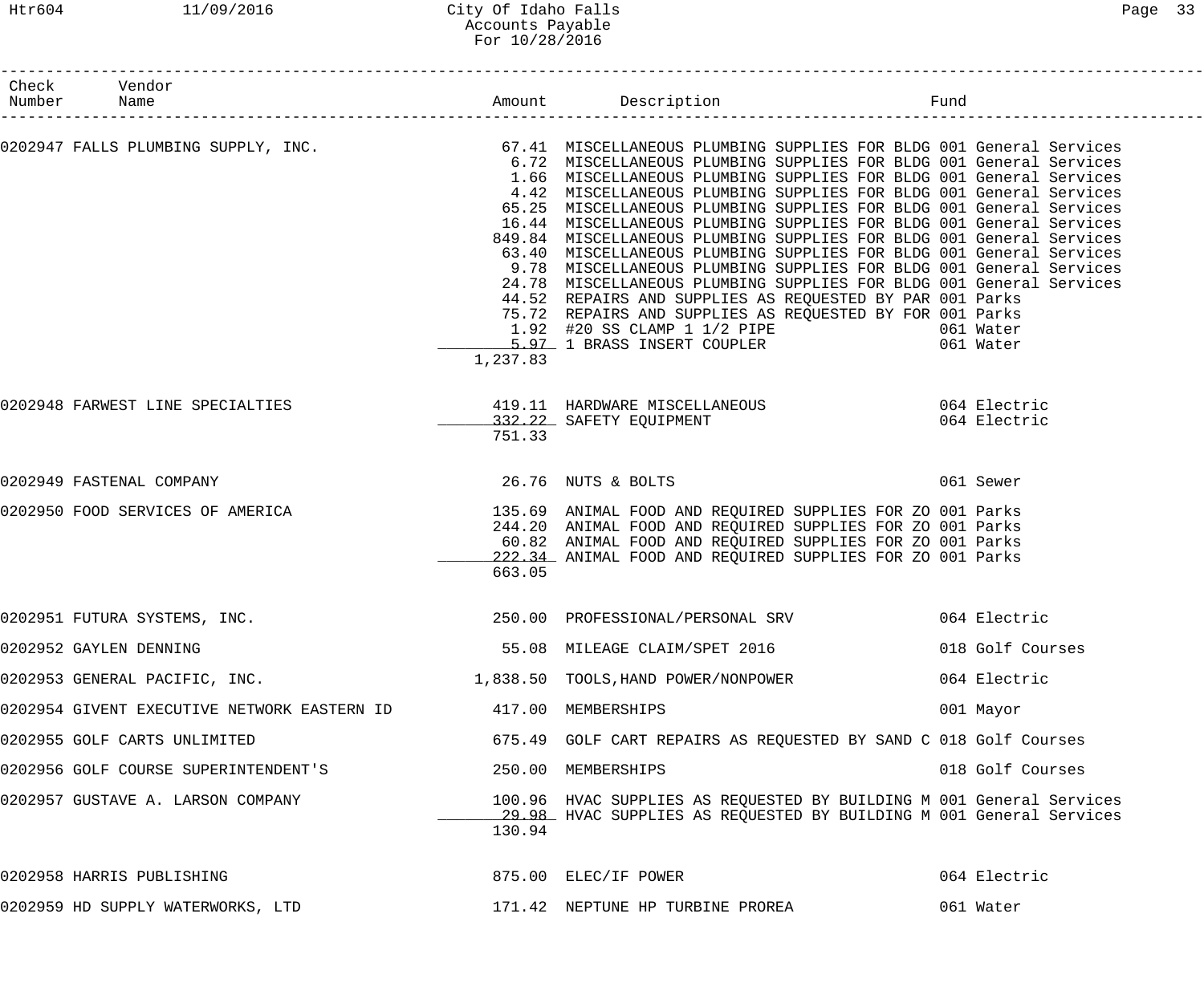Htr604 11/09/2016 City Of Idaho Falls Page 34 Accounts Payable For 10/28/2016

| Check Vendor<br>Number Name                                              |            |                                                                                                                                                                                                                                                                                                                                           |                   |                                                                      |
|--------------------------------------------------------------------------|------------|-------------------------------------------------------------------------------------------------------------------------------------------------------------------------------------------------------------------------------------------------------------------------------------------------------------------------------------------|-------------------|----------------------------------------------------------------------|
|                                                                          | 317.42     | 0202959 HD SUPPLY WATERWORKS, LTD 2002 146.00 4X4X3/32 INSULATING BLANK 6061 Water                                                                                                                                                                                                                                                        |                   |                                                                      |
|                                                                          |            | 0202960 HDR ENGINEERING, INC. 2,391.95 PROFESSIONAL/PERSONAL SRV 001 Parks                                                                                                                                                                                                                                                                |                   |                                                                      |
| 0202961 HOME DEPOT                                                       | 188.51     | 25.71 PINESOL 3 EA @ \$8.57<br>69.94 FAN SWITCH W/TIMER 2 EA @ 001 Parks<br>31.05 HOOK/EYE BOLT, HINGES 001 Parks<br>9.97 ALK AAA 20 PL DUAL VALVE 061 Water<br>9.97 ALK AA 20 PK DUAL VALVE P 061 Water<br>24.27 NICOL DED UTER<br>24.97 RYOBI REPL HEAD 061 Water<br>4.93 BRASS FITTING 061 Water<br>11.97 HDX EXTENSION CORD 061 Water |                   |                                                                      |
|                                                                          |            |                                                                                                                                                                                                                                                                                                                                           |                   |                                                                      |
|                                                                          | 1,373.68   | 0202963 HOWARD EQUIPMENT & SUPPLY 26.67 PURCHASE OF ANIMAL FOOD AND SUPPLIES FOR 001 Parks<br>1,347.01 PURCHASE OF ANIMAL FOOD AND SUPPLIES FOR 001 Parks                                                                                                                                                                                 |                   |                                                                      |
| 0202964 HUNT DESIGN                                                      |            | 986.49 CONSTRUCTION JOB/CONTRACT 001 Parks                                                                                                                                                                                                                                                                                                |                   |                                                                      |
|                                                                          |            | 0202965 IDAHO BUREAU OF OCCUPATIONAL (2000) NECENSE/REGISTRATION RENEWAL FOR SEWER E 061 Sewer                                                                                                                                                                                                                                            |                   |                                                                      |
| 0202966 IDAHO BUSINESS REVIEW, LLC 129.00 SUBSCRIPTIONS                  |            |                                                                                                                                                                                                                                                                                                                                           |                   | 001 Mayor                                                            |
| 0202967 IDAHO DEPT OF FISH AND GAME 11,940.00 ELEC/IF POWER              |            |                                                                                                                                                                                                                                                                                                                                           |                   | 064 Electric                                                         |
|                                                                          |            | 0202968 IDAHO DEPT OF HEALTH & WELFARE $75.00$ RENEWAL-GRIMMETT, WOOD, ZAL                                                                                                                                                                                                                                                                |                   | 063 Ambulance                                                        |
| 0202969 IDAHO FALLS DOWNTOWN                                             |            | 12,500.00 MISCELLANEOUS PRODUCTS                                                                                                                                                                                                                                                                                                          |                   | 016 Business Improvement Dist                                        |
| 0202970 IDAHO FALLS MEN'S GOLF ASSC.                                     | 6,360.00   | 3,200.00 RFND DUES PINECREST/APR16<br>1,470.00 RFND DUES SANDCREEK/APR16<br>1,690.00 RFND DUES SAGELAKES/APR16                                                                                                                                                                                                                            | 018<br>018<br>018 |                                                                      |
| 0202971 IDAHO FALLS PETERBILT                                            | 522,280.00 | 273,390.00 EQUIPMENT-LRG & TURF<br>12,250.00- TRADE-IN EQUIP/SURPLUS<br>273,390.00 EQUIPMENT-LRG & TURF<br>12,250.00- TRADE-IN EQUIP/SURPLUS                                                                                                                                                                                              |                   | 062 Sanitation<br>062 Sanitation<br>062 Sanitation<br>062 Sanitation |
| 0202972 IDAHO STEEL PRODUCTS CO., INC. 3,425.00 PARKS & RECREATION MISC. |            | 1,800.00 PARKS & RECREATION MISC.                                                                                                                                                                                                                                                                                                         |                   | 001 Parks<br>001 Parks                                               |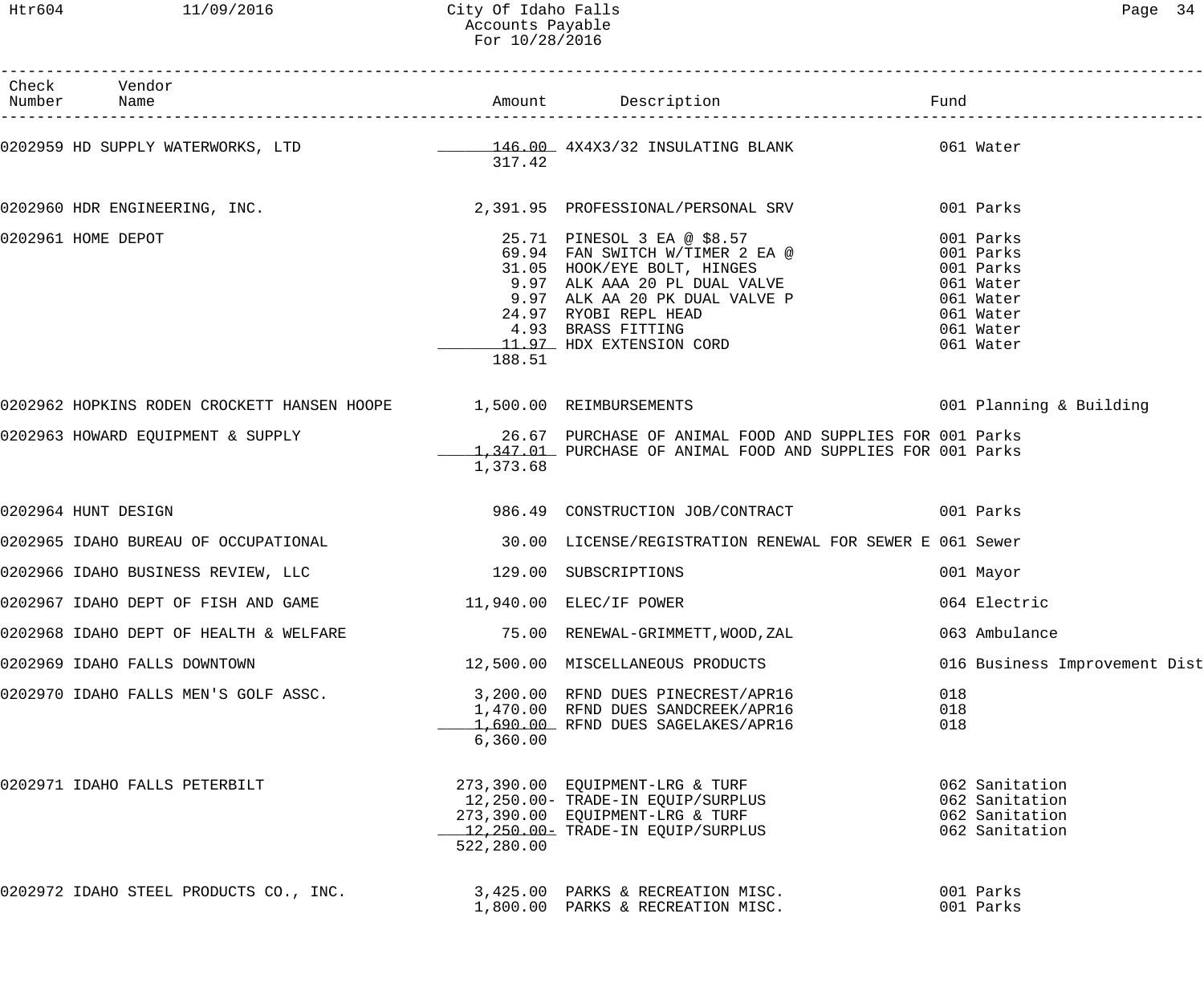Htr604 11/09/2016 City Of Idaho Falls 2006 Controlled the Page 35 Accounts Payable

|                 |                                                                         | For 10/28/2016 |                                                                                                                                                                                                                               |                          |  |
|-----------------|-------------------------------------------------------------------------|----------------|-------------------------------------------------------------------------------------------------------------------------------------------------------------------------------------------------------------------------------|--------------------------|--|
| Check<br>Number | Vendor<br>Name                                                          |                |                                                                                                                                                                                                                               |                          |  |
|                 |                                                                         | 5,225.00       |                                                                                                                                                                                                                               |                          |  |
|                 | 0202973 IN-TEL COMMUNICATIONS                                           |                | 3,345.00 AIRPORT MAINTENANCE                                                                                                                                                                                                  | 060 Airport              |  |
|                 | 0202974 JC GOLF ACCESSORIES                                             |                | 585.25 INVENTORY AS REQUESTED BY SANDCREEK GOLF 018 Golf Courses                                                                                                                                                              |                          |  |
|                 | 0202975 JOHNSON CONTROLS, INC.                                          |                | 1,950.00 WASTE WATER TREATMENT                                                                                                                                                                                                | 061 Sewer                |  |
|                 |                                                                         |                | 0202976 LINKPATH COMMUNICATIONS, INC. $20,591.07$ COMPUTERS, DP/WORD PROC.                                                                                                                                                    | 064 Electric             |  |
|                 | 0202977 LOCAL NEWS 8                                                    |                | 385.00 ELEC/IF POWER                                                                                                                                                                                                          | 064 Electric             |  |
|                 | 0202978 LOWE'S COMMERCIAL SERVICES                                      | 491.00         | 476.78 SHEET ROCK FOR TRAINING-H<br>14.22 HARDWARE MISCELLANEOUS                                                                                                                                                              | 001 Fire<br>064 Electric |  |
|                 | 0202979 MARBLEHEAD WEATHER GARMENTS LLC 1,059.73 RESALE ITEMS           |                |                                                                                                                                                                                                                               | 018 Golf Courses         |  |
|                 | 0202980 MECHAM, DAVID                                                   |                | 2,000.00 SERVICES/MISCELLANEOUS                                                                                                                                                                                               | 012 Library              |  |
|                 | 0202981 MOUNTAIN VALLEY FLOOR MATS LLC                                  | 101.50         | 17.15 RENTAL<br>17.15 RENTAL<br>30.40 FLOOR MAT SERVICE FOR THE AQUATIC CENTER 011 Recreation<br>18.40 LAUNDRY SERVICE/MATS FOR THE SANITATION 062 Sanitation<br>18.40 LAUNDRY SERVICE/MATS FOR THE SANITATION 062 Sanitation | 001 Police<br>001 Police |  |
|                 | 0202982 MOUNTAIN VIEW HOSPITAL                                          |                | 3,865.00 CITY PHYSICALS/SEPT 2016                                                                                                                                                                                             | 001 Fire                 |  |
|                 |                                                                         |                | 0202983 MURRAY, SMITH & ASSOC, INC.                     146,815.52  PROFESSIONAL/PERSONAL SRV                                                                                                                                 | 061 Sewer                |  |
|                 | 0202984 MWI VETERINARY SUPPLY COMPANY                                   | 365.00         | 23.74- VETERINARY SUPPLIES FOR IDAHO FALLS ZOO 001 Parks<br>278.50 VETERINARY SUPPLIES FOR IDAHO FALLS ZOO 001 Parks<br>110.24 VETERINARY SUPPLIES FOR IDAHO FALLS ZOO 001 Parks                                              |                          |  |
|                 | 0202985 NEOPOST USA INC                                                 | 2,926.78       | 2,746.80 MAINTENANCE CONTRACT-EQ<br>166.99 INK FOR WJPRO POSTAGE MET 6001 Treasurer<br>12.99 FREIGHT                                                                                                                          | 001 Treasurer            |  |
|                 | 0202986 NICK'S APPLIANCE SERVICE                                        |                | 98.90 DISHWASHER PARTS                                                                                                                                                                                                        | 001 Fire                 |  |
|                 | 0202987 PAUL CONWAY SHIELDS, INC.                                       |                | 181.50 SHIELDS REPANELED                                                                                                                                                                                                      | 001 Fire                 |  |
|                 | 0202988 PEAK SOFTWARE SYSTEMS, INC.<br>329.00 OFFICE MACHINES & ACCESS. |                |                                                                                                                                                                                                                               | 011 Recreation           |  |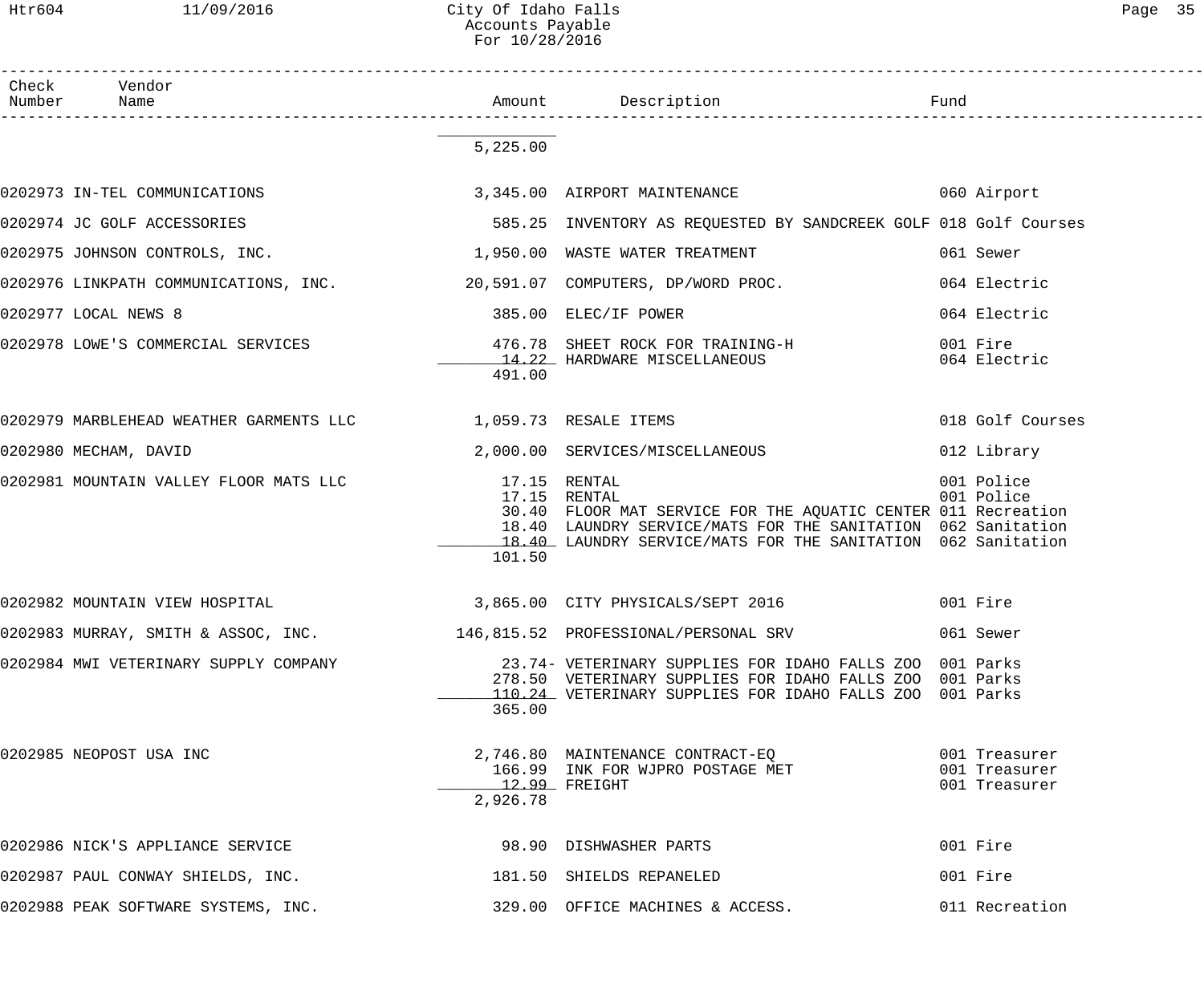### Htr604 11/09/2016 City Of Idaho Falls Page 36 Accounts Payable For 10/28/2016

| Check Vendor<br>Number Name                                                                                 |              | Amount Description                                                                                                                                                                                         | Fund                      |
|-------------------------------------------------------------------------------------------------------------|--------------|------------------------------------------------------------------------------------------------------------------------------------------------------------------------------------------------------------|---------------------------|
|                                                                                                             |              |                                                                                                                                                                                                            |                           |
| 0202989 PEST CONTROL SERVICES, INC. 40 195.00 PEST CONTROL SERVICE AS REQUESTED BY BLD 001 General Services |              |                                                                                                                                                                                                            |                           |
| 0202990 PING GOLF COMPANY, INC.                                                                             | 1,244.21     | 1,119.06 INVENTORY AS REQUESTED BY PINECREST GOLF 018 Golf Courses<br>125.15 INVENTORY AS REQUESTED BY PINECREST GOLF 018 Golf Courses                                                                     |                           |
| 0202991 PIONEER EQUIPMENT COMPANY                                                                           | 87.03        | 74.53 PARTS AND MINOR SUBLET REPAIRS AS REQUES 001 General Services<br>12.50 PARTS AND MINOR SUBLET REPAIRS AS REQUES 001 General Services                                                                 |                           |
| 0202992 PLATT ELECTRIC / REXEL, INC.                                                                        | 287.77       | 252.18 MISCELLANEOUS ELECTRICAL SUPPLIES FOR BL 001 General Services<br>15.59 MISCELLANEOUS ELECTRICAL SUPPLIES FOR BL 001 General Services                                                                |                           |
| 0202993 POWER ENGINEERING COMPANY, INC.                                                                     | 965.30       | 472.80 AIR CONDITIONING/HEATING 6001 General Services<br>492.50 AIR CONDITIONING/HEATING                                                                                                                   | 001 General Services      |
| 0202994 PRO RENTALS/PRO EQUIP, LLC                                                                          | 91.80 RENTAL |                                                                                                                                                                                                            | 001 Parks                 |
| 0202995 PROFORCE LAW ENFORCEMENT                                                                            |              | 3,555.69 POLICE EQUIP & SUPPLIES                                                                                                                                                                           | 001 Police                |
| 0202996 PTM DOCUMENT SYSTEMS                                                                                |              | 391.63 2700-W2 BLANKS, 1200 W-2 E                                                                                                                                                                          | 001 Finance               |
| 0202997 ROCKY MOUNTAIN ENVIRONMENTAL                                                                        |              | 1,200.00 PROFESSIONAL/PERSONAL SRV                                                                                                                                                                         | 001 General Services      |
| 0202998 ROTO AIRE FILTER SALES & SERVICE                                                                    |              | 299.54 WASTE WATER TREATMENT                                                                                                                                                                               | 061 Sewer                 |
| 0202999 SHERWIN-WILLIAMS COMPANY                                                                            |              | 565.56 WASTE WATER TREATMENT                                                                                                                                                                               | 061 Sewer                 |
| 0203000 SHRED-IT USA LLC                                                                                    | 368.15       | 239.37 SHREDDING SERVICES FOR THE CITY OF IDAHO 001 Municipal Services<br>128.78 SHREDDING SERVICES FOR THE IDAHO FALLS P 001 Police                                                                       |                           |
| 0203001 SIRSIDYNIX                                                                                          |              | 2,830.00 SERVICES/MISCELLANEOUS                                                                                                                                                                            | 012 Library               |
| 0203002 SIX MILE ENGINEERING, PA                                                                            |              | 5,303.45 CONSTRUCTION JOB/CONTRACT                                                                                                                                                                         | 046 Traffic Light Cap Imp |
| 0203003 SMITH POWER PRODUCTS, INC.                                                                          |              | 681.64 VEHICLE AND EQUIP. MAINT.                                                                                                                                                                           | 001 General Services      |
| 0203004 SOURCE MEDIA LLC                                                                                    |              | 4,640.00 FCC ADVERTISING/AUG 2016                                                                                                                                                                          | 064 Electric              |
| 0203005 SPIKE'S GOLF SUPPLIES, INC.                                                                         |              | 714.31 INVENTORY AS REQUESTED BY PINECREST GOLF 018 Golf Courses<br>1,358.54 INVENTORY AS REQUESTED BY SANDCREEK GOLF 018 Golf Courses<br>344.24 INVENTORY AS REQUESTED BY SAGE LAKES GOL 018 Golf Courses |                           |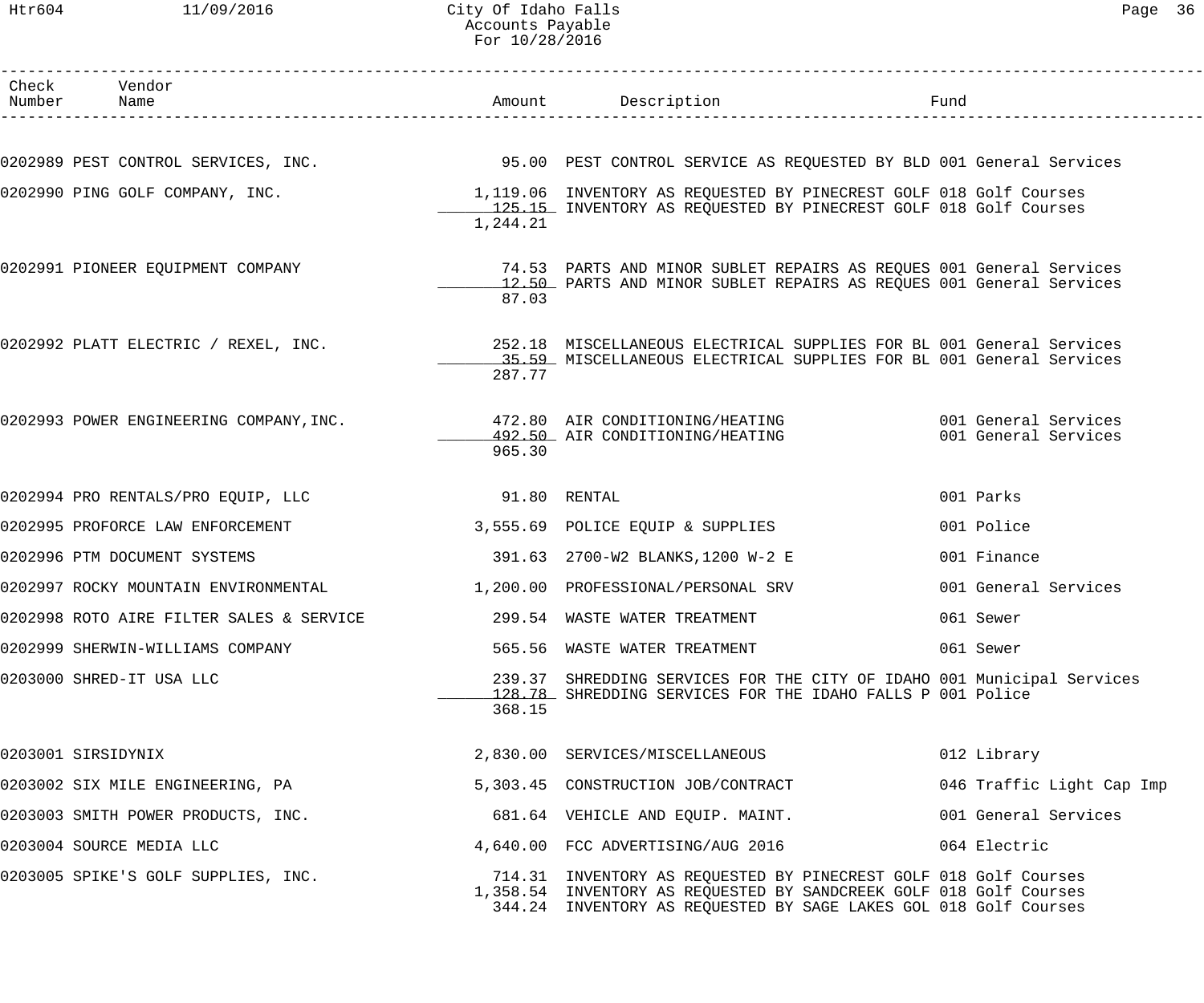### Htr604 11/09/2016 City Of Idaho Falls Page 37 Accounts Payable For 10/28/2016

| Check<br>Number | Vendor<br>Name                                         |           | Amount Description                                                                                                                                                                                                                                                        | Fund                                                                                                                                                                |
|-----------------|--------------------------------------------------------|-----------|---------------------------------------------------------------------------------------------------------------------------------------------------------------------------------------------------------------------------------------------------------------------------|---------------------------------------------------------------------------------------------------------------------------------------------------------------------|
|                 |                                                        | 2,417.09  |                                                                                                                                                                                                                                                                           |                                                                                                                                                                     |
|                 | 0203006 STATE TRAILER SUPPLY                           | 107.97    | 80.09 PARTS AS REQUESTED BY THE EQUIPMENT MAIN 001 General Services<br>.89 PARTS AS REQUESTED BY THE EQUIPMENT MAIN 001 General Services<br>26.99 PARTS AS REQUESTED BY THE EQUIPMENT MAIN 001 General Services                                                           |                                                                                                                                                                     |
|                 | 0203007 STEAM STORE ROCKY MOUNTAIN INC 2,000.00 RENTAL |           |                                                                                                                                                                                                                                                                           | 060 Airport                                                                                                                                                         |
|                 | 0203008 SUN MOUNTAIN SPORTS, INC.                      | 793.72    | 681.20 INVENTORY AS REQUESTED BY SANDCREEK GOLF 018 Golf Courses<br>8.52 INVENTORY AS REQUESTED BY PINECREST GOLF 018 Golf Courses<br>104.00 INVENTORY AS REQUESTED BY SAGE LAKES GOL 018 Golf Courses                                                                    |                                                                                                                                                                     |
|                 | 0203009 SWAGIT PRODUCTIONS, LLC                        |           | 935.00 COMPUTERS, DP/WORD PROC.                                                                                                                                                                                                                                           | 001 Data Processing                                                                                                                                                 |
|                 | 0203010 T-O ENGINEERS                                  | 49,236.60 | 12,794.40 PROFESSIONAL/PERSONAL SRV<br>23,854.70 PROFESSIONAL/PERSONAL SRV<br>12,587.50 PROFESSIONAL/PERSONAL SRV                                                                                                                                                         | 060 Airport<br>060 Airport<br>060 Airport                                                                                                                           |
|                 | 0203011 TETON MICROBIOLOGY LAB                         | 810.00    | 270.00 LABORATORY ANALYSIS FOR WATER SAMPLES<br>270.00 LABORATORY ANALYSIS FOR WATER SAMPLES<br>270.00 LABORATORY ANALYSIS FOR WATER SAMPLES                                                                                                                              | 061 Water<br>061 Water<br>061 Water                                                                                                                                 |
|                 | 0203012 THE GALLERY AT FINER FRAMES                    |           | 382.00 FRAMING OF SEAN ALLEN'S M                                                                                                                                                                                                                                          | 001 Fire                                                                                                                                                            |
|                 | 0203013 THOMPSON, REBECCA                              |           | 150.00 PROFESSIONAL/PERSONAL SRV                                                                                                                                                                                                                                          | 001 Planning & Building                                                                                                                                             |
|                 | 0203014 TIM DOWNS                                      |           | 1,228.00 RFND EDUCATION FUNDS                                                                                                                                                                                                                                             | 001 Police                                                                                                                                                          |
|                 | 0203015 TIM REINKE                                     |           | 28.57 MILEAGE CLAIM/SPET 2016                                                                                                                                                                                                                                             | 018 Golf Courses                                                                                                                                                    |
|                 | 0203016 TRI-STATE HYDRAULICS INC.                      |           | 25.78 SEAL & O-RINGS                                                                                                                                                                                                                                                      | 061 Sewer                                                                                                                                                           |
|                 | 0203017 UNITED PARCEL SERVICE                          |           | 10.62 FREIGHT                                                                                                                                                                                                                                                             | 064 Electric                                                                                                                                                        |
|                 | 0203018 VALLEY OFFICE SYSTEMS                          |           | 244.00 MAINTENANCE CONTRACT-EQ<br>144.00 MAINTENANCE CONTRACT-EQ<br>214.50 MAINTENANCE CONTRACT-EQ<br>82.98 MAINTENANCE CONTRACT-EQ<br>84.00 MAINTENANCE CONTRACT-EQ<br>293.58 MAINTENANCE CONTRACT-EQ<br>293.59 MAINTENANCE CONTRACT-EQ<br>55.00 MAINTENANCE CONTRACT-EQ | 001 Police<br>001 Parks<br>001 Planning & Building<br>001 Treasurer<br>001 Mayor<br>001 Planning & Building<br>001 Public Works Engineering<br>001 General Services |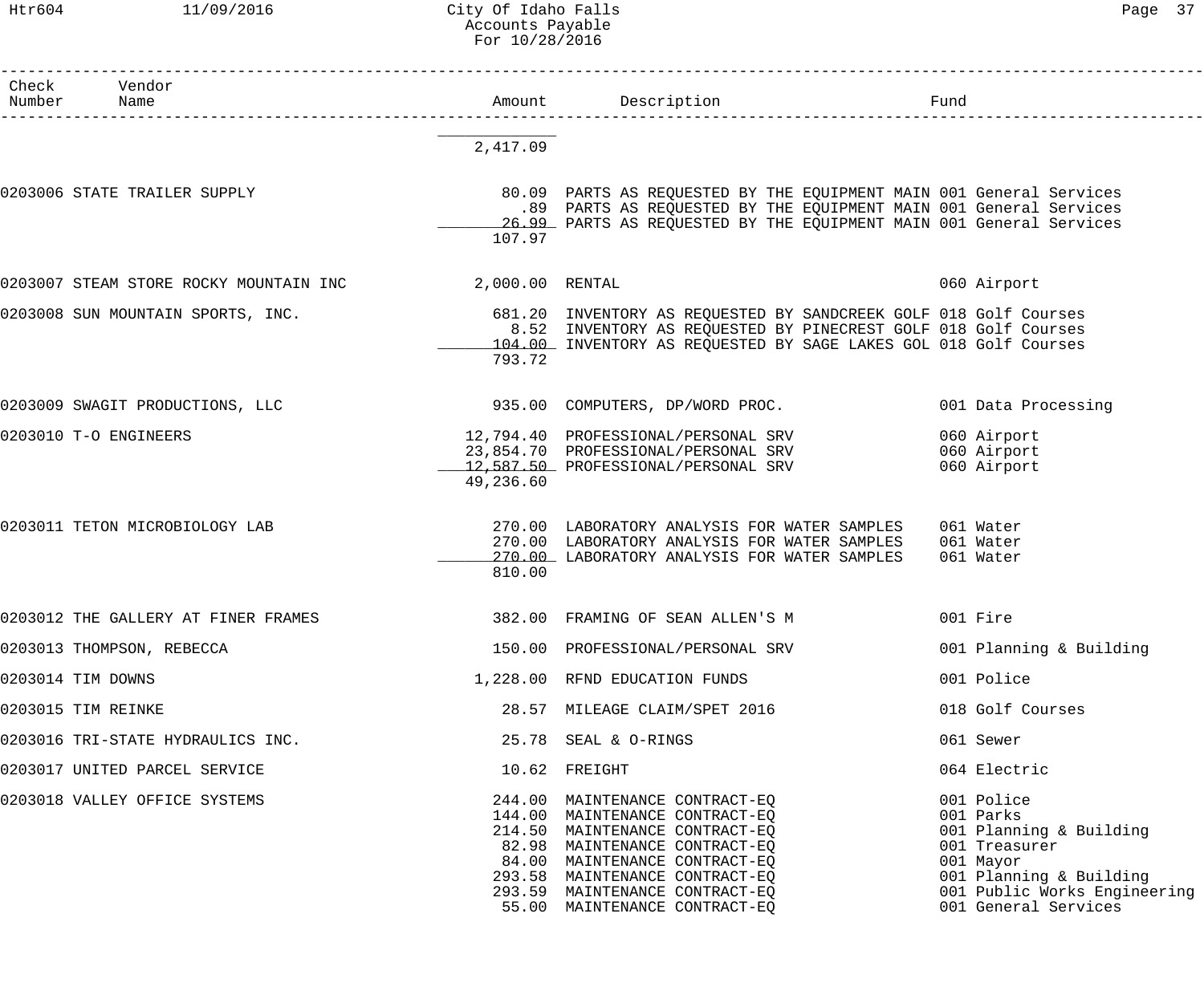------------------------------------------------------------------------------------------------------------------------------------

| Check<br>Number | Vendor<br>Name                                                              |          | Amount Description                                                                                                                                                  | Fund                                                                                                     |
|-----------------|-----------------------------------------------------------------------------|----------|---------------------------------------------------------------------------------------------------------------------------------------------------------------------|----------------------------------------------------------------------------------------------------------|
|                 | 0203018 VALLEY OFFICE SYSTEMS                                               | 2,176.73 | 55.00 MAINTENANCE CONTRACT-EQ<br>710.08 MAINTENANCE CONTRACT-EQ 660 Airport                                                                                         | 001 General Services                                                                                     |
|                 | 0203019 VAN NESS FELDMAN ATTORNEYS LAW, LLP 32.96 PROFESSIONAL/PERSONAL SRV |          |                                                                                                                                                                     | 064 Electric                                                                                             |
|                 | 0203020 VERNON STEEL, INC.                                                  |          | 17.50 FABRICATION MATERIAL/NEW                                                                                                                                      | 064 Electric                                                                                             |
|                 | 0203021 VETERINARY ANESTHESIA SYSTEMS                                       | 300.00   | 205.00 LABORATORY EQUIP/MATERIAL<br>95.00 PARKS & RECREATION MISC.                                                                                                  | 001 Parks<br>001 Parks                                                                                   |
|                 | 0203022 VOLTSTAR PRODUCTIONS, INC. 3, 275.00 SERVICES/MISCELLANEOUS         |          |                                                                                                                                                                     | 001 Parks                                                                                                |
|                 | 0203023 W.L. SNOOK & ASSOCIATES, INC. 210.93 FREIGHT                        | 3,040.86 | 210.93 FREIGHT<br>1,309.50 SAFETY EQUIPMENT<br>210.93 FREIGHT<br>1,309.50 SAFETY EQUIPMENT                                                                          | 001 Planning & Building<br>001 Planning & Building<br>001 Planning & Building<br>001 Planning & Building |
|                 | 0203024 WAXIE SANITARY SUPPLY <b>1998</b> 269.50 WASTE WATER TREATMENT      |          |                                                                                                                                                                     | 061 Sewer                                                                                                |
|                 | 0203025 WESTERN ENGINEERING                                                 | 1,933.54 | 50.00 FREIGHT<br>1,883.54 WASTE WATER TREATMENT                                                                                                                     | 061 Sewer<br>061 Sewer                                                                                   |
|                 |                                                                             |          | 0203026 WESTERN RECORDS DESTRUCTION, INC. 35.00 SHREDDING SERVICES AS REQUESTED BY RECRE 001 Parks                                                                  |                                                                                                          |
|                 | 0203027 YELLOWSTONE LUMBER, LLC                                             |          | 777.98 FIRE DEPARTMENT MISC.                                                                                                                                        | 001 Fire                                                                                                 |
|                 | 0203028 ZIP PRINT                                                           | 178.40   | 142.40 (5) LEDGER REAMS PAPER, (3)<br>9.45 PHOTOCOPIES AND POSTERS AS NEEDED BY AQU 011 Recreation<br>26.55 PHOTOCOPIES AND POSTERS AS NEEDED BY AQU 011 Recreation | 001 Finance                                                                                              |